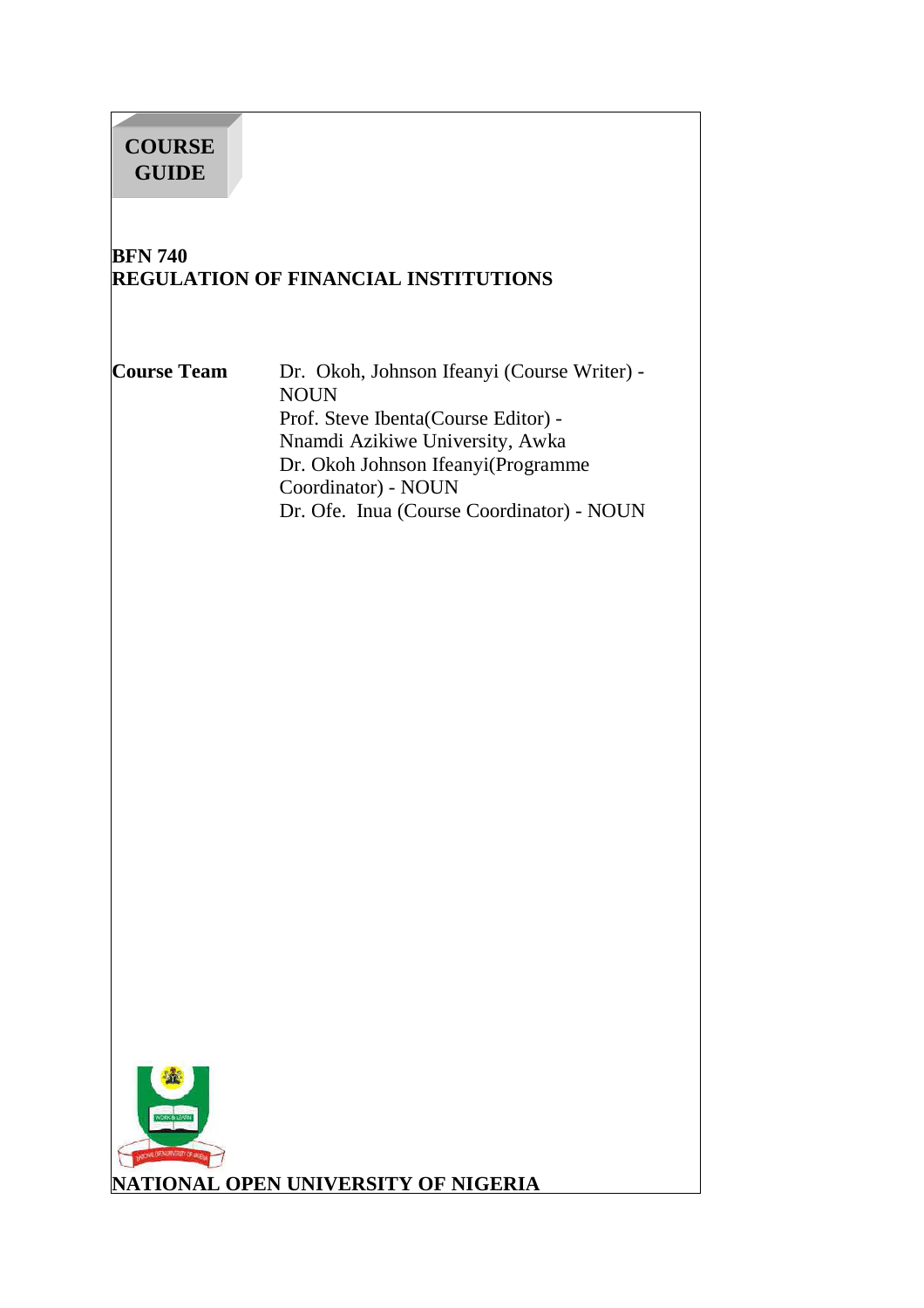© 2018 by NOUN Press National Open University of Nigeria Headquarters University Village Plot 91, Cadastral Zone Nnamdi Azikiwe Expressway Jabi, Abuja

Lagos Office 14/16 Ahmadu Bello Way Victoria Island, Lagos

e-mail: centralinfo@nou.edu.ng URL: www.nou.edu.ng

All rights reserved. No part of this book may be reproduced, in any form or by any means, without permission in writing from the publisher.

Printed 2018

ISBN: 978-978-8521-80-8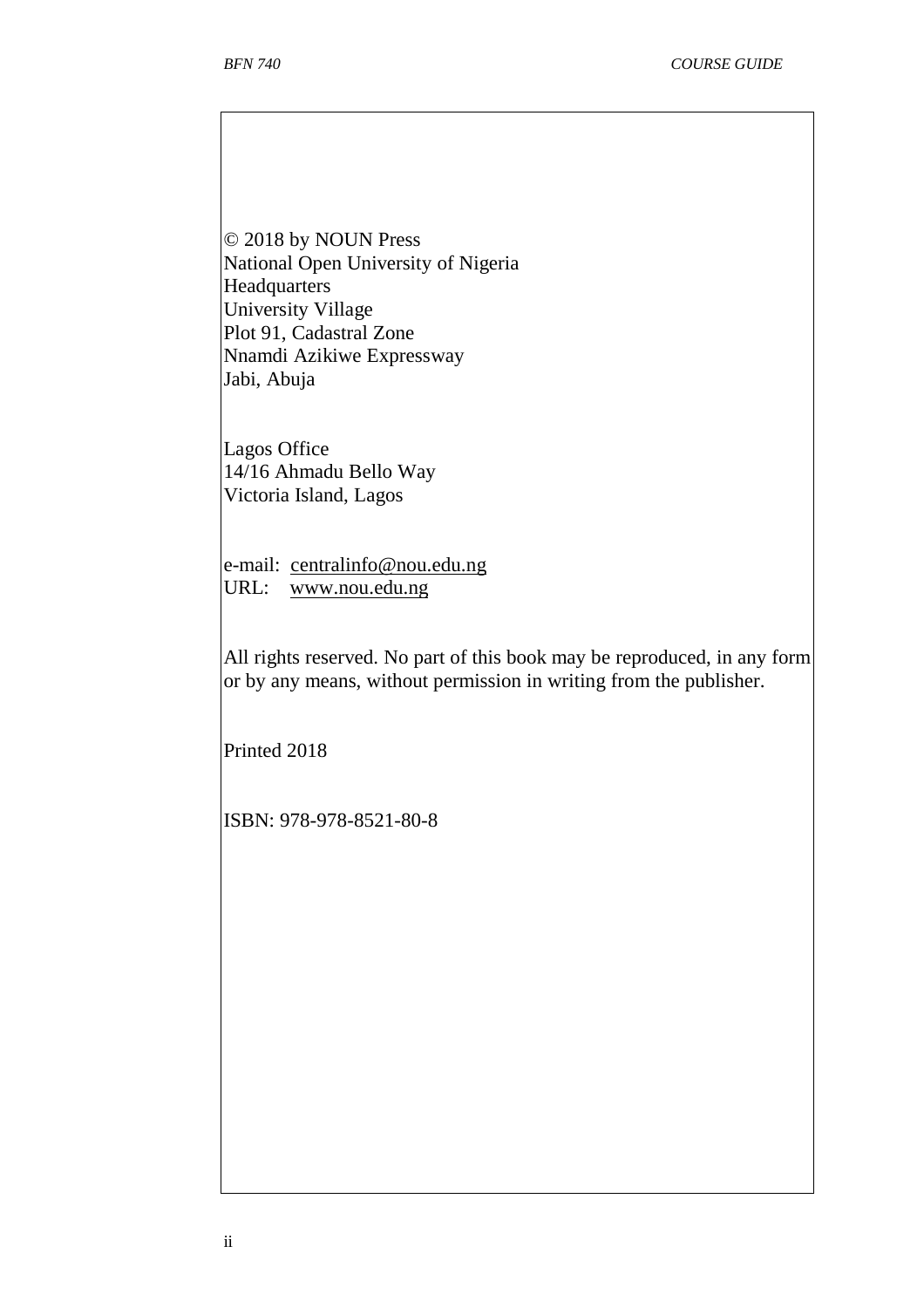# **CONTENTS PAGE**

| 1V                      |
|-------------------------|
| 1V                      |
| 1V                      |
| V                       |
| V                       |
| V <sub>1</sub>          |
| V1                      |
| $\overline{\mathbf{v}}$ |
| vii                     |
| viii                    |
| viii                    |
| viii                    |
| viii                    |
| 1X                      |
| 1X                      |
| $\overline{1}x$         |
| xi                      |
| xiii                    |
| X111                    |
|                         |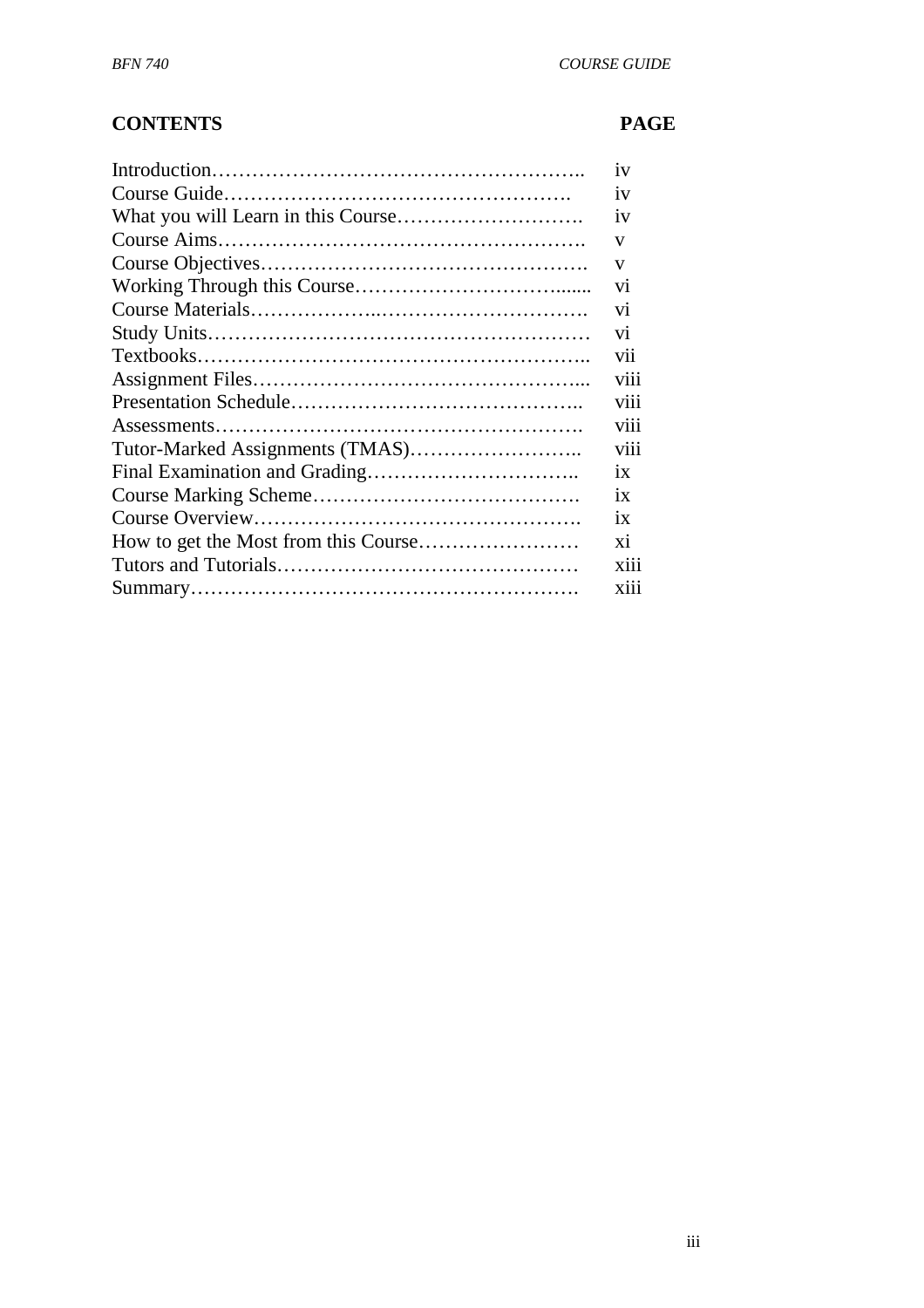#### **INTRODUCTION**

BFN 740: Regulation of Financial Institutions is a second semester course, two credit unit, 700 level core courses. It is available for all students offering Postgraduate Diploma Programme in Banking and Finance in the Faculty of Management Sciences. The study covers an advanced treatment of fiscal and monetary policy issues; in respect of economic stabilization measures. The instruments and targets of fiscal and monetary policies and theory impacts on macroeconomic aggregates including unemployment, income levels, inflation etc. regulatory institutions in domestic and international economic environment such as the CBN, NDIC, IMF etc. as they effect national and international economic development.

#### **COURSE GUIDE**

The course guide tells you briefly what the course is about, what course material will be used, and how you can work your way through the study material. It suggest some general guidelines for the amount of time you are likely to spend on each unit of the course in order to complete it successfully.

The guide also gives you some guidance on your tutor-marked assignments, which will be made available to you in the Study Centre. There are regular tutorial classes that are linked to the course. You are advised to attend these sessions.

#### **WHAT YOU WILL LEARN IN THIS COURSE**

The BFN 740, course consists of 5 Modules with 19 units. Specifically, the course discusses the following:

- The Nigerian Financial System
- Sources of instability in the Banking System and Regulatory Authorities efforts at stabilizing the Financial System
- Emerging Issues, Challenges and possible remedial actions
- Objectives of Regulating the Financial Institutions and Major Regulations in the Financial system
- Regulatory Institution in the Nigeria Financial System (Domestic Environment) – CBN,
- Regulatory Institution in the Nigeria Financial System (Domestic Environment) –NDIC
- Regulatory Institution in the Nigeria Financial System (Domestic Environment) – SEC,
- Regulatory Institution in the Nigeria Financial System (Domestic Environment) –NAICOM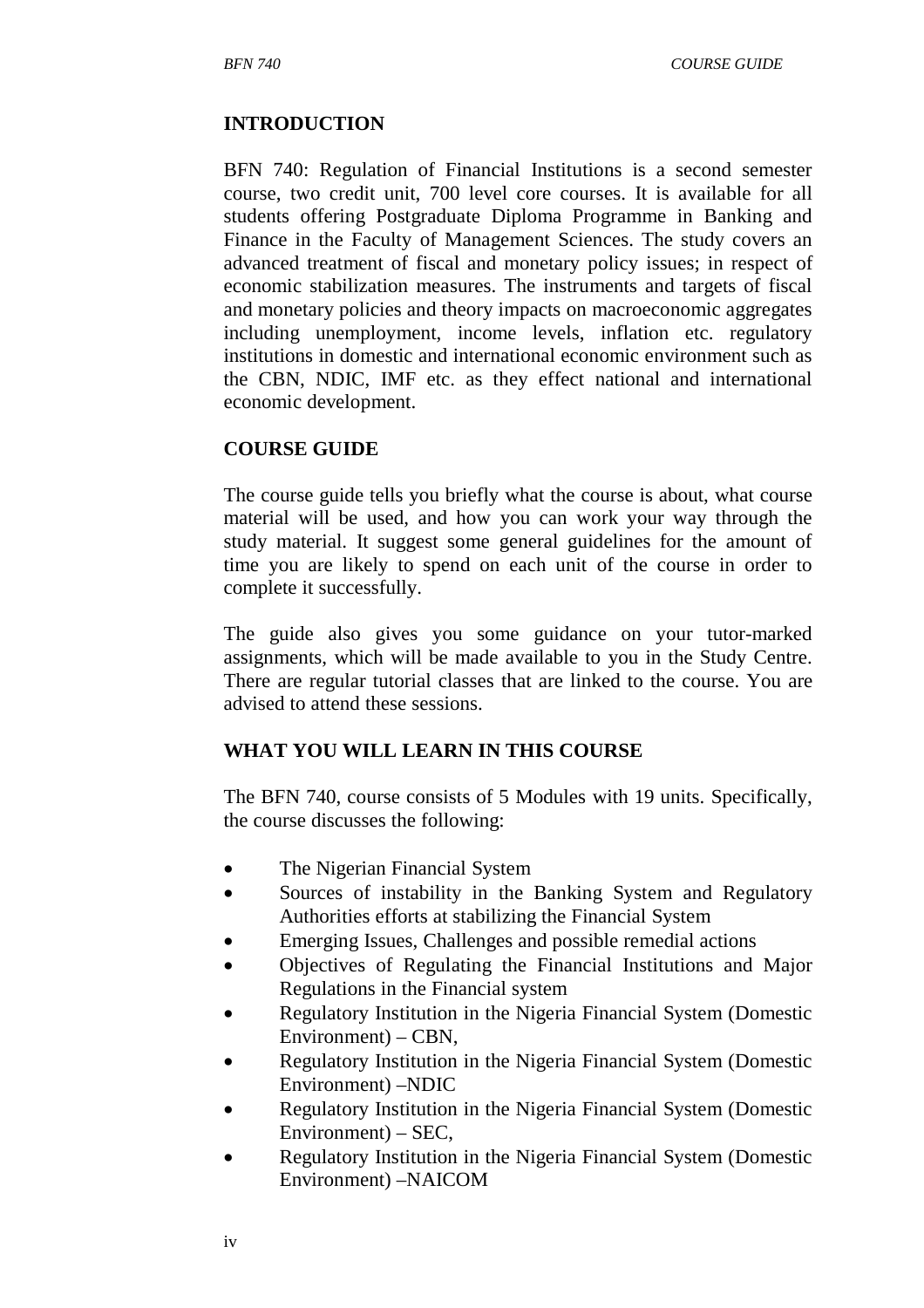- International Financial market difficulties
- Regulatory Institutions in the International Environment-International Monetary Fund (IMF)
- The International Bank for Reconstruction and Development (IBRD) or the world bank
- The African Development Bank (ADB)
- Economic Stabilization and the Need for Regulation
- Monetary policy as Instrument of Economic Stabilization
- Fiscal Policy as an Instrument of Economic Stabilization
- Direct Controls as Instrument of Economic stabilization
- Overview of monetary policy framework
- Strategies of monetary targeting in Nigeria
- unemployment and inflation aggregate

## **COURSE AIMS**

The aim of this course can be summarized as follows:

- To exposed you to the advanced treatment of fiscal and monetary policy issues in respect of economic stabilization measures.
- It also gives you in-depth knowledge about the instruments and targets of fiscal and monetary policies and theory impacts on macroeconomic aggregates including unemployment, income levels, and inflation etc. regulatory institutions in domestic and international economic environment.

## **COURSE OBJECTIVES**

To achieve the aims set out, the course sets overall objectives. Each unit also has specific objectives. The unit objectives are always specified at the beginning of a unit, you should read them before you start working through the unit. You may want to refer to them during your study of the unit to check your progress.

You should always look at the unit objectives after completing a unit. When you do that, you will ensure that you have followed the instructions in the unit. Below are the overall objectives of the course. By meeting these objectives, you should have achieved the aims of the course as a whole. On successful completion of the course, you should be able to:

- give a brief overview of the banking sector
- trace the historical background of the banking sector
- state the nature of the financial system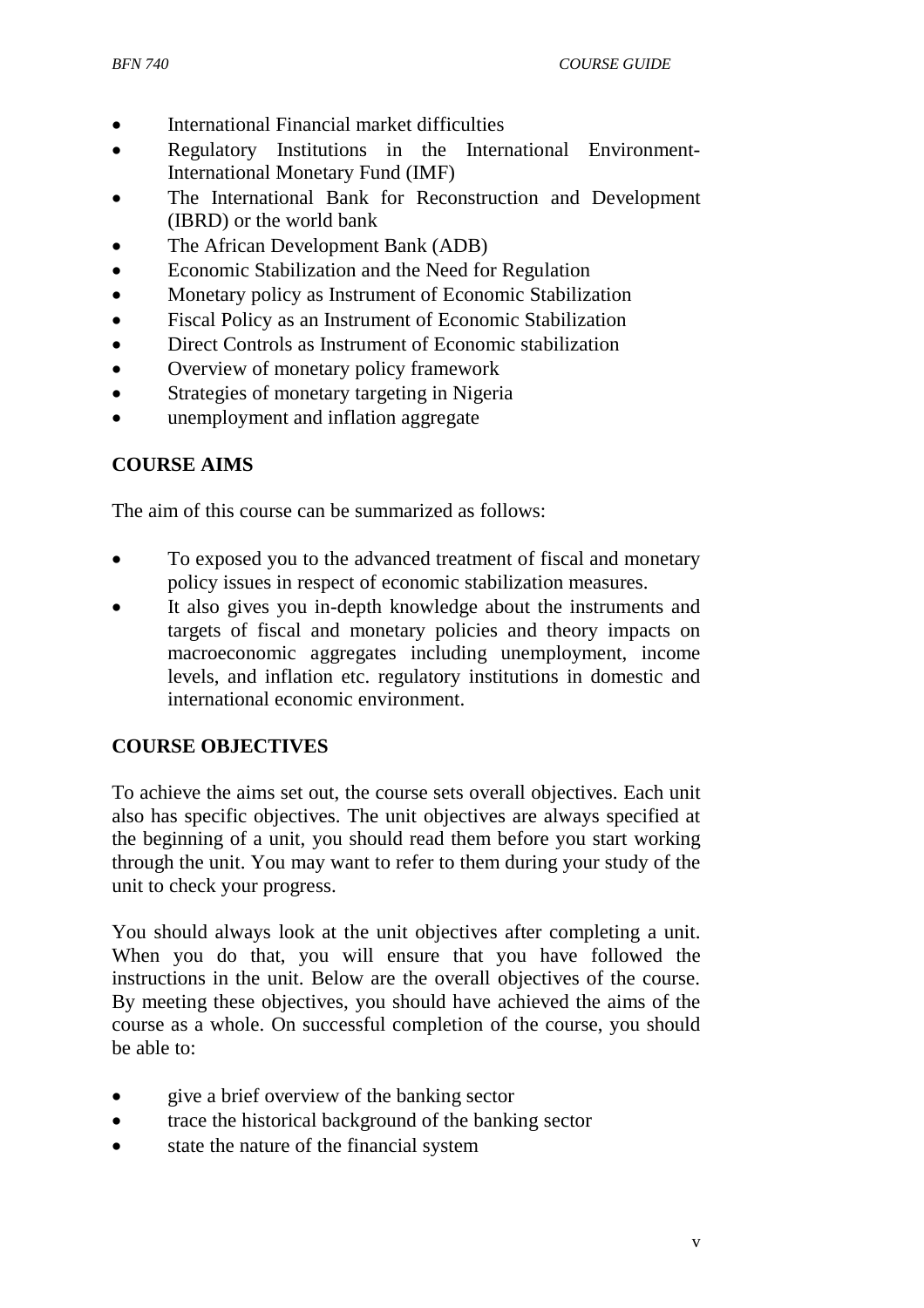- state the factors that account for the unhealthiness and instability in the banking sector
- discuss macroeconomic environment as a source of instability in the banking sector
- the emerging issues in the banking system
- the challenges in the banking system
- how globalization and financial openness constitute a challenge to the financial system
- clearly understand the monetary management mechanism
- understand the meaning of fiscal and monetary policies

# **WORKING THROUGH THIS COURSE**

To complete this course, you are required to read the study units, read set books and read other materials provided by the National Open University of Nigeria (NOUN). Each unit contains assignments which you are required to attempt and submit for assessment purposes. At the end of the course, there will be a final examination. The course should take you a total of 16 - 17 weeks to complete.

Below, you will find listed all the components of the course. What you have to do and how you should allocate your time to each unit in order to complete the course successfully on time. The list of all the components of the course is as presented.

#### **COURSE MATERIALS**

Major components of the course are:

- 1. Course Guide
- 2. Study Units
- 3. Textbooks
- 4. Assignment
- 5. Presentation Schedule

## **STUDY UNITS**

The study units in this course are as follows:

## **Module 1 Policy Study On Issues in the Nigerian Financial System**

- Unit 1 Nigerian Financial System
- Unit 2 Sources of instability in the Banking System and Regulatory Authorities efforts at stabilizing the Financial System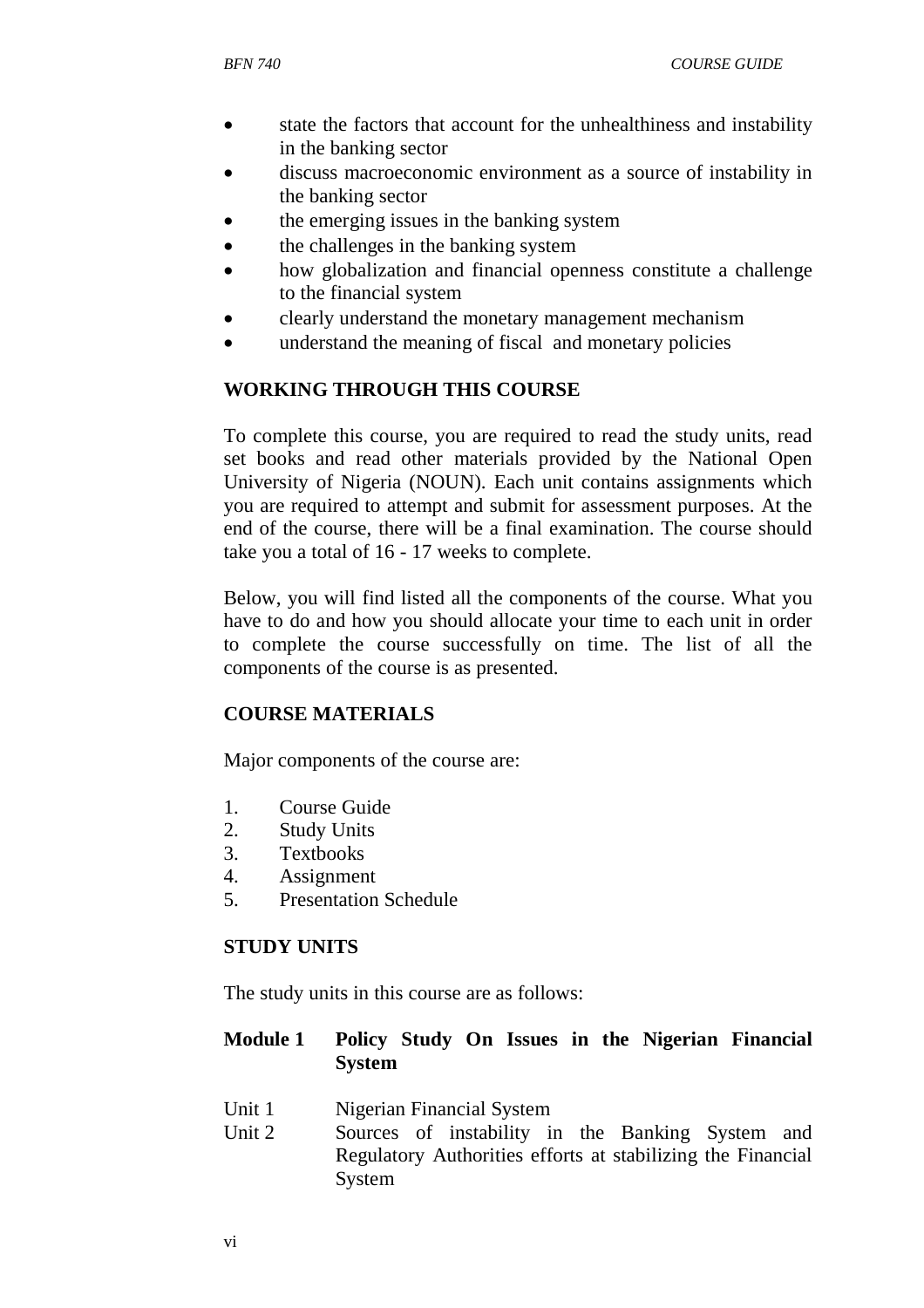| Unit 3          | Emerging Issues, Challenges and possible remedial actions                                                  |
|-----------------|------------------------------------------------------------------------------------------------------------|
| <b>Module 2</b> | <b>Regulatory Institutions in Domestic Environment</b>                                                     |
| Unit 1          | Objectives of Regulating the Financial Institutions and<br>Major Regulations in the Financial System       |
| Unit 2          | Regulatory Institution in the Nigeria Financial System<br>(Domestic Environment) – CBN                     |
| Unit 3          | Regulatory Institution in the Nigeria Financial System<br>(Domestic Environment) – NDIC                    |
| Unit 4          | Regulatory Institution in the Nigeria Financial System<br>(Domestic Environment) – SEC                     |
| TT ' <i>. F</i> | $\mathbf{D}$ and $\mathbf{I}$ are $\mathbf{I}$ and $\mathbf{I}$ are $\mathbf{I}$ . The set of $\mathbf{I}$ |

Unit 5 Regulatory Institution in the Nigeria Financial System (Domestic Environment) –NAICOM

#### **Module 3 International Dimensions of Financial Regulation**

| Unit 1 | <b>International Financial Market Difficulties</b>        |
|--------|-----------------------------------------------------------|
| Unit 2 | Regulatory Institutions in the International Environment- |
|        | International Monetary Fund (IMF)                         |
| Unit 3 | International Bank for Reconstruction and Development     |
|        | (IBRD) or the World Bank                                  |
| Unit 4 | African Development Bank (ADB)                            |

#### **Module 4 Economic Stabilization Measures**

| Unit 1 | Economic Stabilization and the Need for Regulation       |
|--------|----------------------------------------------------------|
| Unit 2 | Monetary policy as Instrument of Economic Stabilization  |
| Unit 3 | Fiscal Policy as an Instrument of Economic Stabilization |
| Unit 4 | Direct Controls as Instrument of Economic stabilization  |

#### **Module 5 Monetary and Fiscal Policy Goals and Targets**

- Unit 1 Overview of Monetary Policy Framework Unit 2 Strategies of Monetary Targeting in Nigeria
- Unit 3 Unemployment and Inflation Aggregate

#### **TEXTBOOKS**

At the end of each unit of the course, there are reference materials to which you can refer in order to increase the depth of your knowledge on the course. Please take this seriously.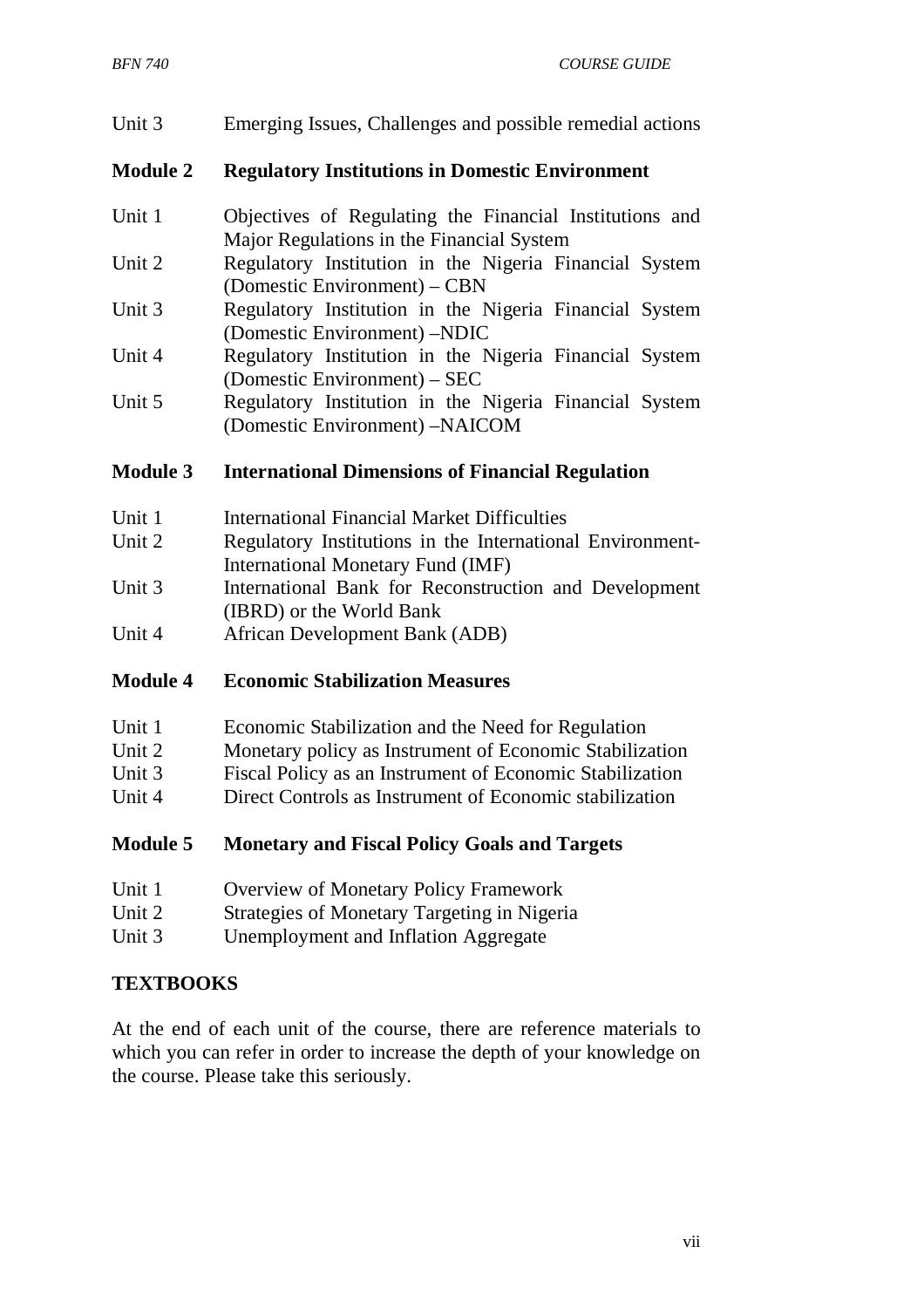#### **ASSIGNMENT FILES**

A number of assignments have been prepared to help you succeed in this course. They will guide you to have understanding and good grasp of the course.

#### **PRESENTATION SCHEDULE**

The presentation schedule included in your course materials also have important dates of the year for the completion of tutor-marked assignments (TMAs) and you attending to tutorials.

Remember, you are to submit all your assignments by the due date. You should guard against falling behind in your work.

#### **ASSESSMENTS**

There are two aspects to the assessment of the course: first are the tutormarked assignments and a written examination.

In tackling the assignments, you are expected to apply information, knowledge and techniques gathered during the course. The assignments must be submitted to your tutor for formal assessment in accordance with the deadlines stated in the **Presentation Schedule** and the **Assignment File**. The work you submitted to your tutor will count for 30 percent of your total course mark.

At the end of the course, you will need to sit for a final written examination of three hour duration. This examination will also count for 70 percent of your total coursework.

#### **TUTOR-MARKED ASSIGNMENTS (TMAs)**

Each of the units in the course material has a tutor-marked assignment (TMA) in this course. You only need to submit five of the eight assignments. You are to answer all the TMAs and compare your answers with those of your course mates. However, you should ensure that you collect four (TMAs) from the Study Centre. It is compulsory for you to answer four (4) TMAs from the Study Centre. Each TMA is allocated a total of 10 marks. However, the best three (3) of the four marks shall be used as your continuous assessment score.

You will be able to complete your assignment from the information and materials contained in your reading, references and study units. However, it is desirable in all degree level education to demonstrate that you have read and researched more widely than the required minimum.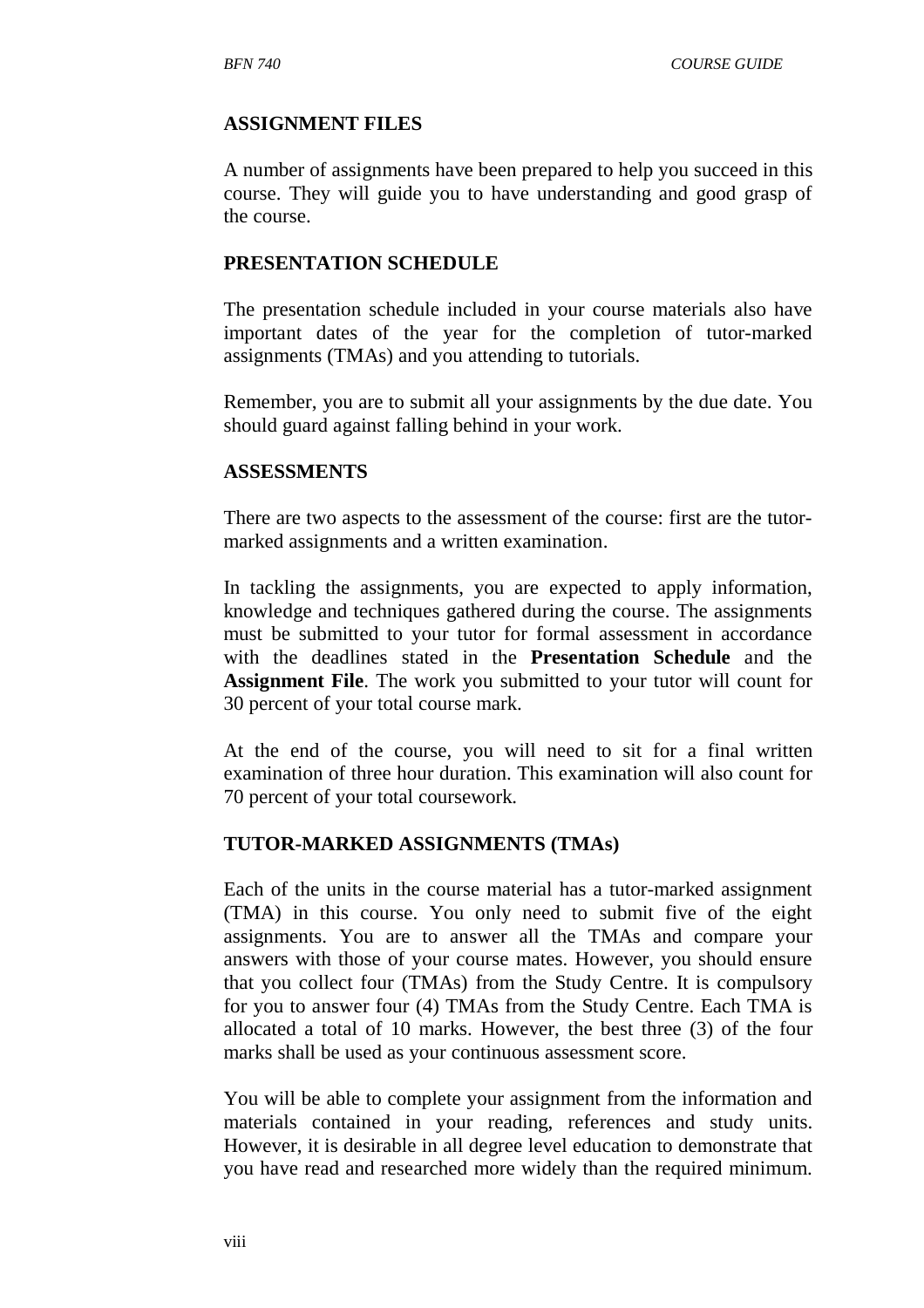Using other references will give you a broader viewpoint and may provide a deeper understanding of the subject.

# **FINAL EXAMINATION AND GRADING**

The final examination for BFN740 will not be more than three hours' duration and has a value of 70 percent of the total course grade. The examination will consist of questions, which reflect the types of practice exercises and tutor-marked problems you have previously encountered. All areas of the course will be assessed.

After going through the entire course material, ensure that you do a revision before sitting for the final examination. You may find it useful to review your tutor-marked assignments and comments on them before the examination. The final examination covers information from all parts of the course.

## **COURSE MARKING SCHEME**

Table showing the total course marking scheme is shown below:

| <b>ASSESSMENT</b>        | <b>MARKS</b>                   |
|--------------------------|--------------------------------|
| Assignment 4 (TMAs)      | Best three marks of the 4 TMAs |
|                          | @ 10 marks is 30 marks of the  |
|                          | $course = 40%$                 |
| <b>Final Examination</b> | 60% of overall course marks    |
| Total                    | 100% of course marks           |

#### **COURSE OVERVIEW**

This table brings together the units and the number of weeks you should spread to complete them and the assignment that follow them are taken into account.

| Unit                  | <b>Title of Work</b>                                                                                                         | Week<br><b>Activity</b> | <b>Assessment</b><br>(end of<br>unit |
|-----------------------|------------------------------------------------------------------------------------------------------------------------------|-------------------------|--------------------------------------|
|                       | <b>Module 1</b>                                                                                                              |                         |                                      |
|                       | The Nigerian Financial System                                                                                                |                         | Assignment                           |
| $\mathcal{D}_{\cdot}$ | Sources of instability in the Banking<br>System and Regulatory Authorities<br>efforts at stabilizing the Financial<br>System | $\mathbf{1}$            | Assignment<br>$\overline{2}$         |
| 3                     | Emerging Issues, Challenges<br>and<br>possible remedial actions                                                              |                         | Assignment<br>3                      |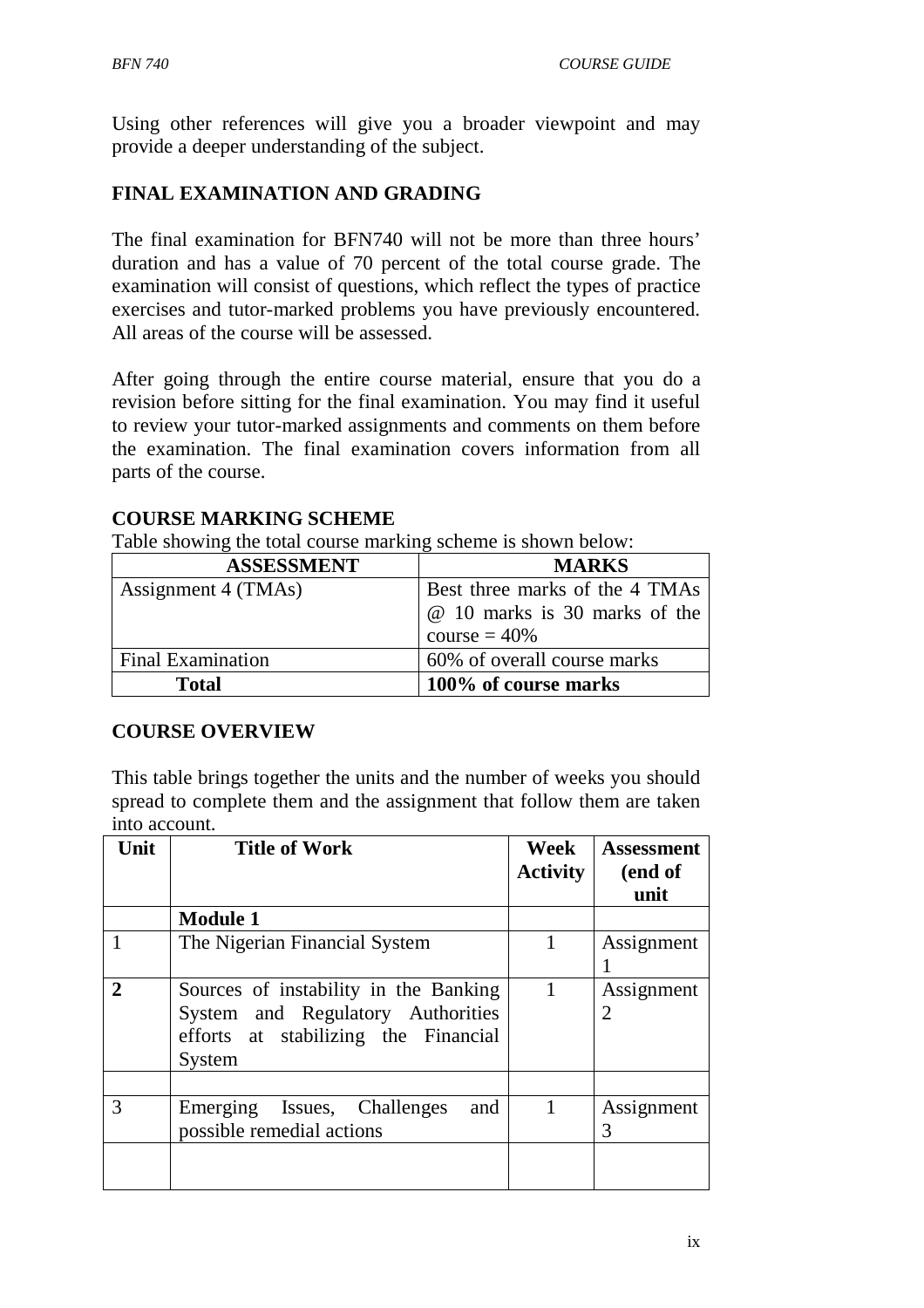|                | <b>Module 2</b>                                                                 |              |                 |
|----------------|---------------------------------------------------------------------------------|--------------|-----------------|
| $\overline{4}$ | Objectives of Regulating the Financial                                          | $\mathbf{1}$ | Assignment      |
|                | Institutions and Major Regulations in                                           |              | 4               |
|                | the Financial system                                                            |              |                 |
| 5              | Regulatory Institution in the Nigeria                                           |              |                 |
|                | Financial<br>System<br>(Domestic                                                |              |                 |
|                | Environment) – CBN,                                                             |              |                 |
| 6              | Regulatory Institution in the Nigeria                                           |              |                 |
|                | System<br>Financial<br>(Domestic                                                |              |                 |
|                | Environment) -NDIC                                                              |              |                 |
| $\tau$         | Regulatory Institution in the Nigeria                                           |              |                 |
|                | Financial<br>System<br>(Domestic                                                |              |                 |
|                | Environment) – SEC,                                                             |              |                 |
| 8              | Regulatory Institution in the Nigeria                                           |              |                 |
|                | Financial<br>System<br>(Domestic                                                |              |                 |
|                | Environment) -NAICOM                                                            |              |                 |
|                |                                                                                 |              |                 |
|                | <b>Module 3</b>                                                                 |              |                 |
| 9              | Financial<br>International<br>market                                            | 1            | Assignment      |
|                | difficulties                                                                    |              | 5               |
| 10             | Regulatory Institutions<br>in<br>the<br>International                           | $\mathbf{1}$ | Assignment<br>6 |
|                | Environment-                                                                    |              |                 |
| 11             | <b>International Monetary Fund (IMF)</b><br>International<br>Bank<br>for<br>The |              |                 |
|                | Reconstruction<br>Development<br>and                                            |              |                 |
|                | (IBRD) or the world bank                                                        |              |                 |
| 12             | The African Development Bank (ADB                                               | $\mathbf{1}$ | Assignment      |
|                |                                                                                 |              | 7               |
|                | <b>Module 4</b>                                                                 |              |                 |
| 13             | Economic Stabilization and the Need                                             |              |                 |
|                | for Regulation                                                                  |              |                 |
| 14             | Monetary policy as Instrument<br>of                                             |              |                 |
|                | <b>Economic Stabilization</b>                                                   |              |                 |
| 15             | Fiscal Policy as an Instrument of                                               |              |                 |
|                | <b>Economic Stabilization</b>                                                   |              |                 |
| 16             | Direct Controls as<br>Instrument<br>of                                          |              |                 |
|                | Economic stabilization                                                          |              |                 |
|                | <b>Module 5</b>                                                                 |              |                 |
| 17             | of<br>Overview<br>policy<br>monetary                                            | $\mathbf{1}$ | Assignment      |
|                | framework                                                                       |              | 8               |
| 18             | Strategies of monetary targeting in                                             |              |                 |
|                | Nigeria                                                                         |              |                 |
| 11817          | unemployment and inflation aggregate                                            |              |                 |
|                | <b>Revision</b>                                                                 |              |                 |
|                | <b>Total</b>                                                                    | 19           |                 |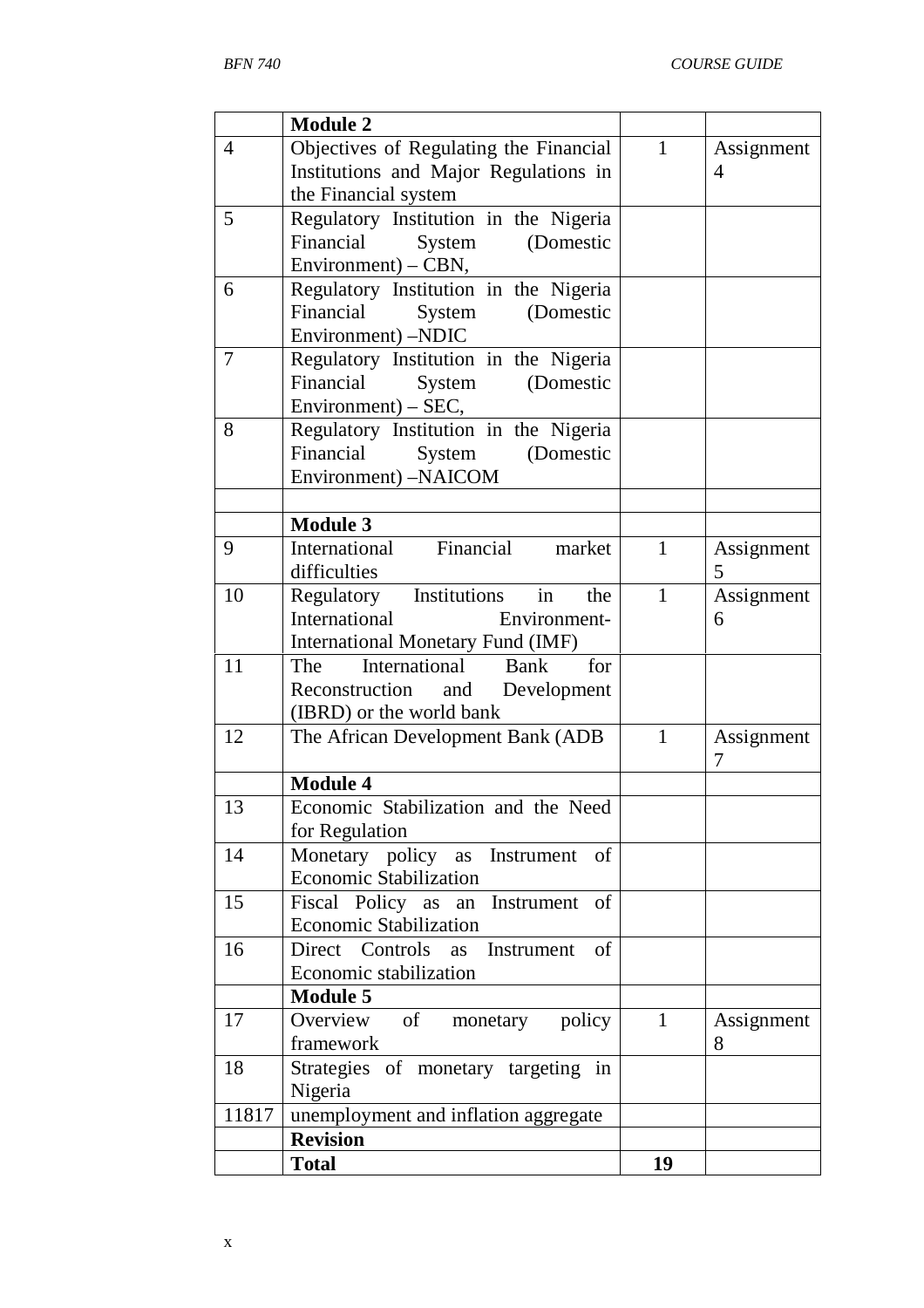#### **HOW TO GET THE MOST FROM THIS COURSE**

In distance learning, the study units replace the university lecturer. This is one of the great advantages of distance education. You can read and work through the specially designed study materials at your own pace, and at a time and place that suits you best. Think of it as you read the lecture notes and that a lecturer might set you some readings to do.

The study unit will tell you when to read your other materials. Just as a lecturer might give you an in-class exercise, your study units also provide assignments for you to do at appropriate points.

Each of the study units follows a common format. The first item is an introduction to the subject matter of the unit, and how a particular unit is related with the other units and the course as a whole.

Next is a set of learning objectives. These objectives let you know what you should be able to do by the time you have completed the unit. You should use these objectives to guide your study. When you have finished the unit, you must go back and check whether you have achieved the objectives set. If you make a habit of doing this, you will significantly improve your chances of passing the course.

The main body of the unit guides you through the required reading from other sources. This will usually be either from **Reading Section** or some other sources.

Self-tests/assignments are interspersed throughout the end of units. Working through these tests will help you to achieve the objectives of the unit and prepare you for the examinations. You should do each of the assignments as you come to it in the study unit. There will also be numerous examples given in the study units, work through these when you come to them too.

The following is a practical strategy for working through the course. If you run into any trouble, call your tutor. When you need help, don't hesitate to call and ask your tutor to provide it. In summary:

- (1) Read this course guide.
- (2) Organise a study schedule. Refer to the course overview for more details. Note the time you are expected to spend on each unit and how the assignments relate to the unit. Important information e.g. details of your tutorials and the date of the first day of the semester is available. You need to gather together all information in one place, such as your diary or a wall calendar. Whatever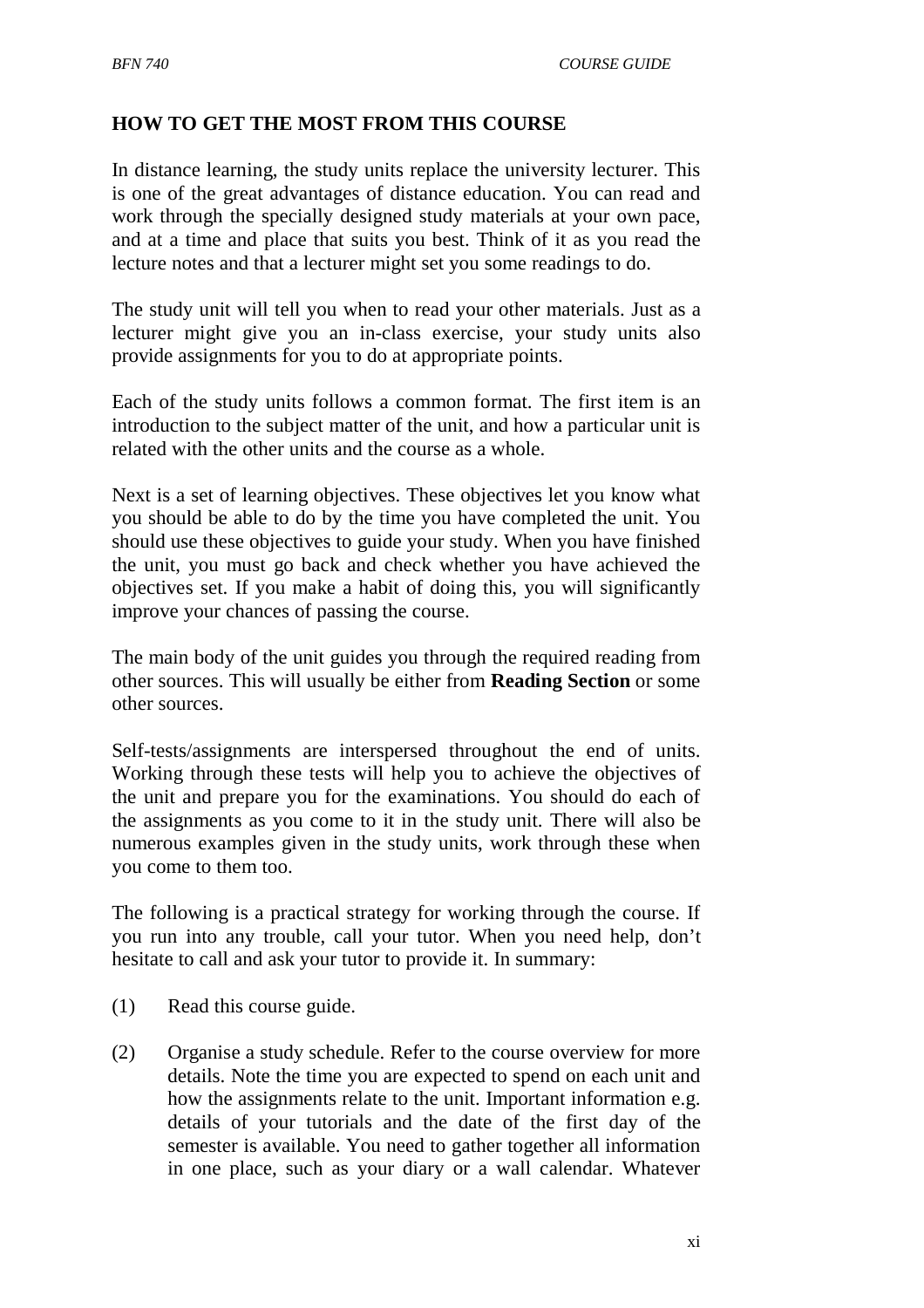method you choose to use, you should decide on and write in your own dates for working on each unit.

- (3) Once you have created your own study schedule, do everything you can to stick to it. The major reason that students fail is that they get behind with their coursework. If you get into difficulty with your schedule, please let your facilitator know before it is too late for help.
- (4) Turn to unit 1 and read the introduction and the objectives for the unit.
- (5) Assemble the study materials. Information about what you need for a unit is given in the 'Overview' at the beginning of each unit. You will always need both the study unit you are working on and one of your set books, on your desk at the same time.
- (6) Work through the unit. The content of the unit itself has been arranged to provide a sequence for you to follow. As you work through this unit, you will be instructed to read sections from your set books or other articles. Use the unit to guide your reading.
- (7) Well before the relevant due dates (about 4 weeks before the dates) access the Assignment file on the web and download your next required assignment. Keep in mind that you will learn a lot by doing the assignments carefully. They have been designed to help you meet the objectives of the course and, therefore, will help you pass the examination. Submit all assignments not later than the due dates.
- (8) Review the objectives for each study unit to confirm that you have achieved them. If you feel unsure about any of the objectives, review the study material or consult your tutor.
- (9) When you are confident that you have achieved a unit's objectives, you can then start on the next unit. Proceed unit by unit through the course and try to pace your study so that you keep yourself on schedule.
- (10) When you have submitted an assignment to your tutor for marking, do not wait for its return before starting on the next unit. Keep to your schedule. When the assignment is returned, pay particular attention to your facilitator's comments. Consult your tutor as soon as possible if you have any questions or problems.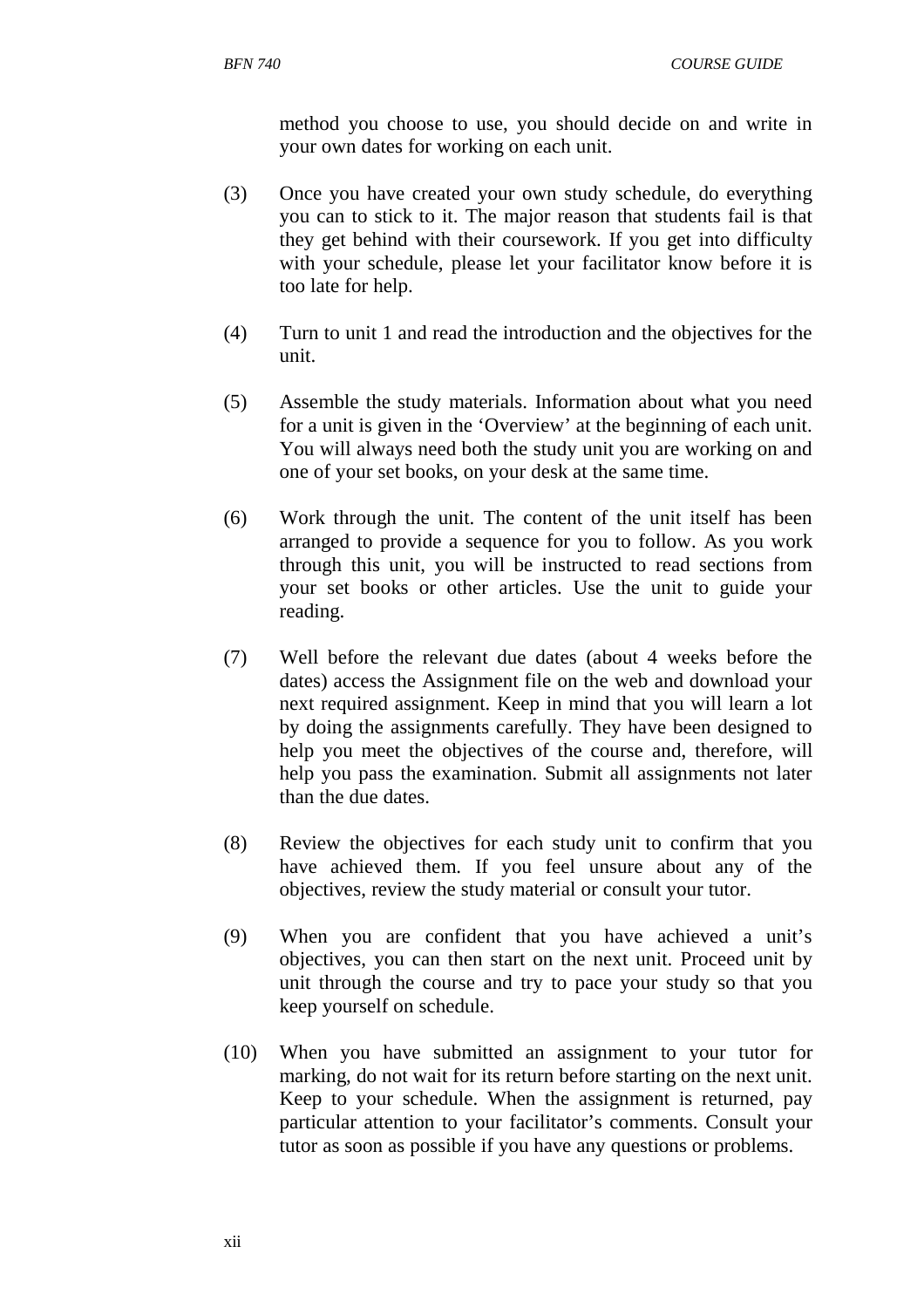(11) After completing the last unit, review the course and prepare yourself for the final examination. Check that you have achieved the unit objectives and the course objectives.

#### **TUTORS AND TUTORIALS**

There are eight (8) hours of tutorials provided in support of this course. You will be notified of the dates, times and location of these tutorials, together with the names and phone number of your tutor, as soon as you are allocated a tutorial group.

Your tutor will mark and comment on your assignments, keep a close watch on your progress and on any difficulties you might encounter as they would provide assistance to you during the course. You must mail your tutor-marked assignments to your tutor well before the due date (at least two working days are required). They will be marked by your tutor and returned to you as soon as possible. Do not hesitate to contact your tutor by telephone, e-mail, or discussion board if you need help. The following might be circumstances in which you would find help necessary.

Contact your tutorif you:

- do not understand any part of the study units or the assigned readings;
- have difficulty with the tutor-marked assignments;
- have a question or problem with an assignment or with your tutor's comments on an assignment or with the grading of an assignment.

You should try your possible best to attend the tutorials. This is the only chance to have face-to-face contact with your tutor and to ask questions which are answered instantly. You can raise any problem encountered in the course of your study during such contact. To gain the maximum benefit from course tutorials, prepare a question list before attending them. You will learn a lot from participating in discussions actively.

#### **SUMMARY**

As earlier stated, the course BFN 740, Regulations of Financial Institutions is designed for the advanced treatment of fiscal and monetary policy issues; in respect of economic stabilization measures. The instruments and targets of fiscal and monetary policies and theory impacts on macroeconomic aggregates including unemployment, income levels, inflation etc. regulatory institutions in domestic and international economic environment such as the CBN, NDIC, IMF etc. We wish you great success at National Open University of Nigeria.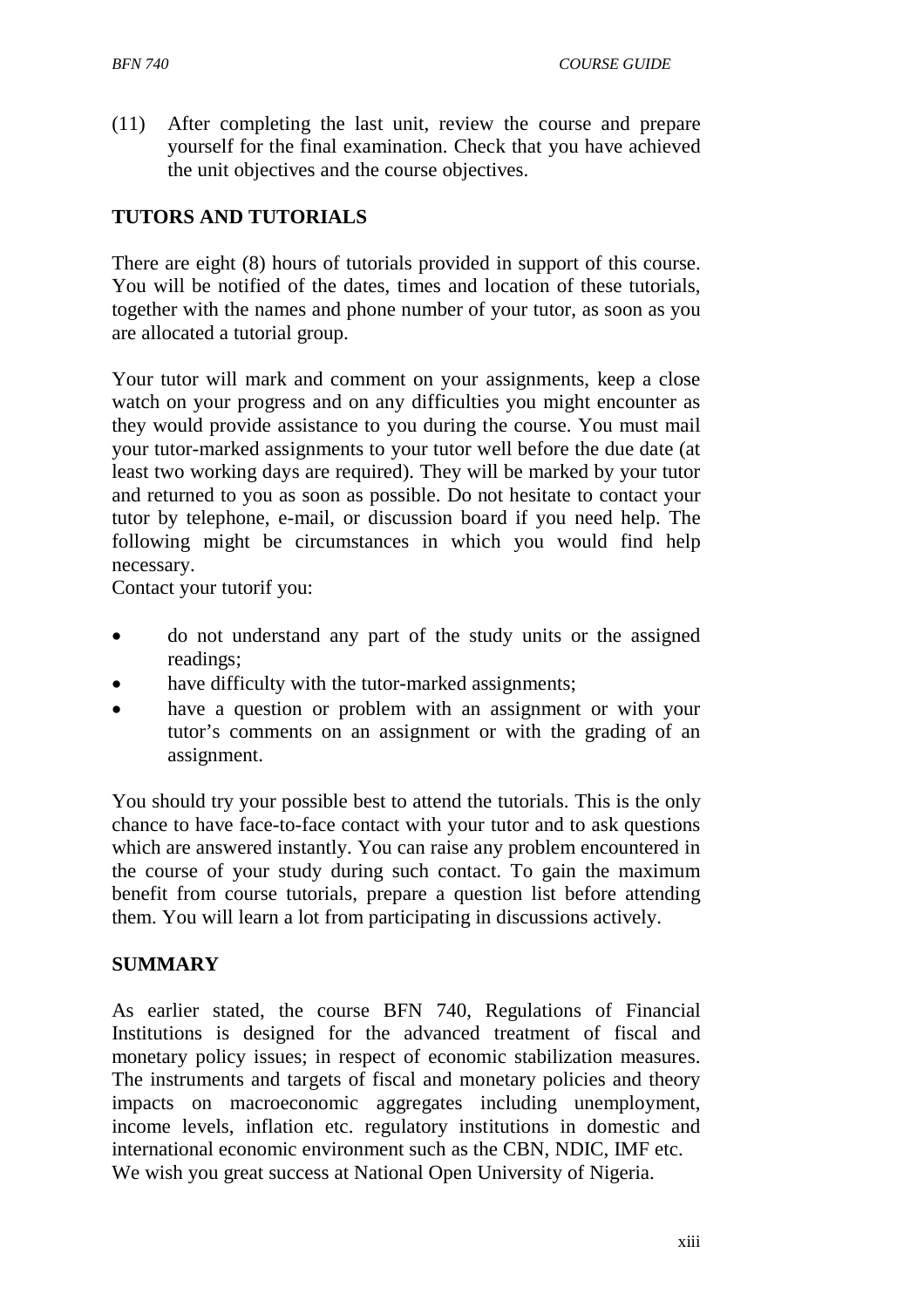# **MAIN COURSE**

# **CONTENTS PAGE**

| <b>Module 1</b>  | <b>Policy Study on Issues in the</b><br>Nigerian Financial System                                                                        | 1  |
|------------------|------------------------------------------------------------------------------------------------------------------------------------------|----|
| Unit 1<br>Unit 2 | Nigerian Financial System<br>Sources of instability in the Banking<br>System and Regulatory Authorities efforts                          | 1  |
| Unit 3           | at stabilizing the Financial System<br>Emerging Issues, Challenges and possible                                                          | 7  |
|                  |                                                                                                                                          | 12 |
| Module 2         | <b>Regulatory Institutions in Domestic</b>                                                                                               | 19 |
| Unit 1           | Objectives of Regulating the Financial<br>Institutions and Major Regulations in                                                          |    |
| Unit 2           | Regulatory Institution in the Nigeria<br>Financial System (Domestic Environment)                                                         | 19 |
| Unit 3           | Regulatory Institution in the Nigeria<br>Financial System (Domestic Environment)                                                         | 25 |
| Unit 4           | Regulatory Institution in the Nigeria<br>Financial System (Domestic Environment)                                                         | 33 |
| Unit 5           | Regulatory Institution in the Nigeria<br>Financial System (Domestic Environment)                                                         | 38 |
|                  |                                                                                                                                          | 45 |
| <b>Module 3</b>  | <b>International Dimensions of Financial</b>                                                                                             | 47 |
| Unit 1<br>Unit 2 | International Financial market difficulties<br>Regulatory Institutions in the International<br><b>Environment-International Monetary</b> | 47 |
| Unit 3           | The International Bank for Reconstruction                                                                                                |    |
| Unit 4           | and Development (IBRD) or the World Bank 61<br>The African Development Bank (ADB) 70                                                     |    |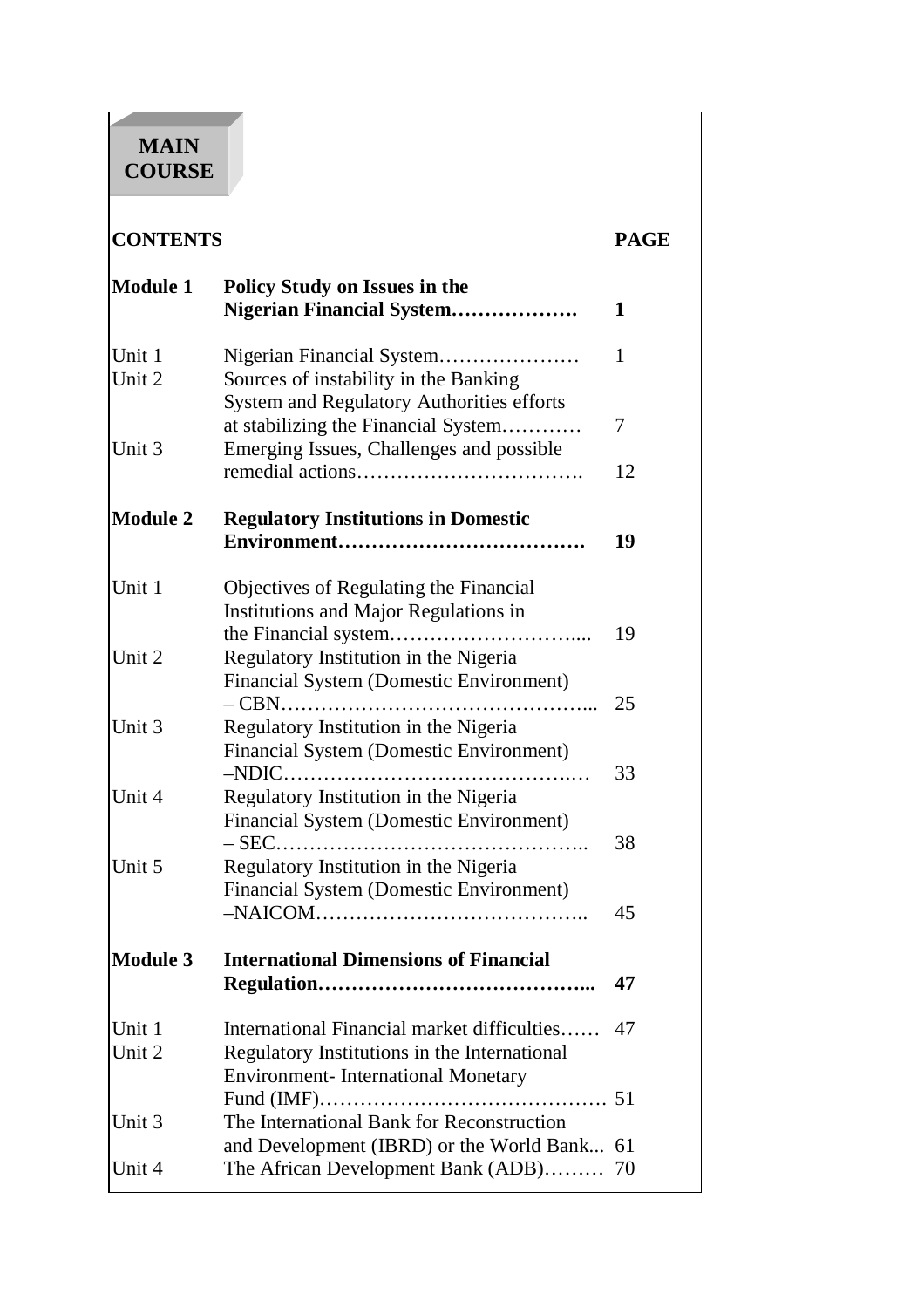| <b>Module 4</b> | <b>Economic Stabilization Measures</b>  | 78  |
|-----------------|-----------------------------------------|-----|
| Unit 1          | Economic Stabilization and the Need     |     |
|                 |                                         | 78  |
| Unit 2          | Monetary policy as Instrument of        |     |
|                 | Economic Stabilization                  | 83  |
| Unit 3          | Fiscal Policy as an Instrument of       |     |
|                 |                                         | 93  |
| Unit 4          | Direct Controls as Instrument of        |     |
|                 |                                         | 98  |
| <b>Module 5</b> | <b>Monetary and Fiscal Policy Goals</b> |     |
|                 |                                         | 101 |
| Unit 1          | <b>Overview of Monetary Policy</b>      |     |
|                 |                                         | 101 |
| Unit 2          | <b>Strategies of Monetary Targeting</b> |     |
|                 |                                         | 105 |
| Unit 3          | Unemployment and Inflation              |     |
|                 |                                         | 109 |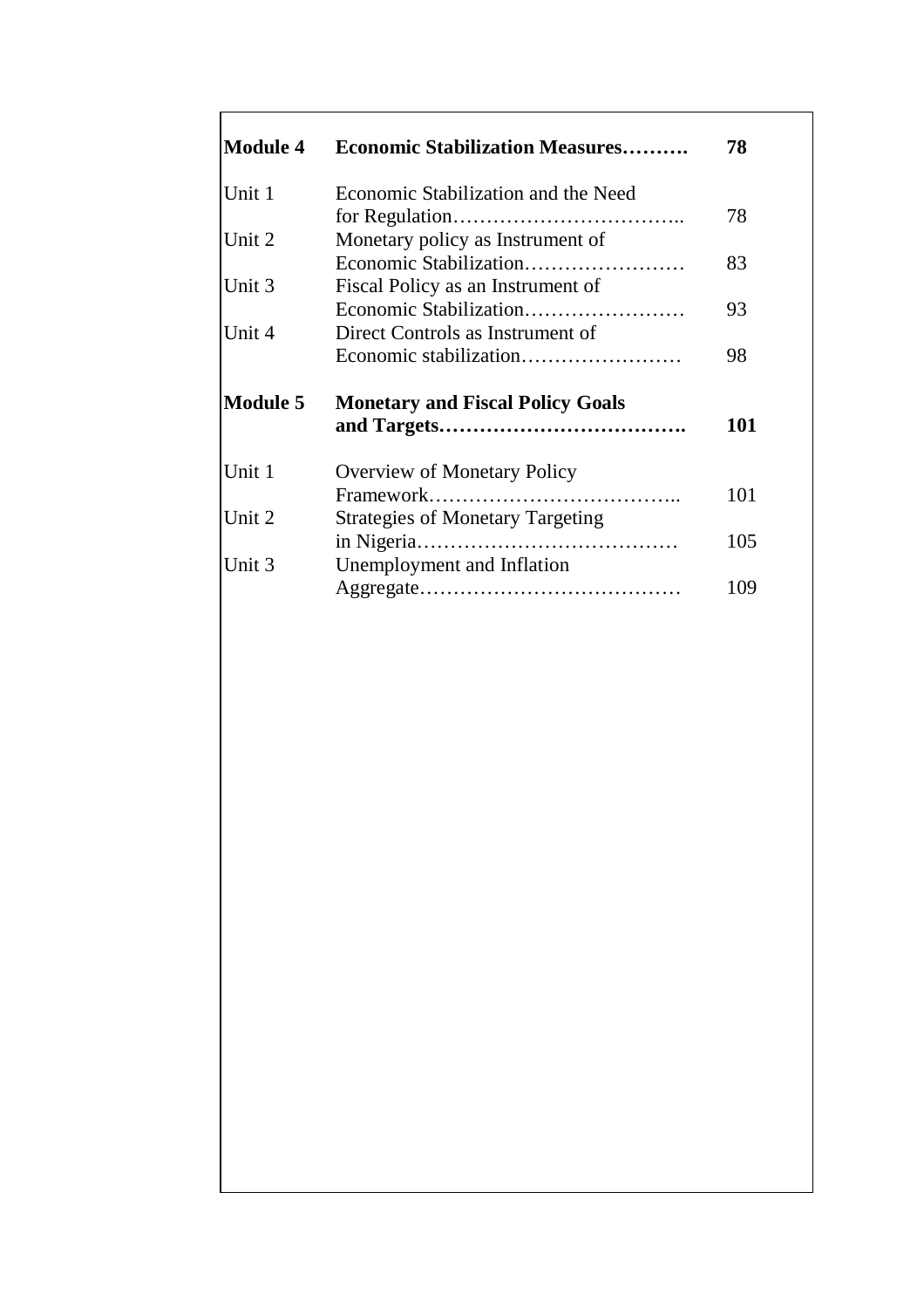#### **MODULE 1 POLICY STUDY ON ISSUES IN THE NIGERIAN FINANCIAL SYSTEM**

- Unit 1 The Nigerian Financial System
- Unit 2 Sources of Instability in the Banking System and Regulatory Authorities Efforts at Stabilizing the Financial System
- Unit 3 Emerging Issues, Challenges and possible remedial actions

## **UNIT 1 THE NIGERIAN FINANCIAL SYSTEM**

#### **CONTENTS**

- 1.0 Introduction
- 2.0 Objectives
- 3.0 Main Content
	- 3.1 Overview of the Nigerian banking sector
	- 3.2 The nature of the financial system
	- 3.3 History of Banking in Nigeria
- 4.0 Conclusion
- 5.0 Summary
- 6.0 Tutor-Marked Assignment
- 7.0 References/Further Reading

#### **1.0 INTRODUCTION**

Financial institutions sometimes referred to as financial intermediaries are establishments engaged in some form of borrowing and lending. The concept of financial institutions denotes the principal players in the financial system namely the commercial and merchant banks, specialized banks, including the Central Bank and Non-Bank Financial Institutions (NBFIS). These include insurance companies, stock broking firms and finance houses, mortgage firms and the rest. Financial systems are so-called because they engage in the core function of mobilizing and channeling financial resources for saving and investment purposes within the economy.

I should point out here that the banking industry as used in this context implies an icon of the entire financial system, but let me assure you that the interchange is not arbitrary. Besides, using the banking sector to substitute for other financial institutions in a generic sense is not only convenient, it also reflects the frontline role of banks in the financial system and indeed the financial intermediation process.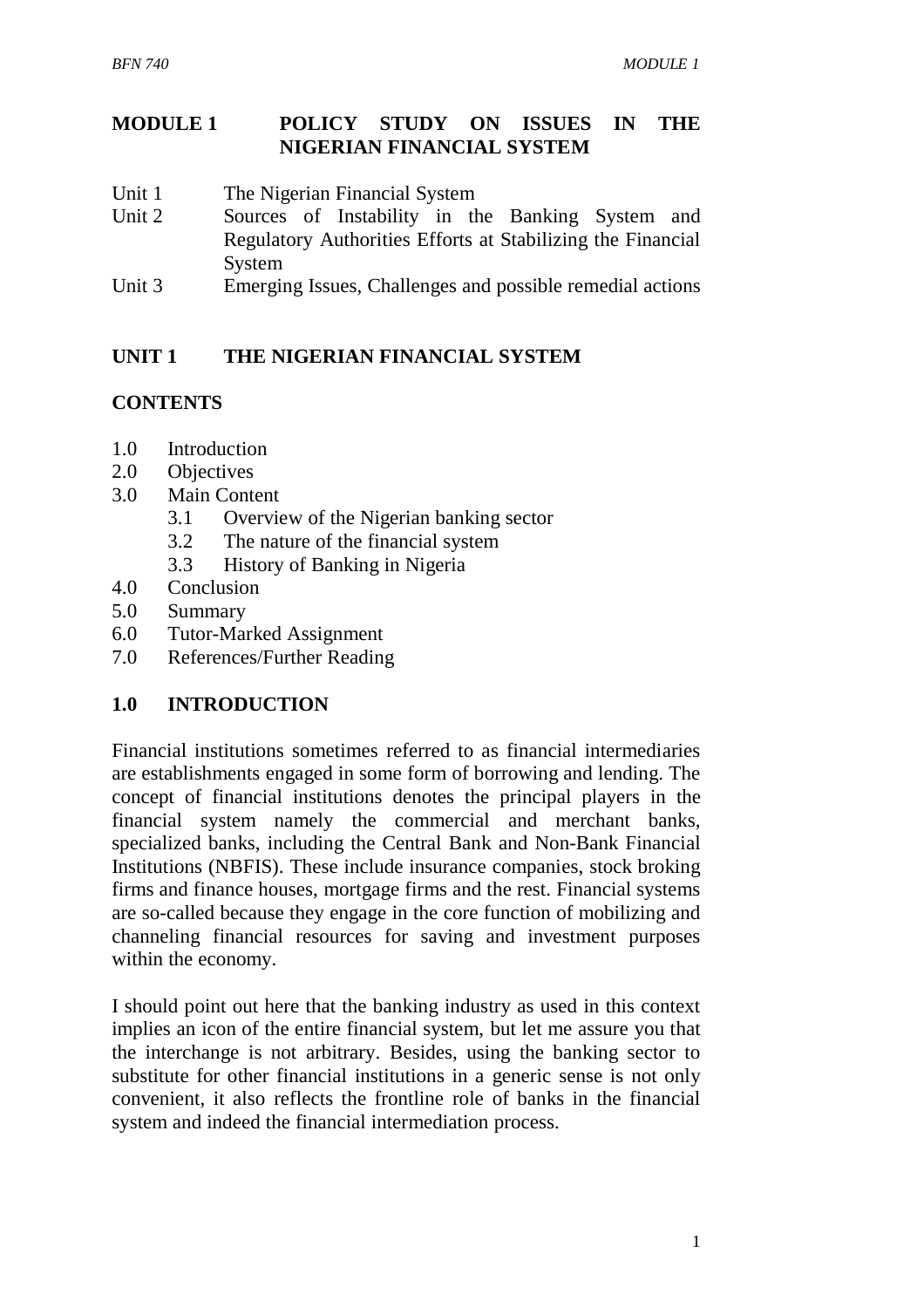# **2.0 OBJECTIVES**

At the end of this unit, you should be able to:

- give a brief overview of the banking sector
- trace the historical background of the banking sector
- state the nature of the financial system
- state three factors that account for the unhealthiness and instability in the banking sector.

## **3.0 MAIN CONTENT**

## **3.1 Overview of the Nigerian banking sector**

If there is anything that all well-meaning stakeholders in the Nigerian banking industry look forward to, it is a banking sector that is healthy and stable. Banking sectors are where investors, depositors, operators, regulators, etc. can, after a hard day's work go to sleep with all eyes closed and without the anxiety that before dawn something amiss will happen. To a large extent, that used to be the nature of Nigeria banking industry from independence in 1960 to the deregulation and liberalization of the industry which started in the mid-1980s. Situations have drastically changed since the manifestation of rounds of bank distress that subsequently claimed the life of 37 banks from 1994 to 2003. Since then, the banking industry and its environment have been anything but sound and stable. And the consequences have been very grave for the economy, especially in the areas of loss of wealth, public confidence in the system and of course a monetary management that has become more challenging with large amount of currency in circulation outside the banking system.

We can easily point at a number of factors that may be contributing to the unhealthiness and instability in the banking sector. Such factors include:

- 1. Unstable macroeconomic and fiscal policies.
- 2. Unethical and unprofessional practices.
- 3. Inadequate supervisory activities rank high on the scale.

In spite of the causative factors, there is no gain saying that this economy deserves a sound and stable banking industry that can withstand the challenges from the global economy. Therefore, there is the need for deep reflection and search for strategic initiatives that will guarantee the attainment of our dream banking industry. Nigerian and indeed the global economy look forward to a banking sector that is sound and stable in Nigeria. To achieve this is a challenge to all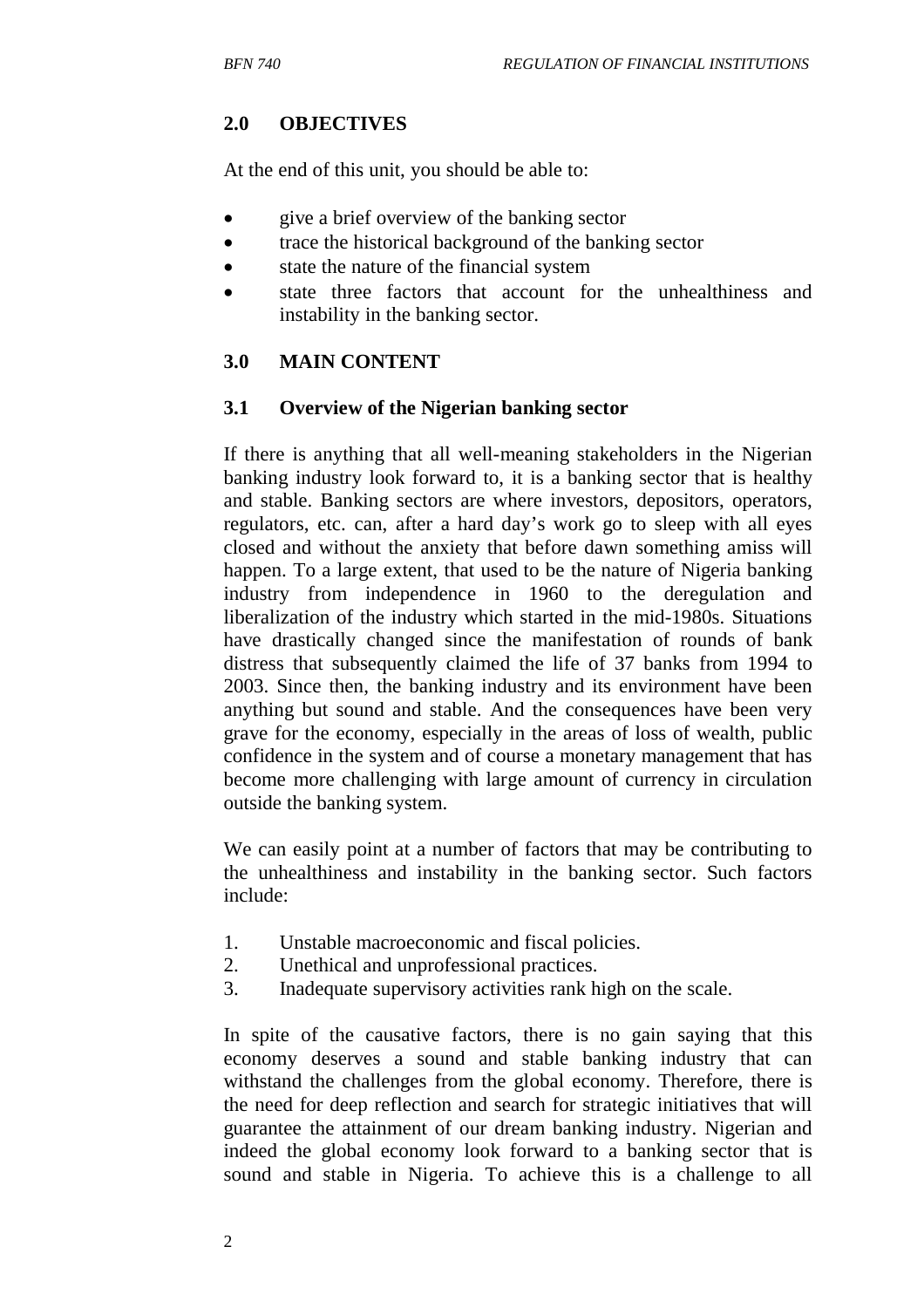stakeholders, the regulatory and supervisory authorities, bank owners, managers and employees, the government, bank customers, the general banking public, etc. It necessarily demands that stakeholders should henceforth eschew actions that go against this goal. They should also collaborate and co-operate as well as conduct the business of banking according to the laws, rules and customs.

## **3.2 Nature of Financial systems**

- i. **Risk and uncertainty**: First, more than other economic activities financial operations are concerned with the future, and hence are characterized by risk and uncertainty. The key services of the financial system in the process of allocating funds between savers and borrowers consist in trading risk and liquidity. As a consequence, expectations play a major role in the pricing of financial assets. However, given the often limited amount of information available price developments are difficult to predict. As new information becomes available market parties adjust suddenly and collectively (so-called herd behavior) their price expectations. Together with low transaction costs in financial markets, it explains the high volatility and inherent instability of financial markets.
- ii. **Asymmetric information:** Problems arise when market parties have different information. Hence, one party may not have enough information about the other party to make accurate decisions. It certainly applies to financial markets where one party often has superior information about the risk being transacted than the other party, for example an investor knows more about the riskiness of his investment than the money lender.

Asymmetric information hampers the well-functioning of markets. It creates problems of adverse selection before the transaction is entered into, and of moral hazard after the transaction has taken place. Adverse selection arises as due to incomplete information the lender cannot accurately distinguish good risk applicants from bad-risk applicants before making an investment. Thereby a so-called lemon-premium' will increase the loan rate, so that only risky projects will be funded. Moral hazard costs, incurred by the lender in verifying that borrowers are using their funds as intended, further raise the loan rate.

In the process financial intermediaries arise as they specialize in information on borrowers and solve these asymmetric information problems. The key services provided by financial institutions then consist in collecting and communicating information on debtors and on financial assets.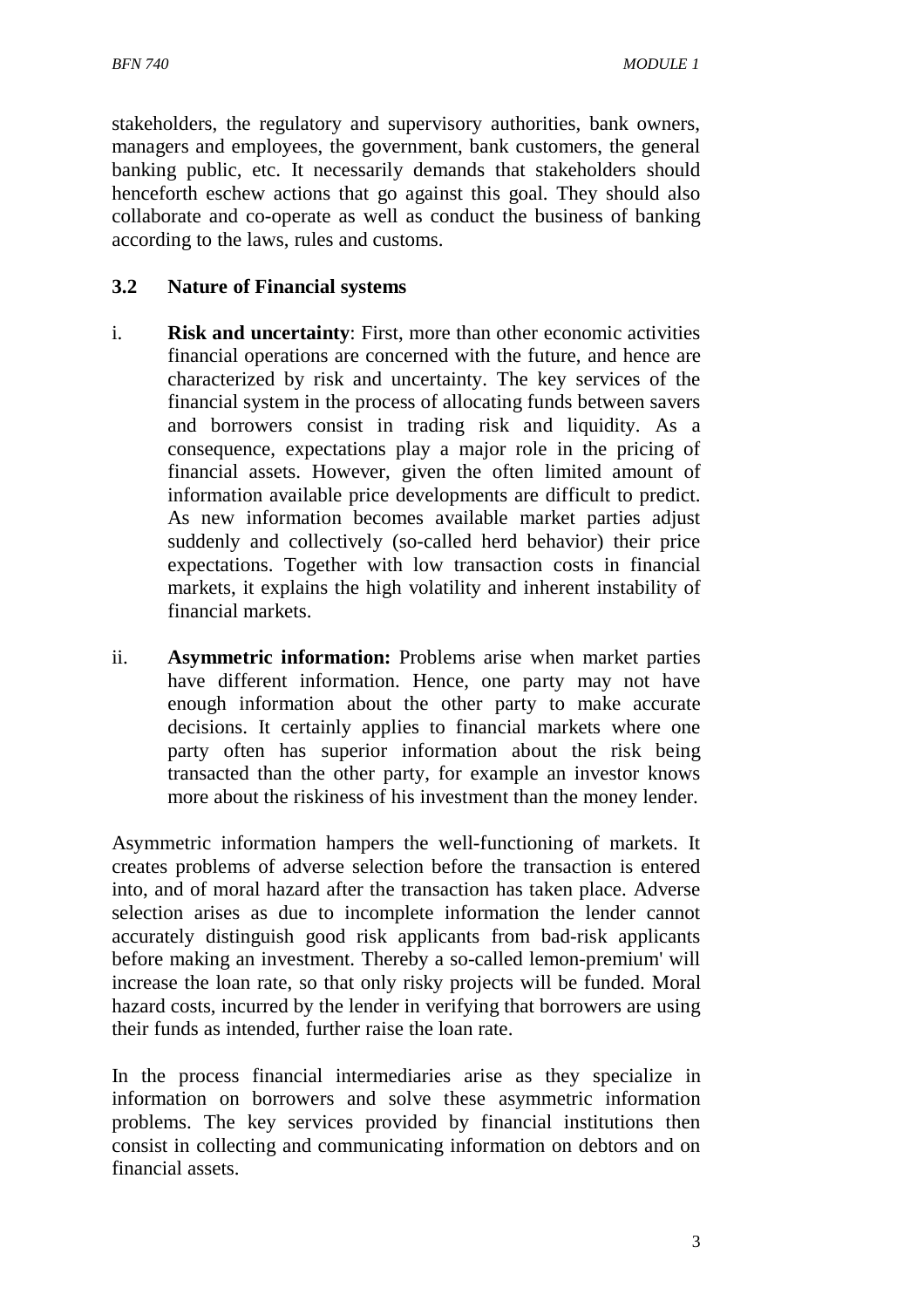The principal-agent relationship of creditors with financial institutions, however, involves similar information problems. How can the lender (the principal) make sure that the agent (the financial intermediary) acts in his interest? For example, depositors lack information regarding the riskiness of the bank's portfolio. Should these financial intermediaries which provide market solutions to market imperfections, in turn not be subject to government regulation and supervision?

- iii. **Independence:** Financial markets and financial institutions tend to be more interdependent than is the case for other sectors of the economy. Events in one financial market or institution may have important external effects on the rest of the financial system and on the whole economy. Together with the important potential for 'herd behavior' it explains the occurrence of so-called system risks.
- iv. **Money:** Finally, at the heart of the financial system lies a special commodity: money. The proper functioning of money depends upon price stability. As there is a link between prices and money in circulation, there is a need to keep money creation under control. Money creation, however, is profitable, so that it may not be taken for granted that an unregulated money supply will lead to a sufficient stable price level. As money is created by the banking sector a special need for controlling these specialized intermediaries may arise.

# **3.3 History of Banking in Nigeria**

0rthodox banking business was introduced into Nigeria in 1892 by expatriates who also monopolized banking activities. The monopolizing of banking in the country also brought with it serious discriminatory attitude by the expatriates such that by 1927, indigenous banks had accumulated huge debts.

It is on record that before the banking ordinance of 1952, Nigeria's banking landscape was unregulated. This lack of regulation was later to be fingered as one of the principal factors that led to the first banking distress which by 1952, had claimed the life of 21 of the 25 indigenous banks in the country.

Since the banking ordinance of 1952, many more statutory and supervisory regulations have emerged to guide the conduct of banking business. Unfortunately, in spite of the existence of such regulations, the country was shocked to witness a second round of collapse of 34 banks between 1994 and the year 2000. Other financial institutions witnessed even more severe level of distress and collapse. Among the problems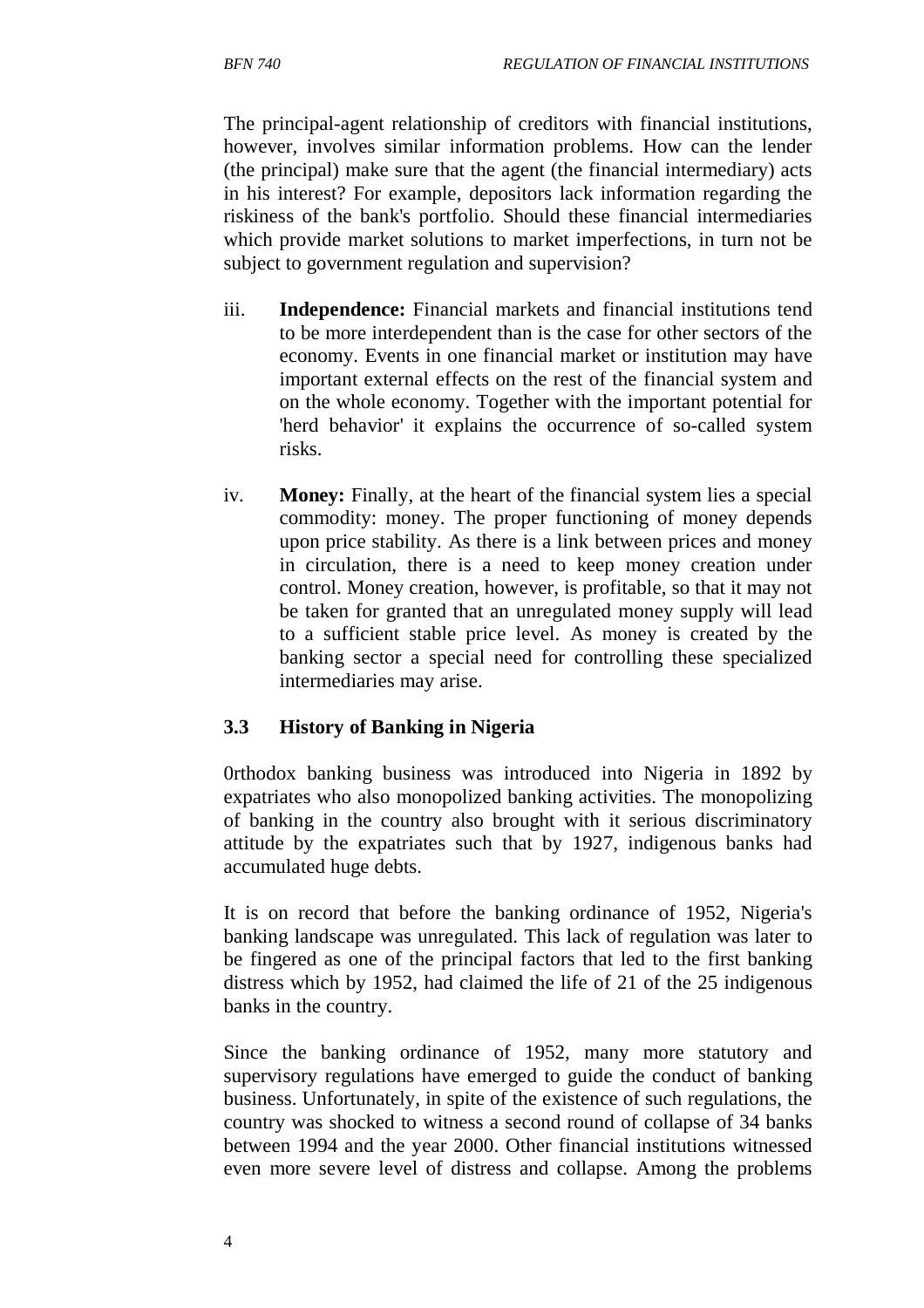that facilitated the second bank collapse was definitely not unavailability of regulation.

In the aftermath of the banking problems experienced by many countries over the past two decades and the devastating effects on financial sector stability, concern over the health of banking system became widespread. Given our banking experience of the 1990s and current public apprehension about the health of a few banks in the country, it is clear that Nigeria is not insulated from the crisis phenomenon. This helps to create awareness that the opportunities initiated for banks by financial sector stabilization and globalization are not without their attendant risks. It is therefore expected that this will generate a lot of interest amongst us as major stakeholders in the economy, given our collective responsibility to ensure the soundness and stability of the banking system.

Regulation is very necessary in banking to ensure a high level of probity, integrity and responsibility. The above scenario was before the introduction of universal banking concept in 2001, with the broader definition of banking business to now include services in insurance, capital market and investment management.

Consequently, it becomes necessary to place on record the happenings in the global environment, particularly, in the United States, which one considers relevant to our situation. For a long time in the United States, capitalism was synonymous with market deregulation, free enterprise and ascendancy of private initiative. Government practically withdrew from running private enterprises. But with the recent unexpected bursting of the technology bubble, the unnerving terrorism of September 11, 2001 and the shocking revelation of corporate corruption, it appears the tide has changed and the era of regulation is gradually creeping back.

#### **4.0 CONCLUSION**

We have seen in this unit that regulation is very necessary in banking to ensure a high level of probity, integrity and responsibility.

#### **5.0 SUMMARY**

In this unit you have learnt a brief overview of the banking sector, the nature of the financial system, the historical background of the banking sector and the three factors that account for the unhealthiness and instability in the banking sector.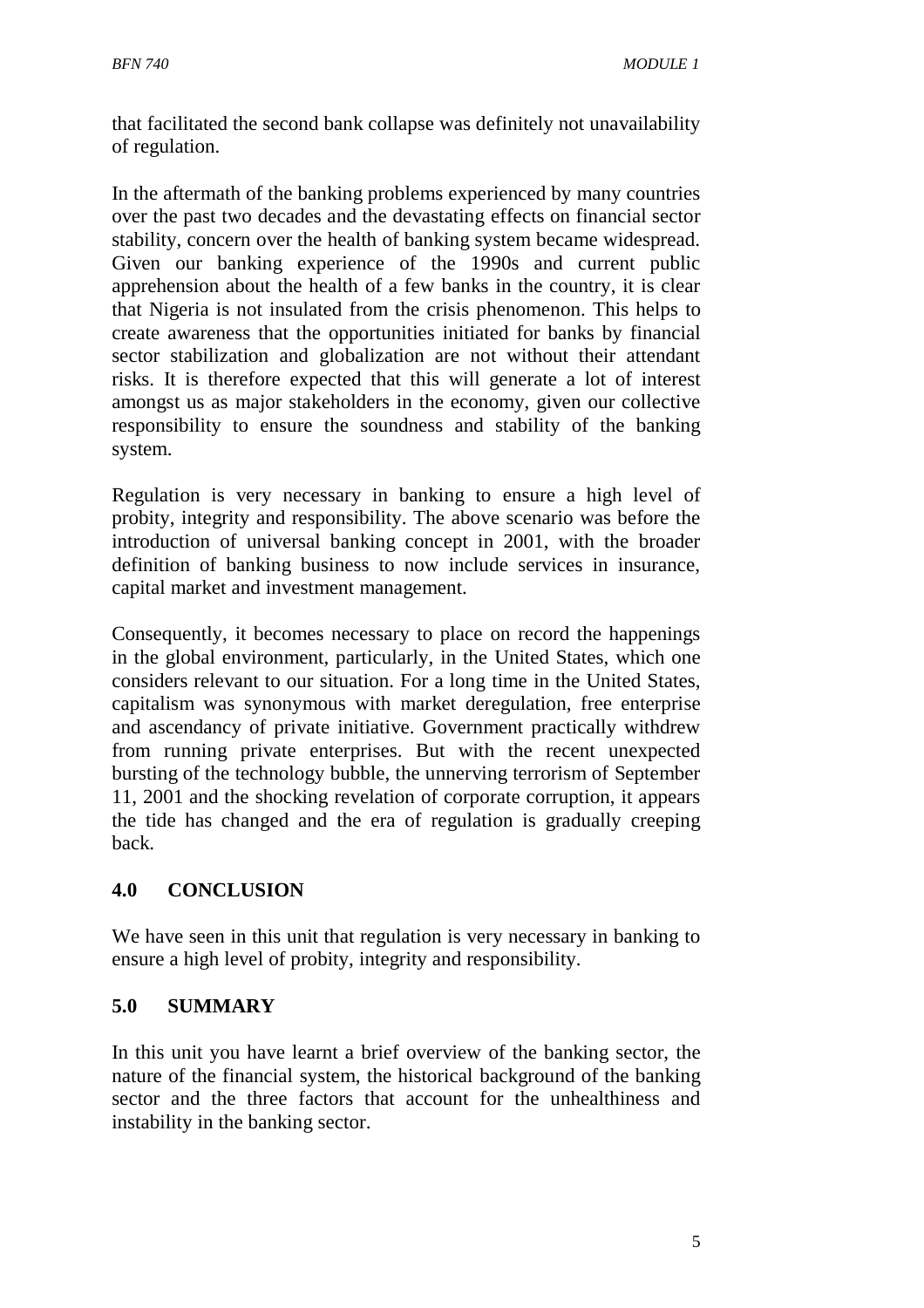## **6.0 TUTOR-MARKED ASSIGNMENT**

- 1. Trace the historical background of the Nigerian banking sector.
- 2. State the three reasons that account for theweakness and instability in the banking sector.

## **7.0 REFERENCES/FURTHER READINGS**

- Afifia-Oru, B. (2009). *Dynamics of credit economic system in Africa*. Lagos: Byolah concepts ltd.
- Central Bank of Nigeria (2011). Understanding Monetary Policy series no 3, CBN Monetary Policy Framework.

Chand, S. (Undated). Economic stabilization: Monetary policy and direct controls, retrieved fromwww.yourarticlelibrary.com/eco

Dirk, H. (1999). Regulations of banking and financial market, Encyclopedia of Law and Economics.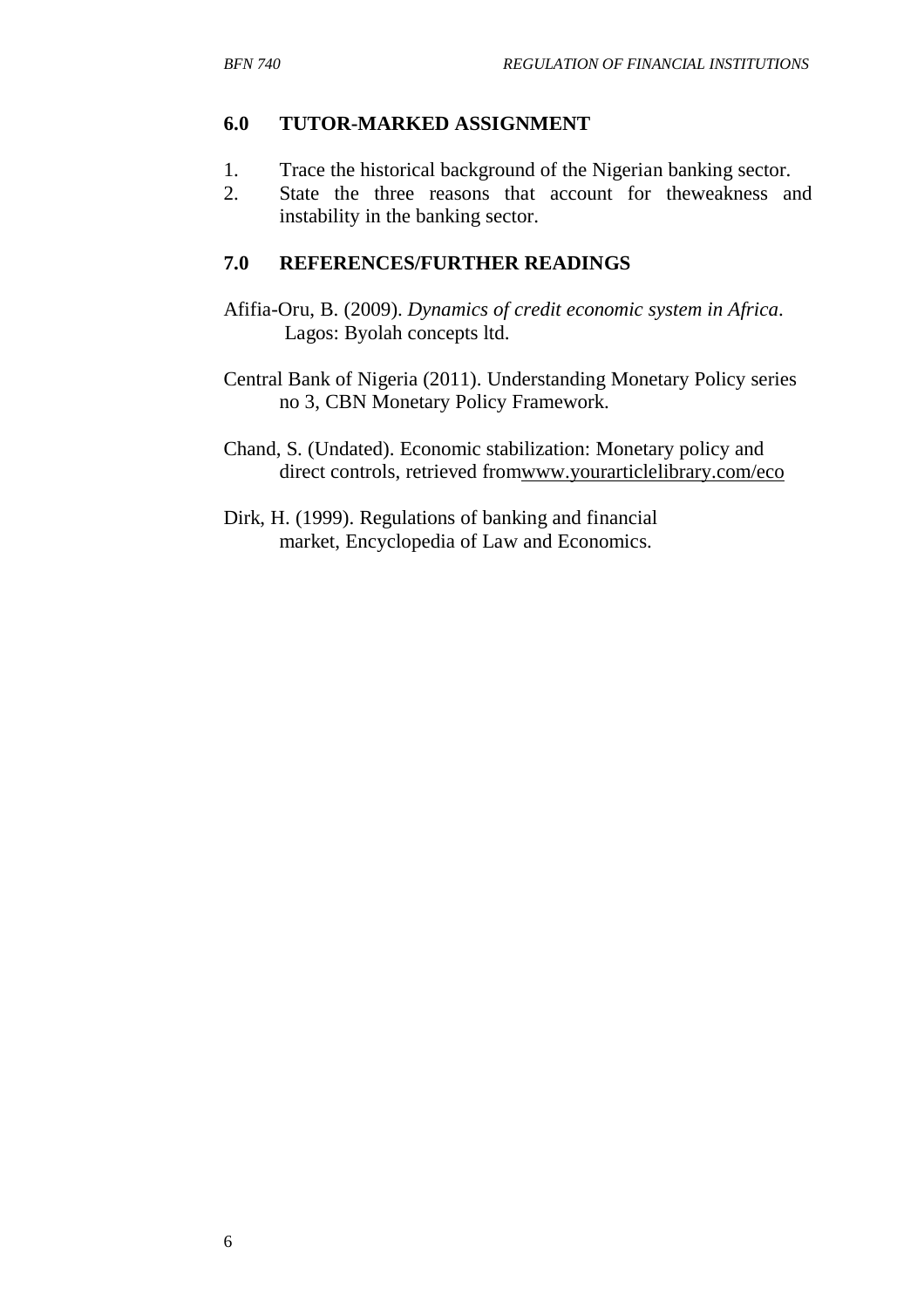#### **UNIT 2 SOURCES OF INSTABILITY AND REGULATORY AUTHORITIES' EFFORTS AT STABILIZING THE FINANCIAL SYSTEM**

## **CONTENTS**

- 1.0 Introduction
- 2.0 Objectives
- 3.0 Main Content
	- 3.1 Sources of Instability in the Banking Industry
		- 3.1.1 Macroeconomic Environment
		- 3.1.2 Asymmetric Information
		- 3.1.3 Weak Management
		- 3.1.4 Inappropriate Corporate Governance Structures
		- 3.1.5 Inadequate or Poor Regulatory and Supervisory Capacity
	- 3.2 Regulatory Authorities' Efforts at Stabilizing the Banking System
		- 3.2.1 Regulation
		- 3.2.2 Supervision
		- 3.3.3 Emphasis on Good Corporate Governance
- 4.0 Conclusion
- 5.0 Summary
- 6.0 Tutor-Marked Assignment
- 7.0 References/Further Reading

## **1.0 INTRODUCTION**

There are a number of factors, both exogenous and endogenous, that can precipitate instability in the banking system. The exogenous factors, which include macroeconomic shocks emanate from negative effects of financial liberalization, globalization and rapid technological changes. The internal factors include inappropriate corporate governance and inadequate regulatory and supervisory capacity among others. Some of these factors are examined in details below.

## **2.0 OBJECTIVES**

At the end of this unit, you should be able to:

- discuss macroeconomic environment as a source of instability in the banking sector
- explain asymmetric information as a source of instability in the banking sector
- discuss weak management as a source of instability in the banking sector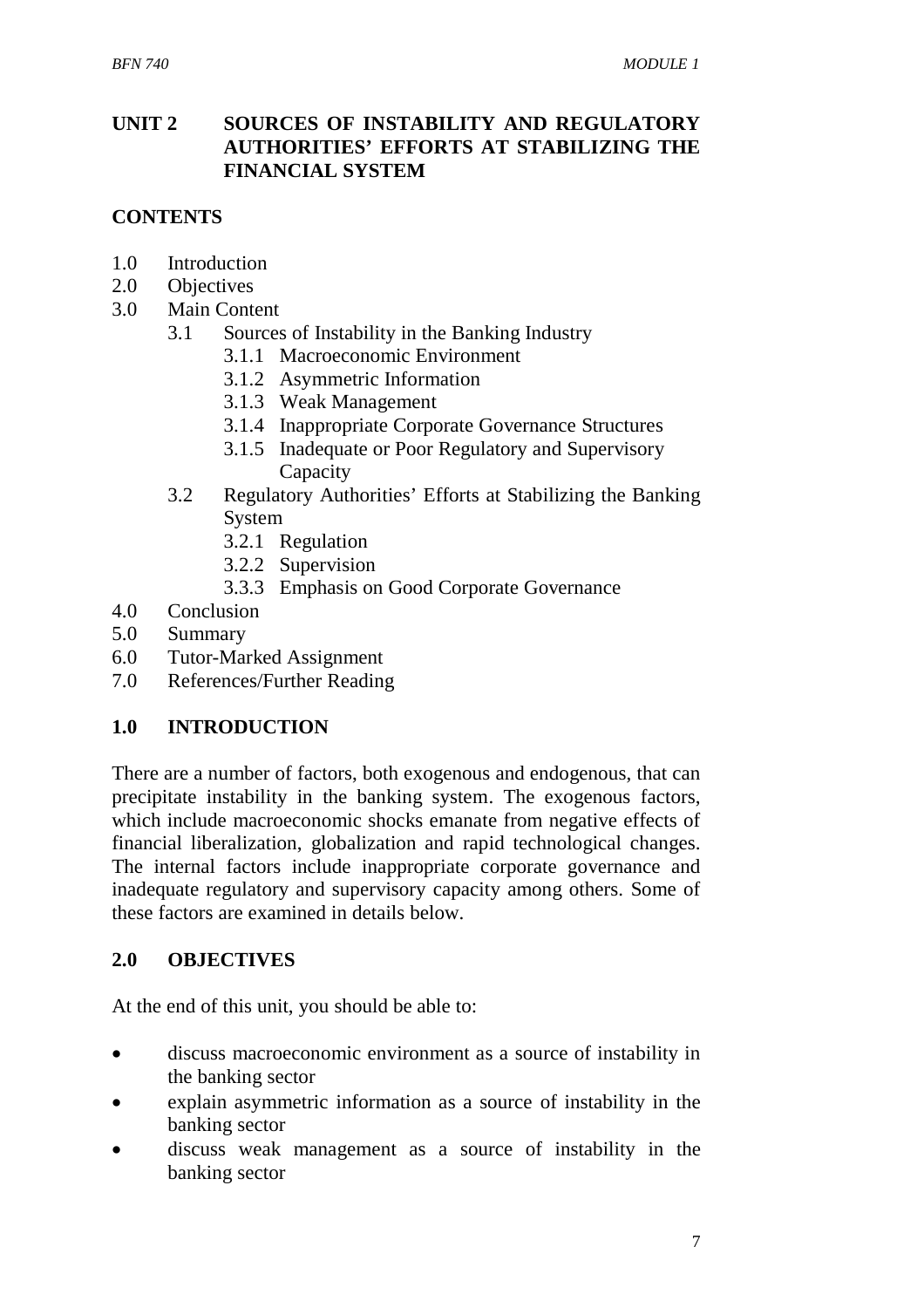- discuss inappropriate corporate governance structures as a source of instability in the banking sector
- analyseinadequate or poor regulatory and supervisory capacity as a source of instability in the banking sector.

## **3.0 MAIN CONTENT**

#### **3.1 Sources of instability in the banking sector**

#### **3.1.1 Macroeconomic Environment**

The macroeconomic environment represents a combination of factors that impact on the banking system which could be either favourable or adverse to the system. When the impact is adverse, banks tend to embark on protective strategies, which may not augur well for both the banking system and the economy. For instance an economy experiencing sluggish growth or in recession poses formidable challenges to all economic agents, causing business opportunities to shrink. Under such circumstances, it is critical that bankers take actions which will not affect the health of the banking system adversely or further destabilize the economy.

Generally, it is easier to achieve sound banking system under a stable macroeconomic environment than an unstable one. On the other hand, an unsound banking system could trigger off macroeconomic instability, hence the symbiotic relationship between the banking system and macroeconomic environment.

## **3.1.2 Asymmetric Information**

It is a fact that, information asymmetry results in mismatching of financial contracts, precipitating runs on banks. As we all know, depositors have little information about the soundness of banks and the safety of their deposits. Thus any misinformation, as was experienced in the country recently, can cause panic withdrawals, creating runs on the banks with potentials of contagion and loss of credit confidence. Similarly, poor loan selection due to information asymmetry leading to funding of unviable projects could lead to having very high volume of non-performing loans.

#### **3.1.3 Weak Management**

One of the major internal factors that have contributed to the observed weakness in some financial institutions is poor management. This is often reflected in poor asset quality, insider abuse, inadequate internal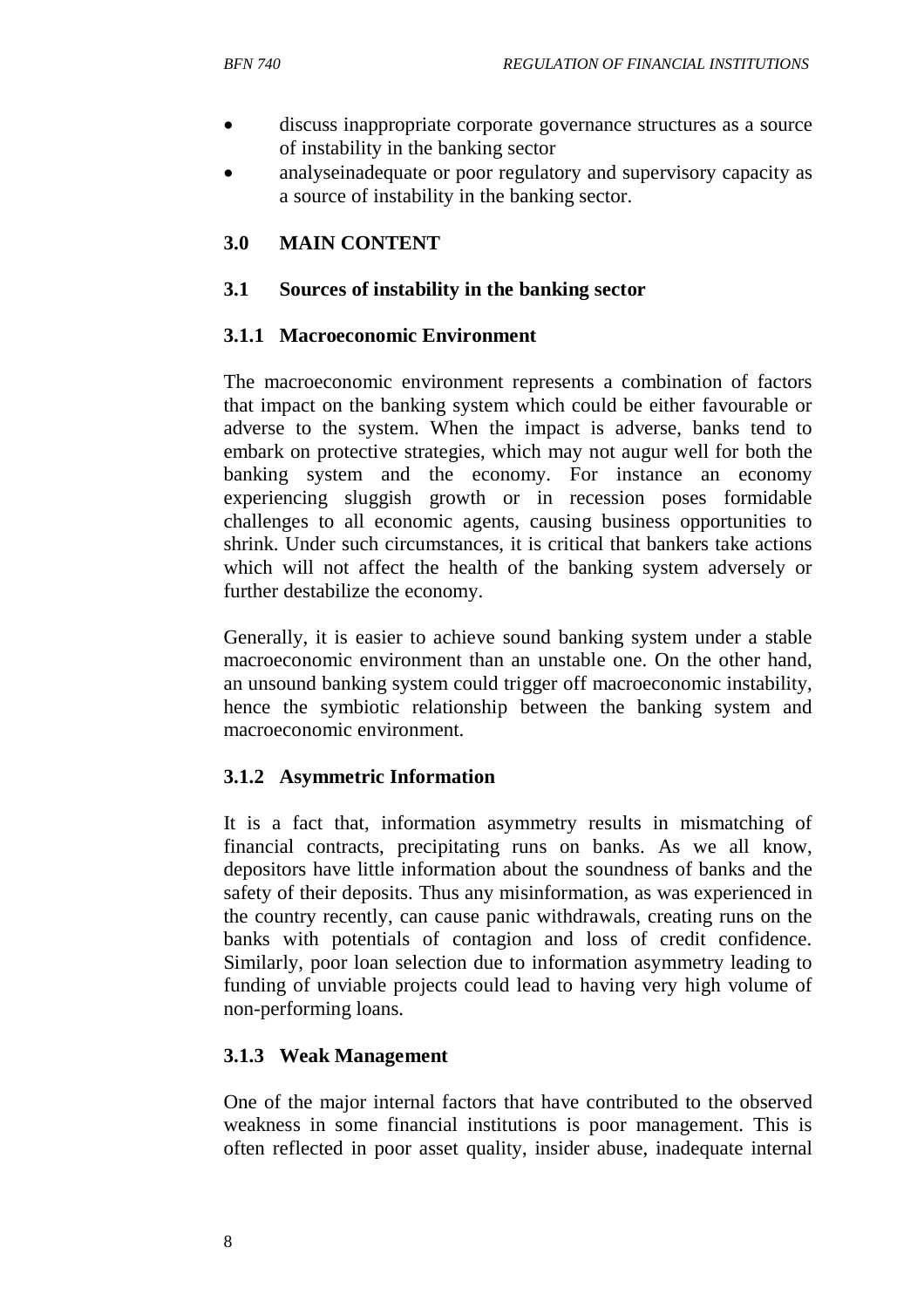controls, and fraud, including unethical and unprofessional conduct, squabbles and high staff turnover rate.

Weak risk-control systems have been a major factor in the emergence of a number of crises, leading to a variety of balance sheet differences including large and undetected mismatches on the balance sheet or poor asset quality, leading to large unrealizable losses.

#### **3.1.4 Inappropriate Corporate Governance Structures**

Corporate governance refers to the extent to which companies are run in an open and honest manner. Thus, effective corporate governance practice incorporates transparency, openness, accurate reporting and compliance with statutory regulations, among others. Historical antecedents indicate that financial crisis is a direct consequence of lack of good corporate governance in banks. In particular, the need to implement good corporate governance in the banking sector became more apparent after the Asian financial crisis.

## **3.1.5 Inadequate or Poor Regulatory and Supervisory Capacity**

Inadequate or poor regulatory and supervisory capacity can contribute to instability in the financial system. Consequently, regulatory and supervisory capacity must be adequate for effective monitoring of the system. Regulatory Supervisors must exhibit a high level of integrity, competence and be equipped with modern facilities, in order to meet the challenges of contemporary banking practices.

#### **3.2 Regulatory Authorities' Efforts at Stabilizing The Financial System**

#### **3.2.1 Regulation**

The focus of regulation has been to reduce the risk of bank insolvency and the potential cost of bank failure to depositors. This is the hallmark of the 1988 capital accord of the Basel committee on banking supervision. The major elements of the 1988 capital accord included the explicit linkage of capital requirements to a bank's quantum, degree of risks, and the establishment of internationally comparable minimum capital requirement. The need for more flexibility and risk sensitivity as well as provision of coverage for effective bank-level management, supervision and market discipline gave the fillip for the new capital accord which took effect from 2007. The bank also strengthened its regulatory framework, with emphasis on creating an environment for competitiveness, efficiency, financial soundness and sustainable growth.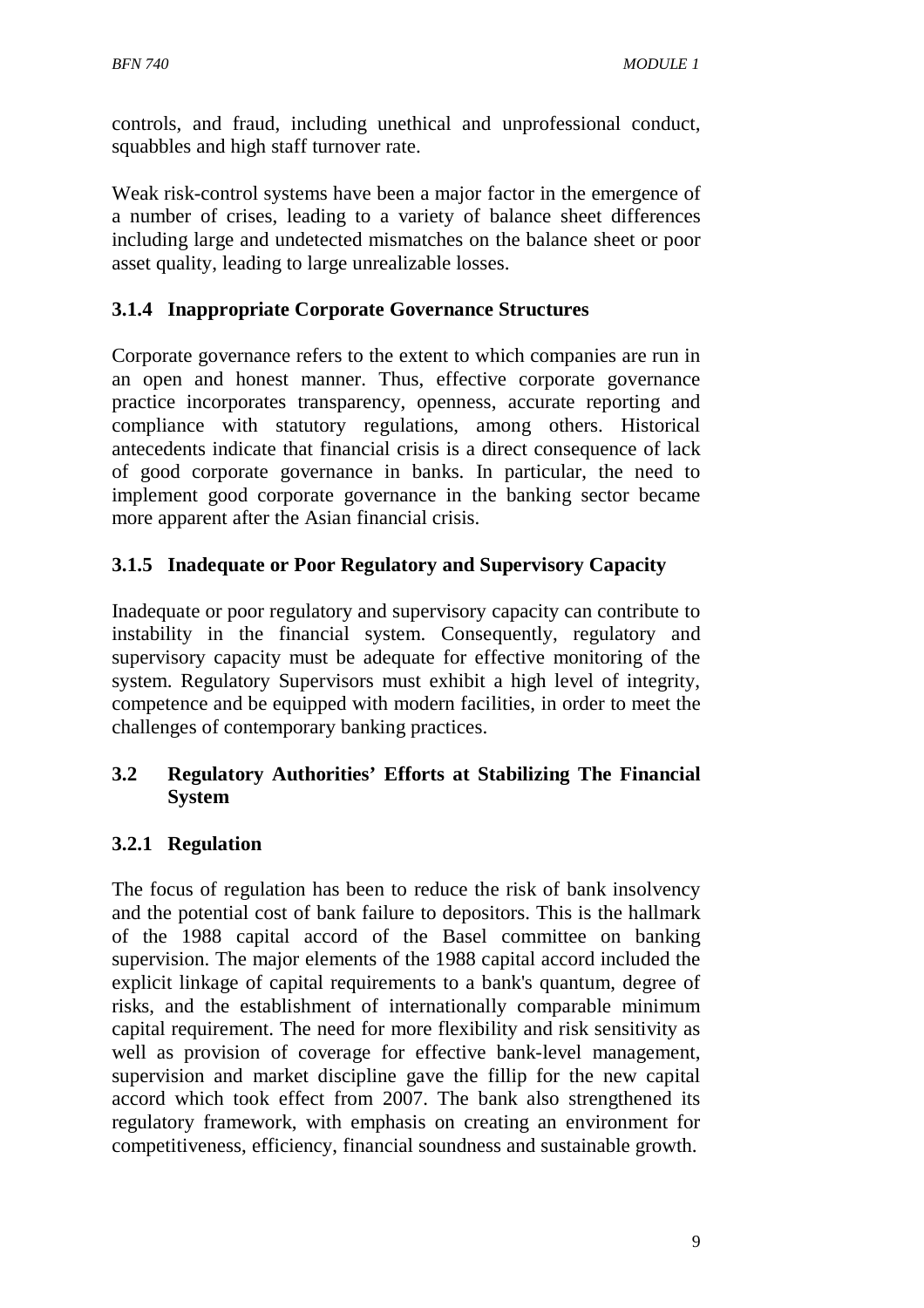## **3.2.2 Supervision**

In the discharge of its statutory responsibility, the CBN has continued to undertake both off-site and on-site supervisory activities. Emerging issues from these supervisory efforts include poor/weak management structure, weak internal control systems, under-capitalization, inadequate collateralization of facilities granted and exceeding the single obligor limits are quite revealing, and are of great concern to the monetary authorities.

In addressing these weaknesses, the CBN introduced prudent guidelines encompassing capital adequate ratio, mandatory uniform accounting standards and strict enforcement of licenses which are issued to only those who are fit and proper to operate a bank.

The ability of the supervisory authorities to prevent, contain, manage and resolve the distress syndrome was severely handicapped by the absence of a comprehensive regulatory framework for distress/crisis management. Against this background the CBN and the NDIC put in place in July 2002 the framework on contingency planning for banking that would ensure the systemic management of crisis in Nigerian banks. The regulators have since then, been ensuring that banks adopt realistic accounting policies and standards, in generating financial statements that would facilitate the valuation of the assets and liabilities and classification in accordance with a uniform bank rating system. This apart, the bankers committee recently adopted the code of corporate governance for directors of banks, which is designed to inculcate good corporate governance in the banking industry in line with international regulations on best practices.

More so, the committee of ethics and professionalism was set up in 2001 and it has since issued the "code of ethics" which every banker in the country should not only possess but observe. The objective is to enforce the tenets of good ethics and professionalism in Nigerian banking system. The committee, which has so far performed satisfactorily, has entertained and adjudicated on complaints against banks from their customers and banks ag6inst other banks.

#### **3.2.3 Emphasis on Good Corporate Governance**

It will be recalled that the major causes of distress in the Nigerian banking sector in the 1990s were identified to include weak management, poor capital base, inadequate credit policy and fraudulent and corrupt practices. All these were reflections of unsound and inadequate corporate governance structures in the sector.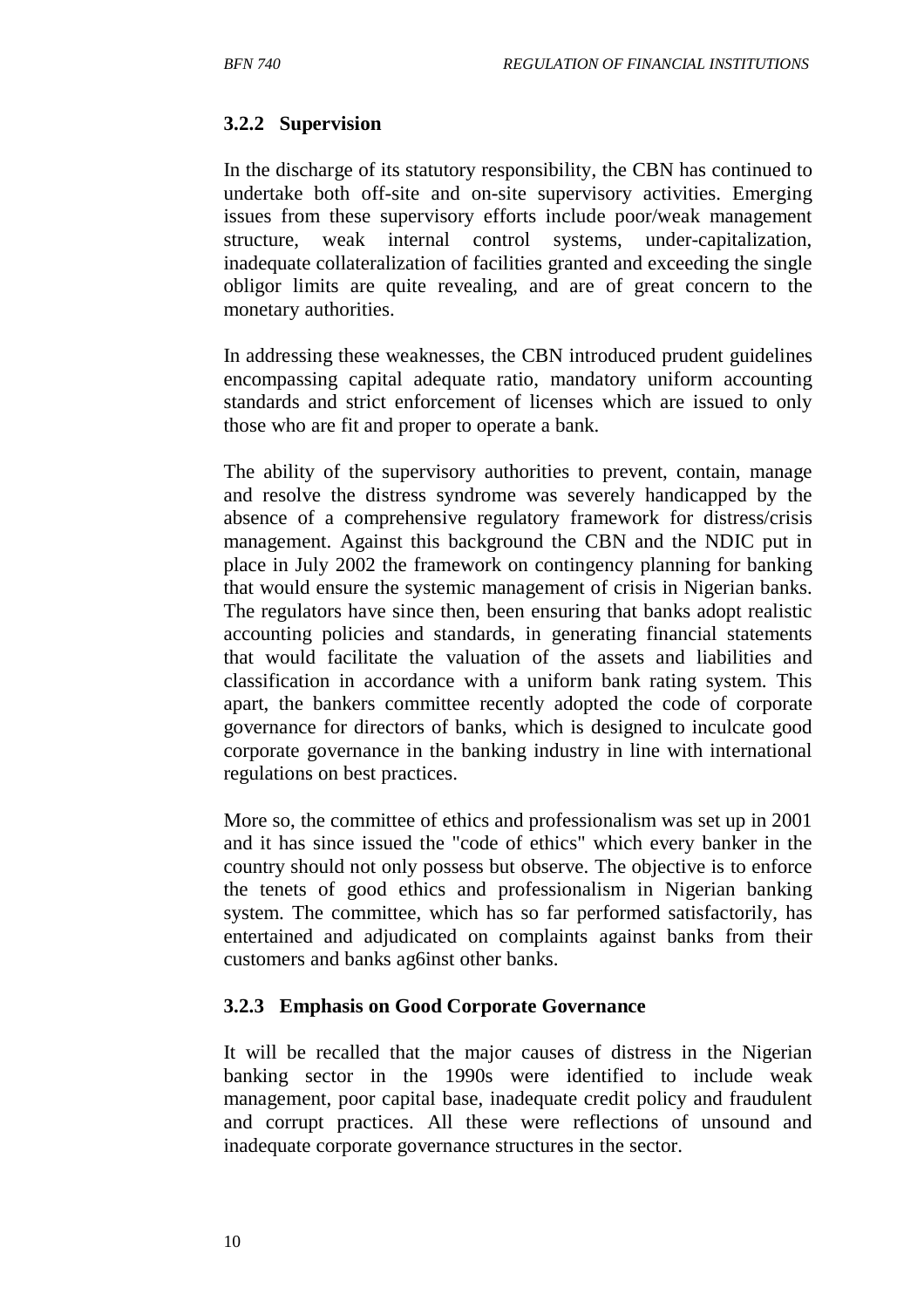The CBN has, in recent times, placed emphasis on the enthronement of good corporate governance in the financial sector. For instance, the issue of multiple directorships in the banking system has been given regulatory attention by the CBN.

The restriction was designed to reduce or possibly eliminate conflict of interest, reduce sharp practices, reduce undue influence of one director on the others and guard against abridge practice by the banks with common directorship. Also, the banks have strengthened the requirement for appointment into board and top management positions, both in terms of minimum educational qualifications and requisite years of experience.

## **4.0 CONCLUSION**

We have seen in this unit there are a number of factors, both exogenous and endogenous, that can precipitate instability in the banking system. Consequently, regulatory and supervisory capacity must be adequate for effective monitoring of the system.

## **5.0 SUMMARY**

In this unit, you have learnt the various sources of instability in the banking sector ranging from Macroeconomic Environment, Asymmetric Information, Weak Management, Inappropriate Corporate Governance Structures, and Inadequate to Poor Regulatory and Supervisory Capacity

#### **6.0 TUTOR-MARKED ASSIGNMENT**

State the various sources of instability in the banking sector.

#### **7.0 REFERENCES/FURTHER READING**

- Afifia-Oru, B. (2009). *Dynamics of Credit Economic System in Africa*. Lagos: Byolah Concepts Ltd.
- Central Bank of Nigeria (2011). Understanding Monetary Policy series No 3, CBN Monetary Policy Framework.
- Chand, S. (Undated). Economic stabilization: Monetary policy and Direct controls, retrieved fromwww.yourarticlelibrary.com/eco
- Dirk, H. (1999). Regulations of banking and financial market, Encyclopedia of Law and Economics.

Osaze, E.B. (2007). *Capital markets,* Lagos: The Book house Company.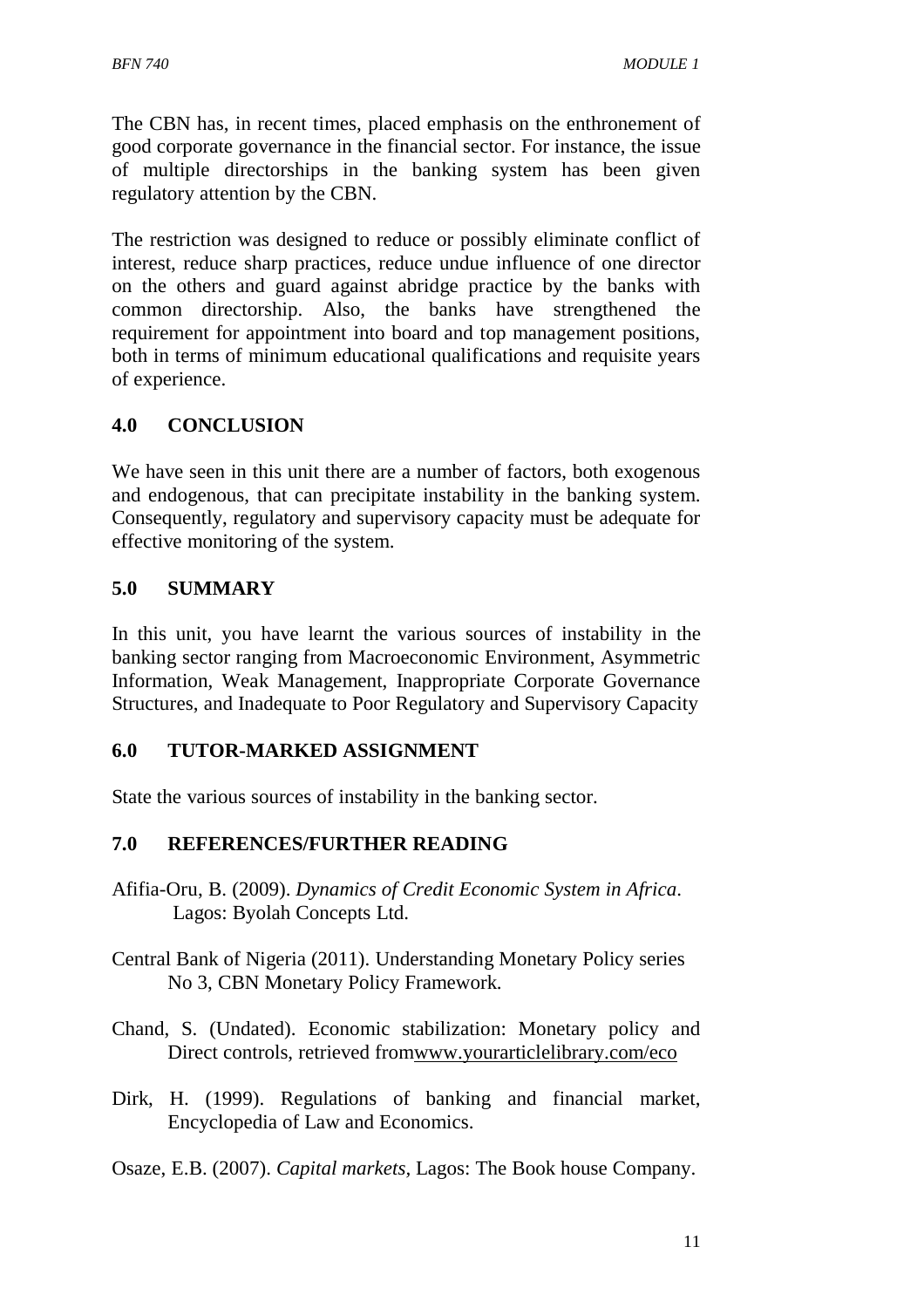#### **UNIT 3 EMERGING ISSUES, CHALLENGES AND POSSIBLE REMEDIAL ACTIONS IN THE FINANCIAL SYSTEM**

#### **CONTENTS**

- 1.0 Introduction
- 2.0 Objectives
- 3.0 Main Content
	- 3.1 Globalization and Financial Openness
	- 3.2 Transparency Information Disclosure
	- 3.3 Combating Money Laundering and Advance Free Fraud (419)
		- 3.3.1 The Problem of De-Marketing and False Rumours of Distress
	- 3.4 Competitiveness
	- 3.5 Superior Service Quality
	- 3.6 Market Orientation
	- 3.7 Product Innovation
	- 3.8 Adequate Capitalization
	- 3.9 Investment in Technology
	- 3.10 Capacity Building
	- 3.11 Social Demand on Financial Institutions
	- 3.12 Imposition of Sanctions
	- 3.13 Legal Tussle between CBN and other Banks
	- 3.14 Possible Remedial Actions
- 4.0 Conclusion
- 5.0 Summary
- 6.0 Tutor-Marked Assignment
- 7.0 References/Further Reading

#### **1.0 INTRODUCTION**

The Nigerian financial system i.e. banking system has over the years witnessed some improvements in terms of stability in relative terms. However, some outstanding problems as earlier highlighted, pose serious challenges to the soundness and stability of the sector. These could be complicated by the challenges imposed by globalization and technological innovations, especially, in terms of competition and efficient service delivery.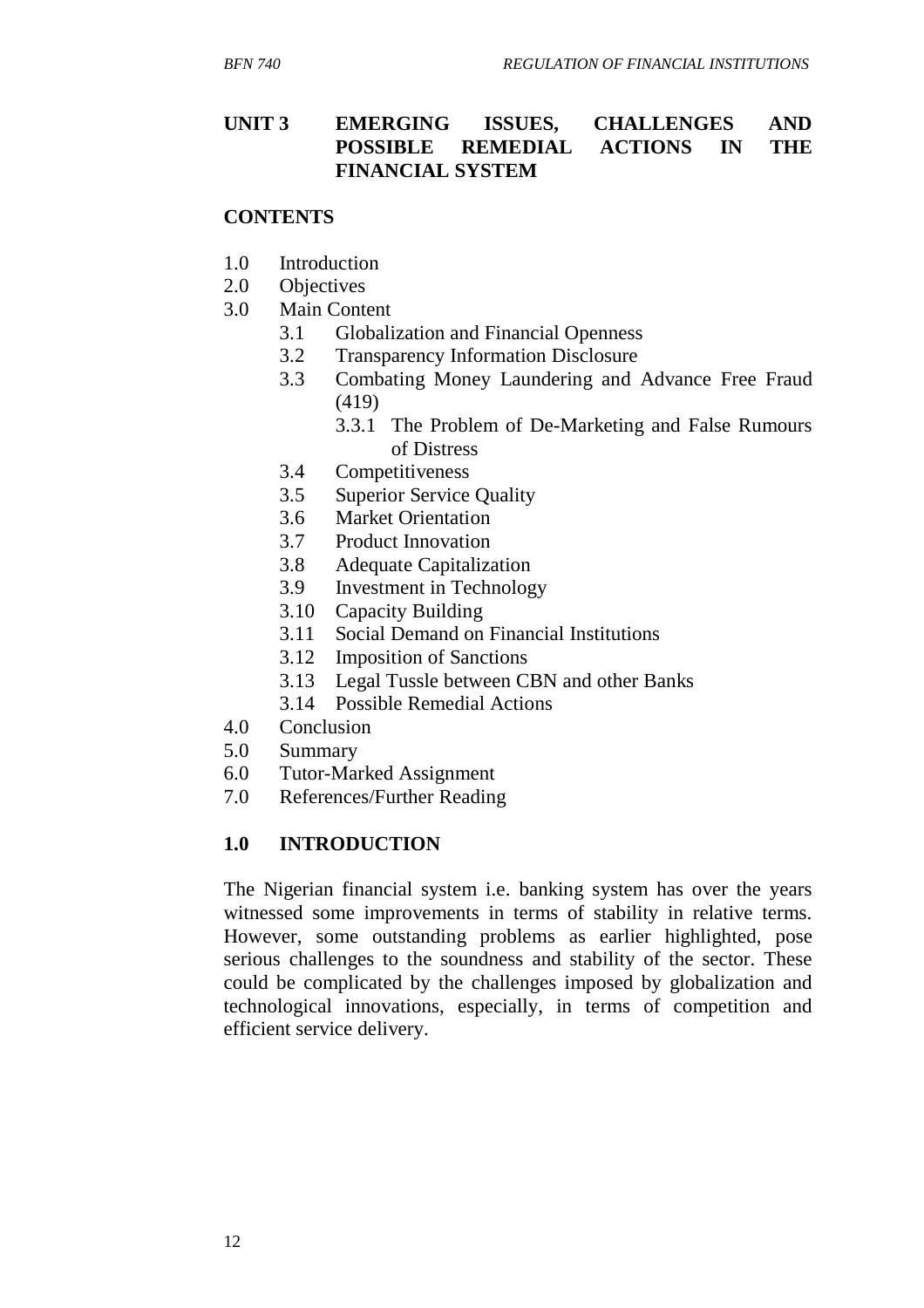## **2.0 OBJECTIVES**

At the end of this unit, you should be able to:

- discuss emerging issues in the banking system
- list the challenges in the banking system
- explain how globalization and financial openness constitute challenges to the financial system
- Highlight possible remedial actions.

## **3.0 MAIN CONTENT**

The challenge of increasing sophistication of the consumers of financial services and the requirements for upgrading of financial services put a lot of pressure on the resources available to the operators. Some of the challenges are under listed below:

## **3.1 Globalization and Financial Openness**

While increasing openness of the banking system to foreign influence to allow for transfer of technology that may benefit the sector, financial openness provided an easy way for systemic contagion, as was the case with the Asian financial crisis. With the Nigerian banking system responding to transactions with correspondent banks, the system is becoming more vulnerable to international systemic risks. There is also the challenge of insuring transparency in foreign financial transactions in order to discourage money laundering and other malpractices within the banking system. In this regard, the CBN has embarked on strengthening its regulatory and supervisory capacity and framework in order to avoid the contagious effect of adverse development similar to those that were inflicted on the East Asian financial markets.

#### **3.2 Transparency Information Disclosure**

Effective monitoring of the banking system under the New Capital Accord would rely on efficient, timely and accurate data. As indicated earlier, the supervisory role of the regulatory authorities suffers setbacks since some banks do not seem to be transparent in the rendition of the financial returns to the CBN. This lack of transparency undermines the ethics of good corporate governance and the prospect for effective contingency plan for managing systemic distress. It is expected that the introduction of the automated Bank Analysis System (BAS) will partly help to address this short-coming and enhance the efficiency of off-site supervision. In order to stem the persistent incidence of misreporting and violations of regulatory requirements, the CBN will, from now on,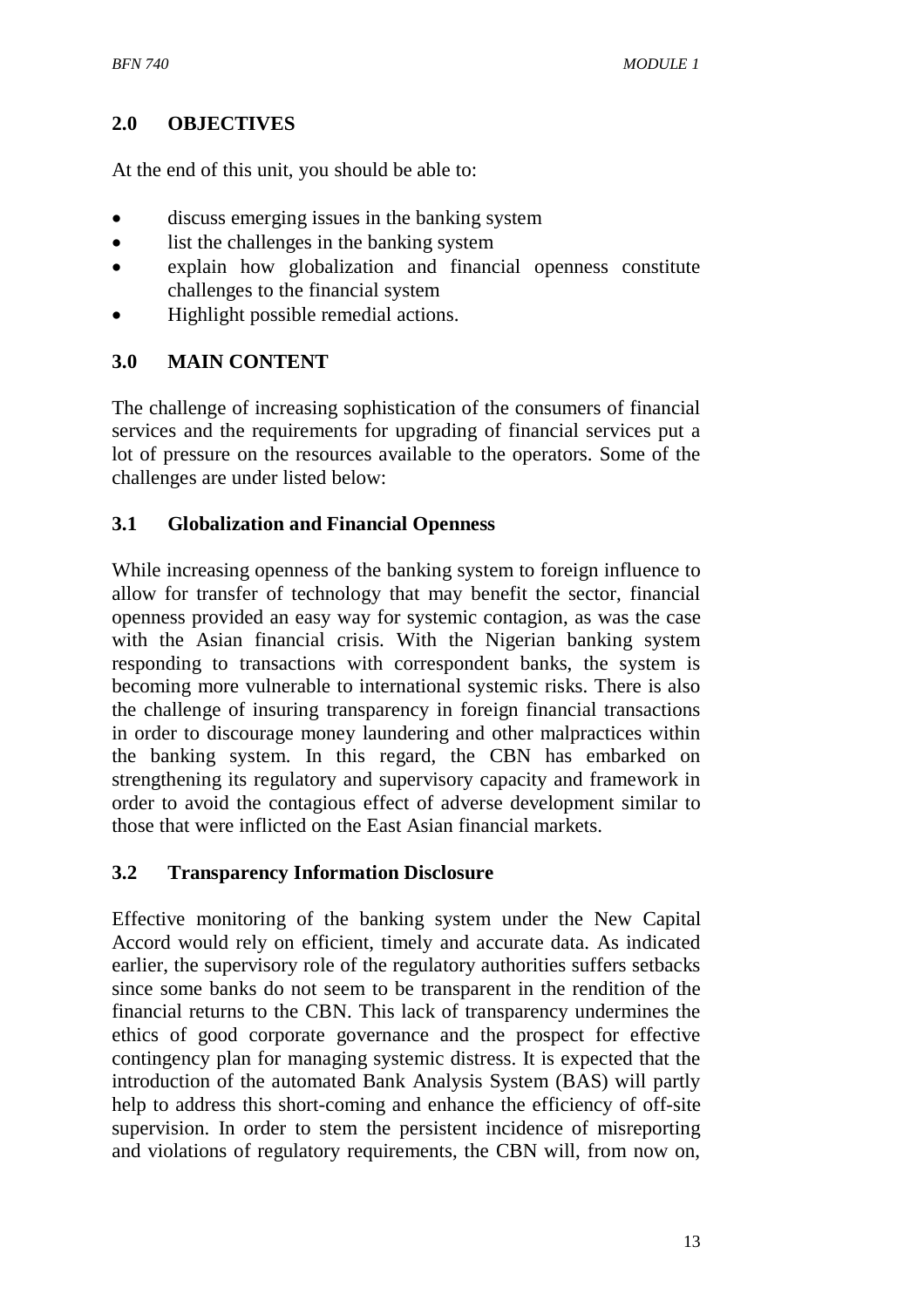regard offending directors and chief executive officers as unfit to operate a bank and may be removed from the banking system.

## **3.3 Combating Money Laundering and Advance Free Fraud (419)**

The CBN is concerned that despite the efforts being made and the strategies put in place to combat the problem of money laundering and the menace of **dynamics of credit economic system in Africa**  advanced free fraud (otherwise known as 419) in the economy, the banking system is being used as a conduit pipe for perpetrating this monumental crime. The CBN has conducted various investigations into reported cases of advanced fee fraud, which involved the use of banks and other financial institutions under its supervisory purview. Consequently, the CBN has put in place measures and safeguards to ensure that the financial system is not used as a channel for laundering money or perpetrating other financial frauds. In this regards, the CBN has enhanced its internal structures as well as equipped staff in the sensitive operational areas with the relevant tools for identifying and tracking the activities of money launderers.

Besides, the CBN has beefed up its surveillance capacity to ensure that banks and other financial institutions observe the rules of the Financial Action Task Force (FATF). Deposit money banks are also required to appoint high-ranking officers as Chief Compliance Officers (CCOs) in each of their branches to complement such efforts, while reported cases of advance fee fraud are properly invested.

It is noteworthy that, following its oversight activities, the CBN has been able to track fake web sites used by fraudsters and with the collaboration of the police, contacted internet service providers hosting such web site and proceeded to shut down such service providers. In addition to this, the Economic and Financial Crime Commission (EFCC) and the Independent Corrupt Practices Commission (ICPC) are now tracking down those money launderers and other fraudulent people.

## **3.3.1 The Problem of De-Marketing and False Rumours of Distress**

It has been observed that some banks have often capitalized on the problem of asymmetric information in the system to de-market other banks. This is a worrisome trend as it could engender loss of public confidence in the banking system and consequently precipitate instability in the financial sector.

It is very important that the banking industry should observe high ethical standards and professionalism in the provision of financial services to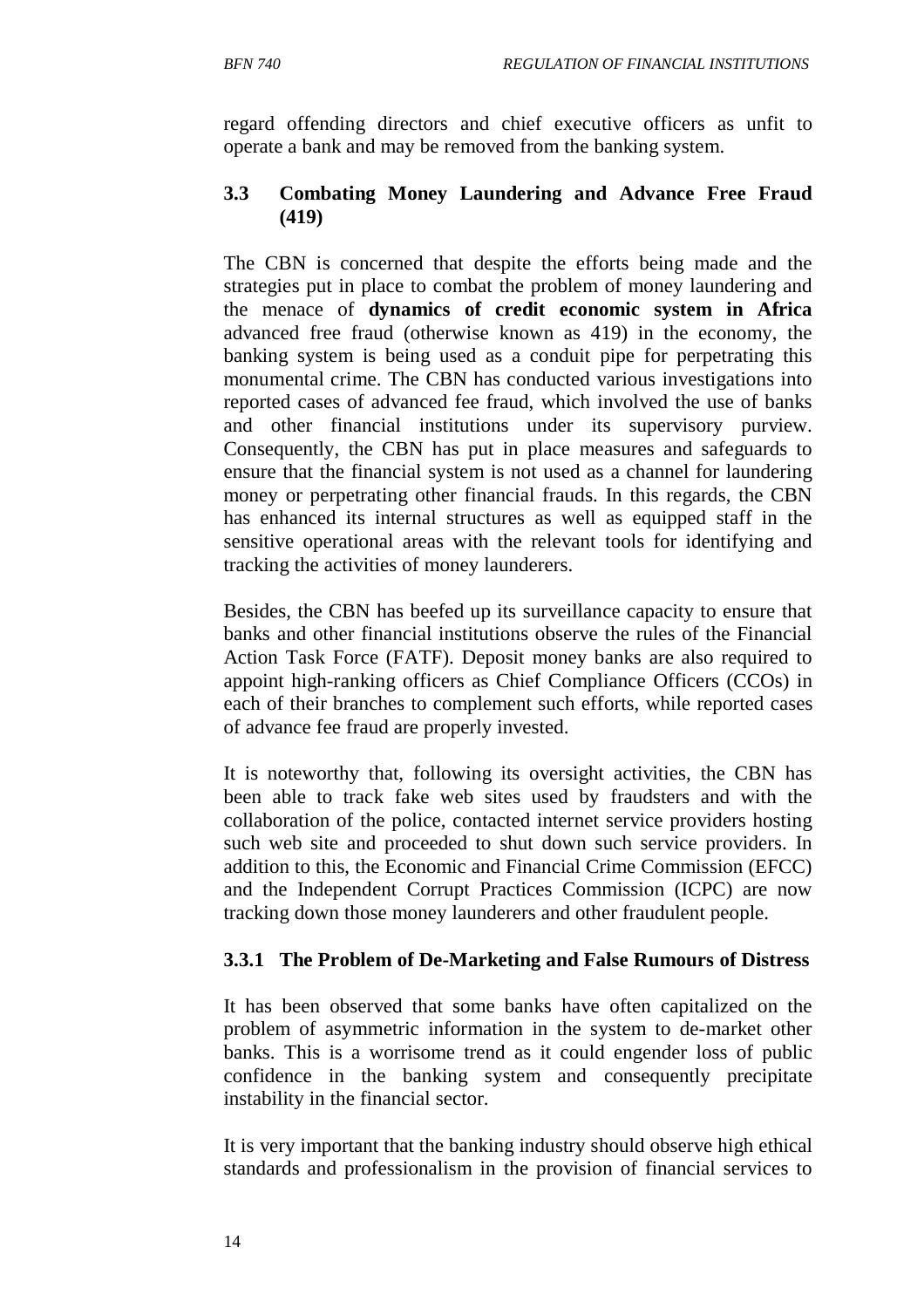the nation. The industry must be insulated from abuses and criminal tendencies.

## **3.4 Competitiveness**

The level of competition among financial institutions has been on the increase in recent times and following the post - distress shakeout, the need to reposition or to consolidate by surviving financial institutions has in some way become the driving force. The problem is that if the emerging pattern is anything to go by, then, a sound competitive strategy that would ensure the survival of the financial institution and guide the managers of these financial institutions is something paramount in the new millennium.

# **3.5 Superior Service Quality**

In a service-based industry such as banking, the product can hardly be separated from the supplier, and since most bank products revolve around money, which is a commodity, there is little room for differentiation. The attitude that goes with the service, such as timeliness, courtesy, accuracy, etc. is therefore important.

# **3.6 Market Orientation**

Market forces have become the great disciplinarians that whip any erring business into line. The market will be playing even more decisive roles in the new millennium, which has liberalization as one of its chief slogan. Any business manager that ignores the market cannot compete favourably and as such, can hardly survive for long. We must therefore, be permanently tuned to the market for vital information on customers' needs, market competitiveness and product pricing. The effective manager in the coming dispensation will be one that can provide high quality service efficiently and at the least price.

## **3.7 Product Innovation**

The current age in which we live has been described not only as the information age but also the age of knowledge. It is an age that thrives on creativity and skill; therefore business managers who demonstrate these attributes shall continue to hold on to their customers. Effective financial institutions should be able to design appropriate products that comply with the emerging new ways of life in order to ensure customers' satisfaction and convenience.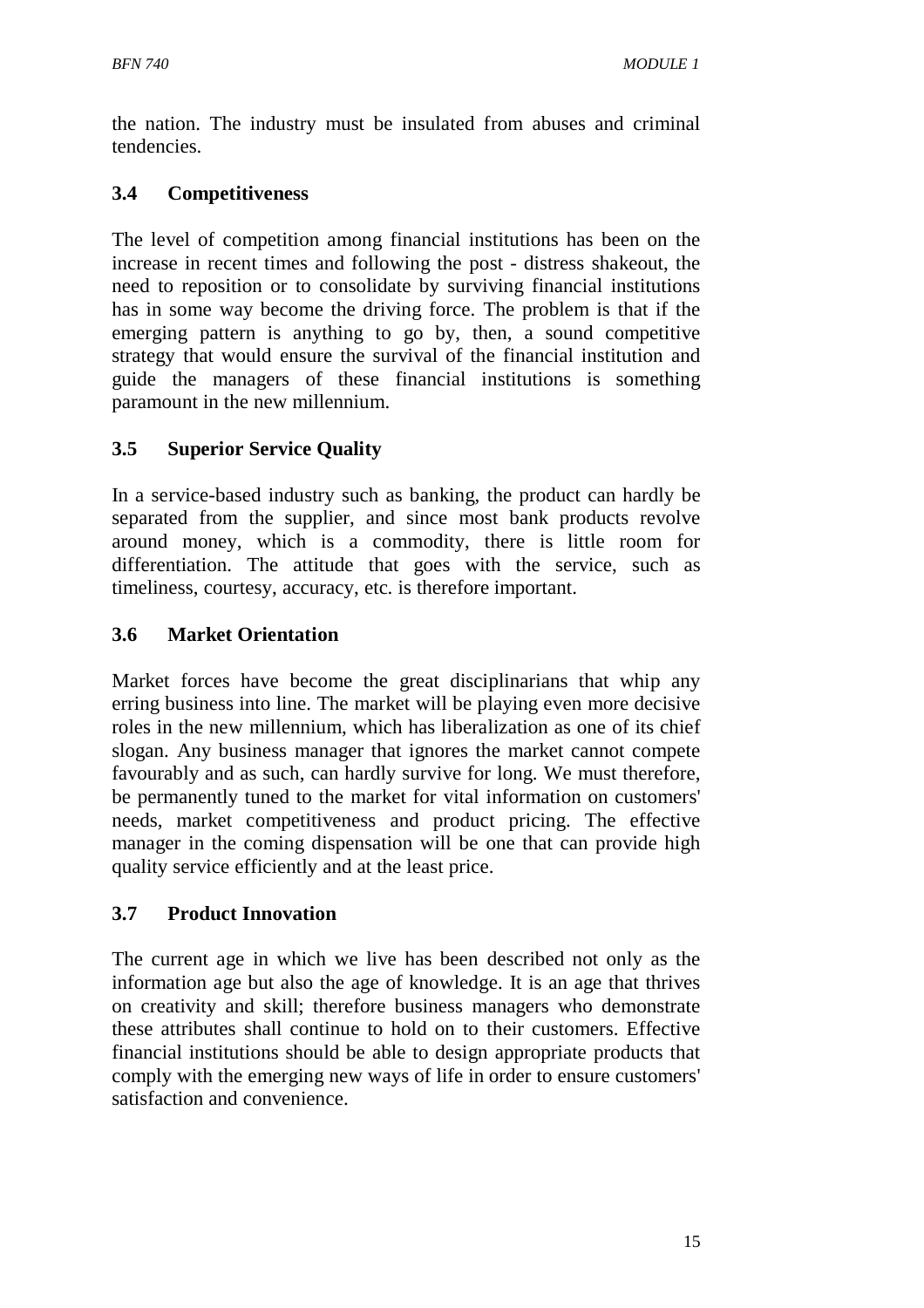## **3.8 Adequate Capitalization**

The current age in which we live has been described not only as the information age but also the age of knowledge. It is an age that thrives on creativity and skill; therefore, business managers who demonstrate these attributes shall continue to hold on to their customers. Effective financial institutions should be able to design appropriate products that comply with the emerging new ways of life in order to ensure customers' satisfaction and convenience.

## **3.9 Investment in Technology**

The banking industry is heavily dependent on the processing, storing and retrieving of information in the form of banking transactions. The efficiency and effectiveness of a financial institution can therefore be greatly enhanced through automation. More than a processing tool, however, the frontier advancement in information technology offers a vast scope of application to the financial industry that is too potent to ignore.

## **3.10 Capacity Building**

The relevance of universal banking brings to the fore the need for capacity building in the financial industry. Many banks that are already well established into one or more areas of businesses are making efforts at developing their personnel. However, the efforts of these, banks are obviously not enough, which explains why the incidences of staff poaching and the use of inexperienced staff in highly sensitive jobs have remained unabated. This anomaly is expected to be minimized with the bank consolidation exercise going on right now. Experienced persons will now be employed to synergize and move the industry forward to a greater height.

## **3.11 Social Demand on Financial Institutions**

We have witnessed clear signals from the society that financial institutions should play roles which were thought to be for the government. Some have called it social responsibility, while others say it is a measure of the sensitivity of financial institutions to their environment. Beside the presidential call on banks to fund and build hostel accommodations on university campuses, demands are also being made for the construction or rehabilitation of roads. There is also the issue of funding and supporting security outfits like the police.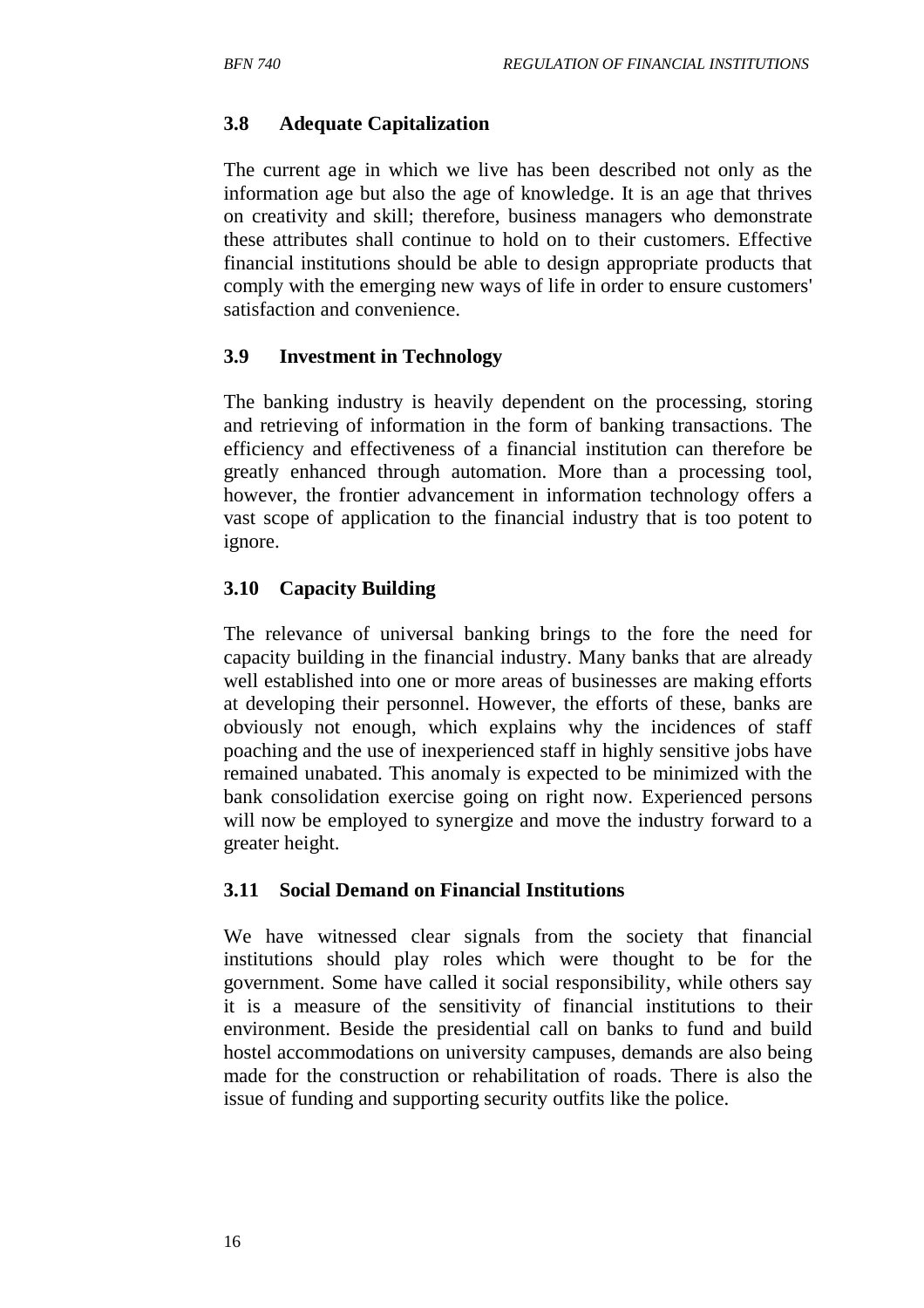## **3.12 Imposition of Sanctions**

An element of most regulations is the provision of sanctions against banks that breach CBN stipulations. Following investigations on alleged forex malpractices, the CBN suspended for one year, the dealership licenses of 21 banks. This action jolted the financial markets and the vibrations caused are yet to get settled. Our experience with these sanctions has revealed the need for greater consultation and confidentiality between the operators and regulators of the banking system. Incidents of poor information management in the sanctioning process must be minimized and this is supported by the awareness that the core objective of sanction is to reform conduct with a view to restoring system integrity and stability.

## **3.13 Legal Tussle between CBN and other Banks**

Until recently, it was unheard of for an operator to square up issues with the CBN at the law courts. But the environment has changed and is still changing. We have witnessed some operators dragging the CBN to the law court for various reasons aimed at avoiding actions taken by the regulator. What this means is that both regulators and operators should be prepared to account for their actions.

#### **3.14 Possible Remedial Actions**

Possible remedial actions to the identified emerging issues and challenges in the financial sector are as follows:

- good corporate governance
- leadership by good example
- transparent compliance with regulations and guidelines as well as - financial sector standards
- emplacement of corporate contingency plan and framework for risk management (including effective internal control systems)
- self-regulations by operators
- due customer diligence
- man power training and development (human capacity building).
- co-operation and where necessary dialogue with regulatory authorities
- collaborative competition
- policy stability with only needful fine-tuning
- ethics and professionalism
- respect for law, order and rights of others
- consumer care and sensitivity
- proactive supervisory and surveillance activities
- research and development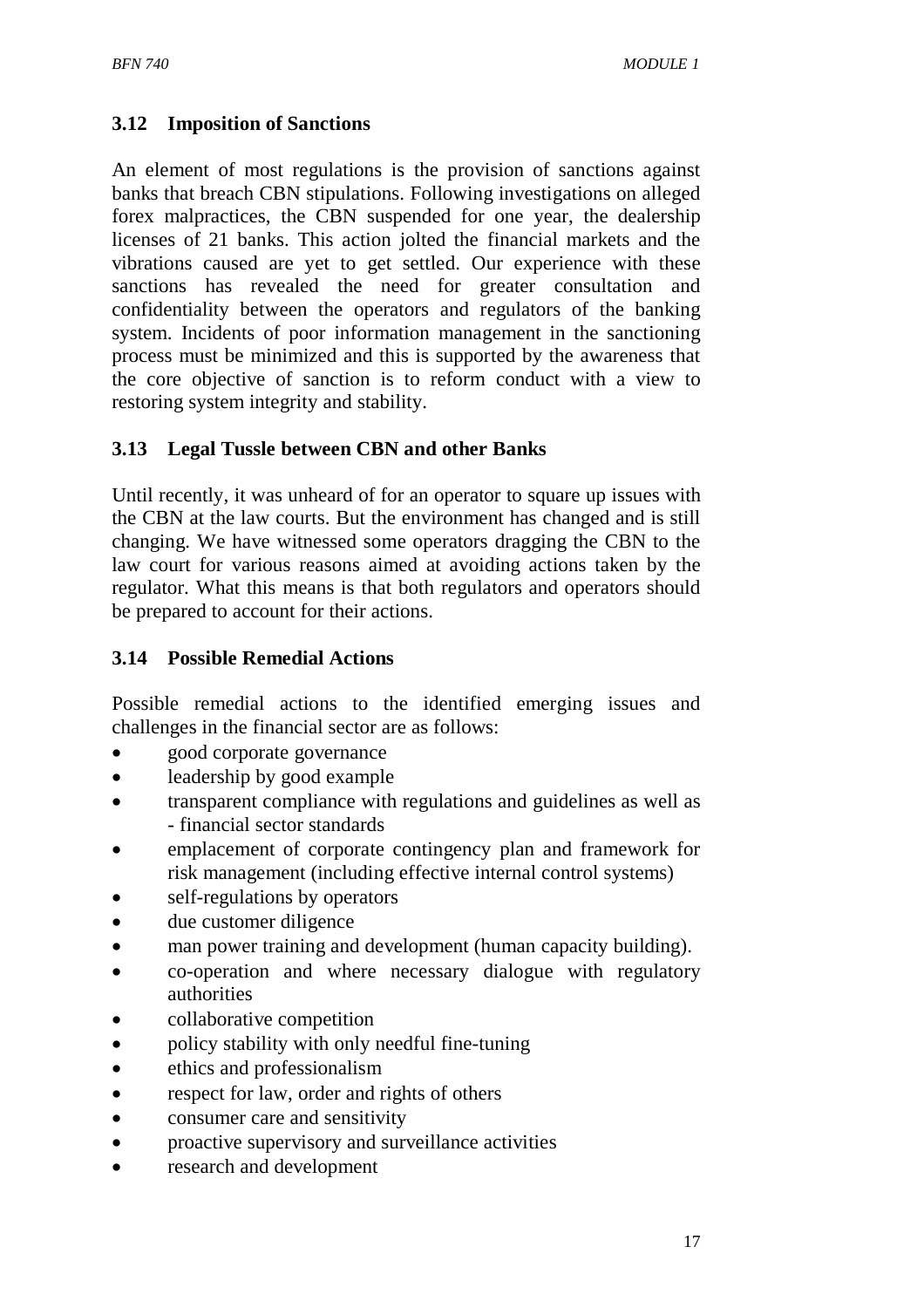- use of modern technology
- good corporate citizenship
- e-banking regulation
- a new sanction execution regime.

#### **4.0 CONCLUSION**

We have seen in this unitthe challenges imposed by globalization and possible remedial actions in technological innovations, especially, in terms of competition and efficient service delivery.

#### **5.0 SUMMARY**

You have learnt in this unit **t**he emerging issues and the challenges in the banking system and how globalization and financial openness constitute a challenge to the financial system among other factors as well as possible remedial actions.

#### **6.0 TUTOR-MARKED ASSIGNMENT**

- 1. State 10 emerging issues and challenges of the Nigerian financial system.
- 2. Discuss briefly 5 of the emerging issues in the Nigerian financial system.

#### **7.0 REFERENCES/FURTHER READING**

- Afifia-Oru, B. (2009). *Dynamics of Credit Economic System in Africa*, Lagos: Byolah Concepts Ltd.
- Central Bank of Nigeria (2011). Understanding Monetary Policy Series No 3, CBN Monetary Policy Framework.
- Chand, S. (Undated). Economic stabilization: Monetary policy and Direct controls, retrieved from www.yourarticlelibrary.com/eco
- Dirk, H. (1999). Regulations of banking and financial Market, Encyclopedia of Law and Economics.

Osaze, E.B. (2007). *Capital Markets,* Lagos: The Book house Company.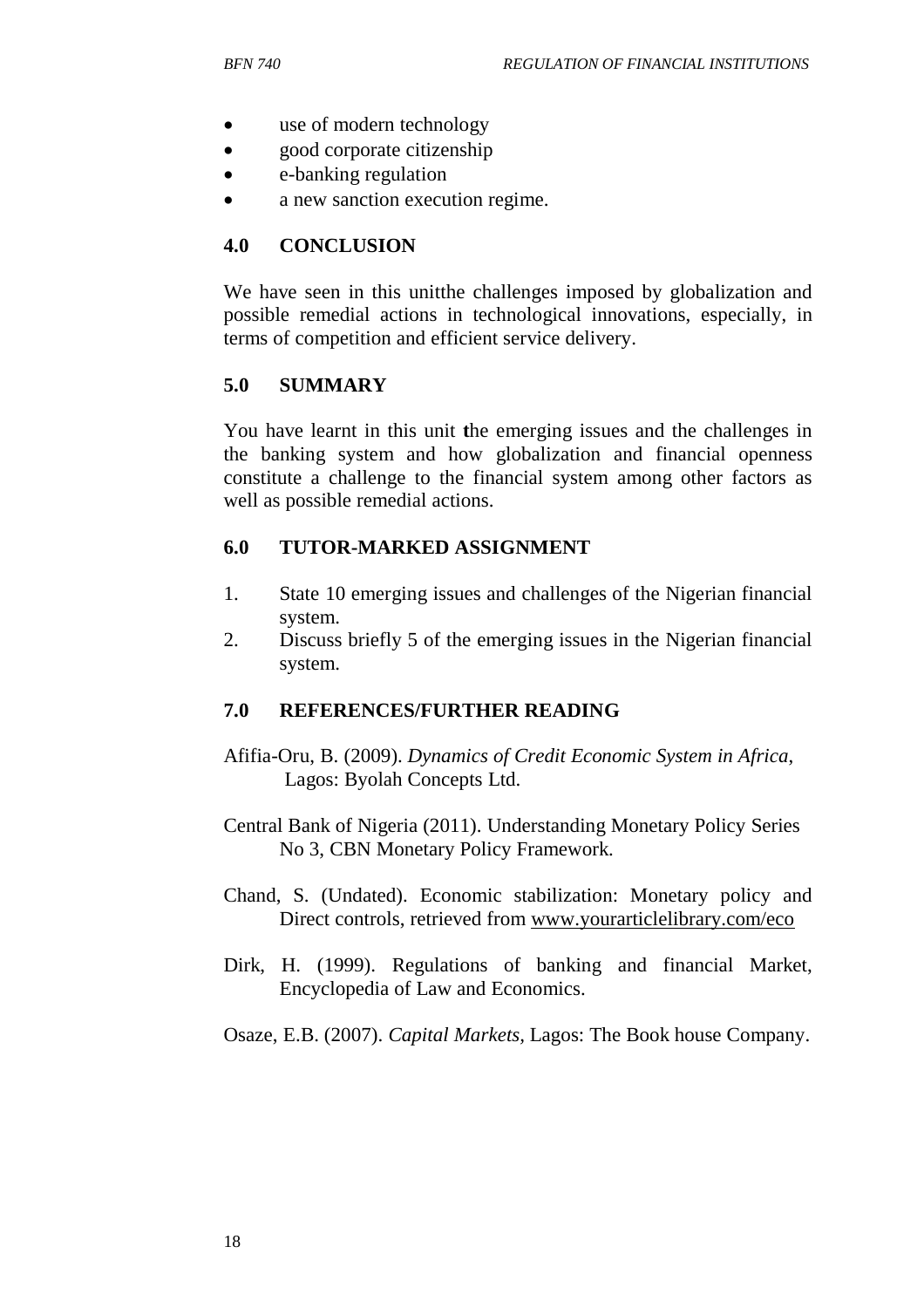#### **MODULE 2 REGULATORY INSTITUTIONS IN DOMESTIC ENVIRONMENT**

- Unit 1 Objectives of Regulating the Financial Institutions and Major Regulations in the Financial system
- Unit 2 Regulatory Institution in the Nigeria Financial System (Domestic Environment) – CBN,
- Unit 3 Regulatory Institution in the Nigeria Financial System (Domestic Environment) –NDIC
- Unit 4 Regulatory Institution in the Nigeria Financial System (Domestic Environment) – SEC,
- Unit 5 Regulatory Institution in the Nigeria Financial System (Domestic Environment) –NAICOM

## **UNIT 1 OBJECTIVES OF REGULATING THE FINANCIAL INSTITUTIONS**

## **CONTENTS**

- 1.0 Introduction
- 2.0 Objectives
- 3.0 Main Content
	- 3.1 What does Regulation Entails?
	- 3.2 Objectives of Regulation
	- 3.3 Overview of Regulatory System of Nigerian Economy
	- 3.4 Major Regulations in the Nigerian Financial System
	- 3.5 Further Reasons for Regulation of Banks
- 4.0 Conclusion
- 5.0 Summary
- 6.0 Tutor-Marked Assignment
- 7.0 Reference/Further Reading

## **1.0 INTRODUCTION**

Regulation of banks is meant to serve certain purposes and objectives which will be discussed in this unit.

#### **2.0 OBJECTIVES**

At the end of this unit, you should be able to:

- discuss what regulation entails
- highlight the objectives of regulation.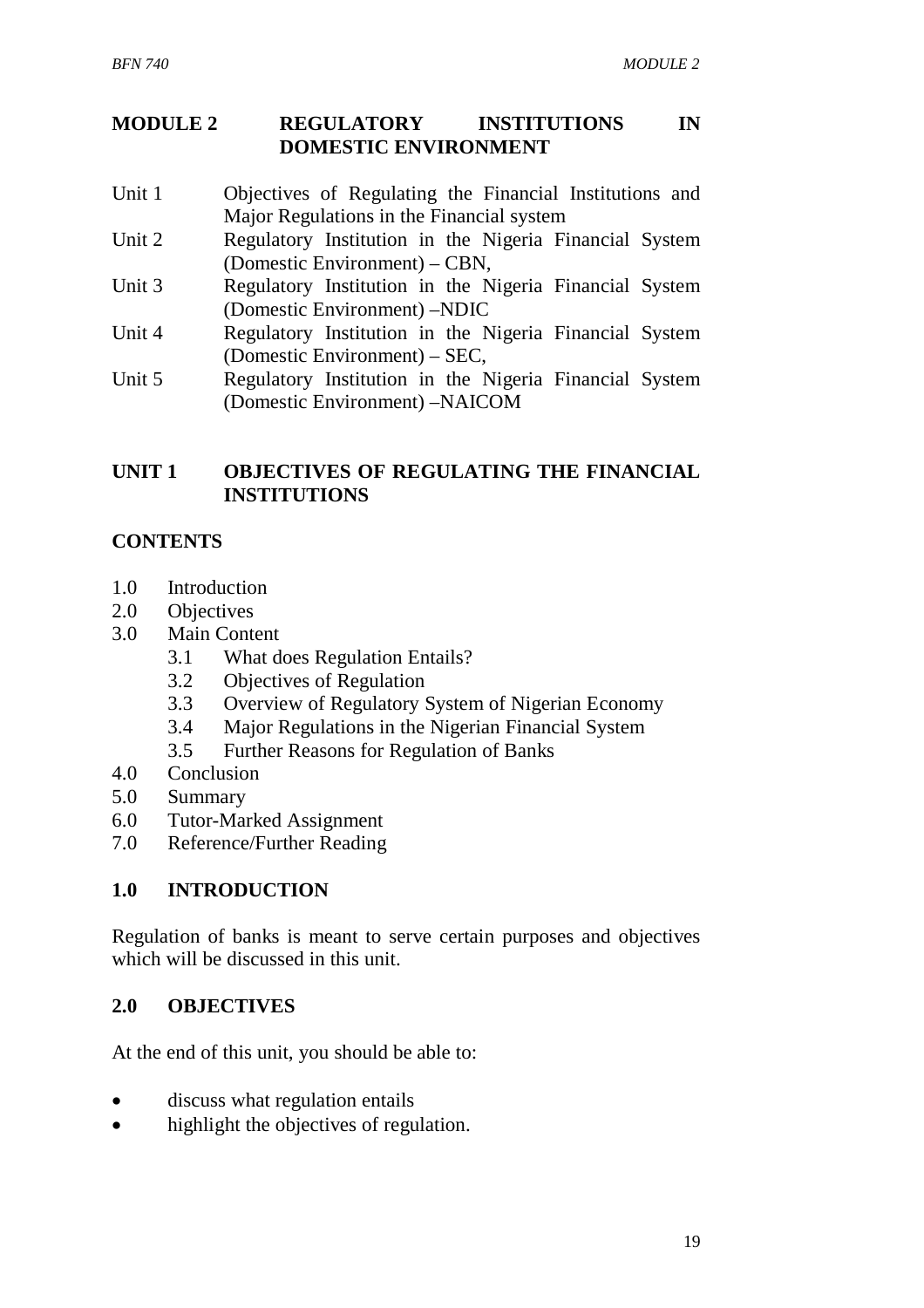## **3.0 MAIN CONTENT**

#### **3.1 What does Regulation Entails?**

Narrowly described, financial institutions regulation is the body of laws, rules directives and guidelines which are put in place, by the state and regulatory institutions in the market, for compliance/adherence by financial institutions within the market. This involves statutory and/or supervisory regulation as well as self-regulation. Hence, regulation of banks is meant to serve certain purposes and objectives which are discussed in below.

#### **3.2 Objectives of Regulation**

A close study of banking regulations in Nigeria indicates that some of the intended objectives include:

- promotion of monetary and economic stability
- protection of depositors and investors
- prevention or minimization of systemic failure
- promotion of market integrity and discipline
- maintenance of uniformity and standardization of practice
- maintenance of responsible corporate governance
- maintenance/restoration of public confidence in the system
- encouragement of banking habit and culture
- instilling of competitive equity (level playing field)
- restrain in certain activities
- general consumer protection
- efficiency in the system and development of the economy
- better service delivery.

#### **3.3 Overview of Regulatory System of Nigerian Economy**

As evidenced by the composition of the membership of the Financial Services Regulation Co-coordinating Committee (FSRCC) established in May 1994, regulators of the financial system and the constituent institutions are:

- i. Central bank of Nigeria (CBN)
- ii. Federal Ministry of finance (FMF).
- iii. Securities and Exchanges Commission (SEC)
- iv. Corporate Affairs Commission (CAC)
- v. National Insurance Commission (NAICOM)
- vi. NDIC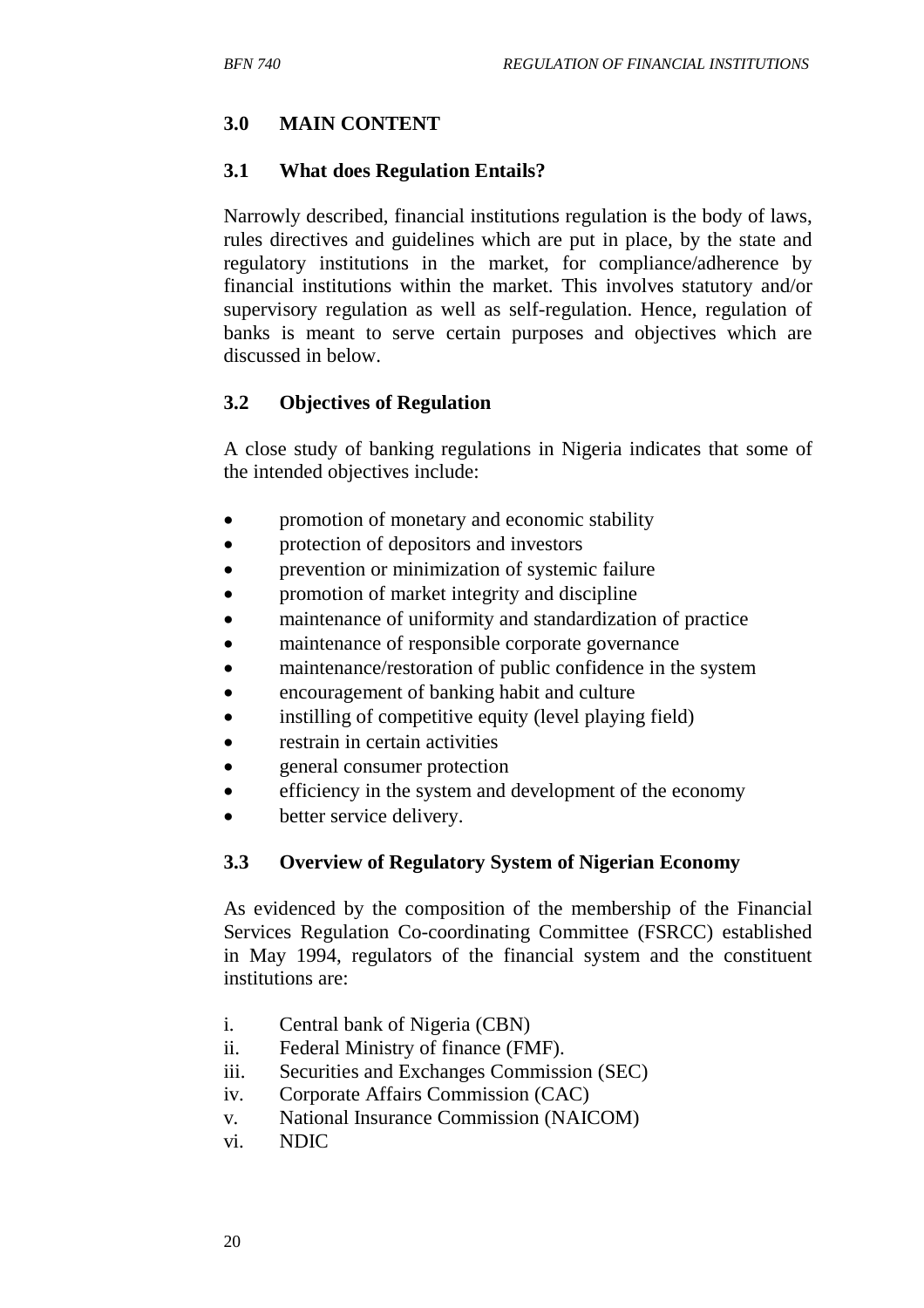In contemporary Nigeria, the CBN regulates and supervises all money deposits in banks, finance institutions, exchange bureau, community banks primary mortgage institutions. Going by the overseeing role of regulates institutions in an economy therefore, it will be worthwhile to pause at juncture and make a brief review of the following:

- 1. The current CBN monetary, credit, foreign trade and exchange policy guidelines.
- 2. BOFIA.
- 3. A credit manual of any bank.

Monetary policy refers to those measures that the government and the Centre Bank of Nigeria employ to control monetary aggregates. Monetary policy is very crucial because it propels macroeconomic tools in helping to attain the overall policy goals set out. The primary objective of the monetary policy of the immediate past government of President Obasanjo centers on the maintenance of price and exchange rate stability in order to sustain a single digit inflation rate during the period through the effective control of the growth of monetary aggregates. Hence:

- The CBN shall continue to ensure banking soundness and financial sector stability in order to enhance the efficiency of the payment system and effective transmission of monetary policy to the real sector.
- The National Credit Guarantee Scheme (NCGS) will be encouraged and empowered to mitigate risks associated with lending to the Small and Medium Scale Enterprises (SMES).
- The productive sector i.e. the real sector will now assess large credit from the banks after the bank consolidation exercise going on presently.
- The exchange rate has appreciated which keeps the non-food prices inflation stable. Non-food prices inflation is low at about 4%. SEC regulates and supervises the capital market where issuing houses, stockbrokers, registrars and the Nigerian Stock Exchange (NSE) operate. NAICOM takes regulatory and supervisory charge of insurance business, reinsurance companies as well as insurance brokers and loss adjusters. CAC regulates the registration/incorporation of all companies in Nigeria.
- The FMF is a regulator of regulators given that SEC, NAICOM and NDIC are responsible to it. Perhaps, it needs be emphasized that these regulatory institutions are in some respect aided/assisted in playing their roles by some other institutions. For example: The Nigeria Deposit Insurance Corporation (NDIC) plays a complementary role (to CBN) as the insurer of depositors' funds and liquidator/manager of distressed banks. The NDIC also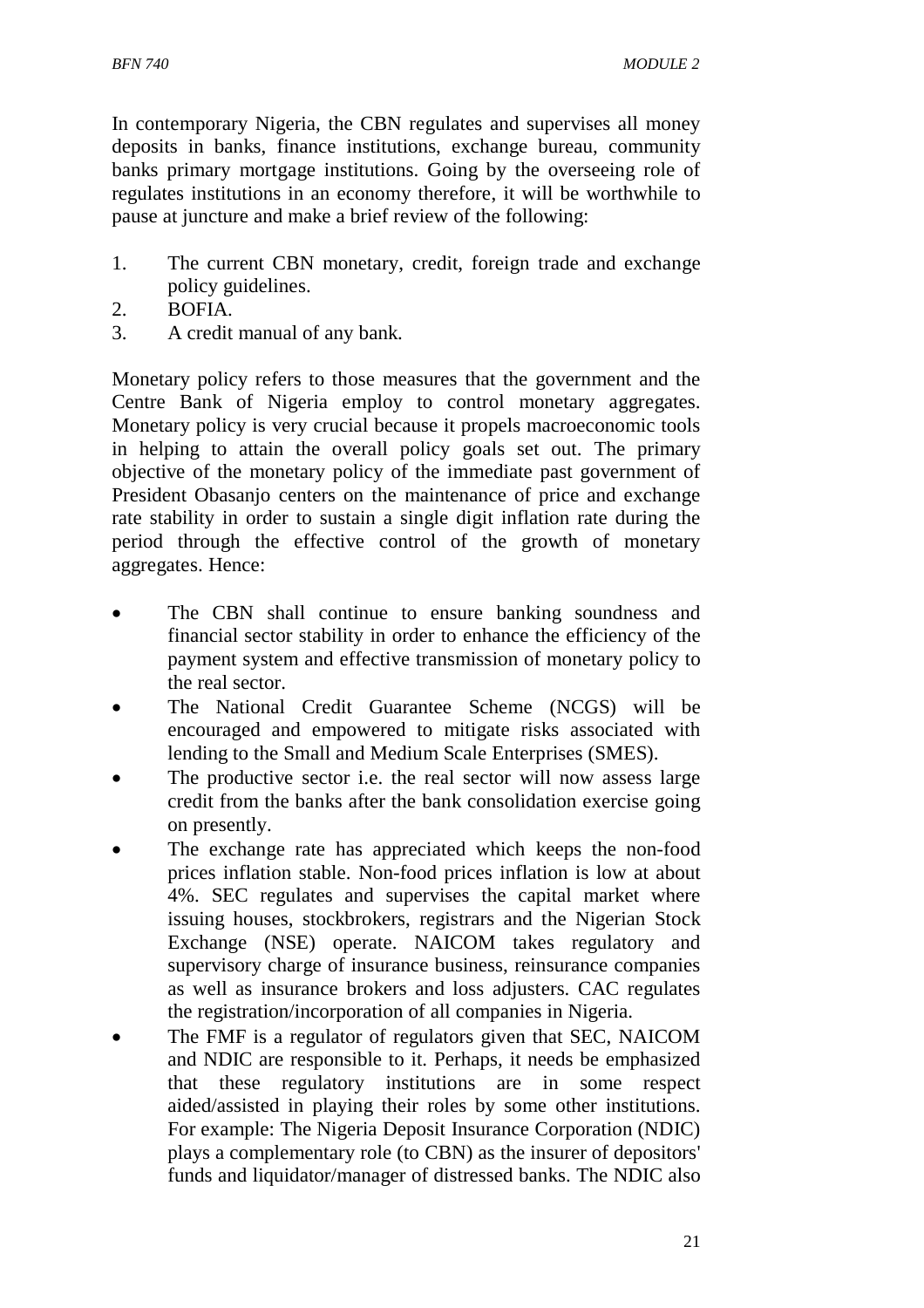supervises money deposit banks, through off-site and on-site examination. Similarly, NSE assists in the proper functioning of the capital market. It is basically because of their supporting roles that NDIC, NSE and national board for community Banks are granted observer status in financial services regulation coordinating committee.

# **3.4 Major Regulations in the Nigerian Financial System**

Some of the major legislations and regulations are highlighted are as follows:

### **Banking Sub-sector**

- Central Bank of Nigeria Act 1991, as amended
- Banks and other financial institutions Act 1991, as amended
- Nigeria Deposit Insurance Corporation Act 1998, as amended
- Money Laundering Acts 1995
- Guidelines for the practice universal banking in Nigeria
- Guidelines for discount houses
- Monetary, credit, foreign trade and exchange policy guidelines

## **Capital market sub-sector**

- Insurance and Securities Act, 1999
- NSE's Listing Requirements.

### **Insurance Sub-sector**

- Insurance Act 1994
- National Insurance Commission Act 1997

Others which are more or less general within the financial system include:

- 1. Foreign exchange (monitoring and miscellaneous provisions) acts 1995
- 2. Monetary laundering acts 1995
- 3. The recently revised guidelines for the operation of the foreign exchange market: the Dutch auction system (DAS)
- 4. Various statements of accounting standards issued by the Nigerian - Accounting Standards Boards (NASB)
- 5. The practice of Treasury Single Account (TSA)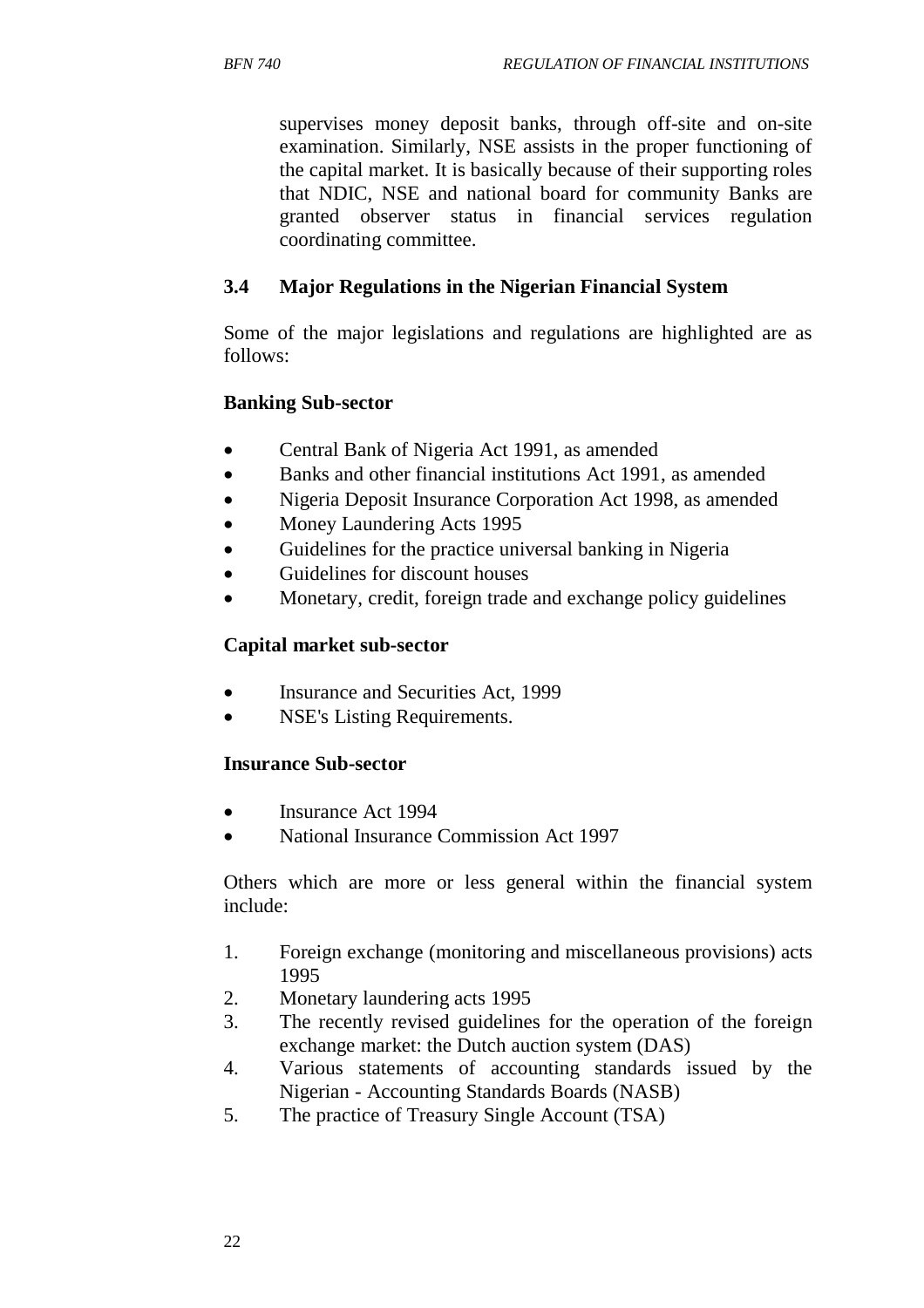### **3.5 Further Reasons for Regulation of Banks**

Over the years, Nigeria as a nation has suffered a lot of decadence in various aspects of her life. Whether by accident of history or by design, Nigeria witnessed the highest level of deterioration so far under various heads of state during the era of unnecessarily prolonged military rule in the country. The political and business climate became so bad that by 1999 when the nation returned to civil rule, the new administration inherited a pariah state noted to be among the most corrupt nations of the world. Most public corporations were either dead or simply drain pipes for public resources, while the business of government itself was becoming impossible, the few factories that were available were no longer booming; the banks with their unwholesome profits where collapsing in their numbers leaving a trial of woes for both investors, shareholders, suppliers, depositors, employees, etc. It, thus, became obvious that if the President Olusegun Obasanjo led federal government would make any impact, "Corporate Government Revolution" was imperative at the levels of both the public and the private sectors.

In accepting this challenge the Obasanjo led administration spent several billions of naira not only on image laundering but also in putting into place, several institutional arrangements to ensure attitudinal change in our business and corporate life. The role of government in this matter is to properly delineate the functions/responsibilities of the various supervisory/regulatory and enforcement agencies and to strengthen them. The establishment by law, of the Independent Corrupt Practices Commission (ICPC) and the Economic and Financial Crimes Commission (EFCC) as enforcement agencies is considered a major push in the right direction. Another force in the revolution is the strengthening of Securities and Exchanges Commission (SEC), the Corporate Affairs Commission (CAC), and the Central Bank of Nigeria (CBN) all of which are major regulatory/supervisory agencies.

Also, strong and ethical corporate governance and regulations are of absolute necessity for the development of a resilient and vibrant capital market. This will go a long way to ensure that newer areas and avenues for the investment of funds evolve that will in turn encourage high returns. Thus, regulations are also necessary for the creation of competitive and efficient enterprises with particular emphasis on the need to:

- Enhance the accountability and performance of business enterprises as well as those entrusted to manage them
- Promote efficient and effective use of limited resources
- Ensure that there is transparency and accountability to the various stakeholders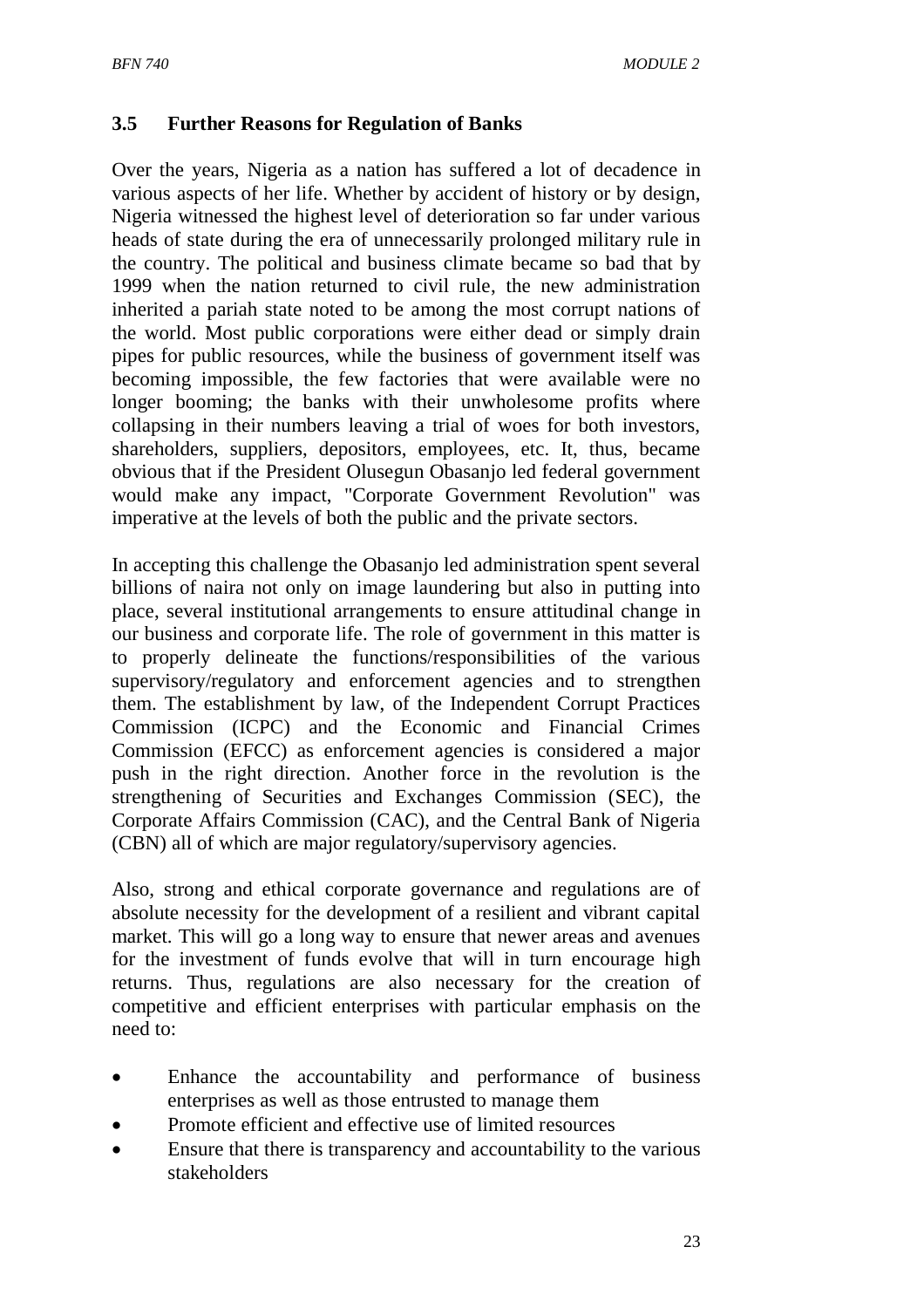- Ensure that legal and regulatory requirements are complied with
- Ensure that different stakeholders' interests are balanced with a view to ensuring convergence of interest
- Ensure that there is adequate disclosure of all pertinent information to stakeholders
- Ensure effective monitoring and management of risks, innovation and change
- Ensure that the viability and solvency of the banks are sustainable
- Ensure the safety and soundness of banks and the entire financial system
- Ensure that people have access to relevant and accurate information before they enter into financial contracts
- Ensure that the dealings in securities are fair
- Regulate dealings in markets and control commercial banking activities.

# **4.0 CONCLUSION**

Regulation of banks is meant to serve certain purposes and objectives which include some of the following:

- maintenance/restoration of public confidence in the system
- encouragement of banking habit and culture
- instilling of competitive equity (level playing field)
- restrain in certain activities
- general consumer protection.

# **5.0 SUMMARY**

Financial institutions regulation is the body of laws, rules directives and guidelines which are put in place, by the state and regulatory institutions in the market, for compliance/adherence by financial institutions within the market. Monetary policy refers to those measures that the government and the Centre Bank of Nigeria employ to control monetary aggregates. Nigeria as a nation has suffered a lot of decadence in various aspects of her life.

### **6.0 TUTOR-MARKED ASSIGNMENT**

- 1. Discuss what regulation entails.
- 2. Highlight the objectives of regulation.

### **7.0 REFRENCE/FURTHER READING**

Osaze, E.B. (2007). *Capital Markets.* Lagos: The Book house Company.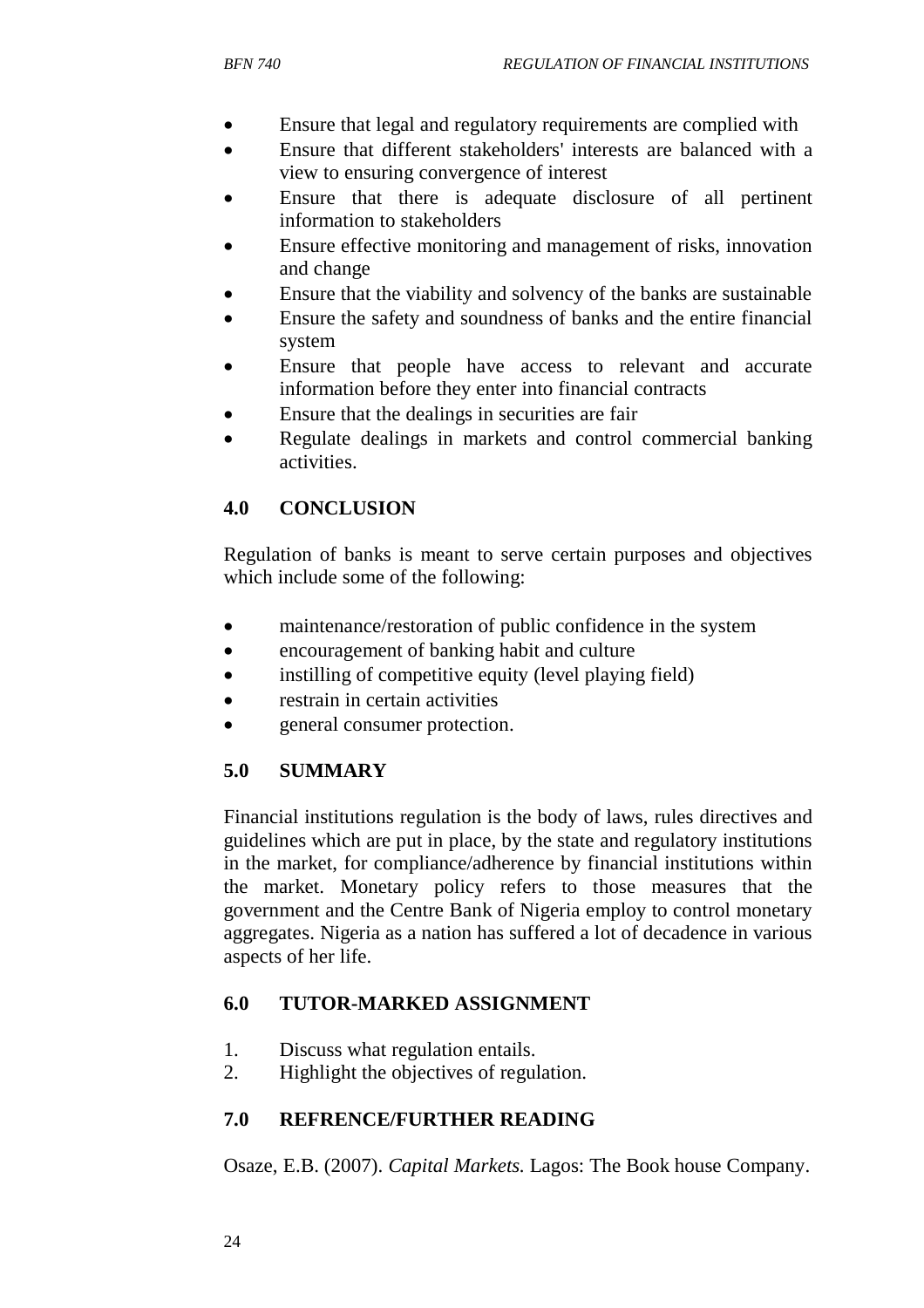## **UNIT 2 REGULATORY INSTITUTIONS IN THE NIGERIA FINANCIAL SYSTEM (DOMESTIC ENVIRONMENT) – CBN**

#### **CONTENTS**

- 1.0 Introduction
- 2.0 Objectives
- 3.0 Main Content 3.1 Overview of the Historical Background of the Central Bank of Nigeria
	- 3.1.1 Authorizing legislation
	- 3.1.2 The Origin of Central Bank of Nigeria
	- 3.2 Functions of Central Bank of Nigeria
	- 3.3 Policy Implementation and Criticism
- 4.0 Conclusion
- 5.0 Summary
- 6.0 Tutor Marked Assignment
- 7.0 References/Further Reading

#### **1.0 INTRODUCTION**

The Nigerian financial institutions and indeed, the financial markets are not regulated by only one entity. Different institutions regulate different players in the various sub-sets of the financial markets. The Central Bank of Nigeria (CBN) is the apex regulatory authority in the Nigerian Banking Sector.

#### **2.0 OBJECTIVES**

At the end of this unit, you should be able to:

- describe the historical background of Central Bank of Nigeria
- narrate the origin of Central Bank of Nigeria
- state the functions of Central Bank of Nigeria
- discuss the policy implementation and criticism of CBN.

#### **3.0 MAIN CONTENT**

### **3.1 Overview of the Background of Central Bank of Nigeria CBN)**

The history of Central Bank of Nigeria includes its authorizing legislation and its origin which are discussed in the following subsections.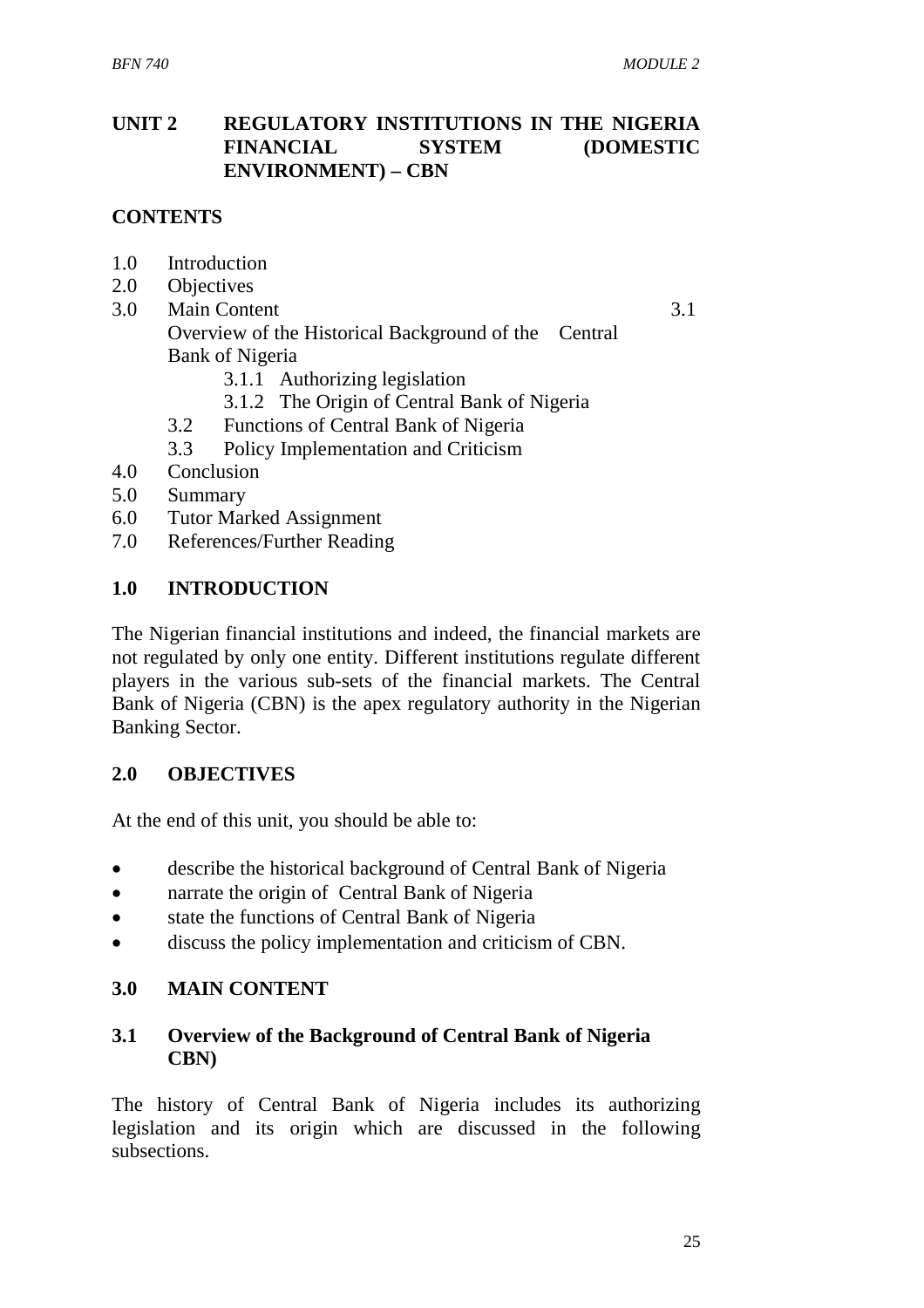# **3.1.1 Authorizing Legislation**

In 1948, an inquiry under the leadership of G.D. Paton was established by the colonial administration to investigate banking practices in Nigeria. Prior to the inquiry, the banking industry was largely uncontrolled. The G.D Paton's Report, an offshoot of the inquiry became the cornerstone of the first banking legislation in the country: the Banking Ordinance of 1952. The ordinance was designed to prevent non-viable banks from mushrooming, and to ensure orderly commercial banking. The banking ordinance triggered a rapid growth in the industry, with growth also came disappointment. By 1958, a few numbers of banks had failed. To curtail further failures and to prepare for indigenous control, in 1958, a bill for the establishment of Central Bank of Nigeria was presented to the House of Representatives of Nigeria. The Act was fully implemented on July 1, 1959, when the Central Bank of Nigeria came into full operation. In April 1960, the Bank issued its first treasury bills. In May 1961 the Bank launched the Lagos Bankers Clearing House, which provided licensed banks a framework in which to exchange and clear checks rapidly. By July 1, 1961 the Bank had completed issuing all denominations of new Nigerian notes and coins and redeemed all of the West African Currency Board's previous money.

# **3.1.2 The Origin of Central Bank of Nigeria**

In 1892, Nigeria's first bank, the African Banking Corporation, was established. No banking legislation existed until 1952, at which point Nigeria had three foreign banks (the Bank of British West Africa, Barclays Bank, and the British and French Bank) and two indigenous banks (the National Bank of Nigeria and the African Continental Bank) with a collective total of forty branches. A 1952 ordinance set standards, required reserve funds, established bank examinations, and provided for assistance to indigenous banks. Yet for decades after 1952, the growth of demand deposits was slowed by the Nigerian propensity to prefer cash and to distrust checks for debt settlements.

British colonial officials established the West African Currency Board in 1912 to help finance the export trade of foreign firms in West Africa and to issue a West African currency convertible to British pounds sterling. But colonial policies barred local investment of reserves, discouraged deposit expansion, precluded discretion for monetary management, and did nothing to train Africans in developing indigenous financial institutions. In 1952, several Nigerian members of the Federal House of Assembly called for the establishment of a central bank to facilitate economic development. Although the motion was defeated, the colonial administration appointed a Bank of England official to study the issue. He advised against a central bank, questioning such a bank's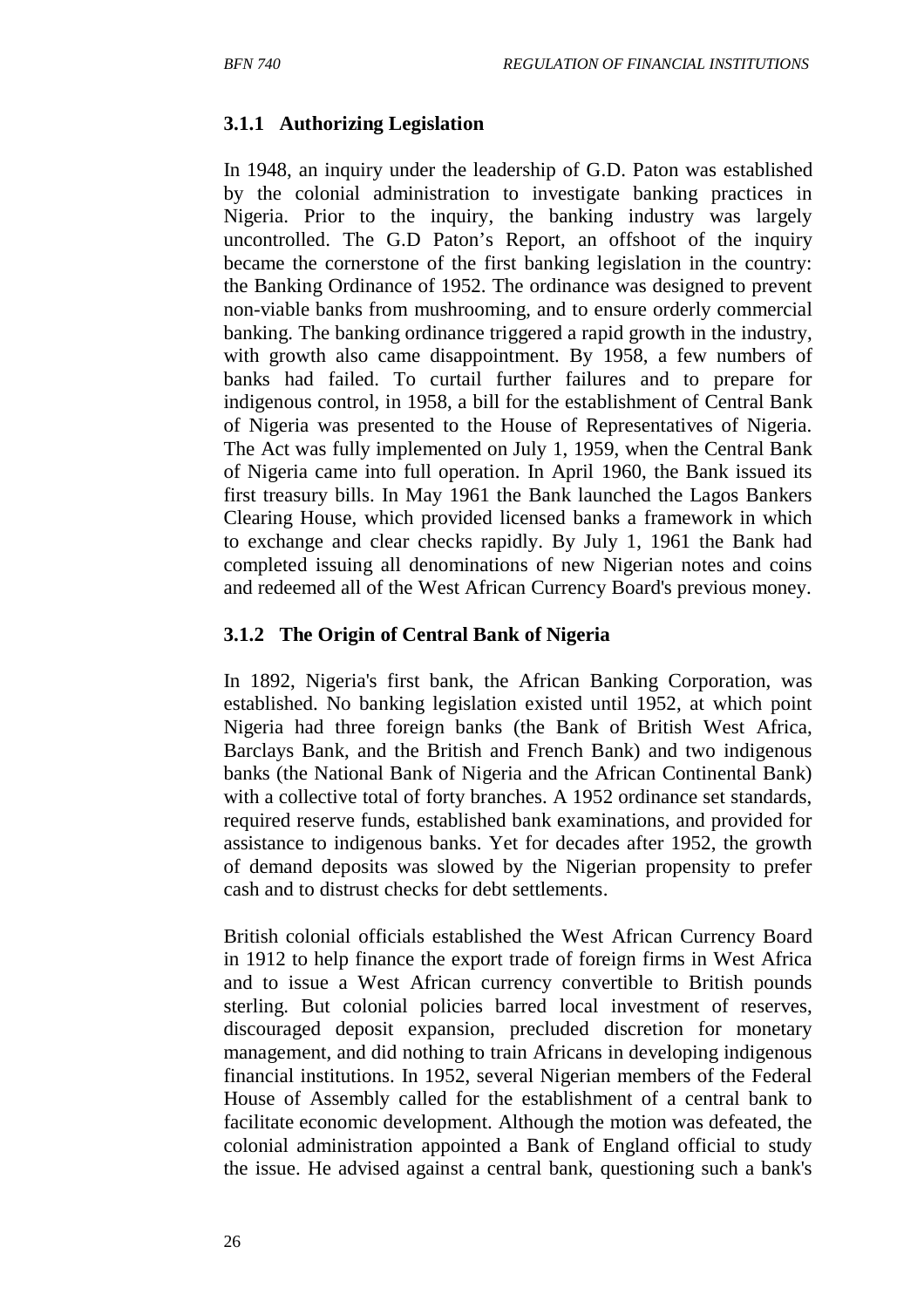effectiveness in an undeveloped capital market. In 1957, the Colonial Office sponsored another study that resulted in the establishment of a Nigerian central bank and the introduction of a Nigerian currency. The Nigerian pound on a par with the pound sterling until the British currency's devaluation in 1967, was converted in 1973 to a decimal currency, the naira (N), equivalent to two old Nigerian pounds. The smallest unit of the new currency was the kobo, 100 of which equaled 1 naira. The naira, which exchanged for US\$1.52 in January 1973 and again in March 1982 (or N0.67=US\$1), despite the floating exchange rate, depreciated relative to the United States dollar in the 1980s. The average exchange rate in 1990 was N8.004=US\$1. Depreciation accelerated after the creation of a second-tier foreign exchange market under World Bank structural adjustment in September 1986. As 2014, the Naira further depreciated to N166 per \$1.

The Central Bank of Nigeria, which was statutorily independent of the Federal Government until 1968, began operations on July 1, 1959. Following a decade of struggle over the relationship between the government and the Central Bank, a 1968 military decree granted authority over banking and monetary policy to the Federal Executive Council. The role of the Central Bank, similar to that of central banks in North America and Western Europe, was to establish the Nigerian currency, control and regulate the banking system, serve as banker to other banks in Nigeria, and carry out the government's economic policy in the monetary field. This policy included control of bank credit growth, credit distribution by sector, cash reserve requirements for commercial banks, discount rates and interest rates the Central Bank charged commercial and merchant banks and the ratio of banks' longterm assets to deposits. Changes in Central Bank's restrictions on credit and monetary expansion affected total demand and income. For example, in 1988, as inflation accelerated, the Central Bank tried to restrain monetary growth. During the civil war, the government limited and later suspended repatriation of dividends and profits, reduced foreign travel allowances for Nigerian citizens, limited the size of allowances to overseas public offices, required official permission for all foreign payments, and, in January 1968, issued new currency notes to replace those in circulation. Although in 1970, the Central Bank advised against dismantling of import and financial constraints too soon after the war, the oil boom soon permitted Nigeria to relax restrictions. The three largest commercial banks held about one-third of total bank deposits. In 1973, the Federal Government undertook to acquire a 40-pe cent equity ownership of the three largest foreign banks. In 1976, under the second Nigerian Enterprises Promotion Decree requiring 60 percent indigenous holdings, the Federal Government acquired an additional 20 percent holding in the three largest foreign banks and 60 percent ownership in the other foreign banks. Yet, indigenization did not change the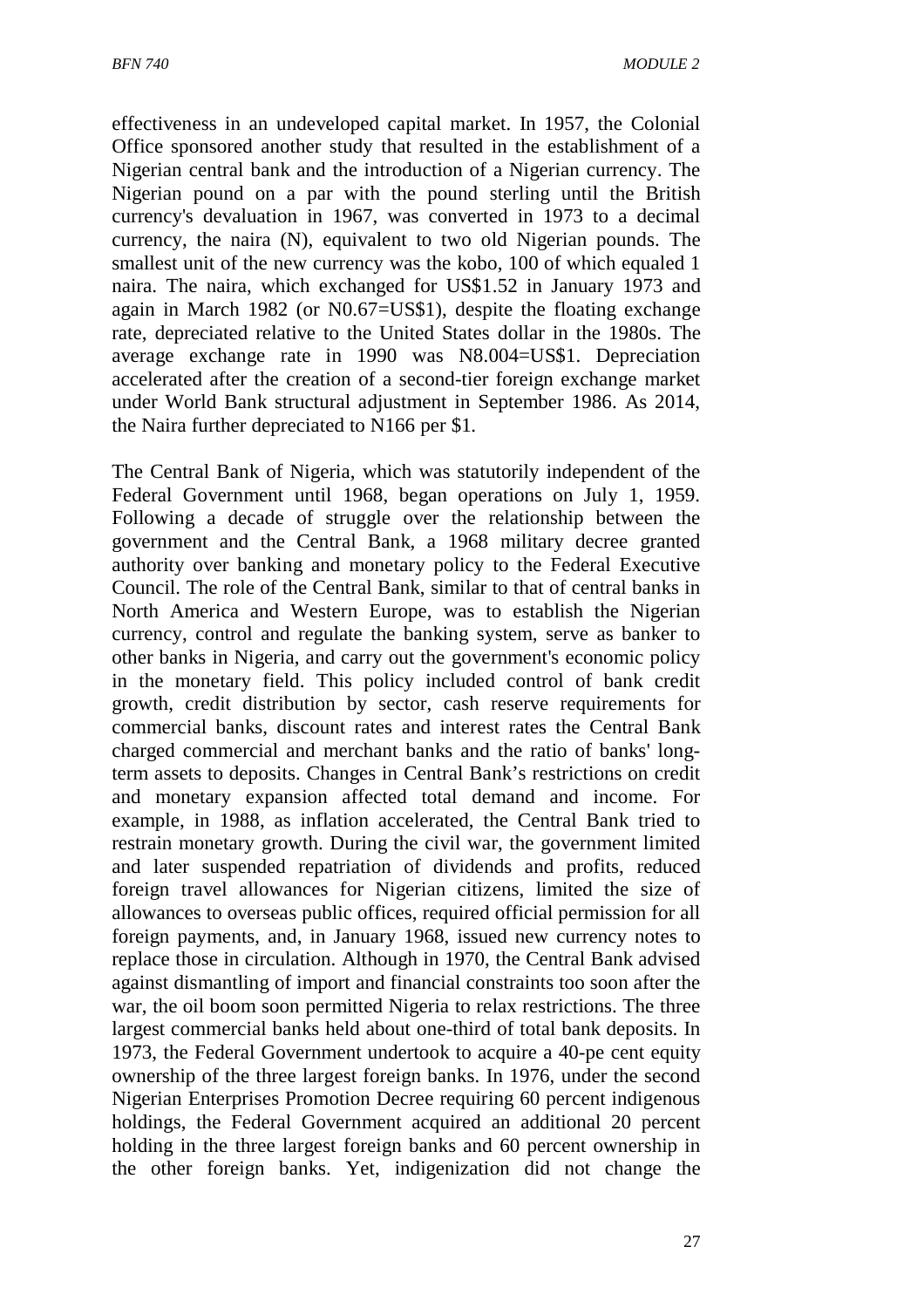management, control, and lending orientation toward international trade, particularly of foreign companies and their Nigerian subsidiaries of foreign banks.

At the end of 1988, the banking system consisted of the Central Bank of Nigeria, forty-two commercial banks, and twenty-four merchant banks, a substantial increase since 1986. Merchant banks were allowed to open checking accounts for corporations only and could not accept deposits below N50, 000. Commercial and merchant banks together had 1,500 branches in 1988, up from 1,000 in 1984. In 1988, commercial banks had assets of N52.2 billion compared to N12.6 billion for merchant banks in early 1988. In 1990, the government put N503 million into establishing community banks to encourage community development associations, cooperative societies, farmers' groups, patriotic unions, trade groups, and other local organizations, especially in rural areas.

Other financial institutions included government-owned specialized development banks: the Nigerian Industrial Development Bank, the Nigerian Bank for Commerce and Industry, and the Nigerian Agricultural Bank, as well as the Federal Savings Banks and the Federal Mortgage Bank. Also active in Nigeria were numerous insurance companies, pension funds, and finance and leasing companies. Nigeria also had a stock exchange (established in Lagos in 1961) and a number of stockbrokerage firms. The Securities and Exchange Commission (SEC) Decree of 1988 gave the Nigerian SEC powers to regulate and supervise the capital market. These powers included the right to revoke stockbroker registrations and approve or disapprove any new stock exchange. Established in 1988, the Nigerian Deposit Insurance Corporation increased confidence in the banks by protecting depositors against bank failures in licensed banks up to N50,000 in return for an annual bank premium of nearly 1 per cent of total deposit liabilities.

Finance and insurance services represented more than 3 percent of Nigeria's GDP in 1988. Economists agree that services, consisting disproportionately of nonessential items, tend to expand as a share of national income as a national economy grows. However, Nigeria lacked comparable statistics over an extended period, preventing generalizations about the service sector. Statistics indicate, nevertheless, that services went from 28.9 percent of GDP in 1981 to 31.1 percent in 1988, a period of no economic growth. In 1988, services comprised the following percentages of GDP: wholesale and retail trade, 17.1 percent; hotels and restaurants, less than 1 percent; housing, 2.0 percent; government services, 6 per cent; real estate and business services, less than 1 per cent; and other services, less than 1 per cent. (Jhingan, 2004).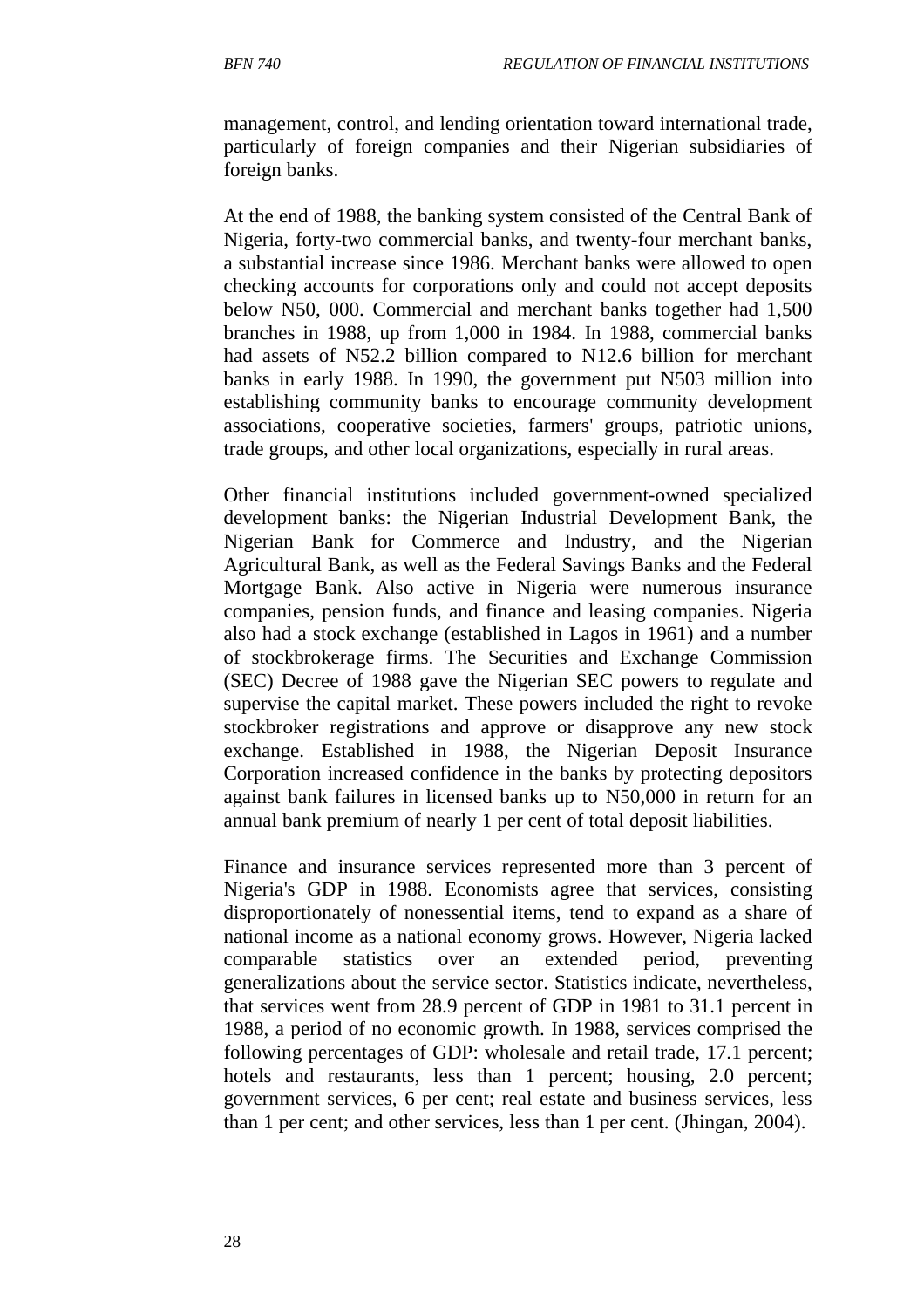# **3.2 Functions of Central Bank of Nigeria**

The functions of CBN are:

- **a. Issuance of legal tender currency:** The Central Bank of Nigeria engages in currency issue and distribution within the economy. The Bank assumed these important functions since 1959 when it replaced the West African Currency Board (WACB) pound then in circulation with the Nigerian pound. The decimal currency denominations, Naira and Kobo, were introduced in 1973 in order to move to the metric system, which simplifies transactions. In 1976, a higher denomination note  $-$  N20 joined the currency profile. In 1984, a currency exchange was carried out whereby the colors of existing currencies were swapped in order to discourage currency hoarding and forestall counterfeiting. In 1991, a currency reform was carried out which brought about the phasing out of 2kobo and 5kobo coins, while the 1k, 10k and 25k coins were redesigned. In addition, the 50k and N1 notes were coined, while the N50 note was put in circulation. In the quest to enhance the payments system and substantially reduces the volume and cost of production of "legal tender notes", the N100 and N200 notes were issued in December 1999 and November 2000, respectively. Similarly, the N500 note was issued in 2001.
- **b. Maintenance of Nigeria's external reserves:** In order to safeguard the international value of the legal tender currency, the CBN is actively involved in the management of the country's debt and foreign exchange.
- **c. Debt management:** In addition to its function of mobilizing funds for the Federal Government, the CBN in the past managed its domestic debt and services external debt on the advice of the Federal Ministry of Finance. On the domestic front, the Bank advises the Federal Government as to the timing and size of new debt instruments, advertises for public subscription to new issues, redeems matured stocks, pays interest and principal as and when due, collects proceeds of issues for and on behalf of the Federal Government, and sensitizes the Government on the implications of the size of debt and budget deficit, among others. On external debt service, the CBN also cooperates with other agencies to manage the country's debt. In 2001, the responsibility of debt management was transferred to Debt Management Office (DMO).
- **d. Foreign exchange management:** Foreign exchange management involves the acquisition and deployment of foreign exchange resources in order to reduce the destabilizing effects of short-term capital flows in the economy. The CBN monitors the use of scarce foreign exchange resources to ensure that foreign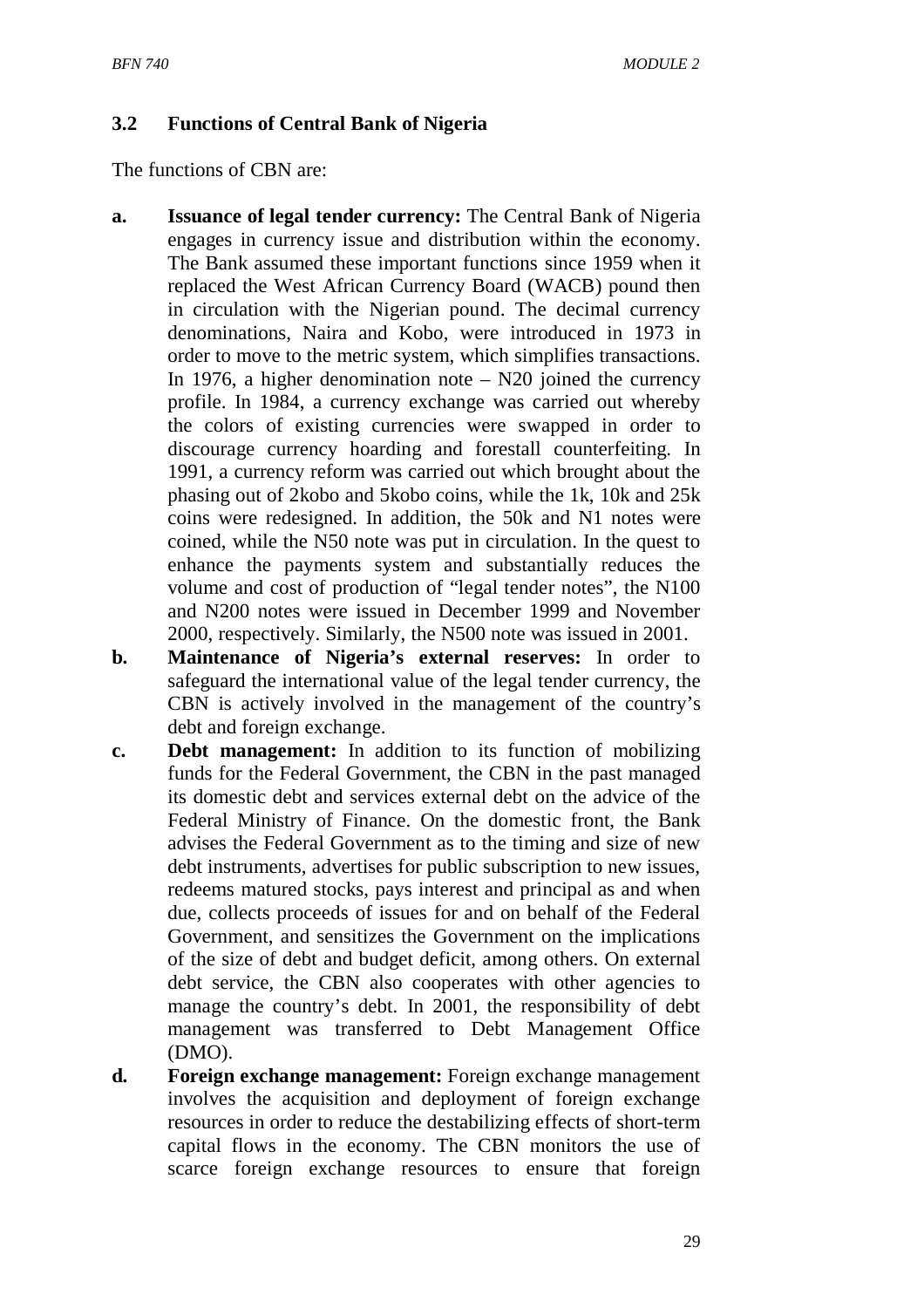exchange disbursements and utilization are in line with economic priorities and within the annual foreign exchange budget in order to ensure available balance of payments position as well as the stability of the Naira.

- **e. Promotion and maintenance of monetary stability and a sound and efficient financial system:** The effectiveness of any central bank in executing its functions hinges crucially on its ability to promote monetary stability. Price stability is indispensable for money to perform its role of medium of exchange, store of value, standard of deferred payments and unit of account. Attainment of monetary stability rests on a central bank's ability to evolve effective monetary policy and to implement it effectively. Since June 30, 1993 when the CBN adopted the market-based mechanism for the conduct of monetary policy, Open Market Operations (OMO) has constituted the pound. The decimal currency denominations, Naira and Kobo, were introduced in 1973 in order to move to the metric system, which simplifies transactions. In 1976, a higher denomination note – N20 joined the currency profile. In 1984, a currency exchange was carried out whereby, the colors of existing currencies were swapped in order to discourage currency hoarding and forestall counterfeiting. In 1991, a currency reform was carried out which brought about the phasing out of 2kobo and 5kobo coins, while the 1k, 10k and 25k coins were redesigned. In addition, the 50k and N1 notes were coined, while the N50 note was put in circulation. In the quest to enhance the payments system and substantially reduces the volume and cost of production of "legal tender notes", the N100 and N200 notes were issued in December 1999 and November 2000, respectively. Similarly, the N500 note was issued in 2001.
- **f. Banker and financial adviser to the Federal Government:** The CBN as banker to the Federal government undertakes most of Federal Government banking businesses within and outside the country. The Bank also provides banking services to the State and Local Governments and may act as banker to institutions, funds or corporation set up by the Federal, State and Local Governments. The CBN also finances government in period of temporary budget shortfalls through Ways and Means Advances subject to limits imposed by law. As financial adviser to the Federal Government, the Bank advises on the nature and size of government debt instruments to be issued, while it acts as the issuing house on behalf of government for the short, medium and long-term debt instruments. The Bank coordinates the financial needs of government in collaboration with the treasury to determine appropriately the term, timing of issue and volume of instruments to raise funds for government financing.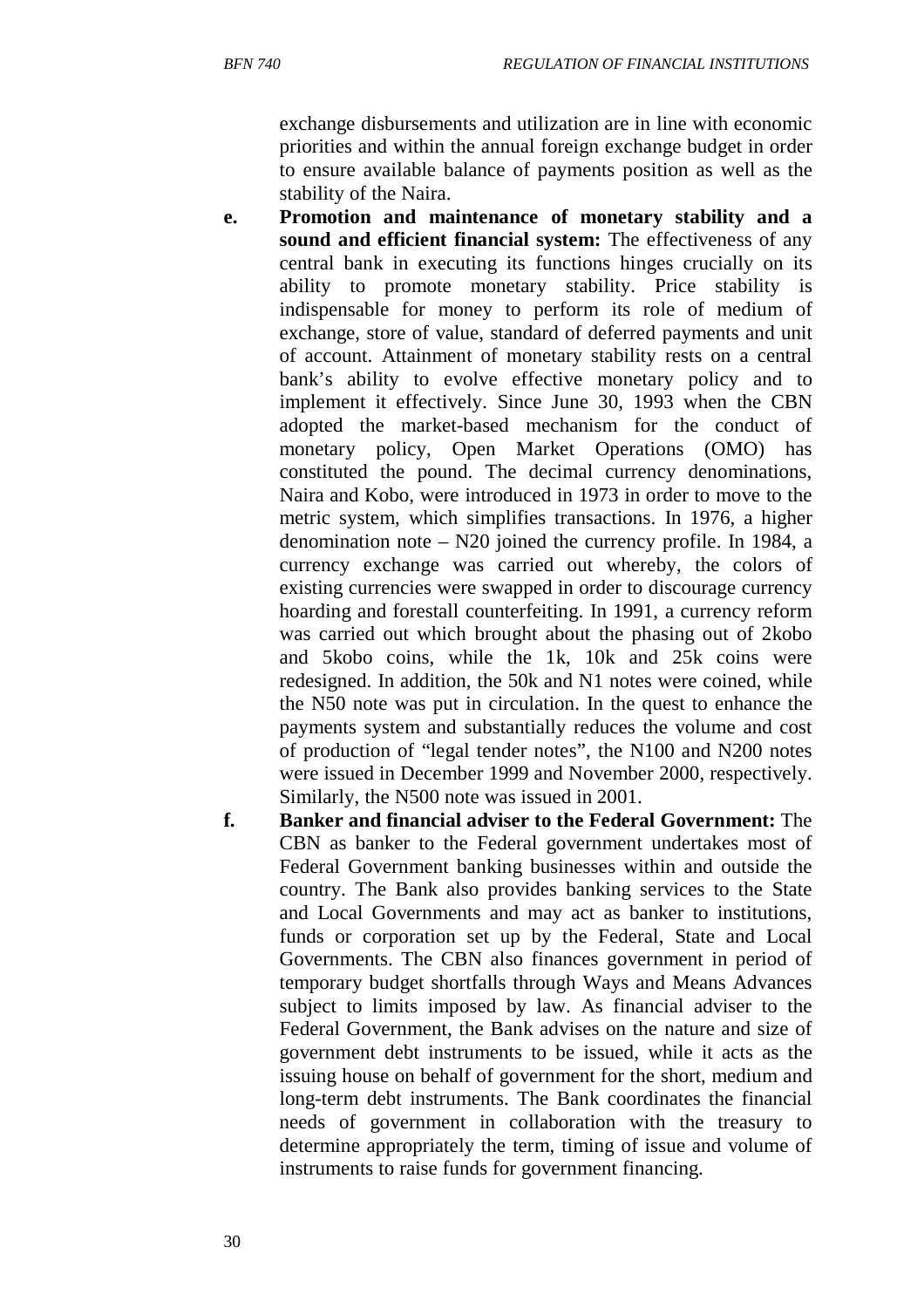**g. Banker and lender of last resort to banks:** The CBN maintains current account for deposit money banks. It also provides clearing house facilities through which instruments from the banks are processed and settled. Similarly, it undertakes trade finance functions on behalf of banks' customers. Finally, it provides temporary accommodation to banks in the performance of its functions as lender of last resort.

## **3.3 Policy Implementation and Criticism of the CBN**

The CBN's early functions were mainly to act as the government's agency for the control and supervision of the banking sector, to monitor the balance of payments according to the demands of the Federal Government and to tailor monetary policy along the demands of the federal budget. The central bank's initial lack of financial competence over the finance ministry led to deferment of major economic decisions to the finance ministry. A key instrument of the bank was to initiate credit limit legislation for bank lending. The initiative was geared to make credit available to the neglected national areas such as agriculture and manufacturing. By the end of 1979, most of the banks did not adhere to their credit limits and favoured a loose interpretation of CBN's guidelines. The central bank did not effectively curtail the prevalence of short-term loan maturities. Most loans given out by commercial banks were usually set within a year. The major policy to balance this distortion in the credit market was to create a new Bank of Commerce and Industry, a universal bank. However, the new bank did not fulfill its mission.

Another policy of the bank in concert with the intentions of the government was direct involvement in the affairs of the three major expatriate commercial banks in order to forestall any bias against indigenous borrowers and consumers. By 1976, the Federal Government had acquired 40% of equity in the three largest commercial banks. The bank's slow reaction to curtail inflation by financing huge deficits of the Federal Government has been one of the sore points in the history of the central bank. Coupled with its failure to control the burgeoning trade arrears in 1983, the country was left with huge trade debts totaling \$6 billion.

### **4.0 CONCLUSION**

The Central Bank of Nigeria (CBN) plays a prominent role in economic growth and development. It plays a promotional, financial, operational, regulatory and participatory role in the money market and the capital market.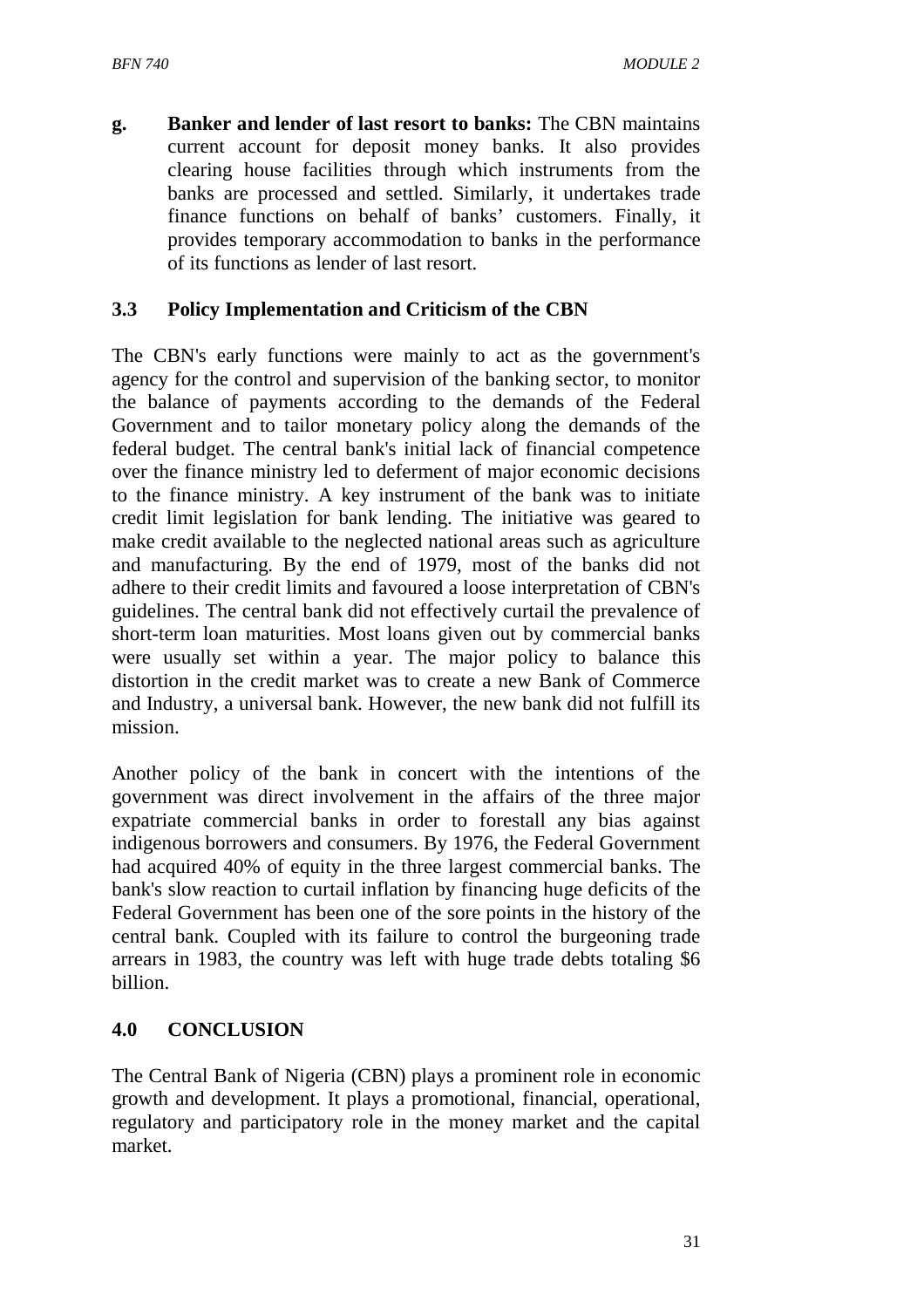There is the need for close integration between the CBN's policies and those of the Federal Government in order to achieve macro-economic stability. There is also the need to guarantee CBN autonomy and should be insulated from interference by the government.

## **5.0 SUMMARY**

In this unit, you learnt the history of Central Bank of Nigeria, its authorizing legislation andorigin. You also learnt the functions of Central Bank of Nigeria and its policy implementation and criticism.

# **6.0 TUTOR-MARKED ASSIGNMENT**

Clearly state the functions of the Central Bank of Nigeria.

### **7.0 REFERENCES/FURTHER READING**

- Jhingan, M. L. (2004). *Monetary Economics.* Delhi: Vrinda Publications (P) Ltd.
- Osaze, E. B. (2007). *Capital Markets.* Lagos: The Book house company.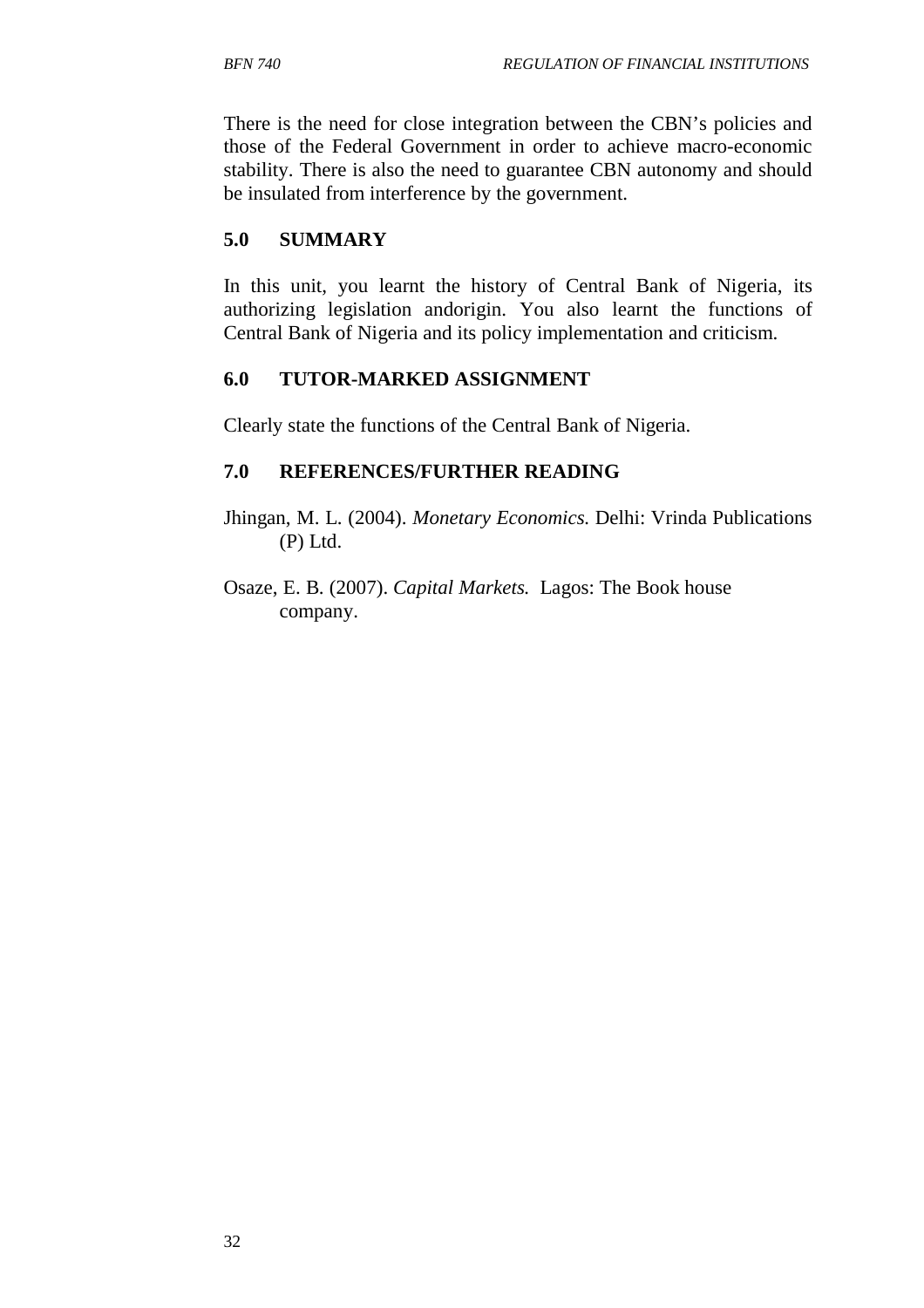### **UNIT 3 REGULATORY INSTITUTIONS IN THE NIGERIA FINANCIAL SYSTEM (DOMESTIC ENVIRONMENT) –NDIC**

#### **CONTENTS**

- 1.0 Introduction
- 2.0 Objectives
- 3.0 Main Content
	- 3.1 Meaning of NDIC
	- 3.2 Historical Background of the Nigeria Deposit Insurance Corporation (NDIC)
	- 3.3 Rationale for the Establishment of Deposit Insurance Scheme in Nigeria
	- 3.4 NDIC's Mandates
	- 3.5 Functions of NDIC
- 4.0 Conclusion
- 5.0 Summary
- 6.0 Tutor Marked Assignment
- 7.0 References/Further Reading

#### **1.0 INTRODUCTION**

In this unit, we shall discuss the meaning, the historical development and functions of the Nigerian Deposit Insurance Corporation (NDIC).

#### **2.0 OBJECTIVES**

At the end of this unit, you should be able to:

- trace the historical development of the NDIC
- discuss the roles of NDIC in the banking industry
- explain the essentials of banking regulation.

#### **3.0 MAIN CONTENT**

#### **3.1 Meaning of NDIC**

NDIC stands for Nigerian Deposit Insurance Corporation. The NDIC is an autonomous body which acts as a supervisory authority over licensed banks. The corporation not only provides financial guarantee to depositors but also ensures that banks comply with regulations and practices that foster safety and soundness in the market place.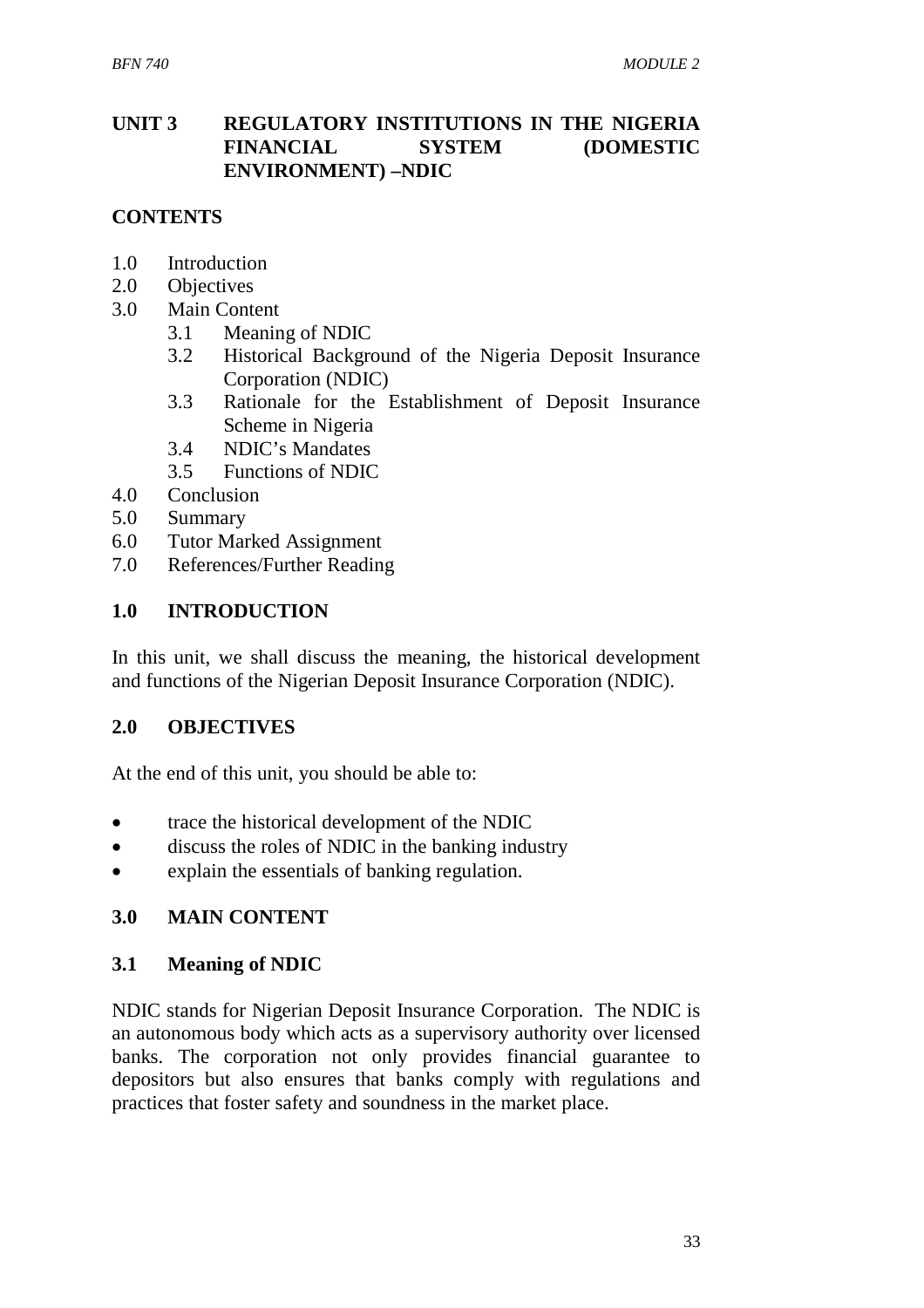# **3.2 Historical Background of the Nigeria Deposit Insurance Corporation (NDIC)**

The history of Nigeria Deposit Insurance Corporation (NDIC) has its origin in the report of a committee set up in 1983 by the Board of Central Bank of Nigeria (CBN), to examine the operations of the banking system in Nigeria. The Committee in its report recommended the establishment of a depositors' protection fund. Consequently, the Nigeria Deposit Insurance Corporation was established through the promulgation of Decree No. 22 of 15th June 1988.

This was part of the economic reform measures taken by the then government, to strengthen the safety net for the banking sector following its liberalization policy and the introduction of the 1986 Structural Adjustment Programme (SAP) in Nigeria.

The phenomenal increase in the number of banks from 40 in 1986 to 120 in 1992 led to:

- Increased Competition amongst banks leading to sharp practices
- People of questionable integrity becoming bank owners and managers
- Inadequate Manpower
- The coming together of strange bedfellows due to the licensing requirement that banks maintain adequate geographical spread.

All these led to serious breakdown in corporate governance and boardroom squabbles. The unpredictable policy environment, downturn in the economy and political upheavals at the time, also exacerbated the difficult situation the Corporation found itself in. The banking industry was therefore, already in distress by the time the Corporation commenced operations in March 1989. NDIC operated under a difficult terrain at the time and was immediately saddled with the management of distress in the banking industry, to avert the impending systemic crises and its resultant consequences. Some of the measures undertaken by the Corporation at the time, to manage distress in the interest of the depositors and the system included:

- i. Moral suasion; continuous interaction with bank managers/owners.
- ii. Imposition of **holding actions** on distressed banks to restrict operations and encourage self-restructuring – about 52 distressed banks had holding actions imposed on them at that time.
- iii. Rendering of financial assistance to banks; in 1989 alone, NDIC in collaboration with the CBN granted facilities to the tune of N2.3 billion to ten banks with serious liquidity problems.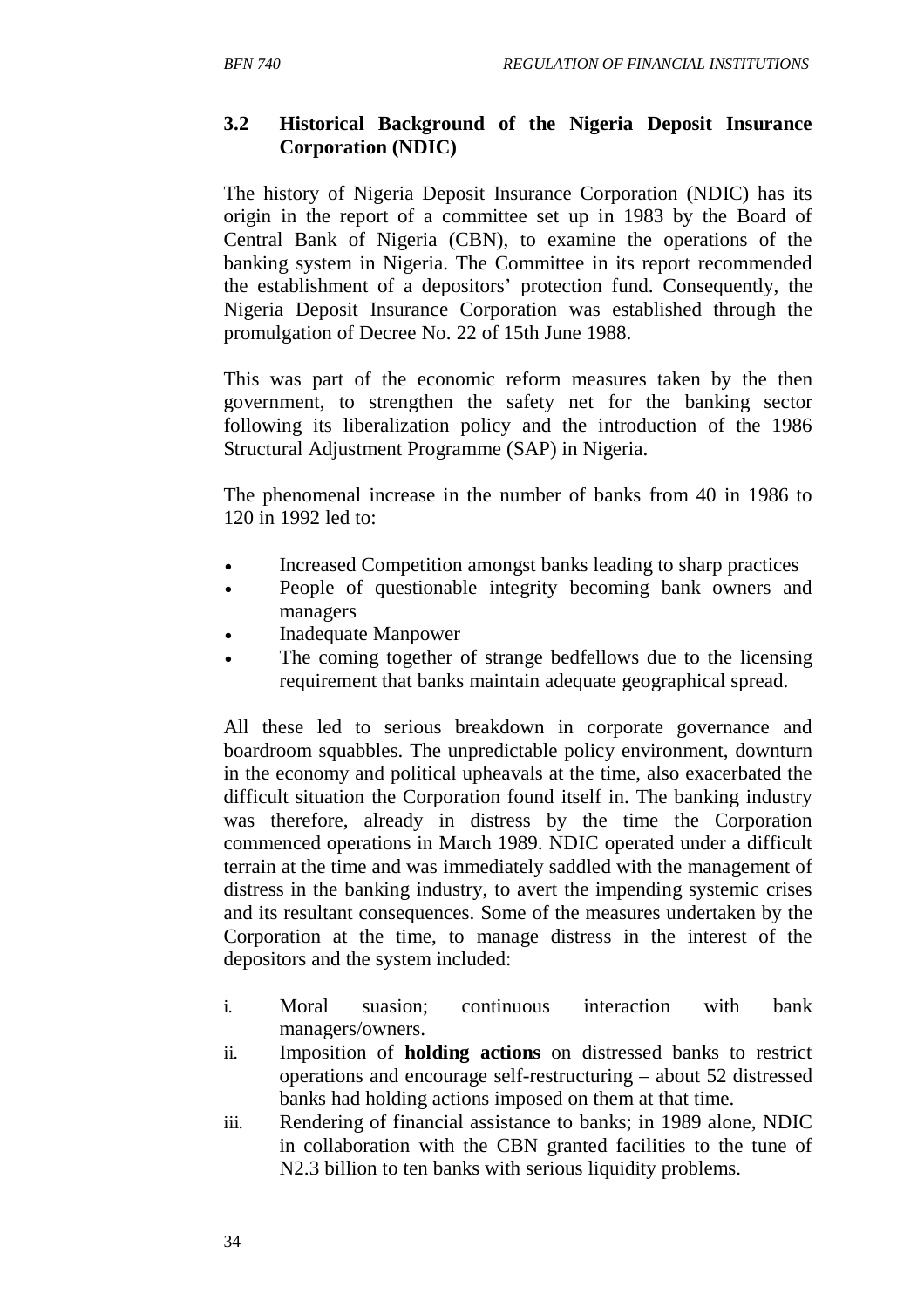- iv. Takeover of management and control of 24 distressed banks between 1991 and 1996.
- v. Acquisition and restructuring of seven (7) distressed banks which were handed over to new investors in 1999 and 2000
- vi. Implementation of Failed Banks Decree No. 18 of 1994. At the end of 1995, about one out of every two banks in Nigeria was distressed. The Decree was intended to assist distressed banks recover their classified assets and punish the malpractices that contributed to the distress. As at June 1996, the Corporation had recovered about N3.3 billion.

#### **3.3 Rationale for the Establishment of Deposit Insurance Scheme in Nigeria**

The deposit insurance scheme was established in Nigeria in 1989 with the promulgation of an enabling legislation, Decree No. 22 of 1988.

- i. There were at least four major reasons for establishing a formal bank deposit insurance scheme in Nigeria. The first was the lesson of history connected with the experience of prior bank failures in Nigeria. In the 1950s, many small depositors suffered untold hardship as twenty-one (21) out of the twenty-five (25) indigenous banks operating in Nigeria closed doors.
- ii. The establishment of the Corporation was also informed by the approach which some other countries adopted to ensure banking stability. For example, Czechoslovakia which was the first country to establish a nation-wide deposit scheme in 1924 used the scheme to revitalize the country's banking system after ravages of the First World War. In addition, the scheme served to encourage saving, by increasing the safety of deposits and ensuring the best possible development of banking practice in that country. Similarly, the United States of America (USA) established the Federal Deposit Insurance Corporation (FDIC) in 1933 in response to a banking collapse and panic.
- iii. Also, the Structural Adjustment Programme (SAP) embarked upon by government in 1986 was aimed at deregulating the economy in the direction of market-determined pricing. It was envisaged that since deregulation would involve the liberalisation of the bank licensing process, there would be a substantial increase in the number of licensed banks to be supervised by the CBN. The establishment of an explicit deposit insurance scheme with supervisory powers over insured institutions was expected to complement the supervisory efforts of the CBN. Indeed, since the establishment of the Corporation in 1989, it has been possible for both institutions (CBN and NDIC) to carry out routine and special examinations of licensed banks more frequently than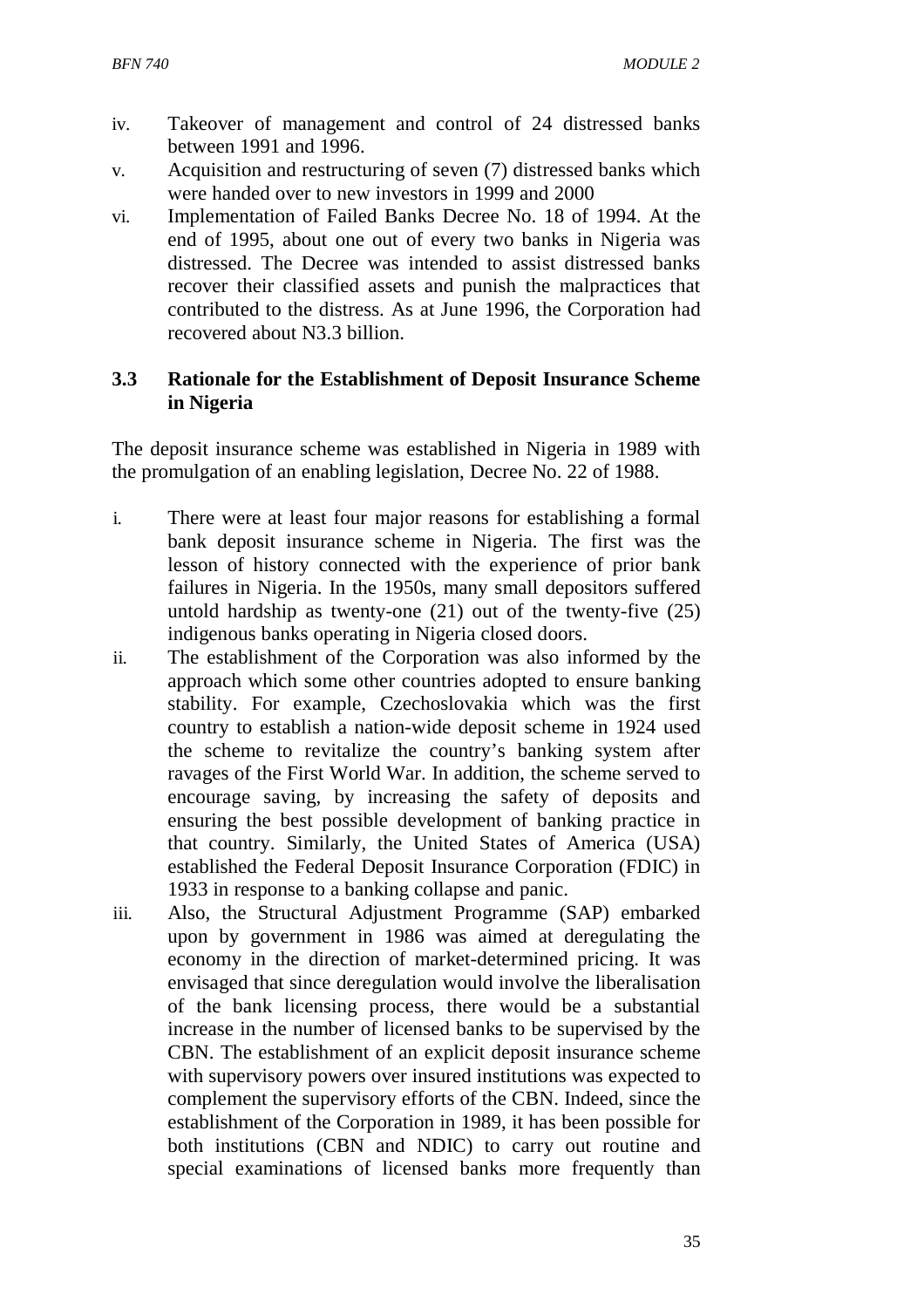before, despite the increase in the number of banks. The banks are now examined more frequently prior to the establishment of the Corporation.

iv. Finally, prior to the establishment of the Corporation, government had been unwilling to let any bank fail, no matter a bank's financial condition and/or quality of management. Government feared the potential adverse effects on confidence in the banking system and in the economy following a bank failure. Consequently, government deliberately propped up a number of inefficient banks over the years, especially those banks in which state governments were the majority shareholders. Thus, government established the Corporation to administer the deposit protection scheme on its behalf and to serve as a vehicle for implementing failure resolution options for badly managed insolvent banks.

# **3.4 NDIC's Mandates**

**Deposit Guarantee:** This is the most significant and distinct mandate of the Corporation. Deposit Guarantee ensures Depositors are protected against loss of their insured deposits in the event of a bank unable to meet its obligations to the depositors**.** 

## **Bank Supervision:**

- The Corporation supervises banks in order to protect depositors and to ensure safety and soundness of the banking system
- Ensures potential risk of failure is reduced
- Ensures the unsafe and unsound banking practices do not go unchecked

# **Failure Resolution:**

• One of the primary roles of the NDIC is to ensure that failing and failed institutions are resolved in a timely and efficient manner

# **Bank Liquidation**

- Liquidation process involves orderly and efficient closure of the failed institutions with minimum disruption to the banking system
- Cost-effective realization of assets
- Settlement of claims to Depositors, Creditors and where possible, Shareholders

# **3.5 Functions of NDIC**

Section 2 of the NDIC Act 2006 stipulates the functions for the Corporation as follows**:**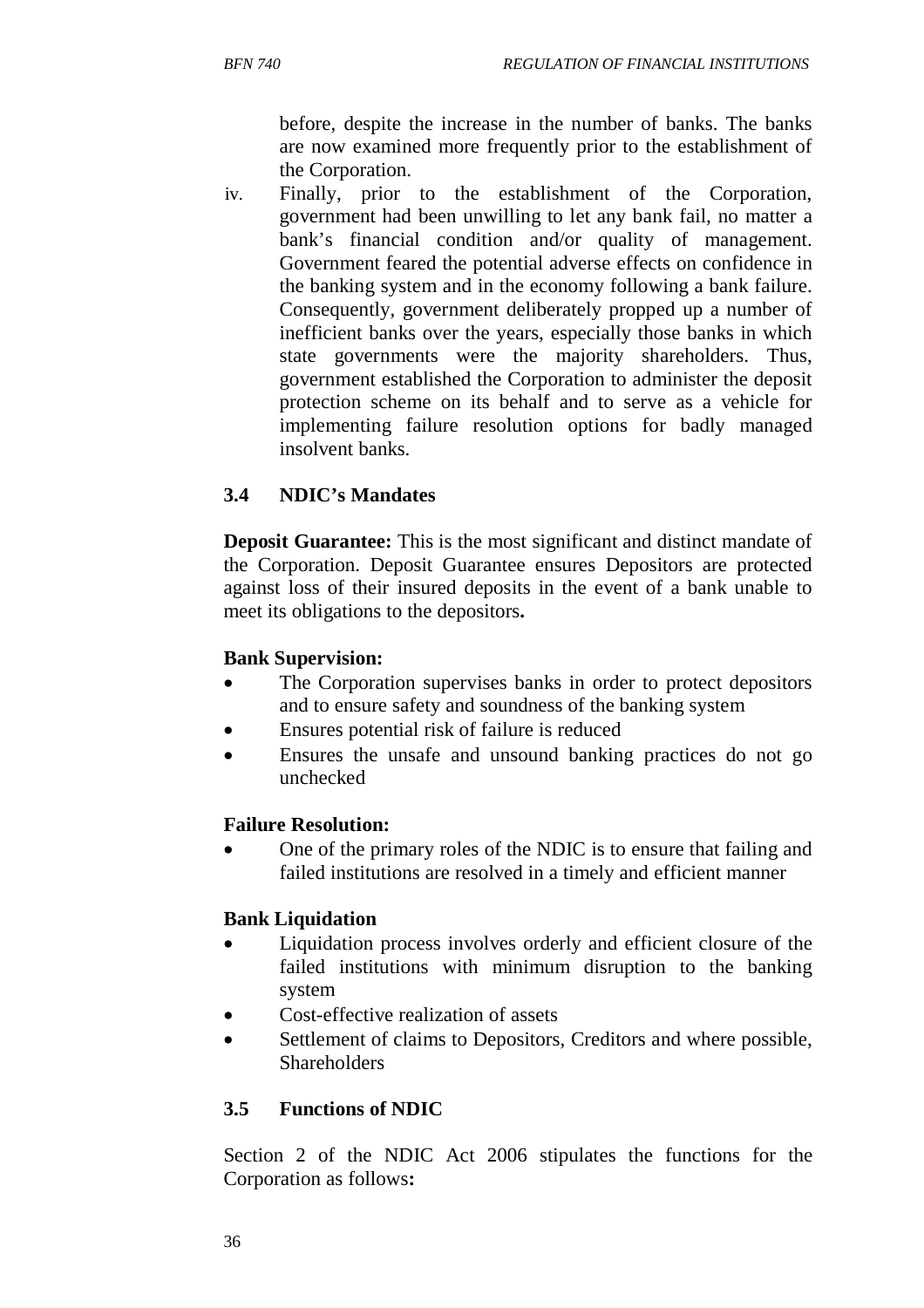- Insuring all deposit liabilities of licensed banks and such other financial institutions operating in Nigeria to engender confidence in the Nigerian banking system.
- Giving financial and technical assistance to eligible insured institutions in the interest of depositors.
- Guaranteeing payments to depositors, in case of imminent or actual suspension of payments by Insured Institutions up to the maximum provided for in section 20 of NDIC Act;
- Assisting monetary authorities in the formulation and implementation of policies so as to ensure sound banking practice and fair competition among insured institutions in the country;
- Pursuing any other measures necessary to achieve the functions of the Corporation provided such measures and actions are not repugnant to the objects of the Corporation.

#### **4.0 CONCLUSION**

We therefore conclude that the NDIC was established to prevent theincidence of bank failure in Nigeria,

### **5.0 SUMMARY**

We have learnt the meaning, historical development and functions of the NDIC. In addition we have also learnt the essentials of banking regulation.

#### **6.0 TUTOR-MARKED ASSIGNMENT**

- 1. Outline the functions of the NDIC in the banking sector.
- 2. Trace the historical development of the NDIC.

### **7.0 REFERENCES/FURTHER READING**

- Alhassan, H. A. (2004): Banking Regulation as a Panacea forBank failure in Nigeria.-A Research Project submitted to theDepartment of Business Administration, University of Abuja.(un-published).
- CBN /NDIC (1995).Distress in the Nigeria Financial Services Industry.A Collaborative Study.
- Nwankwo, G. O. (1993). *Prudential Regulation of Nigeria Banking*.Lagos: University Press.
- Osaze, E.B. (2007). *Capital Markets.* Lagos: The Book house Company.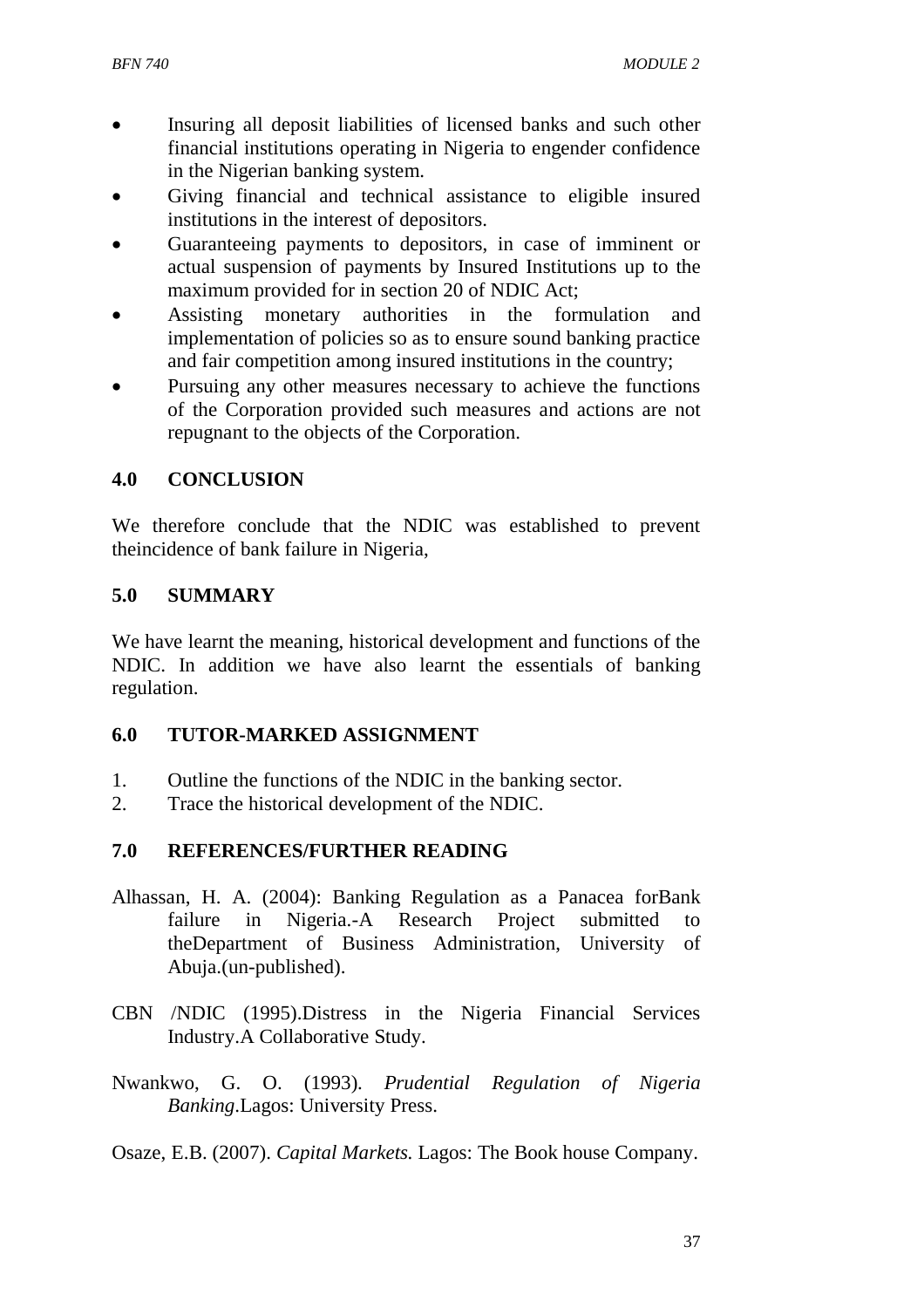## **UNIT 4 REGULATORY INSTITUTIONS IN THE NIGERIA FINANCIAL SYSTEM (DOMESTIC ENVIRONMENT) – SEC**

- 1.0 Introduction
- 2.0 Objectives
- 3.0 Main Content
	- 3.1 Historical Development of the Securities and Exchange Commission (SEC)
	- 3.2 Objectives of the Securities and Exchange Commission (SEC)
	- 3.3 The Functions of the Commission
	- 3.4 Composition of Membership of SEC
	- 3.5 How Securities and Exchange Commission Protects the investing Public
	- 3.6 Prospectus
- 4.0 Conclusion
- 5.0 Summary
- 6.0 Tutor Marked Assignment
- 7.0 References/Further Reading

# **1.0 INTRODUCTION**

The Securities and Exchange Commission (SEC) is the apex regulatory institution of the Nigerian capital market. Since inception, SEC has been playing within the capital market a similar role played by the Central Bank of Nigeria in the money market.

### **2.0 OBJECTIVES**

At the end of this unit, you should be able to:

- descibe the historical development of the Security and Exchange Commission (SEC)
- State the objectives of the Securities and Exchange Commission (SEC)
- highlight the Functions of the Commission
- discuss the Composition of Membership of SEC
- narrate how Securities and Exchange Commission protects the investing public
- explain what prospectus is all about.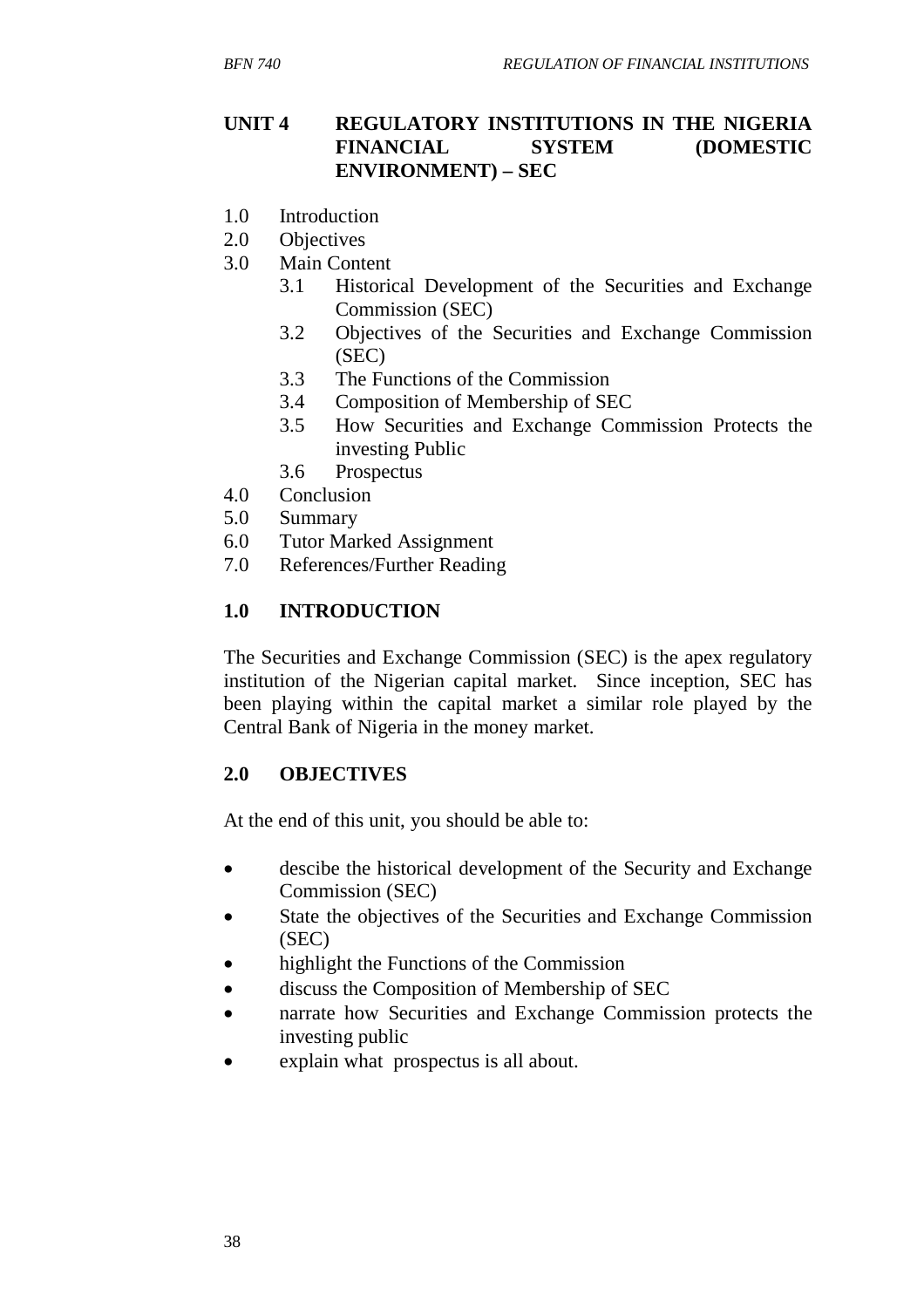# **3.0 MAIN CONTENT**

## **3.1 Historical Development of the Security and Exchange Commission (SEC)**

The Securities and Exchange Commission (SEC) is a federal government agency established by the Securities and Exchange Commission act 71 of 1979 which was re-enacted as Decree Number 29 of 1988. Before attaining its present status, the commission had undergone a number of changes from the initial days of its progenitor, the Capital Issues Committee that had ad-hoc powers 'to Capital Issues Commission that was statutorily established by the Capital Issues Decree of 1973. As would be expected, its role with each change continued to vary over the years with the changing objective carved for its evolving structure. The policy determination of the commission is the responsibility of its board of directors, which includes the directorgeneral of the commission as a member. The director-general in turn oversees the day-to-day administration of the commission on behalf of the board.

Generally, members of the board are chosen in consideration of their ability, experience, specialized knowledge and professional attainments in securities business in particular and the national economy in general.

At inception, the staff of the commission was drawn from the Central Bank, (an inevitable fact of its history). But since attaining separate existence, it has recruited more professionals in the accountancy, economics, finance, statistics and law, in addition to administrative, clerical and secretarial staff. Administratively, the commission is divided into departments headed by departmental directors and divisions under divisional heads, who must be at least of managerial status. In broad terms, the main functions of the commission are to regulate and develop the Nigerian capital market in order to achieve its wider objectives of investor protection and capital market development toward enhanced socio-economic development. The pursuit of these broad objectives involves:

- Full disclosure requirements by operators and issuers in the market.
- Regulation of trading in securities through market surveillance activities. Registration of securities and institutions in the market.
- Public enlightenment, research and general education about securities industry.
- Creating the necessary atmosphere for the orderly growth and development of the capital market.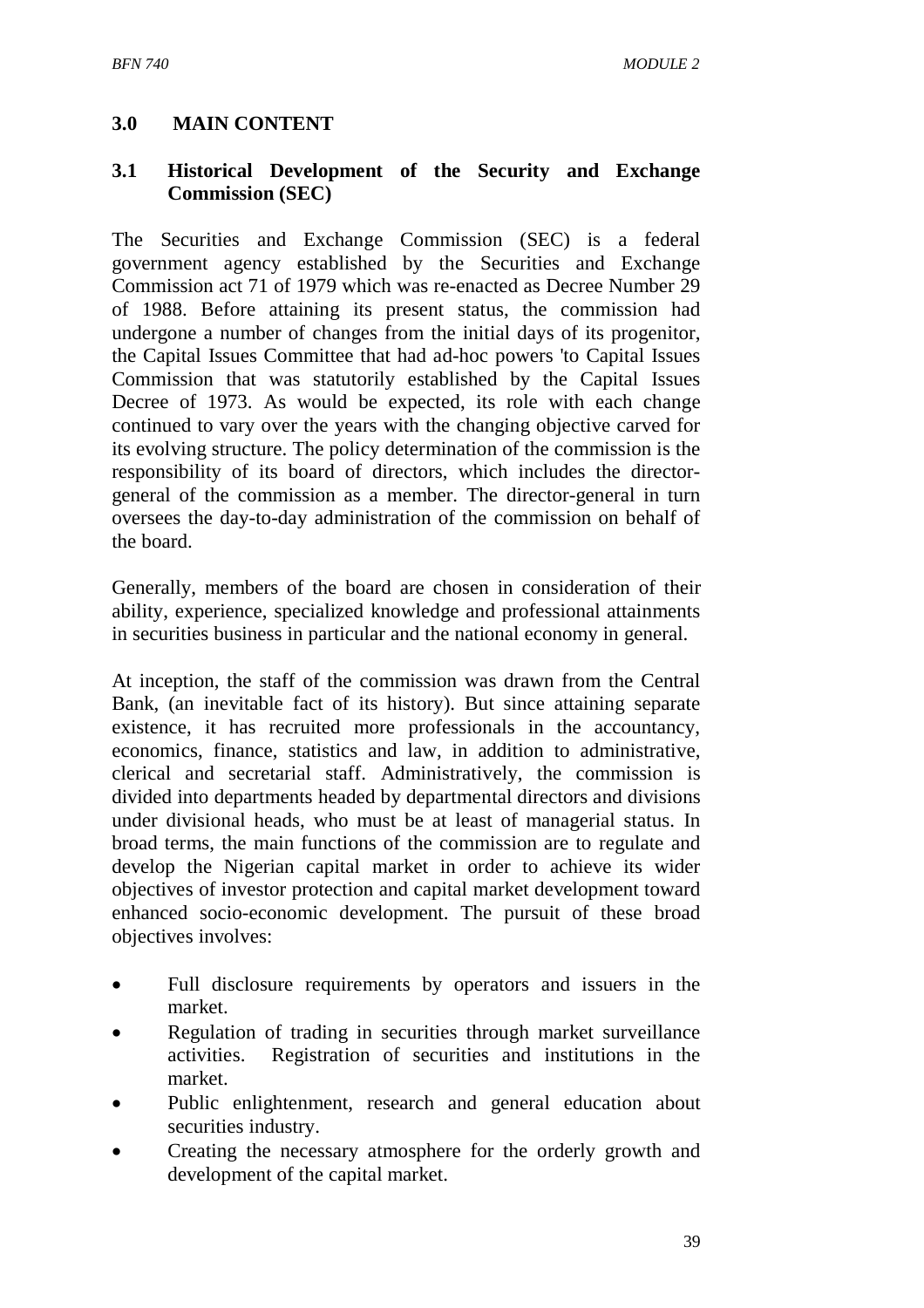- Investigation of complaints and suspected breaches of the securities laws and,
- Making of rules to direct the market towards a desired course.

Apart from the Securities and Exchange Commission decree of 1988, which the commission administers, it also operates within the provisions of other statutory enactment's that relate to securities business, corporate finance and investments in Nigeria. Significant among these are the companies and allied matters decree, 1990 which vests the administration of unit trust schemes in the SEC, the trustee investments acts of 1957 and 1962, and the technical committee and privatization and commercialization decree of 1988.

As a statutory corporation under the supervision of the federal finance ministry, the commission submits reports of its activities annually to the ministry. Despite its now familiar public enlightenment strategy for broadening awareness, a certain level of ignorance still exists about the commission, its functions, roles and place in the Nigerian socioeconomic set-up.

# **3.2 Objectives of the Security and Exchange Commission (SEC)**

The basic objectives of the commission are:

- Investor protection, and
- Capital market development towards enhanced socio-economic growth and development.

The need for investor protection emanates from the nature of financial assets and financial services industry itself. The former, for instance, cannot have their worth determined by ordinary physical examination, like most other products do. Financial services on the other hand, are perceived to be terse and intricate. It is therefore more difficult for investors to evaluate with any degree of confidence, the quality of the services and products that are offered. It is equally not easy for a single investor to gain access to all the relevant information he may need in order to make an informed and rational investment decision.

The objective of investor protection is to ensure that issuers of financial instruments provide investors with relevant, timely and adequate information about securities and institutions that are subject of public issues. Secondly, such protection is pursued to prevent fraudulent practices such as false claims, deceit, price manipulation and unfair use of undisclosed price sensitive information that could dent public confidence in the securities business.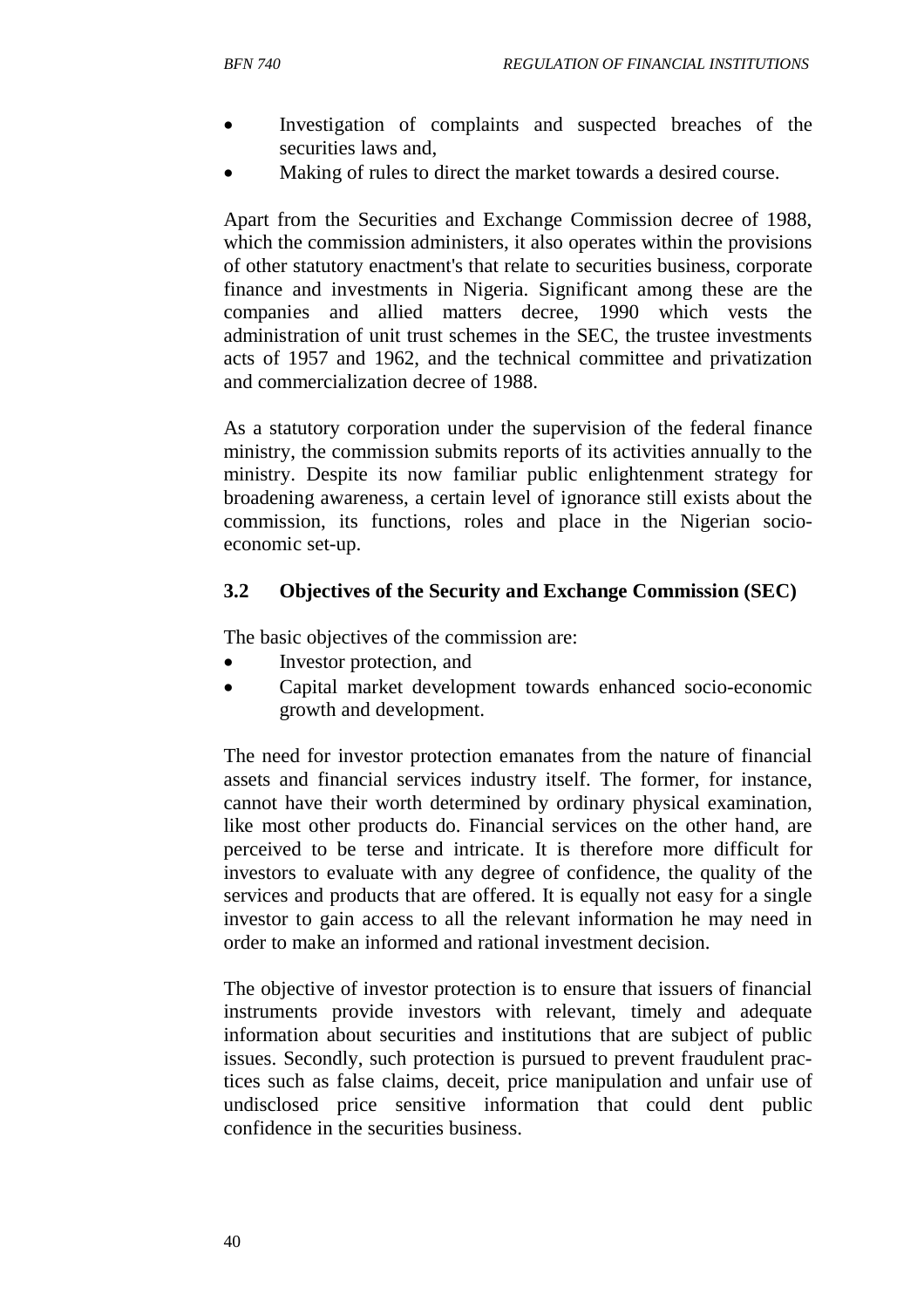By and large, the rules and regulations of the commission have been formulated to guide all market operations and operators with the aim of offering far-reaching protection to all investors, whether local or foreign.

Capital market development on the other hand, involves creating general awareness about the market as an important source of investment finance and therefore, a catalyst for rapid socio-economic advancement. Capital market development has involved research activities aimed at improving market efficiency and competitiveness as well as introducing new instruments and initiating policies with positive implications for the market. The commission ensures that it balances regulation with development and progressive ideas.

As the apex regulatory body for the capital market, the SEC is the principal adviser to the Nigerian government on capital market issues and is in this regard, called upon to give from time to time opinions on related subjects.

# **3.3 Composition of Membership of SEC**

- (a) A Chairman
- (b) One person not below the rank of Director to represent the Federal Ministry of Finance.
- (c) One person not below the rank of Director to represent the Central Bank of Nigeria.
- (d) Two full time Commissioners who shall be persons with ability, experience and specialized knowledge in capital market matters.
- (e) The Director-General of the Commission; and
- (f) Five other Commissioners who shall be persons with proven ability and expertise in corporate matters generally.

### **3.4 Functions of Securities and Exchange Commission**

- (a) Determining the price at which Securities are to be sold, the amount to be sold as well as the appropriate time to issue the securities either through offer for sale or offer for subscription.
- (b) Registration of Securities proposed for offer for sale or offer for subscription.
- (c) Maintaining surveillance over the securities market to ensure orderly, fair and equitable dealings in securities.
- (d) Registering stock exchange or their branches, registrars, securities dealers and other capital market operators with a view to maintaining proper standards of and professionalism in the securities business.
- (e) Protect the integrity of the securities market against any abuse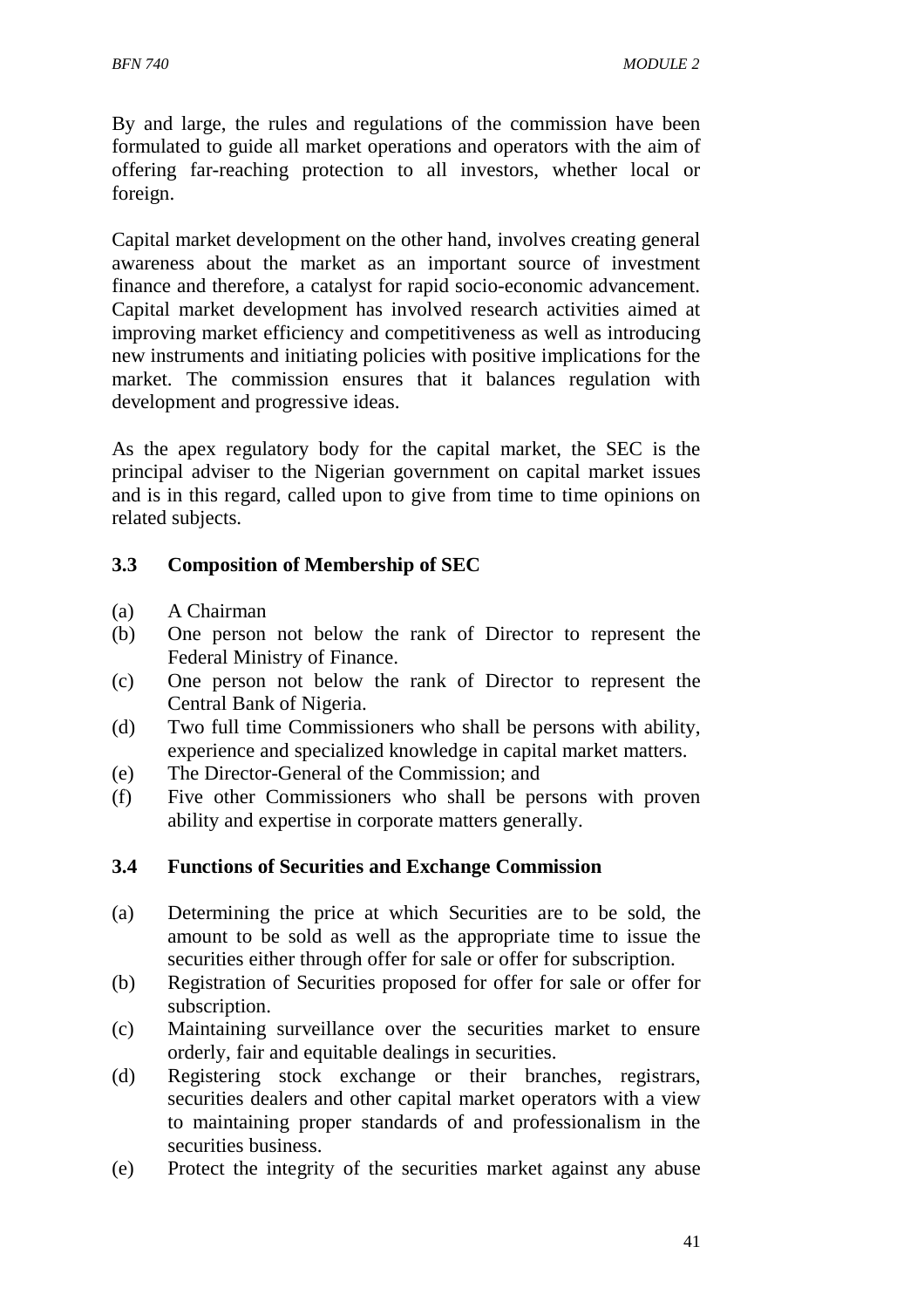arising from the practice of insider trading.

- (f) Acting as regulatory apex organisation for the Nigerian Stock exchange and its branches to which it would be at liberty to delegate power.
- (g) Reviewing, appointing and regulating of business combination.
- (h) Creating the necessary atmosphere for the orderly growth and development of the capital market.

# **3.5 How Does Securities and Exchange Commission Protect The investing Public?**

The Securities and Exchange Commission protects the investing public by ensuring that companies make:

- (a) Full disclosure in prospectus.
- (b) Adequate and timely financial reporting.
- (c) Fair and equitable issuance of securities.
- (d) Fair trading practice.

#### **3.6 Prospectus**

A company issuing securities either through offer for sale or offer for Subscription is expected to submit a prospectus to Securities and Exchange Commission (through its issuing house) detailing information about the offer.

The prospectus often shows the following information:

### **(a) Summary of the offer:**

- a. Name of the company
- b. Number of shares being offered
- c. Nominal price and offer price
- d. Market capitalization of the company (at offer price)
- e. Market capitalization of the offer (at offer price)
- f. Share capital (authorized issued)
- g. Forecast EPS, Earnings Yield, dividend and dividend yield.

#### **(b) Parties to the offer:**

- Names of directors
- Company Secretary
- issuing houses
- stockbrokers
- Solicitors
- reporting accountants
- auditors and registrar.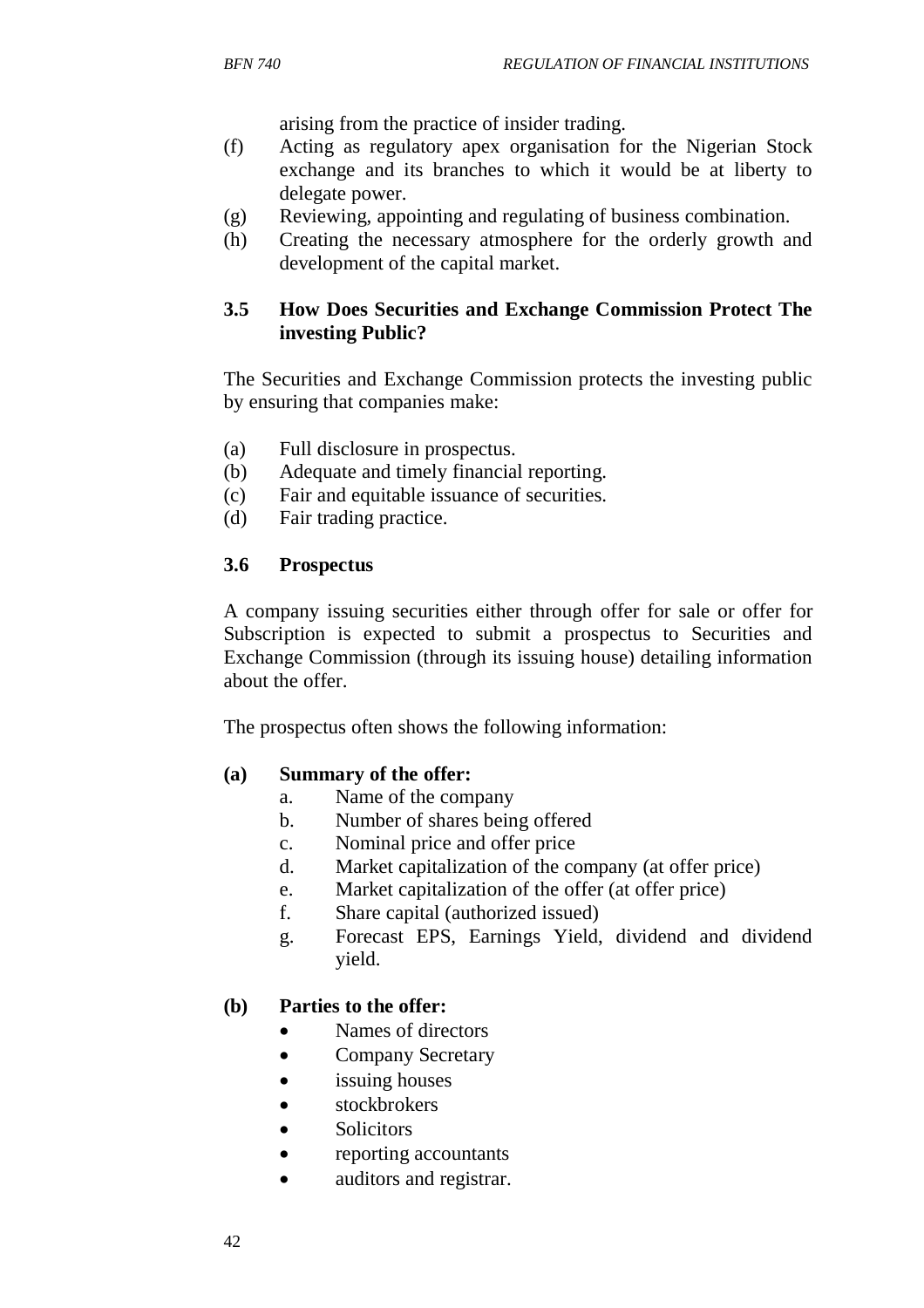### **(c) Chairman's Letter:**

- Purposes of the offer
- History and business of the company
- Company's management staff
- Staff training, industrial relations and welfare
- Staff pensions
- Future expansion programmes.

# **(d) The Profit Forecast:**

- Forecast PBT, PAT, Reserves, Dividend and Retained profit.
- Assumptions on which the forecast is based
- Reporting Accountant's letter relating to the following.
	- (i) Review of accounting policies used for the forecast.
	- (ii) Review of the calculations of the forecast
	- (iii) Review of the reasonableness of the assumptions
	- (iv) Review of the consistency in the application of accounting policies.
- Issuing House letter with respect to:
	- (i) Discussion with the directors of the company and reporting accountant with respect to assumptions, calculations and accounting policies used for the forecast.
	- (ii) Acceptance of responsibility by the Directors for the forecast.

### **(e) Accountant's Report (content):**

- A letter expressing opinion on the following:
	- (i) Examination of audited accounts for five years

 (ii) Financial statements are prepared from audited accounts after making necessary adjustments.

 (iii) Whether the financial statements show true and fair view and comply with CAMD and accounting standards. (iv) Name of company auditor.

- Five-year financial summary of P & L, Balance sheet, Statements of sources and applications of funds.
- Schedule of adjustments (e.g with respect to Extraordinary items, prior year adjustments etc.).

# **(f) Statutory and General Information:**

- Incorporations and capital history
- Extract from Memorandum and Articles of Association
- Company's borrowing power
- Material contracts.
- Claims and pending litigations.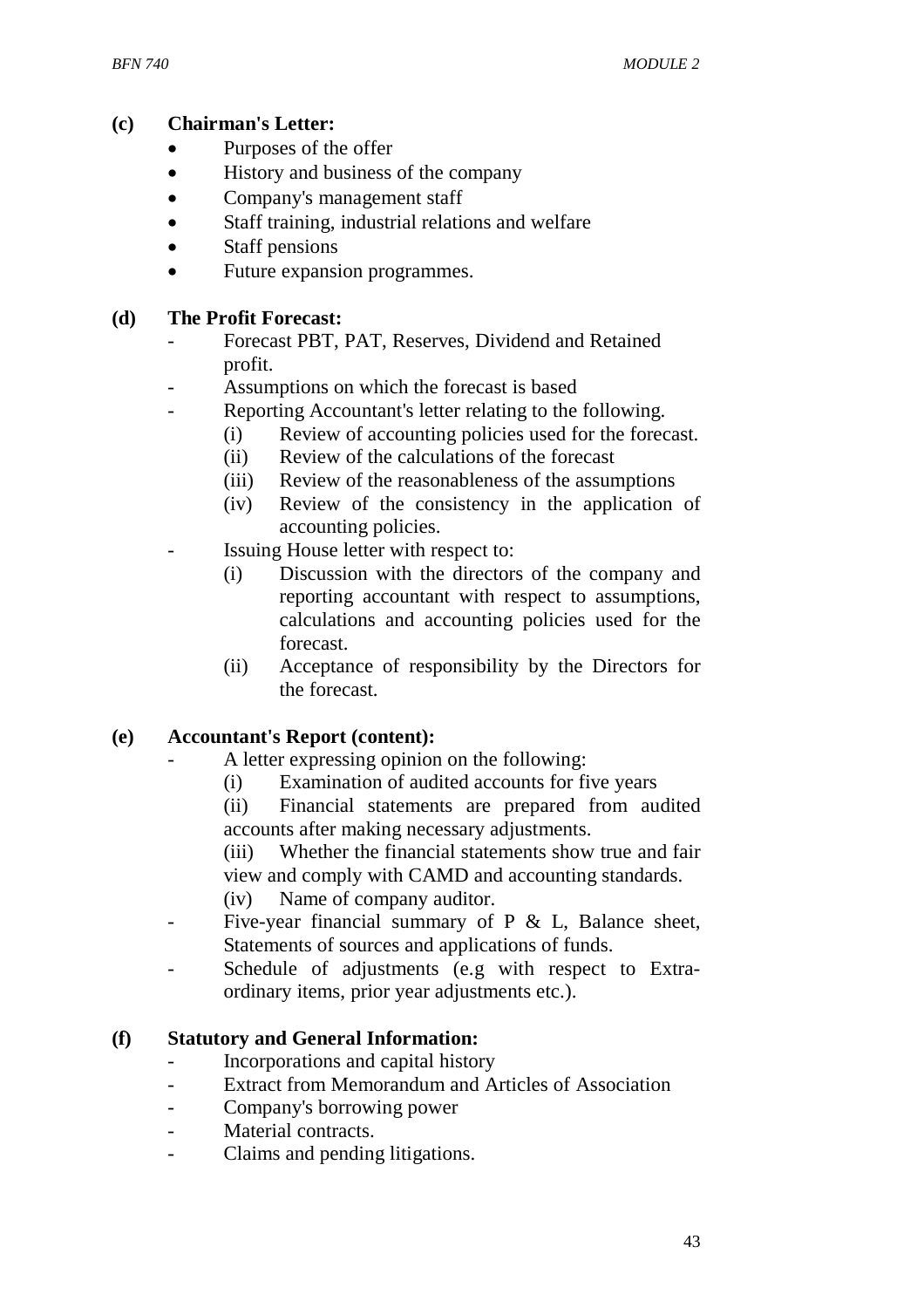# **4.0 CONCLUSION**

We have seen in this unit the historical background of SEC, the functions of SEC, how SEC protects the investors as well as what Prospectus Document is all about.

# **5.0 SUMMARY**

In this unit, you have learnt the historical development of the Security and Exchange Commission (SEC), its objectives, the functions of the Commission and the composition of membership of SEC. We have also explained how Securities and Exchange Commission protects the investing public and what prospectus is all about.

### **6.0 TUTOR MARKED ASSIGNMENT**

- 1. State five functions of SEC.
- 2. Explain how SEC protects the investing public.

# **7.0 REFERENCE/FURTHER READING**

Osaze, E. B. (2007). *Capital markets.* Lagos: The Book housecompany.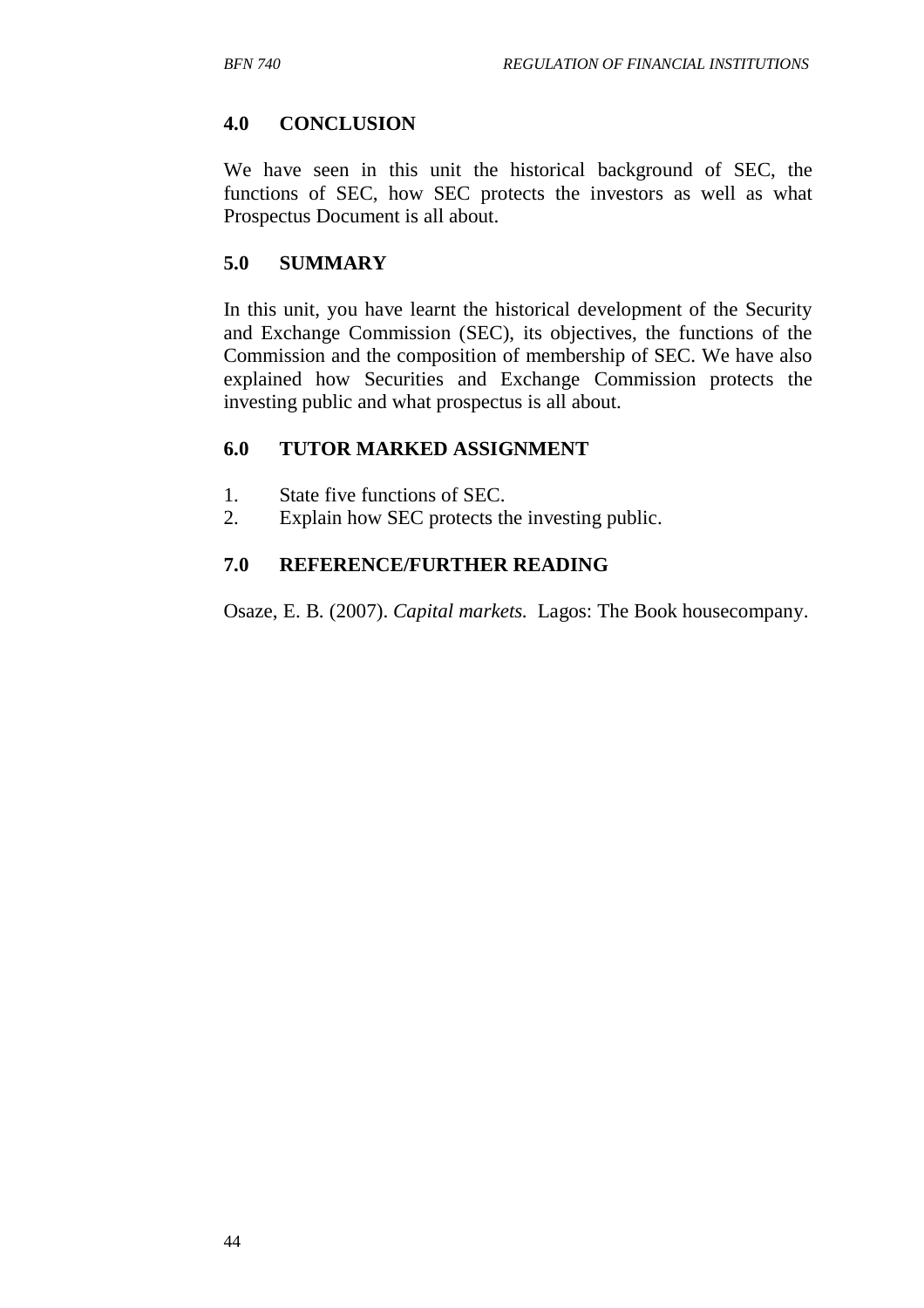# **UNIT 5 NATIONAL INSURANCE COMMISSION (NAICOM)**

# **CONTENTS**

- 1.0 Introduction
- 2.0 Objectives
- 3.0 Main Content
	- 3.1 Historical Development of the NAICOM
	- 3.2 Services Rendered byNAICOM
	- 3.3 Performance Target and Customer Expectations
- 4.0 Conclusion
- 5.0 Summary
- 6.0 Tutor Marked Assignment
- 7.0 References/Further Reading

#### **3.0 MAIN CONTENT**

#### **3.1 Historical Background of NAICOM**

The National Insurance Commission was established in 1997 by NAICOM Act Number 1 of 1997 with the main objective of enhancing the effective administration, supervision, regulation and control of insurance business in Nigeria.

#### **3.2 Services Rendered by NAICOM**

NAICOMwas established to render the following services:

- i. Establish standards for the conduct of insurance business in Nigeria.
- ii. Approve rates of insurance premiums to be paid in respect of all classes of Insurance business.
- iii. Approve rates of commissions to be paid in respect of all classes of insurance business.
- iv. Ensure adequate protection of strategic government assets and other properties.
- v. Regulate transactions between insurers and reinsurers in Nigeria and those outside Nigeria.
- vi. Act as adviser to the Federal Government on all insurance related matters.
- vii. Approve standards, conditions and warranties applicable to all classes of insurance business.
- viii. Protect insurance policy-holders and beneficiaries and third parties to insurance contracts.
- ix. Publish for sale and distribution to the public, annual reports and statistics on the insurance industry.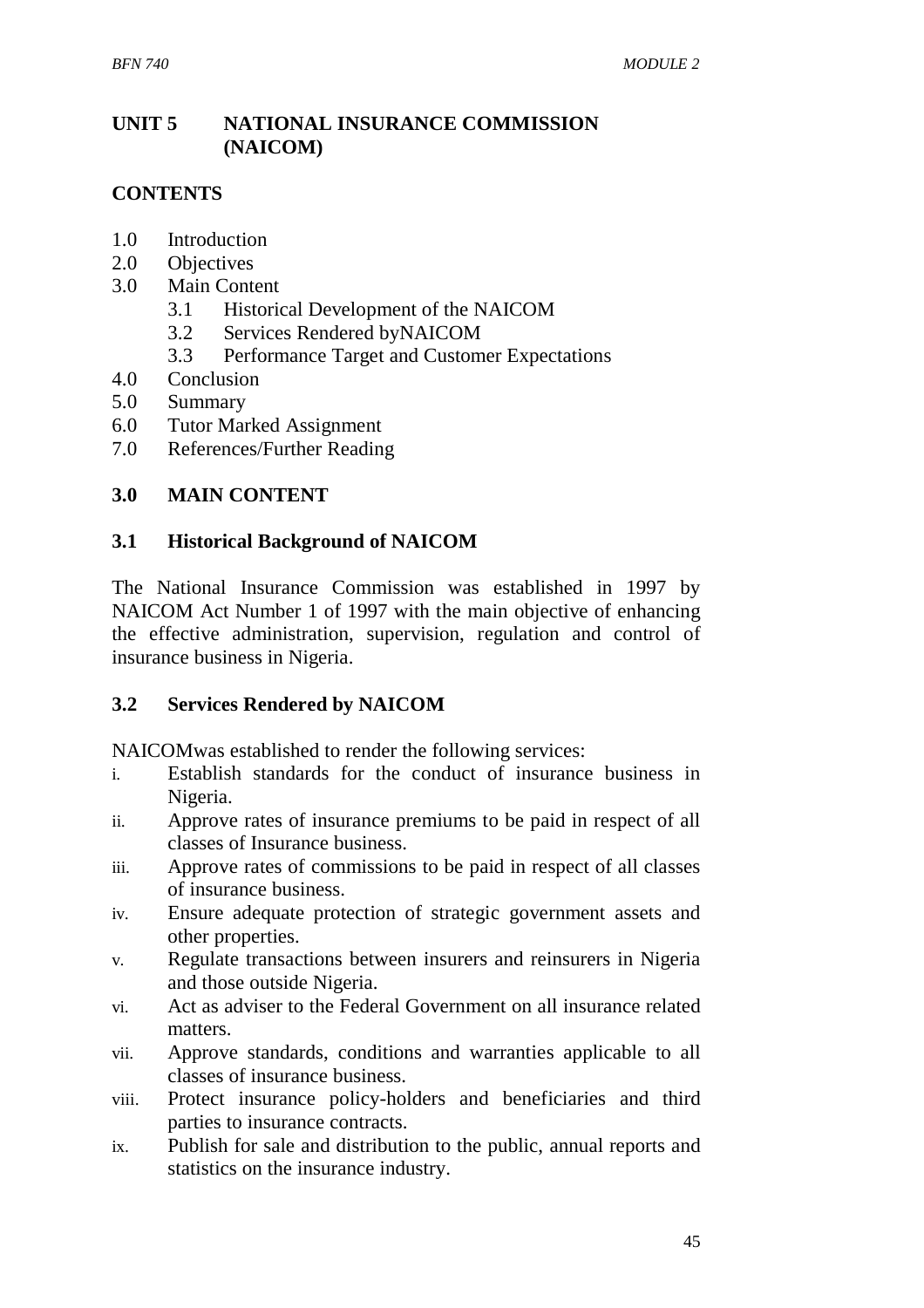- x. Liaise with and advise Federal Ministries, Extra Ministerial Departments, statutory bodies and other government agencies on all matters relating to insurance contained in any technical agreement to which Nigeria is a signatory.
- xi. Contribute to the educational programmes of the Chartered Insurance Institute of Nigeria and the West African Insurance **Institute**

#### **Services Rendered to Customers by the Commission**

NAICOM rendersservice to the insurance industry, i.e. insurance and reinsurance companies, insurance brokers, insurance loss adjusters and agents. It also renders service to the insuring public at large, government (federal, state and local).

### **3.3 Performance Target and Customer Expectations**

- i. To work towards peaceful, orderly and well-regulated insurance industry. Claim payment within three (3) months or ninety (90) days.
- ii. Registration of companies within two (2) months or sixty (60) days.

### **4.0 CONCLUSION**

We have seen in this unitthe brief origin of NAICOM, the array of services rendered by the Commission as well as the performance targets and the customer expectations especially, in terms of competition and efficient service delivery.

### **5.0 SUMMARY**

You have learnt in this unitthe brief origin of NAICOM, the array of services rendered by the Commission as well as the performance targets and the customer expectations especially, in terms of competition and efficient service delivery.

### **6.0 TUTOR-MARKED ASSIGNMENT**

State five services rendered by NAICOM.

### **7.0 REFERENCE/FURTHER READING**

Osaze, E.B. (2007). *Capital Markets.* Lagos: The Book house Company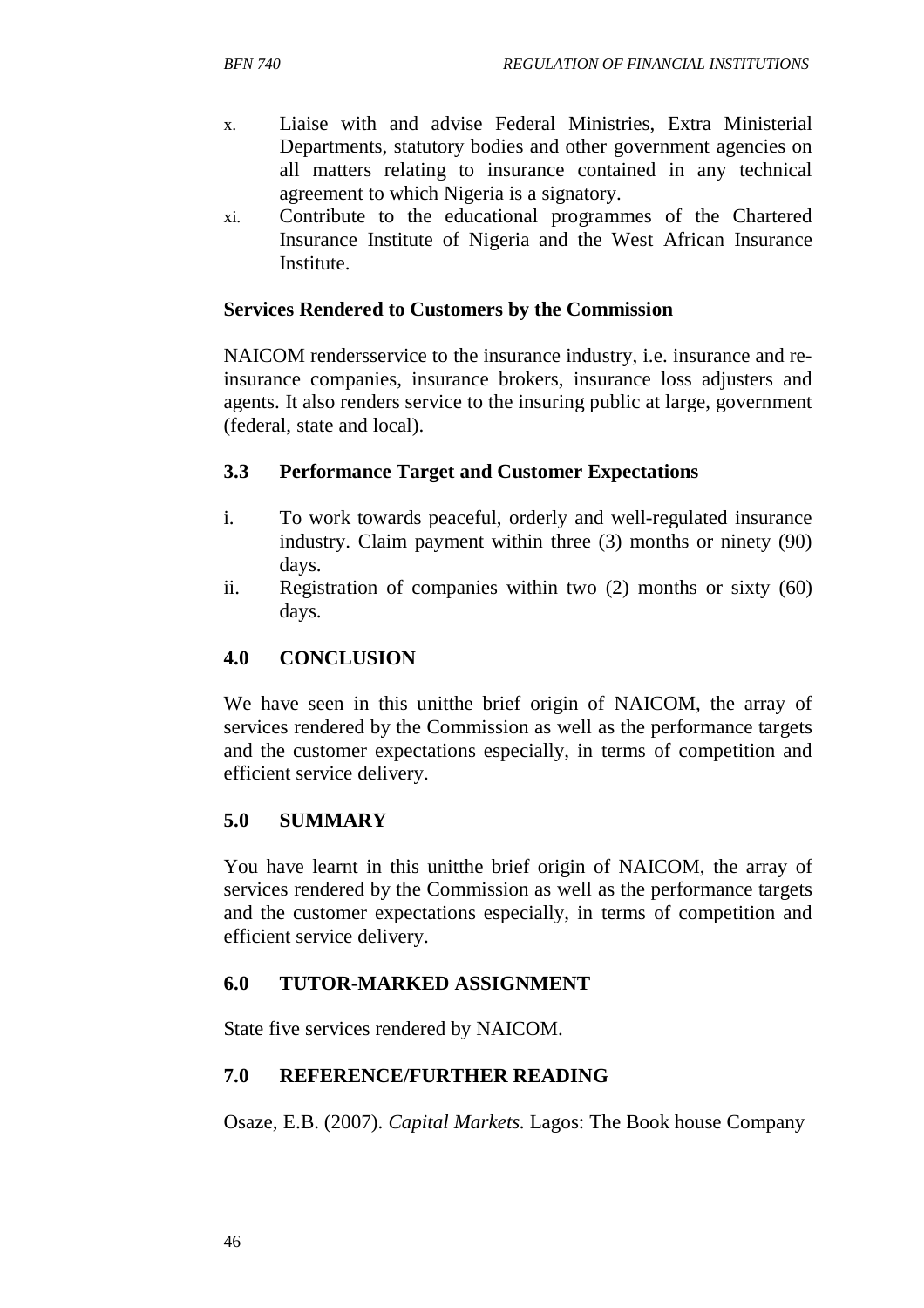# **MODULE 3 INTERNATIONAL DIMENSIONS OF FINANCIAL REGULATION**

- Unit 1 International Financial Market Difficulties
- Unit 2 Regulatory Institutions in the International Environment-International Monetary Fund (IMF)
- Unit 3 The International Bank for Reconstruction and Development (IBRD) or the World Bank
- Unit 4 The African Development Bank (ADB**)**

# **UNIT 1 INTERNATIONAL FINANCIAL MARKET DIFFICULTIES**

# **CONTENTS**

- 1.0 Introduction
- 2.0 Objectives
- 3.0 Main Content
	- 3.1 International Financial Market Difficulties
	- 3.2 Possible Remedies
- 4.0 Conclusion
- 5.0 Summary
- 6.0 Tutor-Marked Assignment
- 7.0 References/Further Reading

# **1.0 INTRODUCTION**

The globalization of financial markets constitutes a major challenge to the regulation of financial activities and institutions which continues to be carried out by national governments. It creates several problems for which solutions are not easy to implement.

# **2.0 OBJECTIVES**

At the end of this unit, you should be able to:

- state international financial market difficulties
- explain possible remedial actions for the identified issues.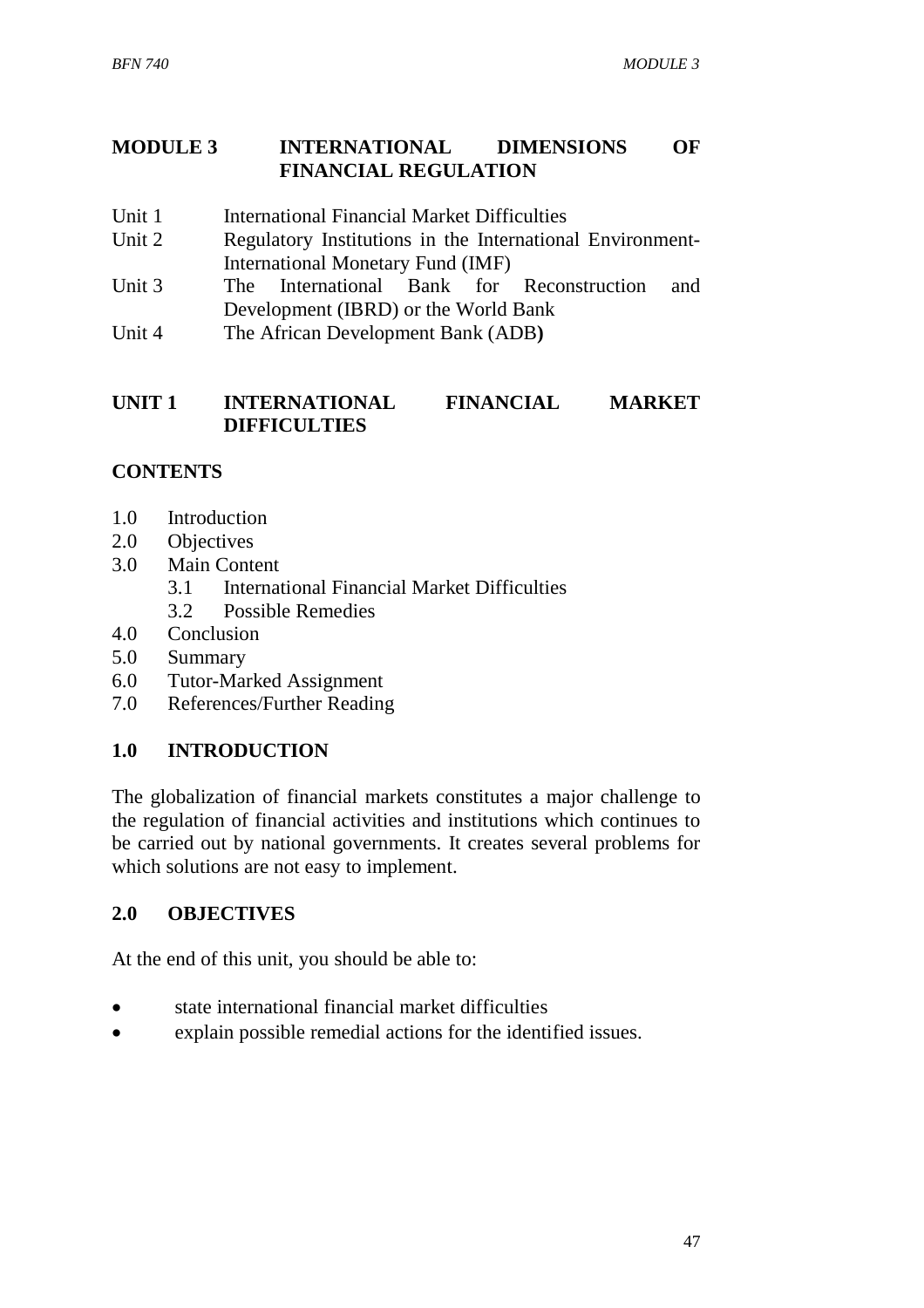# **3.0 MAIN CONTENT**

### **3.1 International Financial Market Difficulties**

- i. First, due to the growing interdependence in international financial markets financial difficulties experienced in one country can easily spill over to other countries. A systemic crisis in one country and the failure of its authorities to deal with it appropriately may lead to a global banking crisis.
- ii. Second, regulation can be considered as a tax and can have an impact on the international competitiveness of financial institutions. Different regulatory regimes may also create barriers for firms in cross-border trade in financial services. For instance, different capital requirements create an unleveled playing field between financial institutions of different countries.
- iii. Third, financial institutions may attempt to avoid more stringent domestic regulation by locating abroad. Regulatory arbitrage impairs the effectiveness of regulation and the ability of different countries to maintain their own regulatory framework. Regulatory competition may eventually lead to a downward regulatory spiral. As is demonstrated in a game-theoretic framework by taking into account the special informational characteristics of financial products and the role of reputation in the banking industry there may, however, be limits to this process. In particular in retail markets where financial integration is far less complete there remain upward regulatory pressures. Countries will be able to maintain regulatory measures as a signal of quality differentiation provided that they are valued by customers.

# **3.2 Possible Remedies**

The concern for the distortion of international competition certainly has been a major driving force behind attempts towards worldwide solutions for financial regulation. Recent international financial crises are increasing the urge for an international approach. International market integration also helps to explain the recent shift of emphasis from structural towards prudential regulation.

Through efforts of international coordination an answer is sought for the questions of what should be the right of access to foreign markets, and whose rules should apply in international financial services. In this respect a tendency is observed to give branches and subsidiaries of foreign banks the same treatment as domestic banks. For cross-border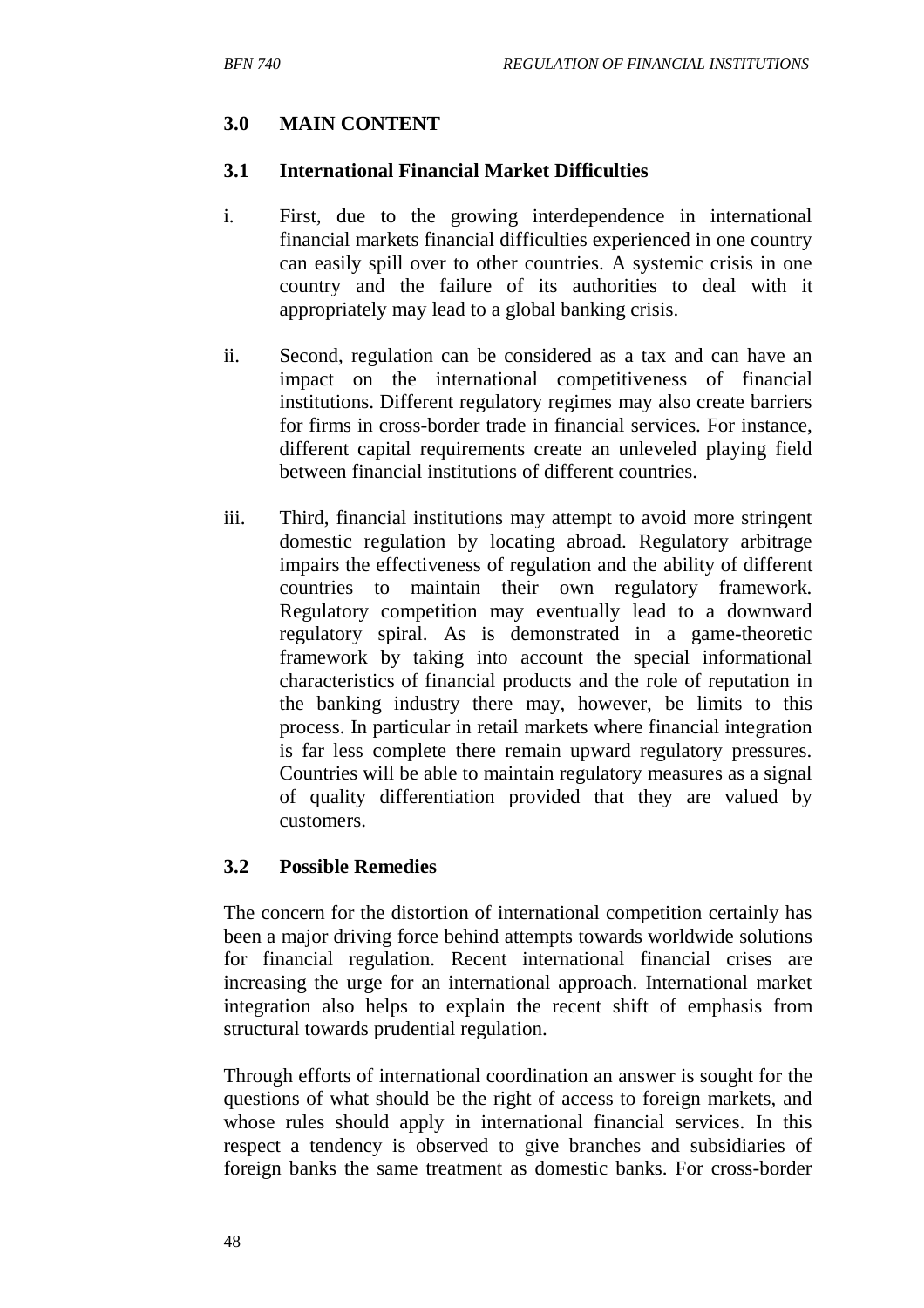transactions of financial intermediaries it is proposed that they should be monitored by the home country. Regulation and coordination can be limited as banks should be allowed to develop their own risk-assessment procedures which should only be subject to regulatory review.

Taking into account the concern for the threat of complete deregulation, however, stronger forms of international harmonization are also being envisaged. The European Union has linked policies of mutual recognition and home country control rules with agreements on minimum standards of conduct. The Basel Committee on Banking Supervision has laid down common bank capital rules. These minimum standards continue to be enforced by individual countries. They are, however, being criticized for their arbitrariness and potential inflexibility.

Finally, faced with the increasing need for worldwide regulation, an agreement that extends beyond the Basle countries on a set of minimum capital standards, as Goldstein (1997) has argued for may be eventually attained. But international cooperation beyond these minimal standards remains a difficult issue. In particular, faced with the fragmented supervision by many agencies to be multiplied by the number of countries, the prospects for international cooperation to reinforce supervision remain bleak. These difficulties to agree on the international dimension of financial regulation and supervision are enhancing the overall trend towards greater emphasis on discipline by the market rather than by regulators.

### **4.0 CONCLUSION**

In the face of the possibility of a worldwide systemic crisis the lender of last resort function still remains largely the endeavor of national central banks. Whether emergency liquidity assistance should be provided not only for banks but also for other financial intermediaries, and whether the lender of last resort function should be provided at the international level, remain heavily debated issues.

### **5.0 SUMMARY**

You have learnt in this unit that the major International financial market difficulties as well possible remedial actions for the identified issues.

#### **6.0 TUTOR-MARKED ASSIGNMENT**

Discuss briefly three international financial difficulties.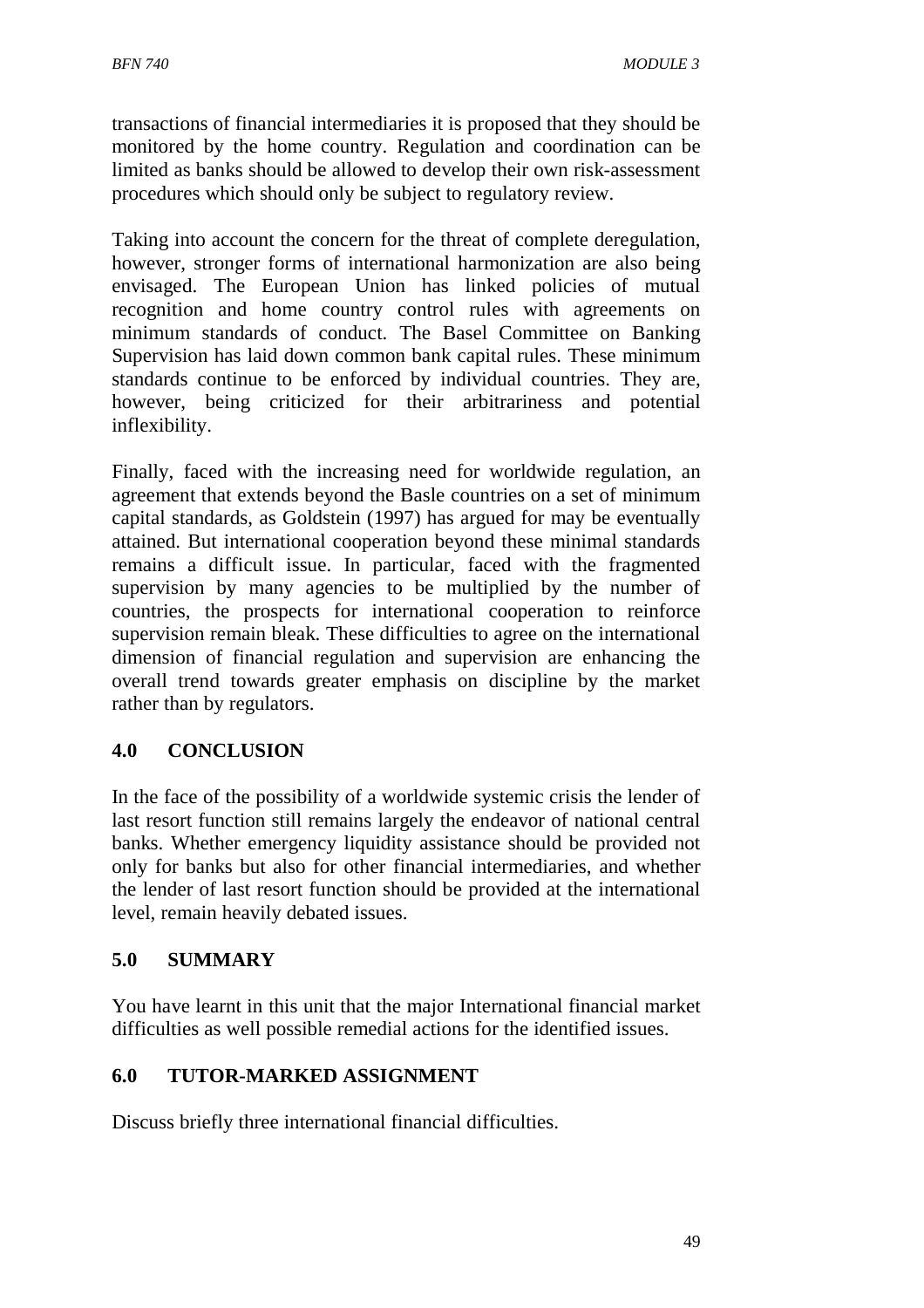#### **7.0 REFERENCES/FURTHER READING**

- Afifia-Oru, B. (2009). *Dynamics of credit economic system in Africa*. Lagos: Byolah Concepts ltd.
- Central Bank of Nigeria (2011). Understanding Monetary Policy Series No 3, CBN Monetary Policy Framework.
- Chand, S. (Undated). Economic stabilization: Monetary policy andDirect controls, retrieved from www.yourarticlelibrary.com/eco
- Dirk, H. (1999). Regulations of banking and financialmarket, Encyclopedia of Law & Economics.
- Osaze, E.B. (2007). *Capital Markets.* Lagos: The Book house Company.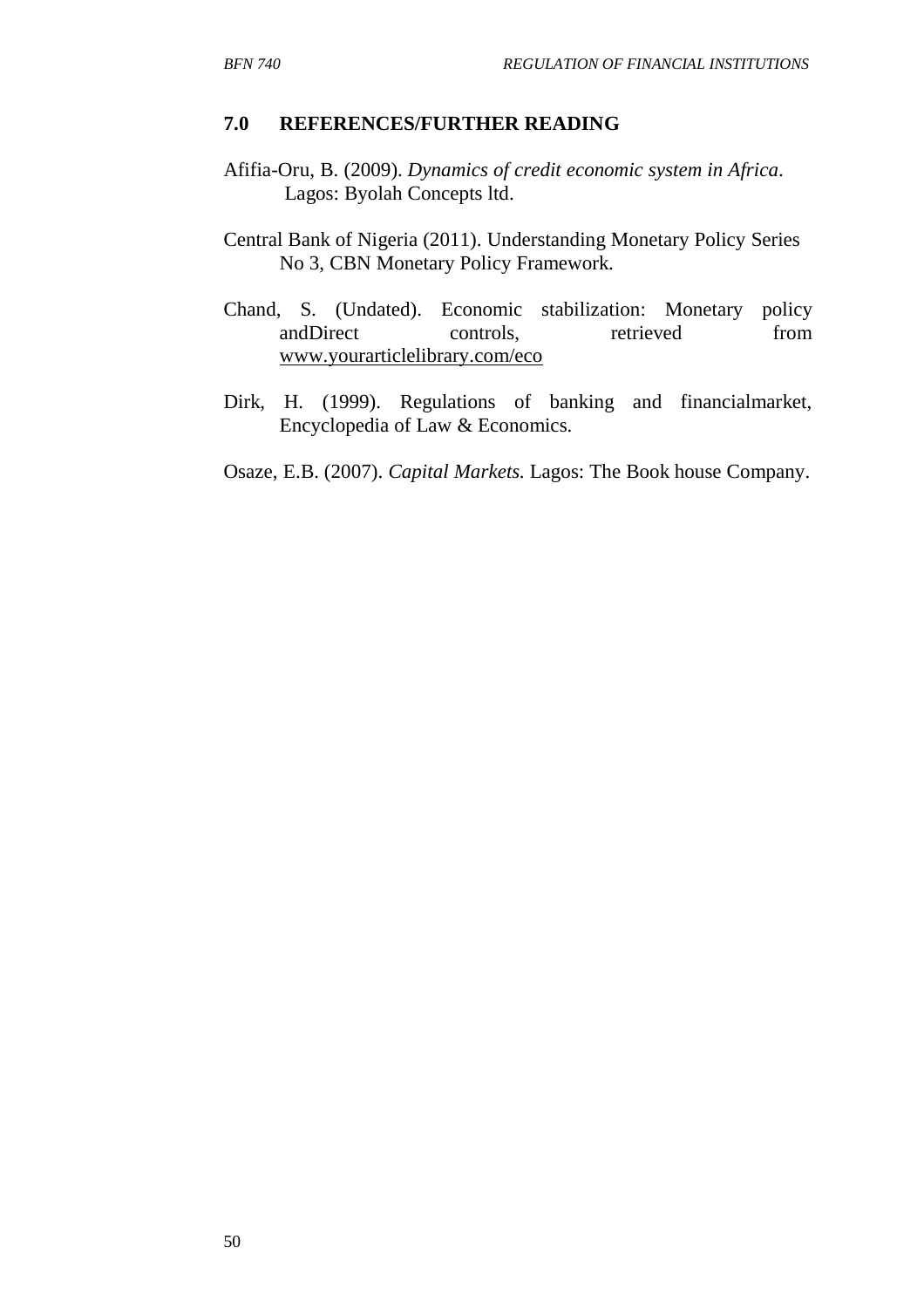## **UNIT 2 REGULATORY INSTITUTIONS IN THE INTERNATIONAL ENVIRONMENT-INTERNATIONAL MONETARY FUND (IMF)**

## **CONTENTS**

- 1.0 Introduction
- 2.0 Objectives
- 3.0 Main Content
	- 3.1 Meaning of International Monetary Fund (IMF)
	- 3.2 Functions of International Monetary Fund (IMF)
	- 3.3 Surveillance of the Global Economy
	- 3.4 Conditionality of loans
	- 3.5 Structural Adjustment
	- 3.6 Benefits of MF Loan Conditions
	- 3.7 Criticisms of IMF Conditionality
	- 3.8 Qualifications for Membership
	- 3.9 Leadership of IMF
		- 3.9.1 Board of Governors
		- 3.9.2 Executive Directors
		- 3.9.3 Managing Director
	- 3.10 Voting Power

3.10.1 Effects of the Quota System

- 4.0 Conclusion
- 5.0 Summary
- 6.0 Tutor-Marked Assignment
- 7.0 References/Further Reading

#### **1.0 INTRODUCTION**

In this unit, you will learn the meaning of international monetary fund (IMF), its functions and its surveillance of the global economy. You will also study the structural adjustment, the benefits of IMF loan conditions, a critique of IMF conditionality and the qualifications for IMF membership.

#### **2.0 OBJECTIVES**

At the end of this unit, you should be able to:

- explain the Meaning of International Monetary Fund (IMF)
- list the Functions of International Monetary Fund (IMF)
- analyse the Criticisms of IMF Conditionality
- understand the Benefits of MF Loan Conditions.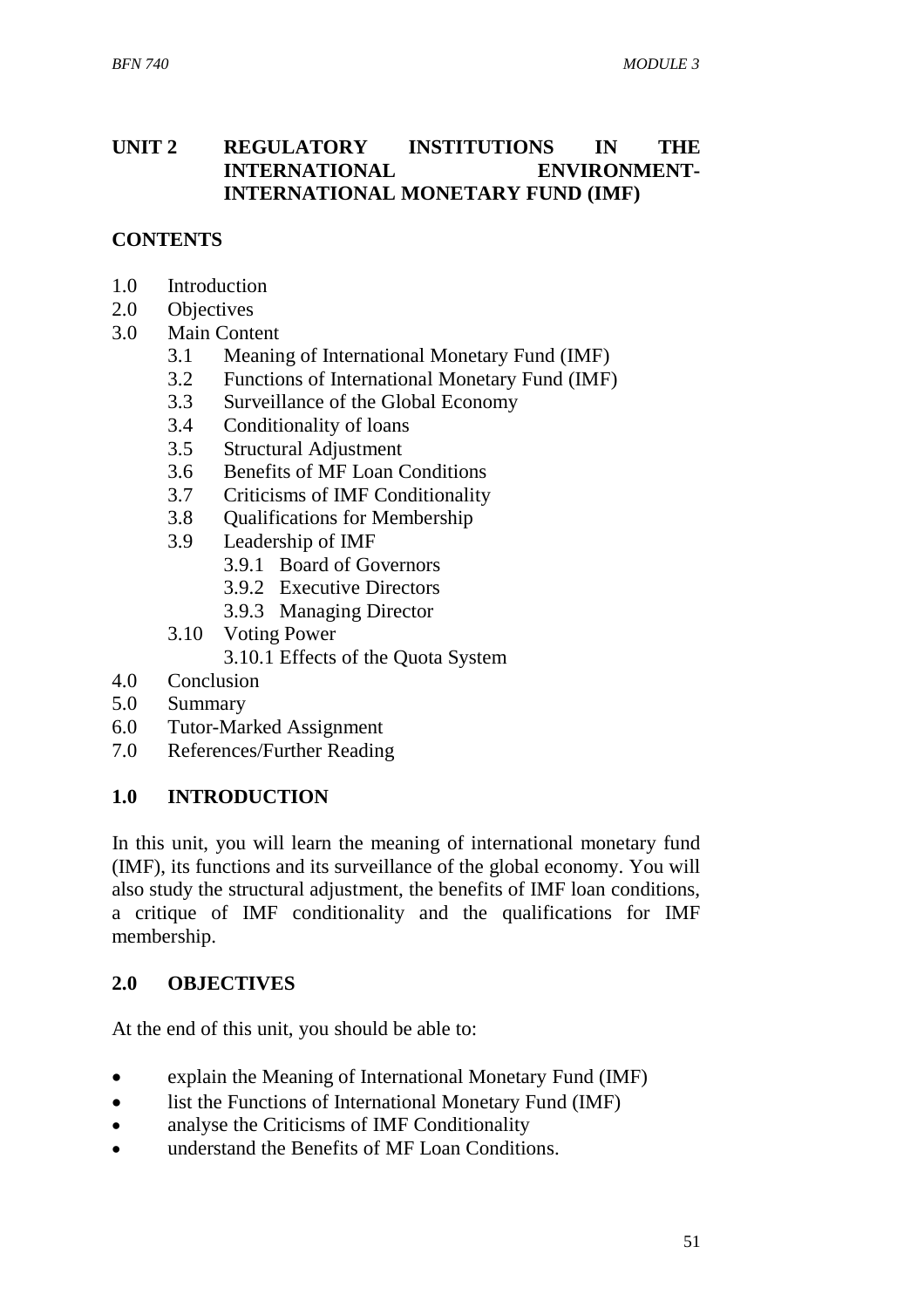# **3.0 MAIN CONTENT**

## **3.1 Meaning of International Monetary Fund (IMF)**

The International Monetary Fund (IMF) is an international organization that was initiated in 1944 at the Bretton Woods Conference and formally created in 1945 by 29 member countries. The IMF's stated goal was to assist in the reconstruction of the world's international payment system post-World War II. Countries contribute money to a pool through a quota system from which countries with payment imbalances can borrow funds temporarily. Through this activity and others such as surveillance of its members' economies and the demand for selfcorrecting policies, the IMF works to improve the economies of its member countries (Escobar, 1980).

The IMF describes itself as "an organization of 188 countries, working to foster global monetary cooperation, secure financial stability, facilitate international trade, promote high employment and sustainable economic growth, and reduce poverty around the world" (IMF, 2012). The organization's stated objectives are to promote international economic co-operation, international trade, employment, and exchange rate stability, including by making financial resources available to member countries to meet balance of payments needs. Its headquarters are in Washington, D.C., United States.

### **3.2 Functions of International Monetary Fund (IMF)**

The IMF works to foster global growth and economic stability. It provides policy advice and financing to members in economic difficulties and also works with developing nations to help them achieve macroeconomic stability and reduce poverty. The rationale for this is that private international capital markets function imperfectly and many countries have limited access to financial markets. Such market imperfections, together with balance of payments financing, provide the justification for official financing, without which many countries could only correct large external payment imbalances through measures with adverse effects on both national and international economic prosperity (Isard, 2005).The IMF can provide other sources of financing to countries in need that would not be available in the absence of an economic stabilization program supported by the fund.

Upon initial IMF formation, its two primary functions were: to oversee the fixed exchange rate arrangements between countries, thus helping national governments manage their exchange rates and allowing these governments to prioritize economic growth, and to provide short-term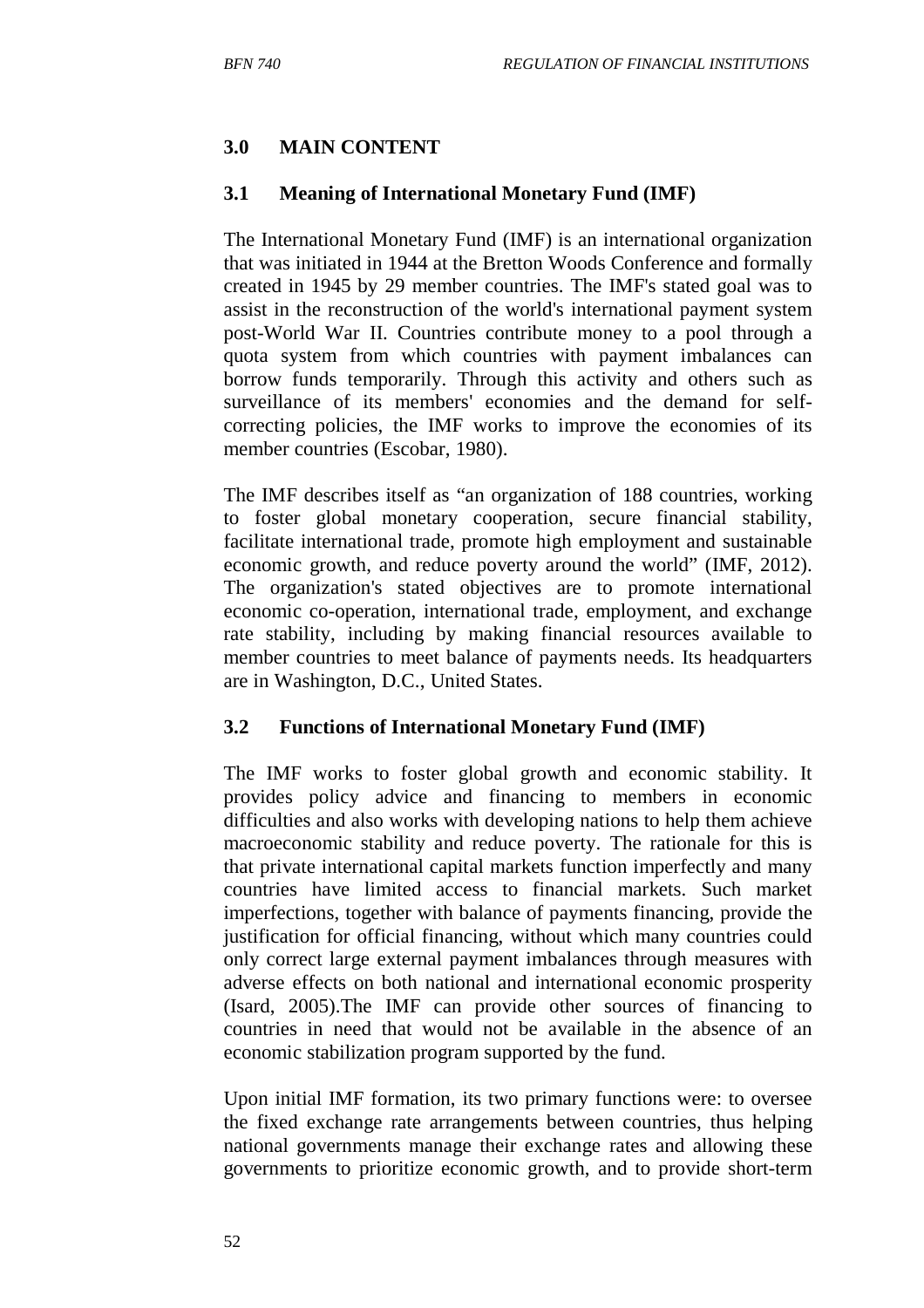capital to aid balance of payments. This assistance was meant to prevent the spread of international economic crises. The Fund was also intended to help mend the pieces of the international economy post the great depression and World War II.

The IMF's role was fundamentally altered after the floating exchange rates post 1971. It shifted to examining the economic policies of countries with IMF loan agreements to determine if a shortage of capital was due to economic fluctuations or economic policy. The IMF also researched what types of government policy would ensure economic recovery (Jensen, April 2004). The new challenge is to promote and implement policy that reduces the frequency of crises among the emerging market countries, especially the middle income countries that are open to massive capital outflows. Rather than maintaining a positive of oversight of only exchange rates, their function became one of "surveillance" of the overall macroeconomic performance of its member countries. Their role became a lot more active because the IMF now manages economic policy instead of just exchange rates.

In addition, the IMF negotiates conditions on lending and loans under their policy of conditionality, which was established in the 1950s. Lowincome countries can borrow on concessional terms, which mean there is a period of time with no interest rates, through the Extended Credit Facility (ECF), the Standby Credit Facility (SCF) and the Rapid Credit Facility (RCF). Non-concessional loans, which include interest rates, are provided mainly through Stand-By Arrangements (SBA), the Flexible Credit Line (FCL), the Precautionary and Liquidity Line (PLL), and the Extended Fund Facility. The IMF provides emergency assistance via the newly introduced Rapid Financing instrument (RFI) to all its members facing urgent balance of payments needs.

### **3.3 Surveillance of the Global Economy**

The IMF is mandated to oversee the international monetary and financial system and monitor the economic and financial policies of its 188 member countries. This activity is known as surveillance and facilitates international co-operation. Since the demise of the Bretton Woods system of fixed exchange rates in the early 1970s, surveillance has evolved largely by way of changes in procedures rather than through the adoption of new obligations. The responsibilities of the Fund changed from those of guardian to those of overseer of members' policies.

The Fund typically analyses the appropriateness of each member country's economic and financial policies for achieving orderly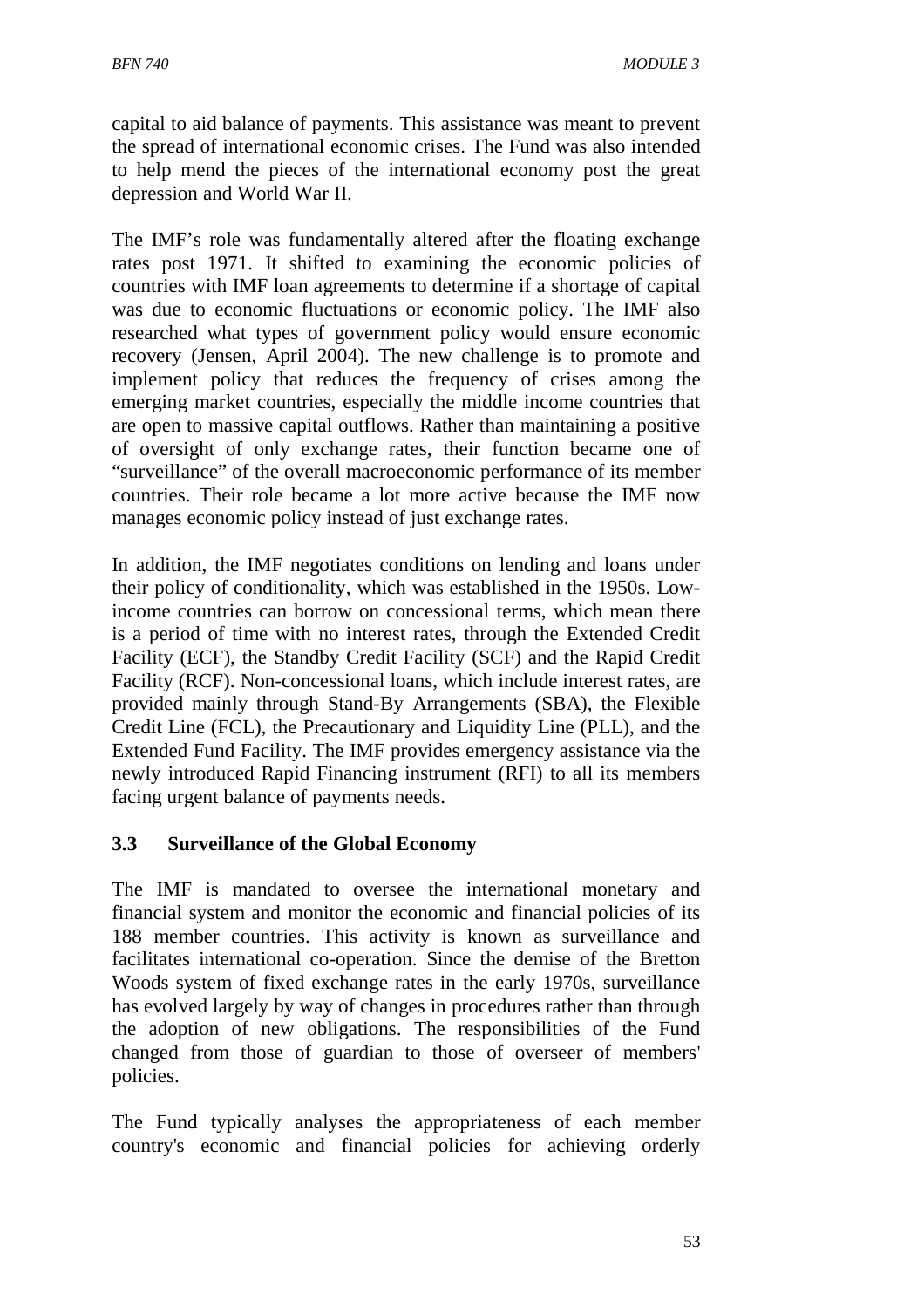economic growth, and assesses consequences of these policies for other countries and for the global economy.

# **3.4 Conditionality of loans**

IMF conditionality is a set of policies or conditions that the IMF requires in exchange for financial resources. The IMF does not require collateral from collateral economic but rather requires the government seeking assistance to correct its macroeconomic imbalances in the in the form of policy reform. If the conditions are not met, the funds are withheld. Conditionality is perhaps the most controversial aspect of IMF policies. The concept of conditionality was introduced in an Executive Board decision in 1952 and later incorporated in the Articles of Agreement.

Conditionality is associated with economic theory as well as an enforcement mechanism for repayment. Stemming primarily from the work of Jacques Polak in the Fund's research department, the theoretical underpinning of conditionality was the "monetary approach to the balance of payments" (Chorev and Babb, June 2009).

# **3.5 Structural Adjustment**

Some of the conditions for structural adjustment include:

- Cutting expenditures, also known as austerity measure.
- Focusing economic output on direct export and resource extraction.
- Devaluation of currencies.
- Trade liberalization, or lifting import and export restrictions.
- Increasing the stability of investment (by supplementing foreign direct investment with the opening of domestic stock markets).
- Balancing budgets and not overspending.
- Removing price controls and state subsidies.
- Privatization or divestiture of all or part of state-owned enterprises.
- Enhancing the rights of foreign investor's vis-a-vis national laws.
- Improving governance and fighting corruption.

These conditions have also been sometimes labeled as the Washington Consensus.

# **3.6 Benefits of MF Loan Conditions**

These loan conditions ensure that the borrowing country will be able to repay the Fund and that the country won't attempt to solve their balance of payment problems in a way that would negatively impact the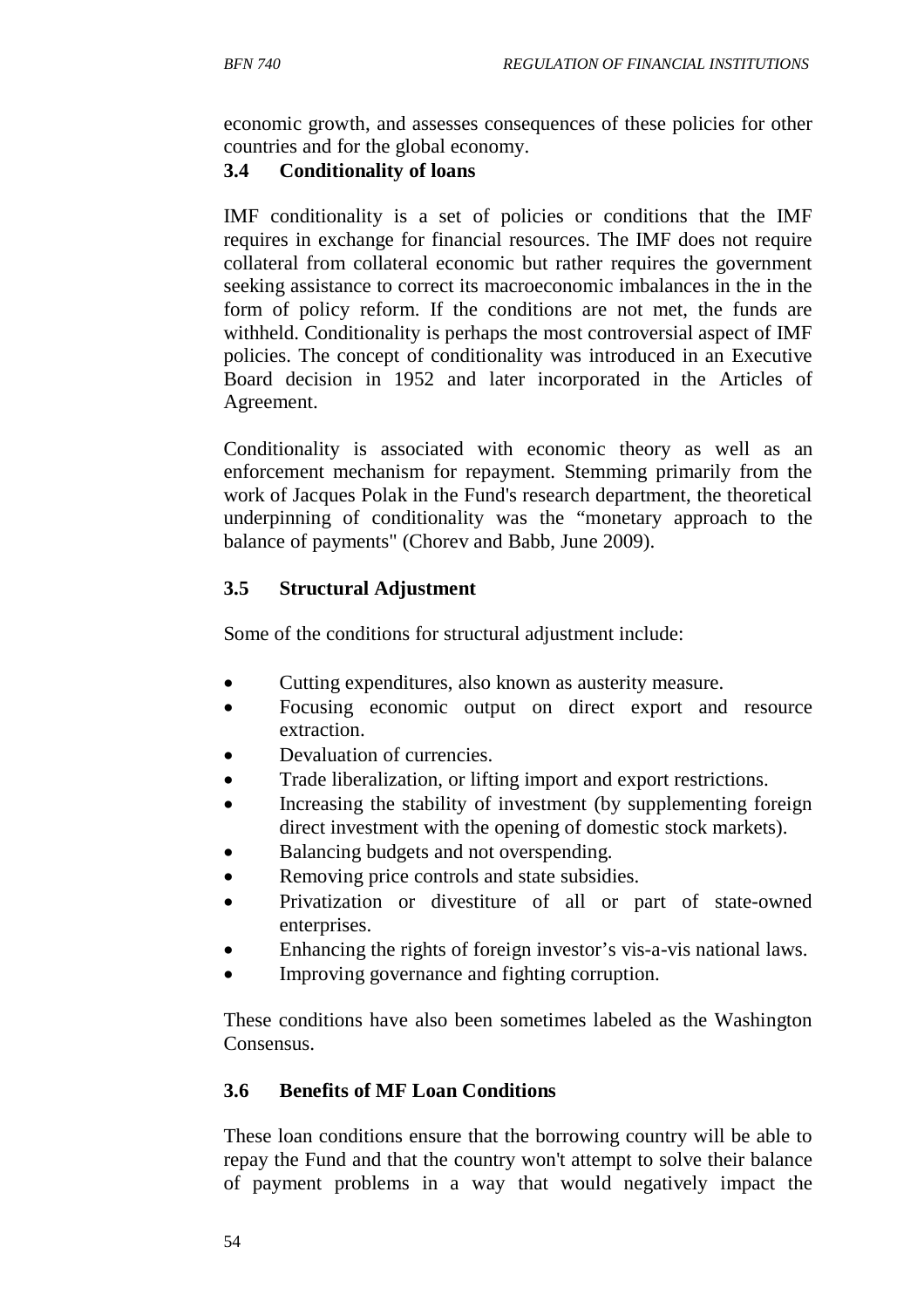international economy. The incentive problem of moral hazard which is the actions of economic agents maximizing their own utility to the detriment of others when they do not bear the full consequences of their actions, is mitigated through conditions rather than providing collateral; countries in need of IMF loans do not generally possess internationally valuable collateral anyway.

Conditionality also reassures the IMF that the funds lent to them will be used for the purposes defined by the Articles of Agreement and provides safeguards that country will be able to rectify its macroeconomic and structural imbalances. In the judgment of the Fund, the adoption by the member of certain corrective measures or policies will allow it to repay the Fund, thereby ensuring that the same resources will be available to support other members.

Why did Nigeria opt for structural adjustment instead of IMF loan during regime?

# **3.7 Criticisms of IMF Conditionality**

In some quarters, the IMF has been criticized for being 'out of touch' with local economic conditions, cultures, and environments in the countries they are requiring policy reform. The Fund knows very little about what public spending on programs like public health and education actually means especially in African countries; they have no feel for the impact that their proposed national budget will have on people. The economic advice the IMF gives might not always take into consideration the difference between what spending means on paper and how it is felt by citizens.

It has been said that the IMF's role as a generalist institution specializing in macroeconomic issues needs reform. Conditionality has also been criticized because a country can pledge collateral of "acceptable assets" to obtain waivers on certain conditions. However, that assumes that all countries have the capability and choice to provide acceptable collateral.

One view is that conditionality undermines domestic political institutions. The recipient governments are sacrificing policy autonomy in exchange for funds, which can lead to public resentment of the local leadership for accepting and enforcing the IMF conditions. Political instability can result from more leadership turnover as political leaders are replaced in electoral backlashes. IMF conditions are often criticized for their bias against economic growth and reduce government services, thus increasing unemployment.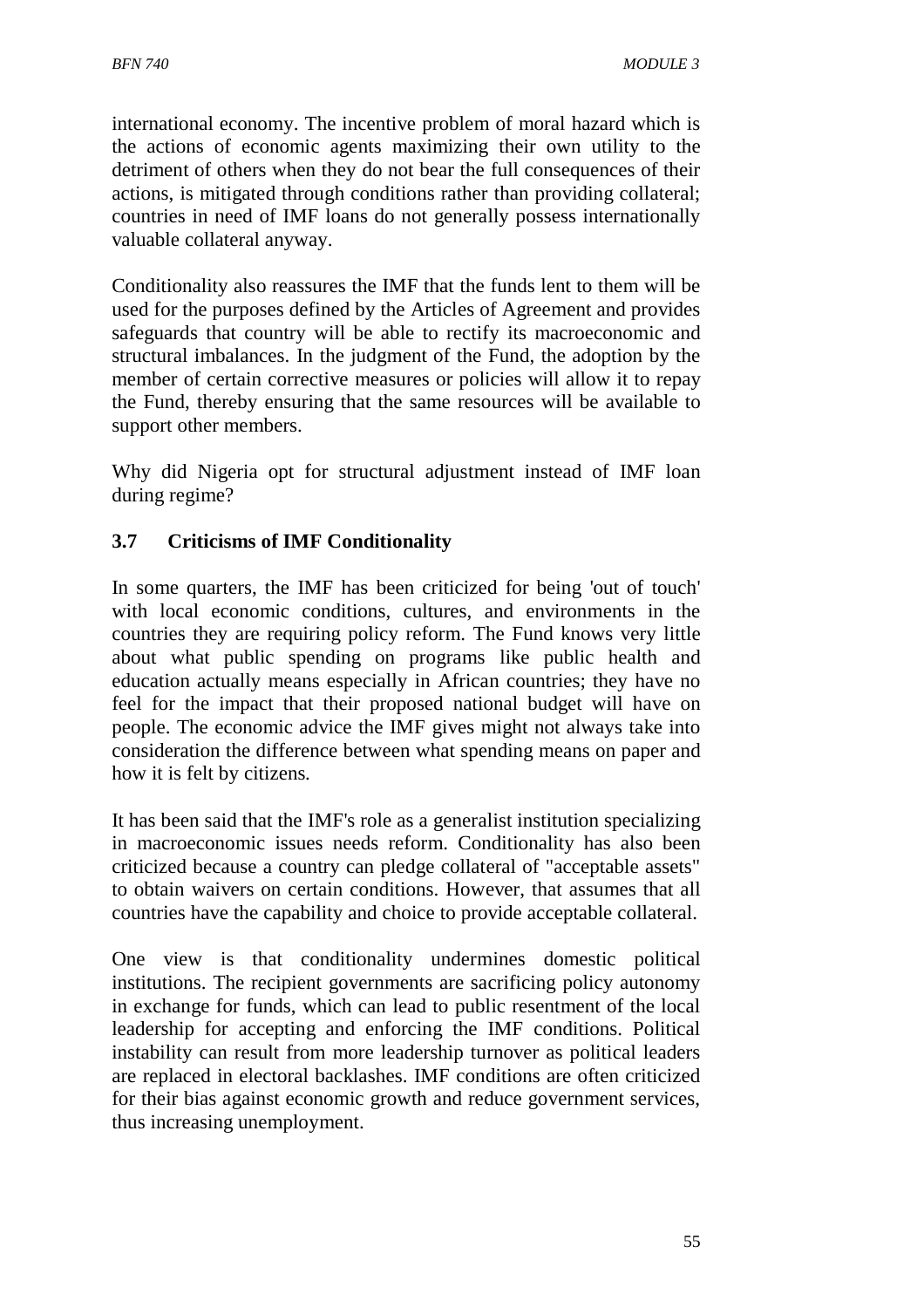Another criticism is that IMF programs are only designed to address poor governance, excessive government spending, excessive government intervention in markets, and too much state ownership. This assumes that this narrow range of issues represents the only possible problems; everything is standardized and differing contexts are ignored A country may also be compelled to accept conditions it would not normally accept had they not been in a financial crisis in need of assistance.

It is claimed that conditionality inhibit the stated goals of the IMF, while Structural Adjustment Programs lead to an increase in poverty in recipient countries. The IMF sometimes advocates "austerity Programmes", cutting public spending and taxes even when the economy is weak, to bring budgets closer to a balance, thus reducing budget deficits. Countries are often advised to lower their corporate tax rate. In *Globalization and its Discontents*, Joseph E. Stiglitz, former chief economist and senior Vice president at the World Bank, criticizes approach, the purpose of the fund is no longer valid, as it was designed to provide funds for countries to carry out Keynesian reflections, and that the IMF "was not participating in a conspiracy, but it was reflecting the interests and ideology of the western financial community" (Friedman 2002).

# **3.8 Qualifications for Membership**

Any country may apply to be a part of IMF. In the early postwar period, rules for IMF membership were left relatively loose, Members needed to make periodic membership payments towards their quota, to refrain from currency restrictions unless granted IMF permission, to abide by the Code of Conduct in the IMF Articles of Agreement, and to provide national economic information. However, stricter rules were imposed on governments that applied to the IMF for funding.

The countries that joined the IMF between 1945 and 1971 agreed to keep their exchange rates secured at rates that could be adjusted only to correct a fundamental disequilibrium in the balance of payments, and only with the IMF's agreement. Some members have a very difficult relationship with the IMF and even when they are still members they do not allow themselves to be monitored, Argentina for example refuses to participate in an Article IV Consultation with the IMF.

In terms of benefit, member countries of the IMF have access to information on the economic policies of all member countries, the opportunity to influence other members' economic policies, technical assistance in banking, fiscal affairs, andexchange matters, financial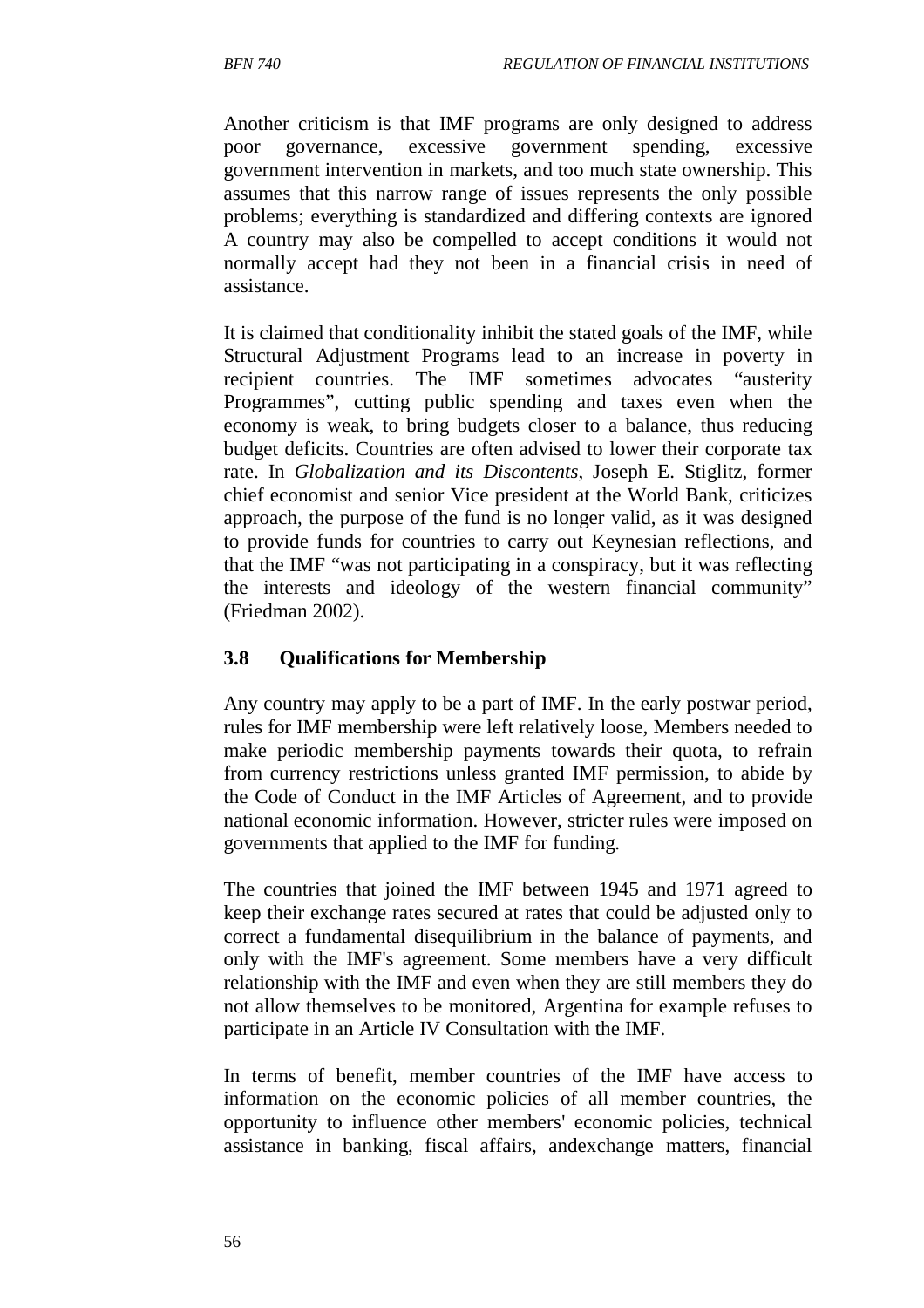support in times of payment difficulties, and increased opportunities for trade and investment.

## **3.9 Leadership of IMF**

IMF organs consist of Board of Governors, Executive Board and the Managing director.

# **3.9.1 Board of Governors**

The Board of Governors consists of one governor and one alternate governor for each member country. Each member country appoints its two governors. The Board normally meets once a year and is responsible for electing or appointing executive directors to the Executive Board. While the Board of Governors is officially responsible for approving quota increases, Special drawing right allocations, the admittance of new members, compulsory withdrawal of members, and amendments to the Articles of Agreement and By-Laws, in practice it has delegated most of its powers to the IMF's Executive Board.

The Board of Governors is advised by the International Monetary and Financial Committee and the Development Committee. The International Monetary and Financial Committee have 24 members and monitors developments in global liquidity and the transfer of resources to developing countries. The Development Committee has 25 members and advises on critical development issues and on financial resourcesrequired to promote economic development in developing countries, they also advise on trade and global environmental issues.

### **3.9.2 Executive Directors**

24 Executive Directors make up Executive Board. The Executive Directors represent all 188 member-countries. Countries with large economies have their own Executive Director, but most countries are grouped in constituencies representing four or more countries.

Following the 2008 Amendment on Voice and Participation, eight countries each appoint an Executive Director: the United States, Japan, Germany, France, the United Kingdom, China, the Russian Federation, and Saudi Arabia. The remaining 16 directors represent constituencies consisting of 4 to 22 countries. The Executive Director representing the largest constituency of 22 countries accounts for 1.55% of the vote.

### **3.9.3 Managing Director**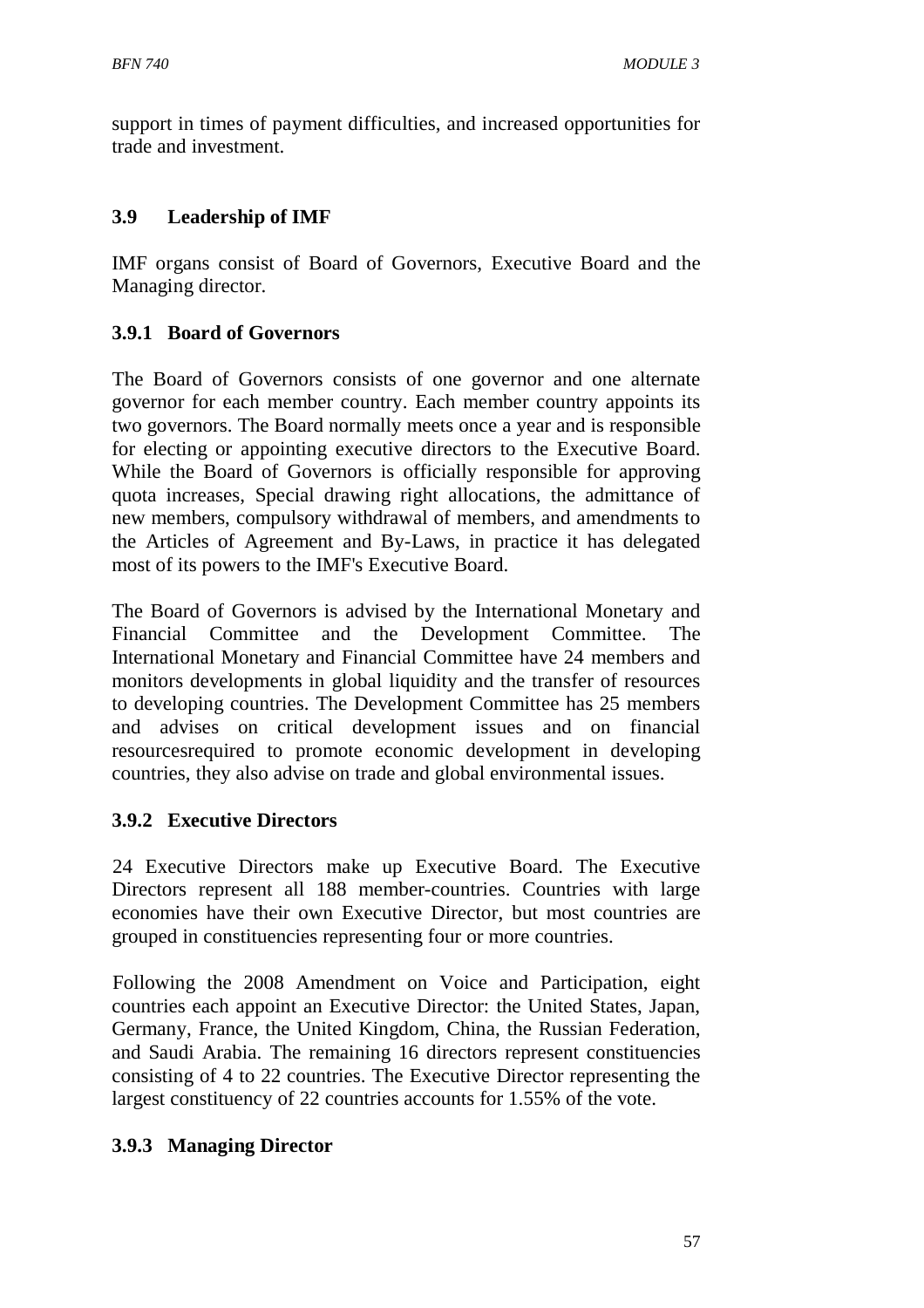The IMF is led by a managing director, who is head of the staff and serves as Chairman of the Executive Board. The managing director is assisted by a first deputy managing director and three other deputy managing directors. Historically the IMF's managing director has been European and the president of the World Bank has been from the United States. However, this standard is increasingly being questioned and competition for these two posts may soon open up to include other qualified candidates from any part of the world.

In 2011 the world's largest developing countries, the BRIC nations, issued a Statement declaring that the tradition of appointing a European as managing director undermined the legitimacy of the IMF and called for the appointment to be merit-based. The head of the IMF's European department is António Borges of Portugal, former deputy governor of the Bank of Portugal. He was elected in October 2010.

## **3.10 Voting Power**

You should note that voting power in the IMF is based on a quota system. Each member has a number of "basic votes" (each member's number of basic votes equals 5.502% of the total votes), plus one additional vote for each Special Drawing Right (SDR) of 100,000 of a member country's quota. The Special Drawing Right is the unit of account of the IMF and represents a claim to currency. It is based on a basket of key international currencies. The basic votes generate a slight bias in favor of small countries, but the additional votes determined by SDR outweigh this bias.

### **3.10.1 Effects of the Quota System**

The IMF's quota system was created to raise funds for loans. Each IMF member country is assigned a quota, or contribution, that reflects the country's relative size in the global economy. Each member's quota also determines its relative voting power. Thus, financial contributions from member governments are linked to voting power in the organization. This system follows the logic of a shareholder controlled organization: wealthy countries have more say in the making and revision of rules. Since decision making at the IMF reflects each member's relative economic position in the world, wealthier countries that provide more money to the fund have more influence in the IMF than poorer members that contribute less; nonetheless, the IMF focuses on redistribution.

### **4.0 CONCLUSION**

The IMF is only one of many international organizations and it is a generalist institution for macroeconomic issues only; its core areas of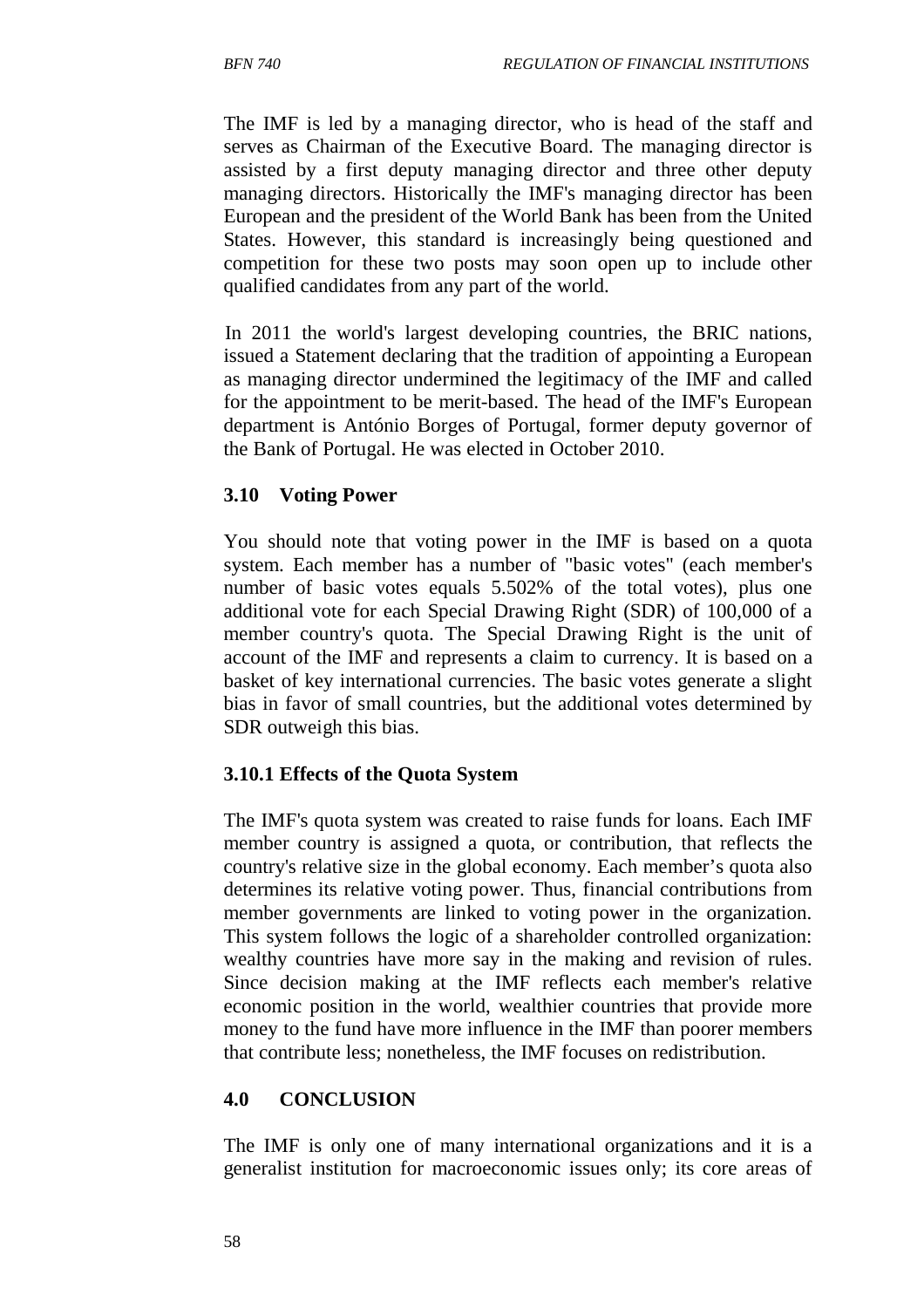concern in developing countries are very narrow. One proposed reform is a movement towards close partnership with other specialist agencies to better productivity. The IMF has little to no communication with other international organizations such as UN specialist agencies like UNICEF, the Food and Agriculture Organization (FAO), and the United Nations Development Program (UNDP).

International institutions like the International Monetary Fund (IMF) and the World Bank have the brightest economists and the lead in advising poor countries on how to break out of poverty, but the problem is development economics. Development economics needs the reform, not the IMF. It should also be noted that IMF loan conditions need to be partnered with other reforms such as trade reform in developed nations, debt cancellation, and increased financial assistance for investments in basic infrastructure to be effective. IMF loan conditions cannot stand alone and produce change; they need to be partnered with other reforms or other conditions as applicable.

# **5.0 SUMMARY**

In this unit, you learnt the meaning of international monetary fund (IMF), its functions and its surveillance of the global economy. You also studied the structural adjustment, the benefits of IMF loan conditions, a critique of IMF conditionality and the qualifications for IMF membership. Other sub-topics covered by you in this unit were the leadership of IMF, its Board of Governors, and the voting power of IMF members and effects of the quota system.

With the discussion of IMF in this unit, the study of the African Development Bank will be the focus of the next unit.

# **6.0 TUTOR-MARKED ASSIGNMENT**

- 1. Why does IMF provides policy advice and financing to members in economic difficulties and also works with developing nations to help them achieve macroeconomic stability and reduce poverty?
- 2. IMF conditions are often criticized for their bias against economic growth. Discuss.

# **7.0 REFERENCES/FURTHER READING**

Chorev, N. & Babb, S. (2009). "The crisis of neoliberalism and the future of international institutions: a comparison of the IMF and the WTO". *Springer Science and Business Media*.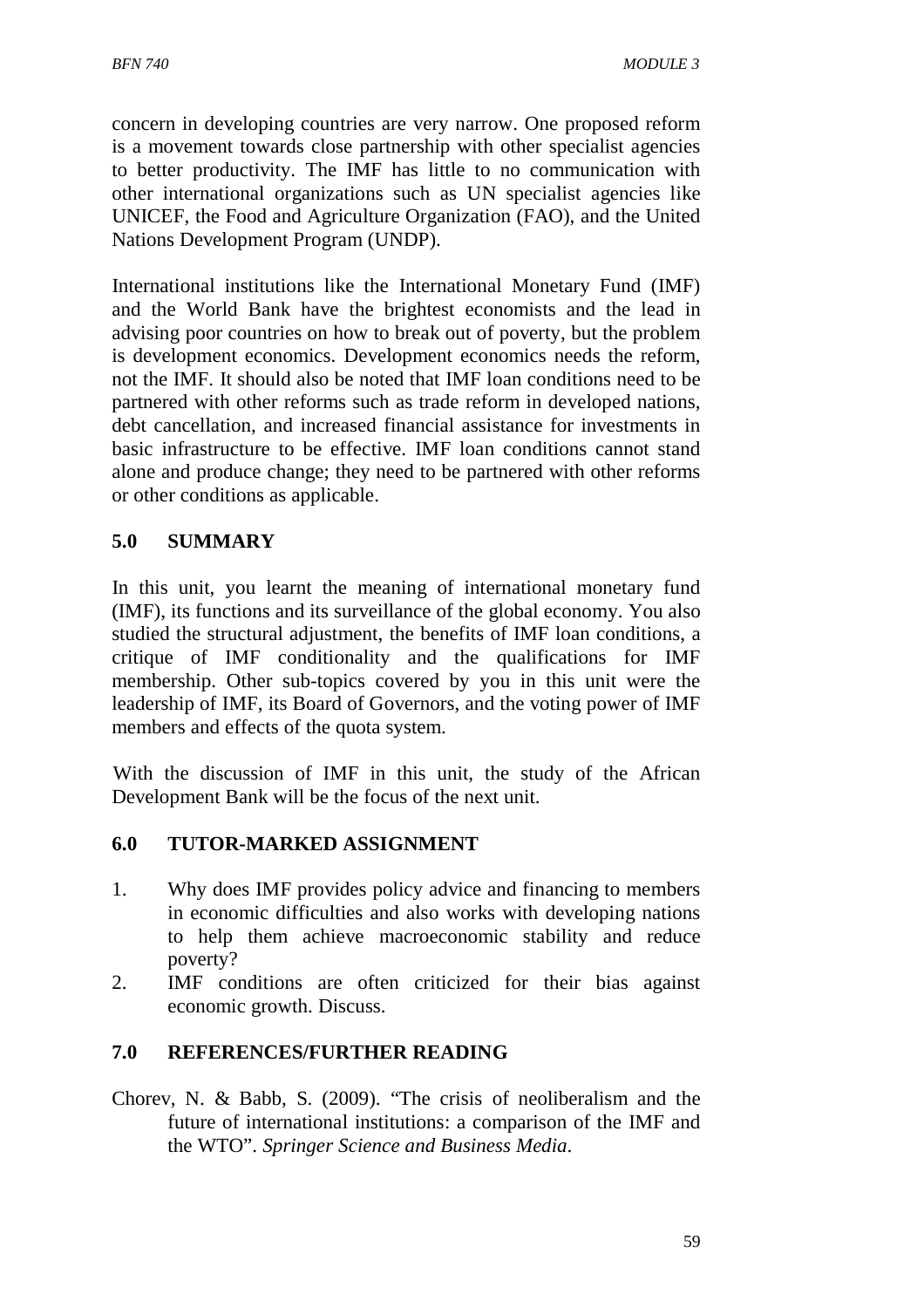- Escobar, A. (1980).Power and visibility: Development and the invention and management of the third world*. Cultural Anthropology* 3 (4), 428-443.
- IMF (2012). About the IMF". International Monetary Fund Home Page. Retrieved on 14 October 2012 from https://www.imf.org/external/about.htm.
- lsard, P. (2005). Globalization and the International Financial System: What's Wrong and What Can be Done. New York: Cambridge University Press.
- Jensen, N. (April 2004). "Crisis, Conditions, and Capital: The Effect of the IMF on Foreign Direct Foreign Investment". *Journal of Conflict Resolution* 48 (48): 194.
- Osaze, E.B. (2007). *Capital Markets.* Lagos: The Book house Company.
- Stiglitz, J. (2002). *Globalization and its Discontents*. New York: WW Norton & Company.
- Friedman, B. M. (15 August 2002). "Globalization: Stiglitz's Case". Nybooks.com. Retrieved 30 May 2010.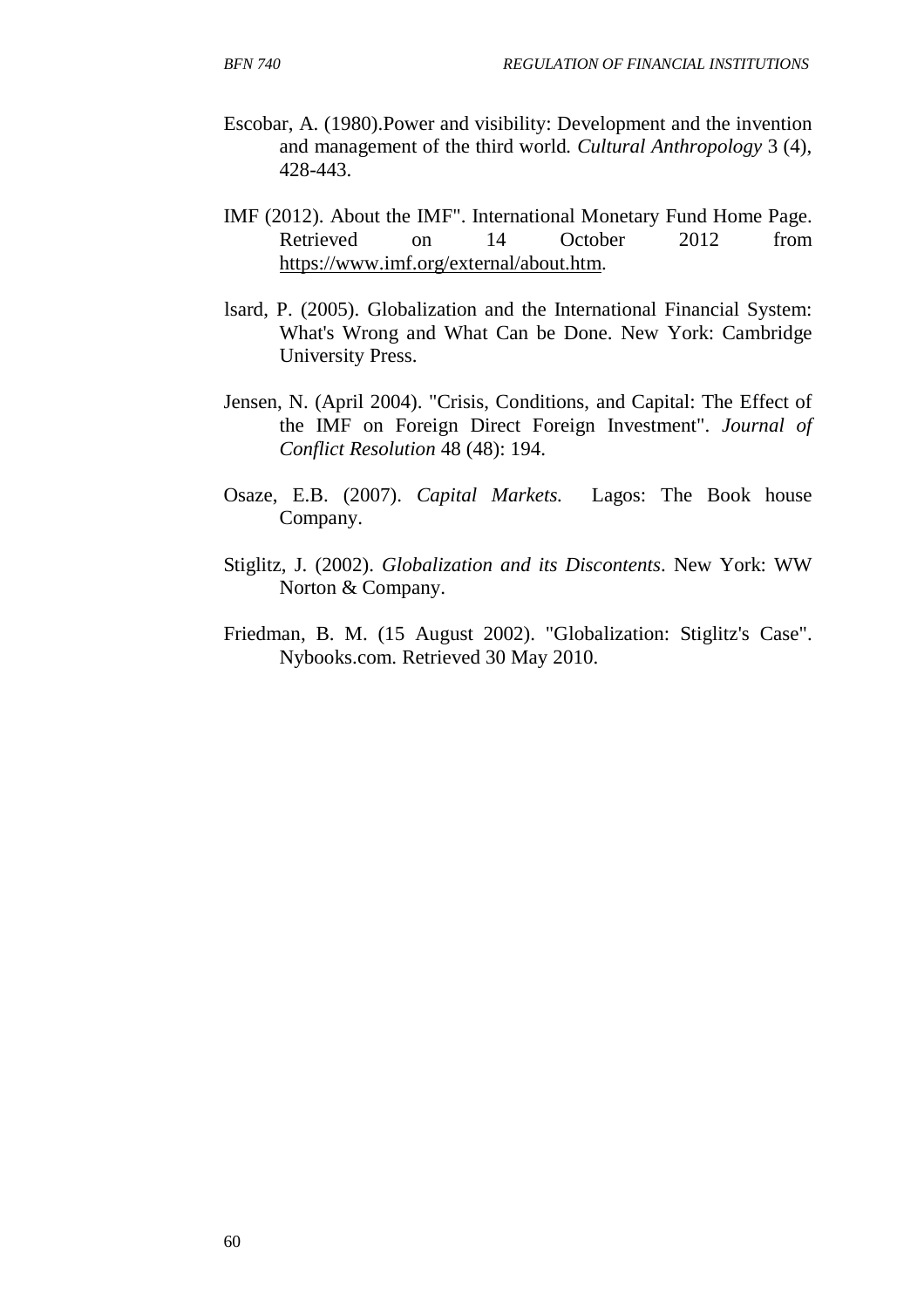## **UNIT 3 THE INTERNATIONAL BANK FOR RECONSTRUCTION AND DEVELOPMENT (IBRD) OR THE WORLD BANK**

## **CONTENTS**

- 1.0 Introduction
- 2.0 Objectives
- 3.0 Main Content
	- 3.1 The Formation of the World Bank or the IBRD
	- 3.2 The Functions of the World Bank
	- 3.3 The Purposes of the World Bank
	- 3.4 Resources of the World Bank
	- 3.5 Lending Procedure of the World Bank
	- 3.6 General Provisions Regarding. Loans and Guarantees
	- 3.7 The World Bank Structural Adjustment Loans
	- 3.8 Criticism against the World Bank
- 4.0 Conclusion
- 5.0 Summary
- 6.0 Tutor Marked Assignment
- 7.0 References/Further Reading

## **1.0 INTRODUCTION**

In the preceding unit**,** we learnt the African Development Bank Group (ADB), its history, entities, functions, management and control, status, and membership. You also learnt the recent trends and directions of the African Development Bank (ADB) and its support of Regional Member Countries (RMCs) through the fight against HIV/AIDS.

In this unit, we shall discuss the International Bank for Reconstruction and Development otherwise called the World Bank. You should note that the World Bank is different from the World Bank Group which we shall discuss in the last unit of this course, that is, Unit 5.

# **2.0 OBJECTIVES**

At the end of this unit, you should be able to:

- discuss the formation of the World Bank or the IBRD
- analyze the functions of the World Bank
- state the purposes of the World Bank
- describe the resources of the World Bank
- describe the lending procedure of the World Bank
- highlight the general provisions regarding World Bank loans and guarantees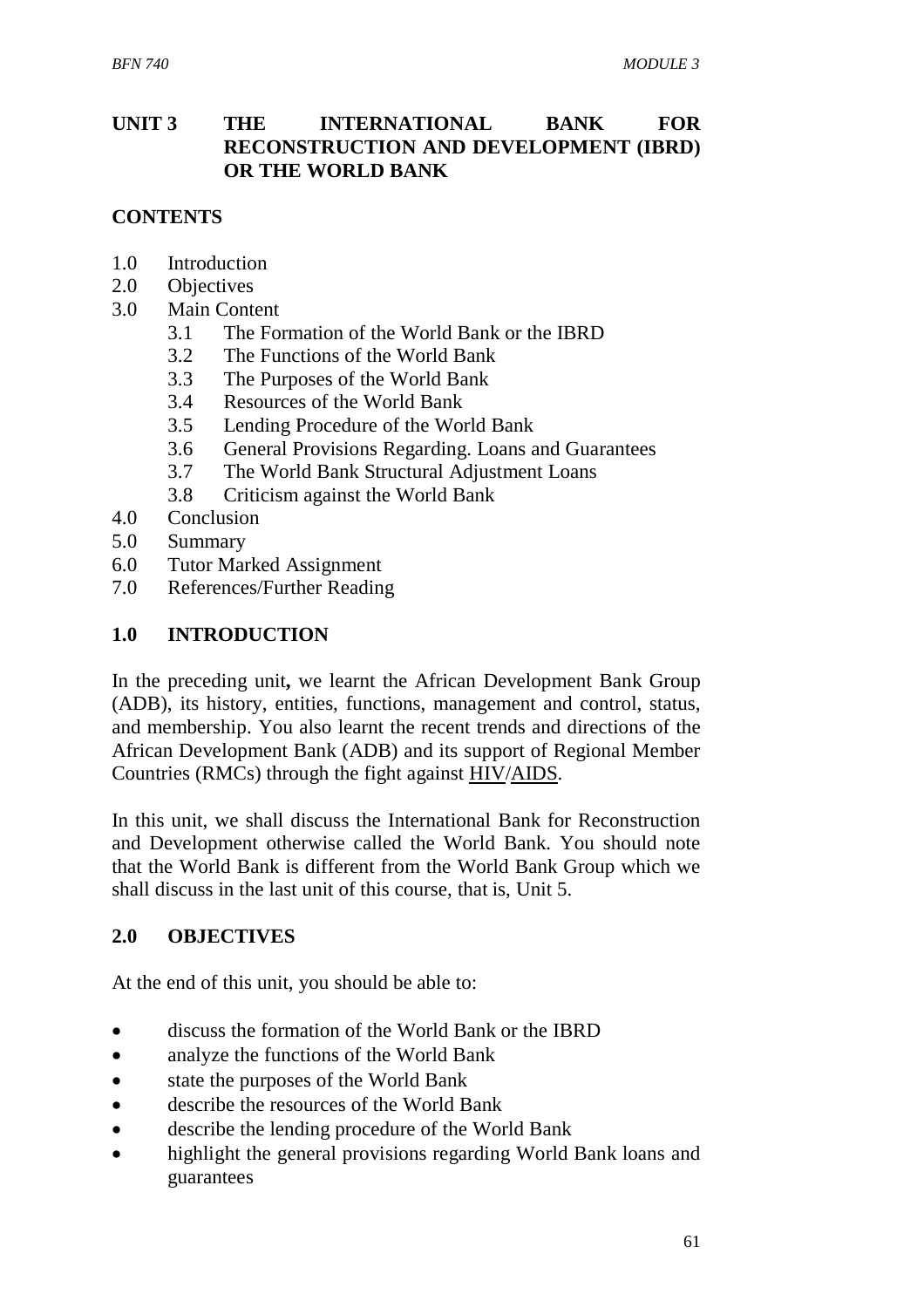- describe the World Bank structural adjustment loans
- undertake a critique against the World Bank policies.

## **3.0 MAIN CONTENT**

### **3.1 The Formation of the World Bank or the IBRD**

Like the International Monetary fund (IMF), the International Bank for Reconstruction and Development (IBRD) or simply the World Bank was also formed at the United Nations Monetary and Financial Conference held at Bretton Woods, New Hampshire, U.S.A. 1-22 July 1944. The Bank was meant to take care of the long-term economic problems of member-nations. Such aims for its creations are to:

- help the war-torn nations in the reconstruction of their economies
- help the vast underdeveloped world in accelerating the pace of economic growth.

By 1988, the Bank's membership stood at 151 countries. Its headquarters is in Washington D.C. and maintains 40 offices throughout the world.

The five institutions of the World Bank are the International Bank for Reconstruction and Development (IBRD), International Development Association (IDA), International Finance Corporation (IFC), Multilateral Guarantee Agency (MIGA), and International Centre for the Settlement of Investment Disputes (ICSID).

The World Bank's projects and operations are designed to support lowincome and middle-income countries' poverty reduction strategies. The Bank provides low-interest loans, interest-free credits and grants to developing countries for a wide array of purposes that include investments in disaster recovery and risk mitigation, education, health, infrastructure, financial and private sector development, and environmental and natural resource management. Although the World Bank has traditionally played a key role in post-disaster recovery and reconstruction, it has been increasing its involvement in longer term disaster risk reduction. The overarching objective is to mainstream disaster risk reduction and climate change adaptation in country development strategies.

The World Bank supports country development strategies, such as Poverty Reduction Strategies (PRSP), Country Assistance Strategies (CAS), United Nations Development Assistance Frameworks (UNDAFs), and National Adaptation Programmes of Action (NAPAs),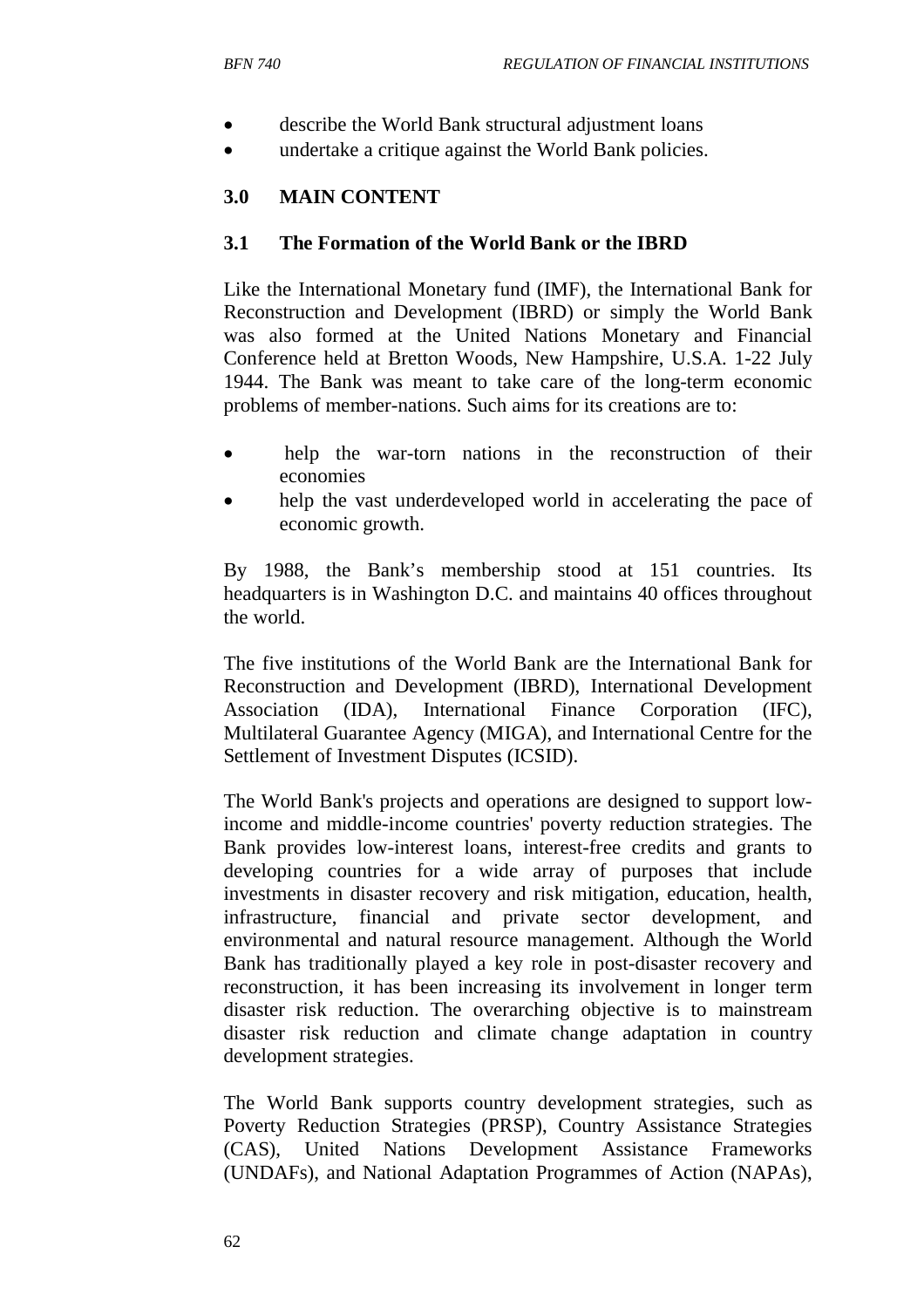to reduce vulnerabilities to natural hazards. This is done through providing analytical, technical and operational support to countries for disaster risk reduction.

## **3.2 The Functions of the World Bank**

The functions of the World Bank are:

- i. Reconstruction of the war-devastated economies and development of economically backward countries through investment and capital accumulation and through use ofproductive capacity for production of civilian goods and services.
- ii. To achieve the above objective through promotion of foreign private investment by means of guarantees or participation in loans and other investments made by private investors; and in case of non-availability of private capital at reasonable terms, to supplement private investment by providing, on suitable conditions, finance for productive purposes out of its own resources.
- iii. To promote long-term balanced growth of international trade and maintenance of equilibrium in balance of payments by encouraging international investment for the development of productive resources of the members, thereby assisting in raising the standard of living.
- iv. To assist in bringing about a smooth transition from a war-time to a peace-time economy.
- v. To encourage that the more useful and urgent projects are dealt with first.
- vi. To underwrite loans to developing nations.
- vii. Renders technical assistance to LDCs.
- viii. To comment on the financial buoyancy and credit-worthiness of a borrowing nations through its expertise and understanding of financial matters. It issues certificates of credit-worthiness and these are acceptable and respectable the world-over.
- ix. It can also borrow money from member nations (advanced, rich nations) to finance its own loans.

# **3.3 The Purposes of the World Bank**

It is important to note that the Bank has certain regional offices to serve the following purposes:

- i. To help the Bank in maintaining and improving the effectiveness of its development assistance.
- ii. To bring the 'sectors experts' and 'country experts' closer to each other thus helping the Bank in better understanding of the needs, opportunities and problems of the member countries.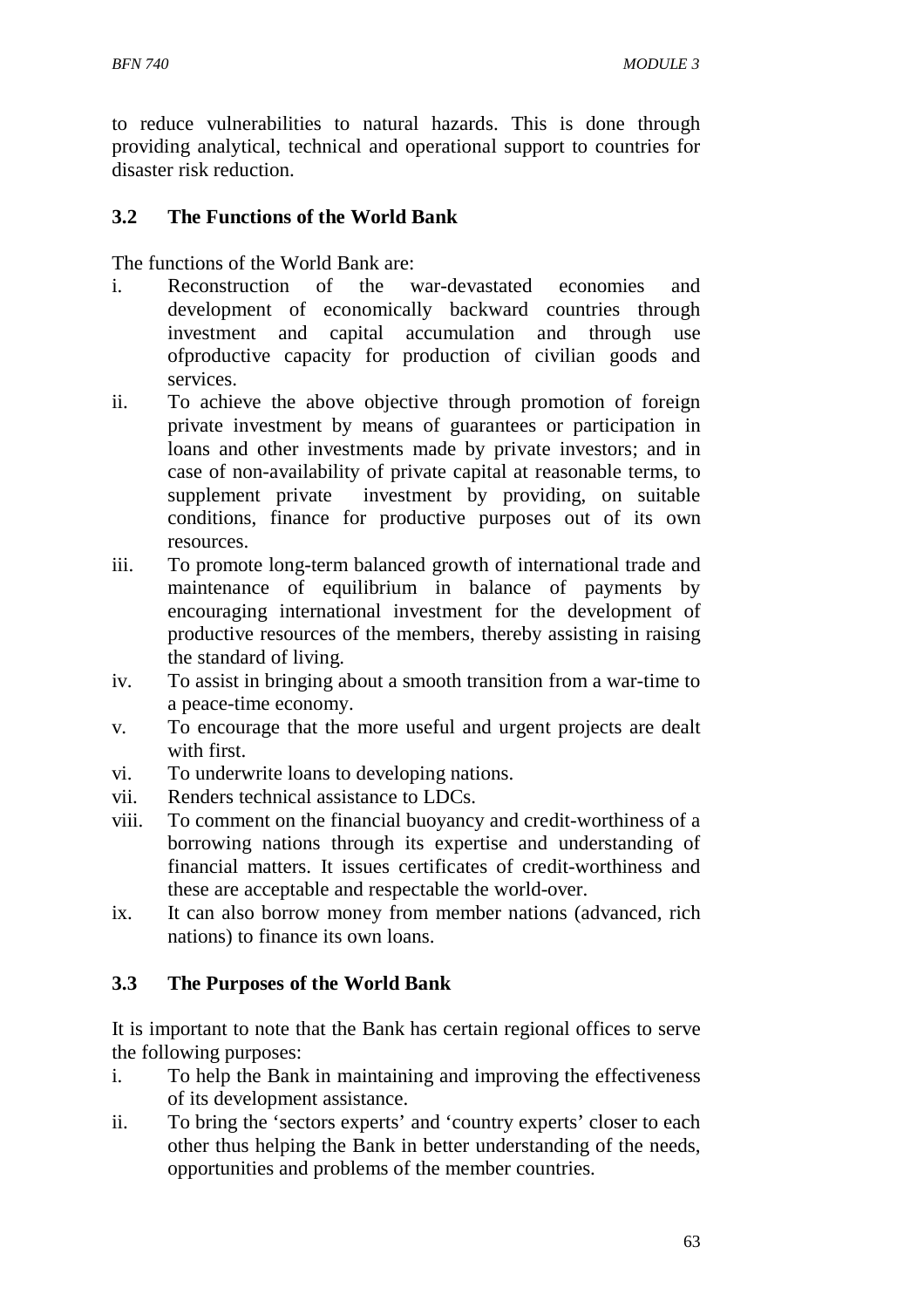iii. To permit an optimum utilization of the Bank staff in preparing, appraising and implementing projects. Its loans are medium- and long-term in nature.

## **3.4 Resources of the World Bank**

The World Bank has three main sources of funds viz:

- a. **Its own capital (i.e. authorized capital):** This is made up of subscribed capital, paid-in capital, and amounts subject to call. Thus, it is divided into three parts:
	- (i) 2 per cent of the subscribed capital is payable by the subscriber in the form of U.S. dollars or gold and is available to the Bank for lending other uses.
	- (ii) 18 per cent of subscription is payable in member's own currency and is available to the Bank for lending with the consent of the member whose currency is involved.
	- (iii) The remainder (80 per cent) is not payable for lending, rather it can be called only for meeting the obligations of the Bank arising out of its borrowing or guaranteeing of loans.
- b. **Retained Earnings:** A proportion of the Bank's retained earnings (net) are transferred in the form of grants to one of its affiliates, IDA, and the balance transferred to the General and Special Resources.
- c. **Borrowings:** This forms the largest sources of the Bank's funds for lending and the major sources of borrowing are the international capital markets of the capital-rich members (through the issue of AAA rating bonds).

# **3.5 Lending Procedure of the World Bank**

Loans rather than grants are given to needy member-nations at rates close to the market interest rates. Such loans come in the following forms:

- a. The IBRD may give loans out of its own paid-in capital and retained earnings.
- b. The Bank can guarantee in whole or in part loans made by private investors through the usual investment channels. Such guarantees attract a guarantee commission to the Bank.
- c. The Bank may borrow from the capital markets of the world on the strength of its own credit-worthiness and in turn give loans to its borrowers. In this way, it acts as a bridge between the capitalsurplus and capital-deficit areas of the world.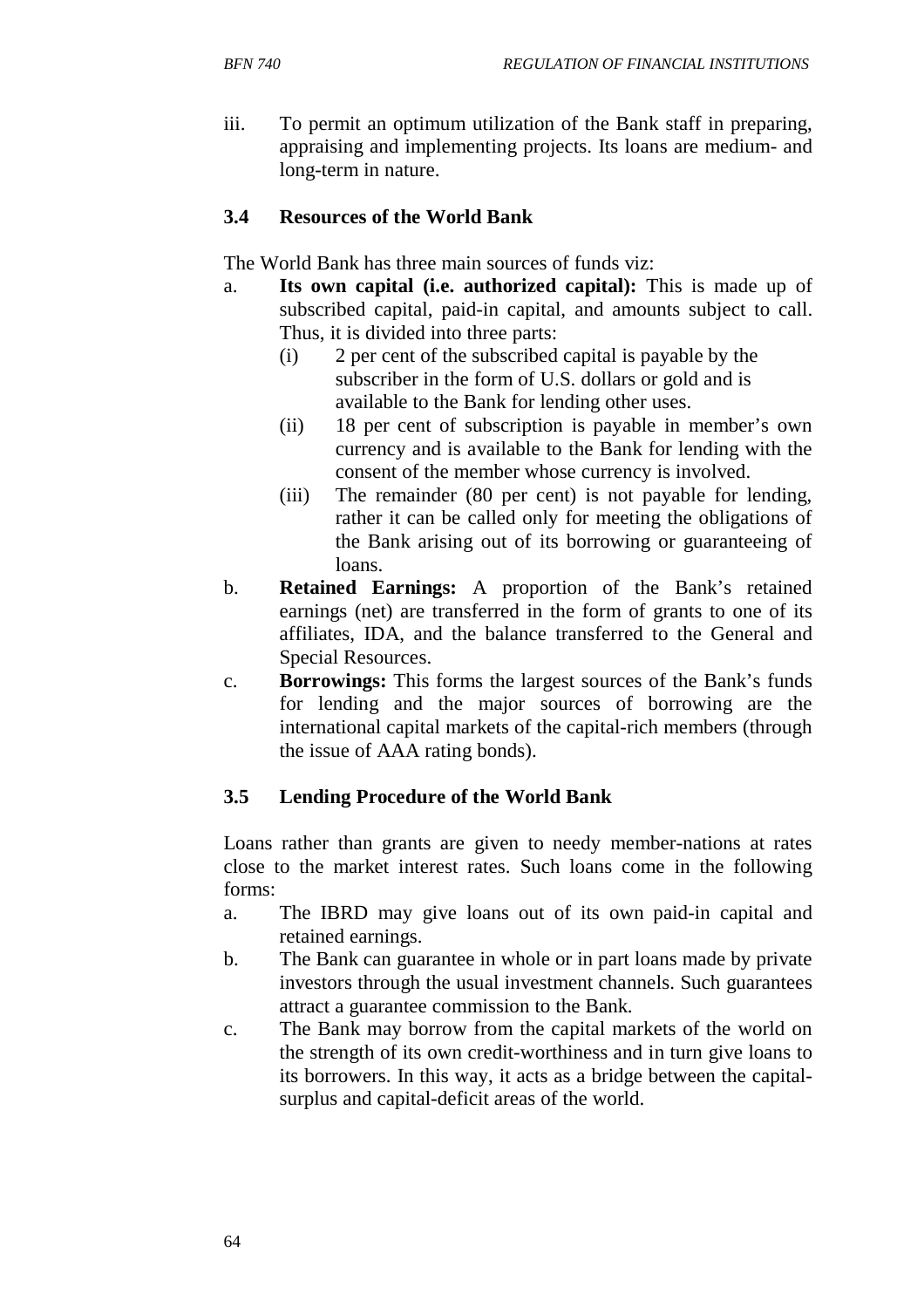### **3.6 General Provisions Regarding Loans and Guarantees**

The Bank can make loans or can guarantee them subject to the following conditions:

- i. With the exception of loans given to the IFC, every loan must be made to or guaranteed by the member-government (or other competent authority) on its behalf acceptable to the World Bank, in whose territory the project to be financed is located.
- ii. The World Bank ensures that the borrower and the guarantor have the paying capacity.
- iii. It lends only for productive purposes and in non-military projects.
- iv. It must ensure that the project to be financed will be able to provide a return commensurate with the amount of investment, i.e., its return must be enough to service its debt obligations and show a surplus thereafter.
- v. Except in special circumstances, the World Bank loans are for specific projects.
- vi. A loan made for a project cannot be diverted to any other use.
- vii. Only economic considerations inform the Bank's decision to give loans.
- viii. The World Bank satisfies itself that in the prevailing market conditions the borrower would be unable otherwise to obtain loans under conditions which in the opinion of the Bank are reasonable for the borrower.
- ix. There must be a written report, prepared by a competent committee after careful study of the merits of the proposal, recommending the project.
- x. The World Bank normally gives a loan only to cover the foreign exchange component of the project, though in special circumstances a part of the local cost may also be financed by the Bank's loan.
- xi. The World Bank deals only with member governments, their Central Banks or some other competent agency.
- xii. The loan must be spent in the economies of member-nations.
- xiii. A project slated for financing must be able to contribute to the economic development of the borrowing member- nation.
- xiv. The Bank has the right to determine the loan amount and conditions though it has to satisfy itself that the interest rate and other charges are reasonable and appropriate to the project.
- xv. The loan amount or guarantee is not limited by the member's subscribed capital.
- xvi. Amortization and interest must be paid in currencies in which the loan was made.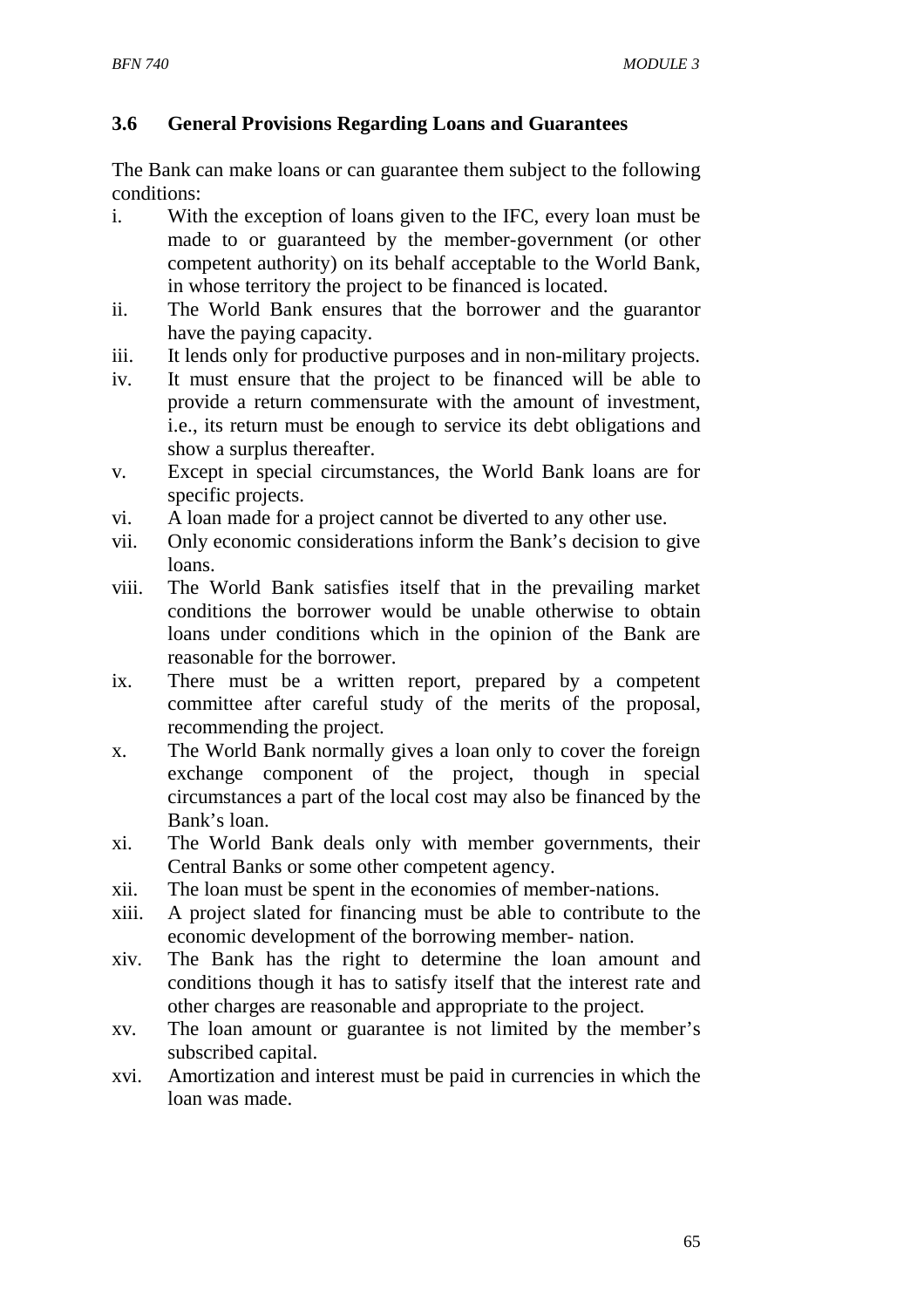# **3.7 The World Bank Structural Adjustment Loans**

The World Bank began a policy of structural adjustment lending in 1979-80 in response to the markedly deteriorating prospects that were then foreseen for developing nations in the 1980s. Such structural adjustment lending was designed within the staff and financing levels available to the Bank and within its mandate, to those governments that had requested such support and that had recognized the need to formulate and introduce, as a matter of urgency, a set of comprehensive measures designed to adjust the structure of productive activities of their economies to the markedly deteriorating external situation (World Bank, 1982). The objective here is to provide quick disbursing finance to support measures, specifically designed to strengthen country balance of payments within 5-10 years without restricting imports in a manner that would adversely affect its economic and social development. Such loans which are generally medium-term in nature are in the Bank's view directed to achieve the following:

- a. To support a programme to specific policy changes and and institutional reforms so that the productive resources of the economy can be put to a better use in the sense of improving the balance of payments in medium and long-run, and to simultaneously help in the maintenance of economic growth.
- b. To act as a catalyst for the inflow of other external capital to ease the balance of payments situation.

To extend such loans, the Bank insists on a high degree of conditionality, imposed upon LDCs only, leading to their bearing the cost resource-reallocation and consequent hardships.

Such conditionality imposed includes:

- a. A set of pricing policies including tariff reforms, fiscal incentives, budget subsidies, and interest rate charges;
- b. Revised public investment priorities;
- c. Improved budget and debt management and
- d. A policy for strengthening institutions particularly public enterprises.

Nigeria has benefitted from this scheme in her SAP which began in July 1986.

The world Bank has long been criticized by non-governmental organizations, such as the indigenous rights group survival international, and academics, including its former Chief Economist Joseph Stiglitz, Henry Hazlitt and Ludwig Von Mises (Stigliz, 2003, 2007). Henry Hazlitt argued that the World Bank along with the monetary system it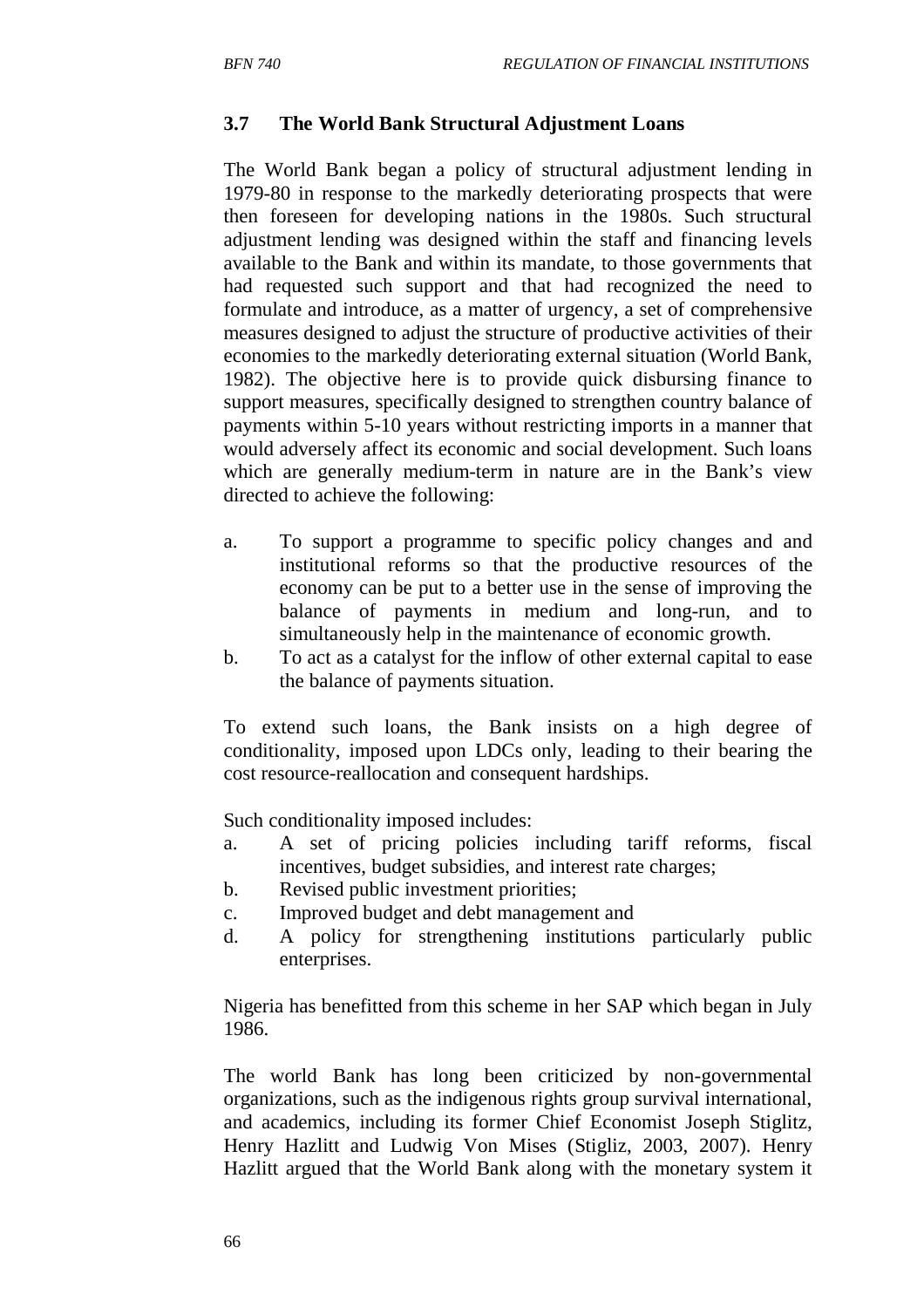was designed within, would promote world inflation and "a world in which international trade is state dominated" when they were being advocated (Hazlitt, 1984). Stiglitz argued that the so called free market reform policies which the Bank advocates are often harmful to economic development if implemented badly, too quickly ("shock therapy"), in the wrong sequence or in weak, uncompetitive economies (Stiglitz, 2003; Schneider, 2002).

One of the strongest criticisms of the World Bank has been the way in which it is governed. While the World Bank represents 188 countries, it is run by a small number of economically powerful countries. These countries (which also provide most of the institution's funding) choose the leadership and senior management of the World Bank, and so their interests dominate the bank. Titus Alexander argues that the unequal voting power of western countries and the World Bank's role in developing countries makes it similar to the South African Development Bank under apartheid, and therefore a pillar of global apartheid (Alexander, 1996). In the 1990s, the World Bank and the IMF forged the Washington Consensus, policies which included deregulation and liberalization of markets, privatization and the downscaling of government. Though the Washington Consensus was conceived as a policy that would best promote development, it was criticized for ignoring equity, employment and how reforms like privatization were carried out. Joseph Stiglitz argued that the Washington Consensus placed too much emphasis on the growth of GDP, and not enough on the permanence of growth or on whether growth contributed to better living standards (Stiglitz, 2007).

The United States Senate Committee on Foreign Relations report criticized the World Bank and other international financial institutions for focusing too much "on issuing loans rather than on achieving concrete development results within a finite period of time" and called on the institution to "strengthen anti-corruption efforts".

Criticism of the World Bank often takes the form of protesting as seen in recent events such as the World Bank Oslo 2002 Protests, the October Rebellion, and the Battle of Seattle. Such demonstrations have occurred all over the world, even amongst the Brazilian Kayapo people.

Another source of criticism has been the tradition of having an American head the Bank, because the United States provides the majority of World Bank funding. "When economists from the World Bank visit poor countries to dispense cash and advice," observed The Economist in 2012, "they routinely tell governments to reject cronyism and fill each important job with the best candidate available. It is good advice. The World Bank should take it." (The Economist, Mar 31st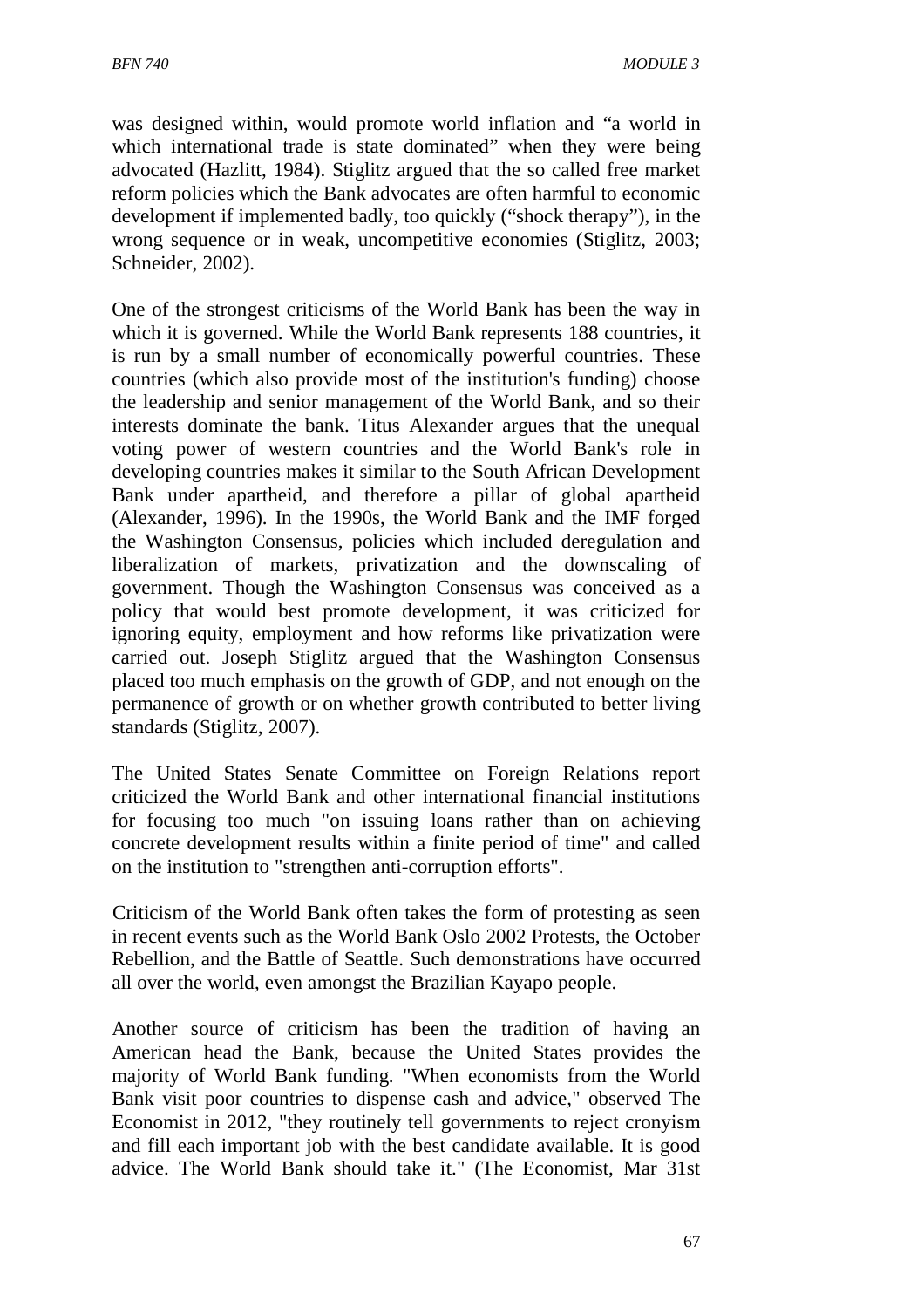2012). You should note that Jim Yong Kim was the most recently appointed president of the World Bank.

## **4.0 CONCLUSION**

The World Bank is a United Nations international financial institution that provides the loans to developing countries for capital programs. The World Bank's official goal is the reduction of poverty. According to its Articles to its Articles of Agreement, all its decisions must be guided by a commitment to the promotion of foreign investment and international trade and to the facilitation of capital investment.

The World Bank is the world's premier development institution. For almost 70 years, the leader of the IMF and World Bank has been subject to an indefensible carve-up. The head of the IMF is European; the World Bank, American. This shabby tradition has persisted because it has not been worth picking a fight over. It is long overdue for the headship of the World Bank and the IMF is opened to candidates from the rest of the world.

## **5.0 SUMMARY**

In this unit, you learnt how the World Bank or the IBRD was formed as well as its functions, purposes, resources and lending procedure. You also learnt the generalprovisions regarding the World Bank loans and guarantees, the Bank's structural adjustment loans and a critique of its operation.

In the next unit, that is, Unit 4, which is the last of our Module 3, we shall conclude the study with a discussion about the World Bank Group, which as stated in the introductory section of this unit, is different from the World Bank or IBRD.

### **6.0 TUTOR-MARKED ASSIGNMENT**

- 1. Analyze the functions of the World Bank.
- 2. Undertake a critique of the policies of IBRD.

### **7.0 REFERENCES/FURTHER READING**

Alexander, T. (1996). *Unraveling Global Apartheid. an Overview of World Politics.* Cambridge, UK: Polity.

Hazlitt, H. (1984). *From Bretton Woods to World Inflation: A Study of the Causes and Consequences.* Washington, D.C.: Regnery Publishing.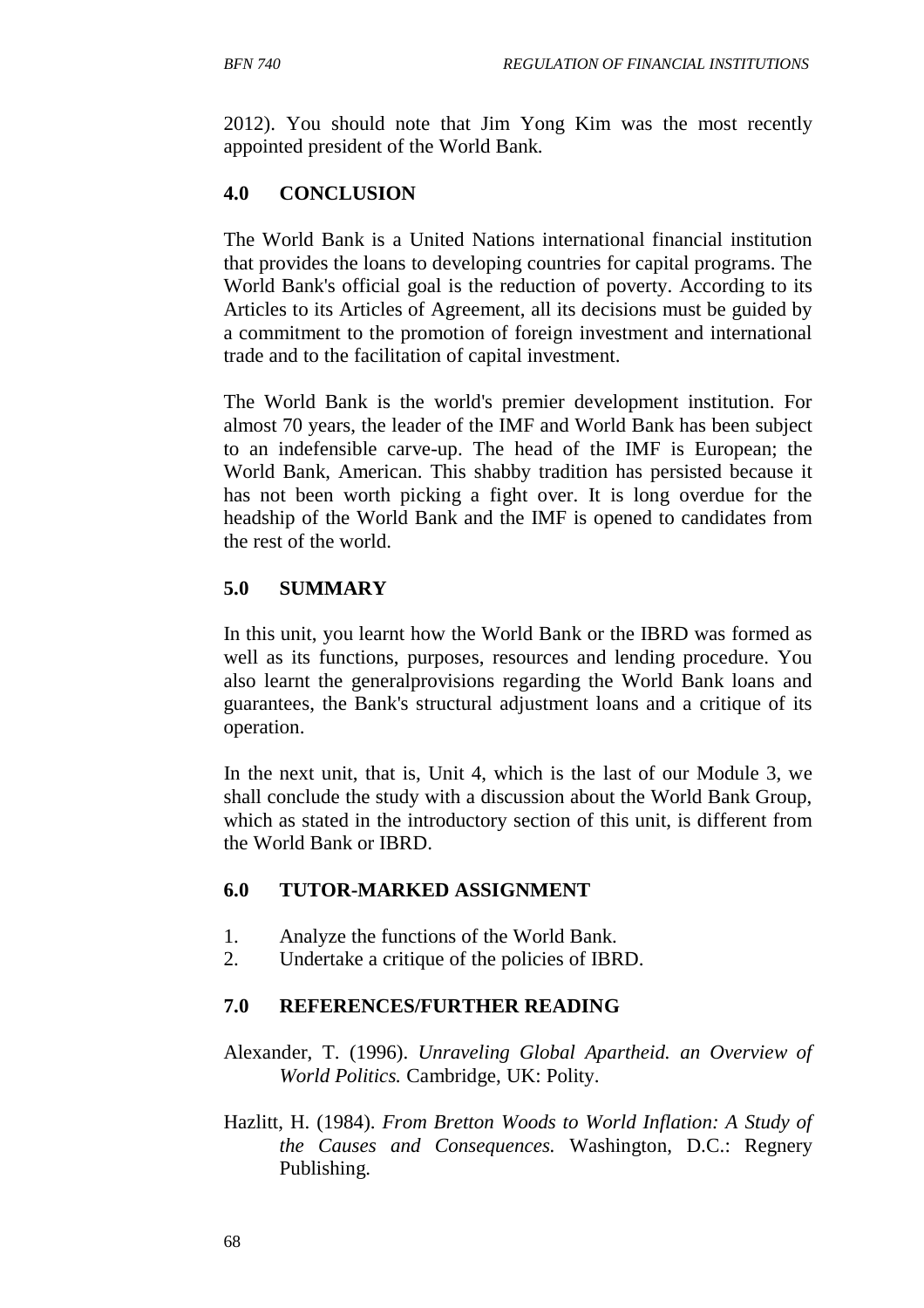- Schneider, J. (2002). "World Markets: Anthropological Perspectives". In MacClancy, Jeremy. *Exotic No More: Anthropology on the Front Lines.* Chicago, IL: University of Chicago Press.
- Stiglitz, J. E. (2003). The Roaring Nineties: A New History of the World's Most Prosperous Decade. New York: W. W. Norton and Company.
- Stiglitz J. E. (2003). *Globalization and Its Discontents*. New York: W. W. Norton & Company.
- Stiglitz, J. E. (2007). *Making Globalization Work*. New York: W. W. **Norton**
- The Economist, (Mar 31st 2012). Hats off to Ngozi. The Economist 2012-03-31. Retrieved on 2012-04-02 from http://www.economist.com/node/21551490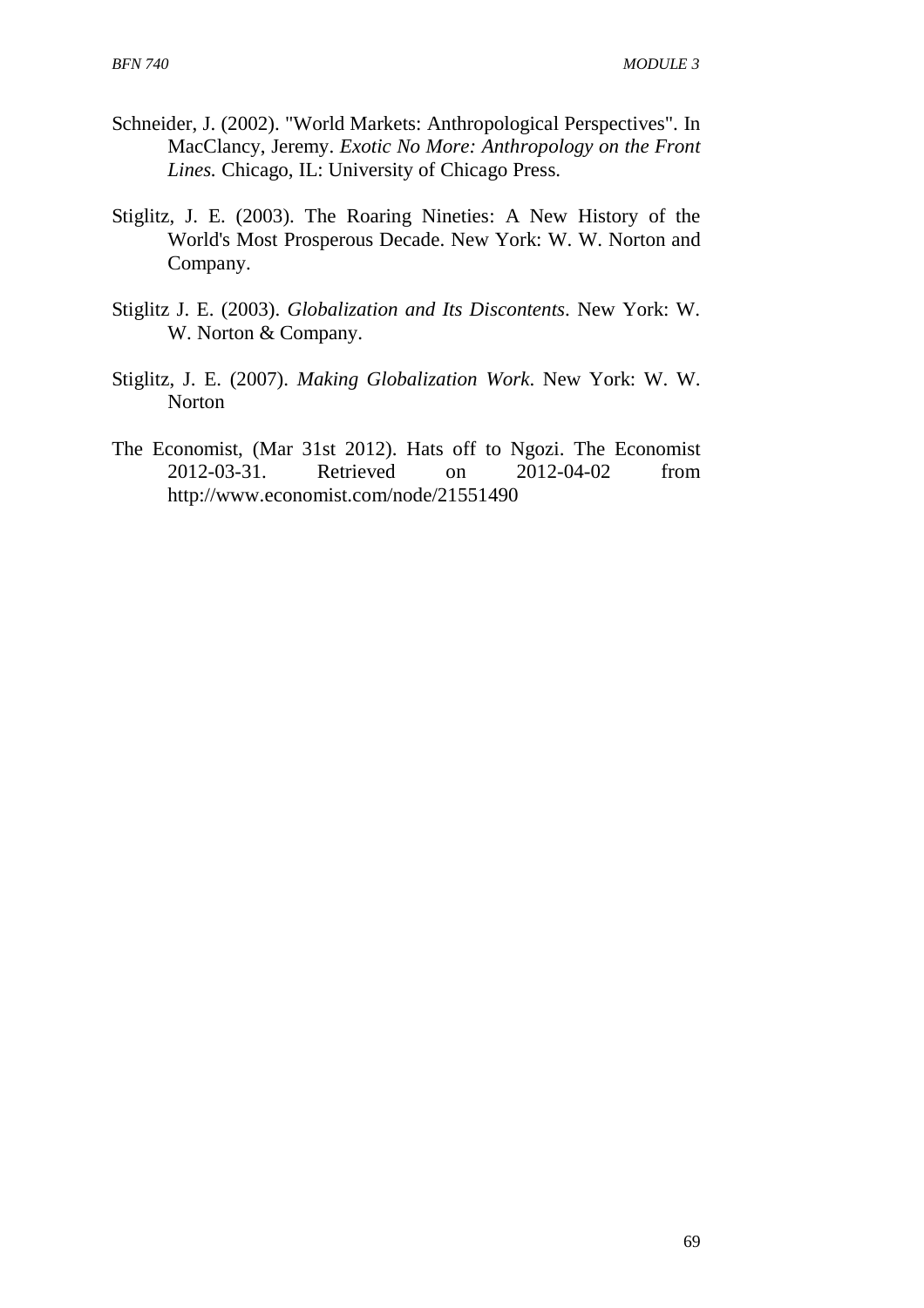# **UNIT 4 THE AFRICAN DEVELOPMENT BANK (ADB)**

#### **CONTENTS**

- 1.0 Introduction
- 2.0 Objectives
- 3.0 Main Content
	- 3.1 The African Development Bank Group (ADB)
	- 3.2 History of the African Development Bank (ADB)
	- 3.3 Group entities of the African Development Bank Group (ADB)
		- 3.3.1 African Development Fund
		- 3.3.2 Nigeria Trust Fund
	- 3.4 Management and Control of the African Development Bank (ADB)
	- 3.5 Functions of the African Development Bank (ADB)
	- 3.6 Status of the African Development Bank (ADB)
	- 3.7 Recent Trends and Directions of the African Development Bank (ADB)
		- 3.7.1 The ADB's Support of RMCs through the Fight against HIV/ AIDS
	- 3.8 Membership of ADB
- 4.0 Conclusion
- 5.0 Summary
- 6.0 Tutor Marked Assignment
- 7.0 References/Further Reading

# **1.0 INTRODUCTION**

In the preceding unit, we learnt the meaning of international monetary fund (IMF), its functions and its surveillance of the global economy. We also studied the structural adjustment, the benefits of IMF loan conditions, a critique of IMF conditionality and the qualifications for IMF membership. Other sub-topics covered by us were the leadership of IMF, its Board of Governors, and the voting power of IMF members and effects of the quota system;

In this unit, we shall discuss the African Development Bank.

# **2.0 OBJECTIVES**

At the end of this unit, you should be able to:

- discuss the African Development Bank Group (ADB)
- trace the history of the African Development Bank (ADB)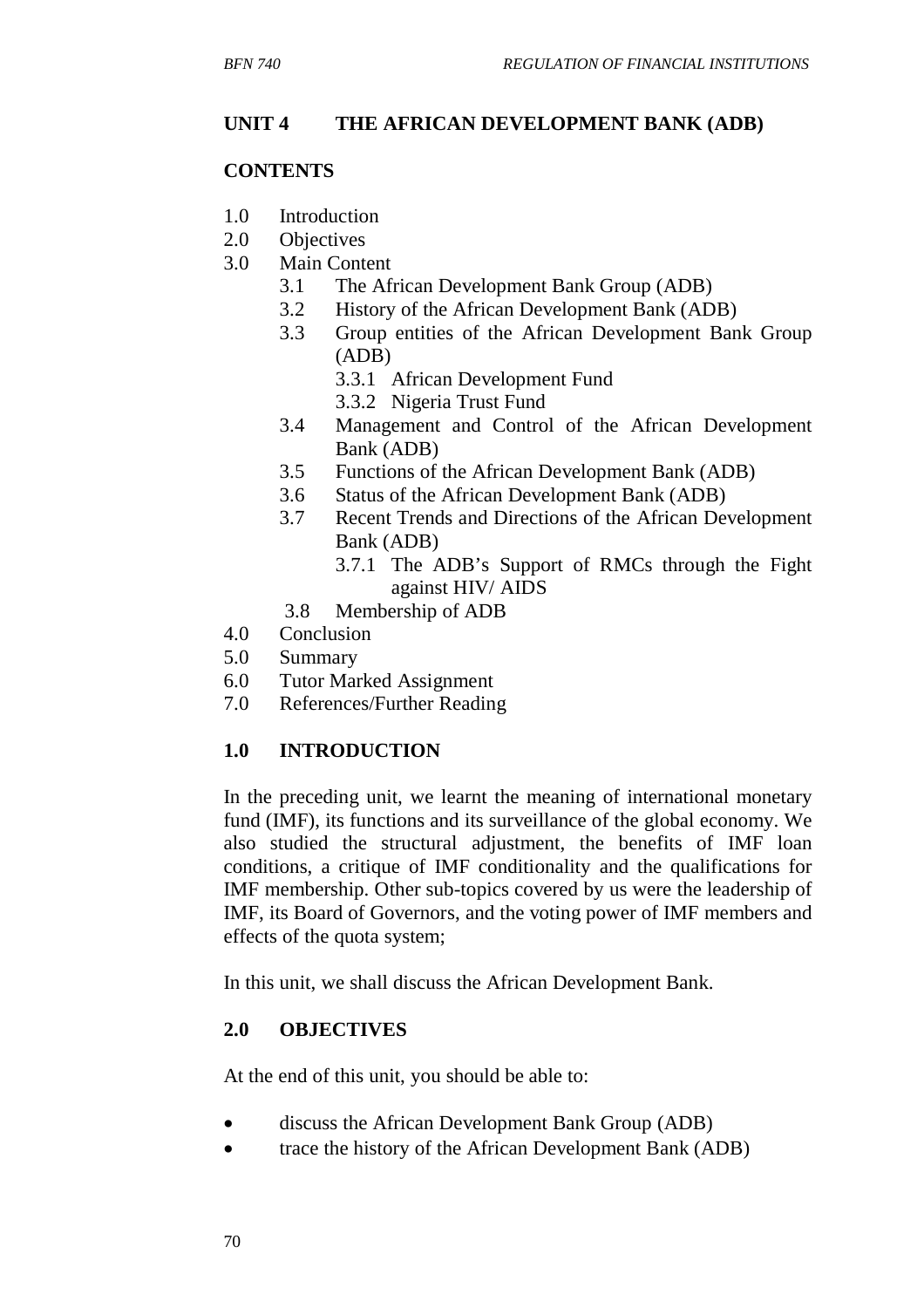- describe the group entities of the African Development Bank Group (ADB)
- explain the African Development Fund
- explain the Nigeria Trust Fund:
- analyze management and control of the African Development Bank (ADB)
- analyze functions of the African Development Bank (ADB)
- examine the status of the African Development Bank (ADB)
- trace the recent trends and directions of the African Development Bank (ADB)
- discuss the ADB's support of RMCs through the fight against HIV/ AIDS
- list the membership of ADB.

# **3.0 MAIN CONTENT**

# **3.1 The African Development Bank (ADB)**

The African Development Bank (ADB) Group is a regional multilateral development finance institution established to contribute to the economic development and social progress of African countries that are the institution's Regional Member Countries (RMCs). The ADB was founded following an agreement signed by member states on August 14, 1963, in Khartoum, Sudan, which became effective on September 10, 1964. The ADB comprises three entities: the African Development Bank (ADB), the African Development Fund (ADF) and the Nigeria Trust Fund (NTF).

As the premier development finance institution on the continent, the ADB's mission is to help reduce poverty, improve living conditions for Africans and mobilize resources for the continent's economic and social development. The ADB headquarters is officially in Abidjan, Côte d'Ivoire. However, due to recent events in Côte d'Ivoire, the institution's activities have temporarily been relocated to Tunis, Tunisia (AFDB, 2014).

# **3.2 History of the African Development Bank (ADB)**

At the end of the colonial period in Africa, growing desire for more unity within the continent led to the establishment of two draft charters, one for the establishment of the Organization of African Unity (OAU) established in 1963, later replaced by the African Union, and for a regional development bank.

A draft agreement was submitted to top African officials, then to African Ministers, before being cosigned by 23 African governments on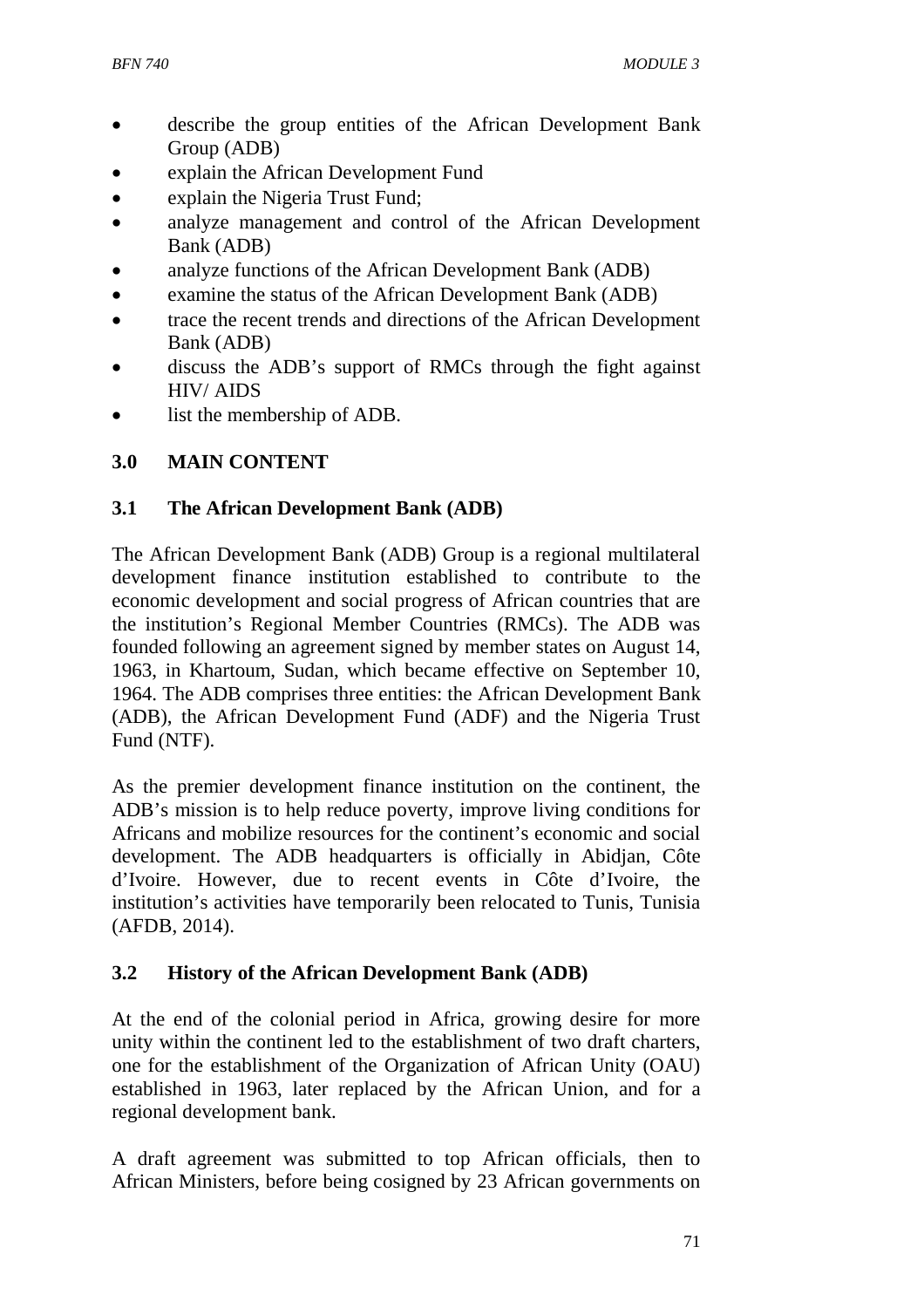August 4, 1963 in the form of an agreement establishing the African Development Bank. The agreement came into force on 10 September 1964. Although established officially in under the auspices of the Economic Commission for Africa, the ADB began operation in 1966. Although originally only African countries were able to join the bank, since 1982 it has allowed the entry of non-African countries as well. During its forty years of operations, ADB has financed 2,885 operations, for a total of \$47.5 billion. In 2003, it received an AAA rating from the major financial rating agencies and had a capital of \$32.043 billion.

A development bank's mission is to promote the investment of public and private capital in projects and programmes that are likely to contribute to the economic development of its stakeholders. The bank therefore finances projects run either by the government or the private sector. The ADB is one of the five major multilateral development banks in the world that provides assistance to its regional member countries with a view to helping them achieve their development goals. The ADB's primary objective is to assist African countries – individually and collectively - in their efforts to achieve economic development and social progress. To this end, the institution's main challenge is to reduce poverty on the continent.

Combating poverty is at the heart of the continent's efforts to attain sustainable economic growth. The Bank therefore seeks to stimulate and mobilize internal and external resources to promote investments as well as provide RMCs with technical and practical assistance. In partnership with various international and development organizations, including the United Nations, the World Bank, and the International Monetary Fund, the ADB has, since 2000, undertaken to support RMCs in their efforts to attain the Millennium Development Goals (MDGs).

### **3.3 Group entities the African Development Bank Group (ADB)**

The African Development Bank Group has two other entities: the African Development Fund (ADF) and the Nigeria Trust Fund (NTF).

### **3.3.1 The African Development Fund**

Established in 1972, the African Development Fund started operations in 1974. It provides development finance on concessional terms to lowincome RMCs which are unable to borrow on the non-concessional terms of the ADB. In harmony with its lending strategy, poverty reduction is the main aim of ADF activities. Twenty-four non-African countries along with the ADB constitute its current membership. The largest ADF shareholder is the United States with approximately 6.5 percent of the total voting shares, followed by Japan with approximately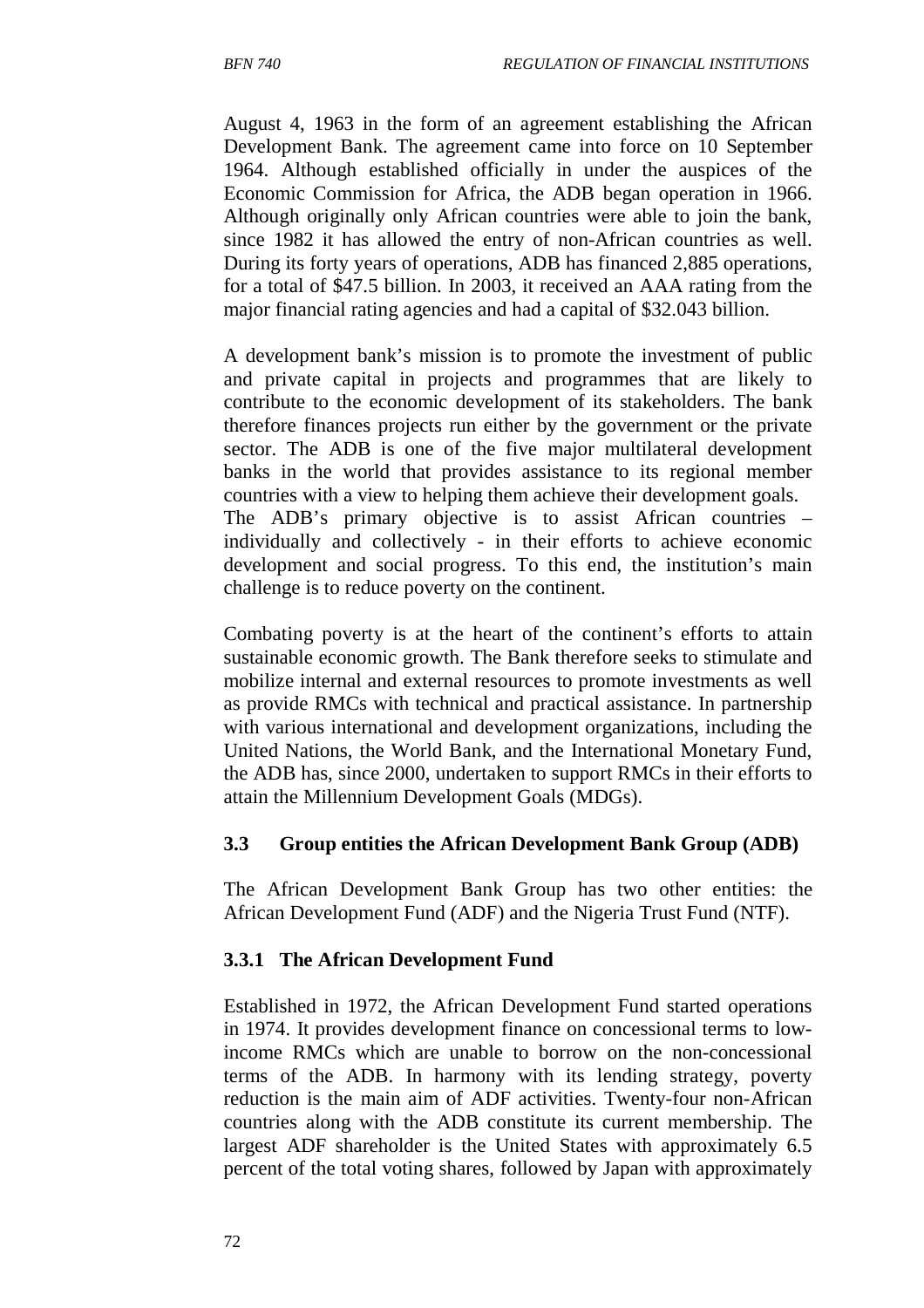5.4 percent. The Federal Reserve Bank of New York was designated as the depositor bank for the fund according to telegraphs sent from the U.S. Embassy in Abidjan in 1976.

The ADF's general operations are decided by a Board of Directors, six of which are appointed by the non-African member states and six designated by the AFDB from among the bank's regional Executive Directors. The ADF's sources are mainly contributions and periodic replacements by non-African member states. The fund is usually replenished every three years, unless member states decide otherwise. The total donations, at the end of 1996, amounted to \$12.58 billion. The ADF lends at no interest rate, with an annual service charge of 0.75%, a commitment fee of 0.5%, and a 50-year repayment period including a 10-yeargrace period. The tenth United Kingdom replenishment of the ADF was in 2006.

# **3.3.2 The Nigeria Trust Fund (NTF)**

The Nigeria Trust Fund (NTF) was established in 1976 by the Nigerian Government with an initial capital of \$80 million. The NTF is aimed at assisting in the development efforts of the poorest ADB members. The NTF uses its resources to provide financing for projects of national or regional importance which further the economic and social development of the low-income RMCs whose economic and social conditions require financing on non-conventional terms. In 1996, the NTF had a total resource base of \$432 million. It lends at a 4% interest rate with a 25 year repayment period, including a five-year grace period.

## **3.4 Management and Control of the African Development Bank (ADB)**

The ADB is controlled by a Board of Executive Directors, made up of representatives of its member countries. The voting power on the Board is split according to the size of each member's share, currently 60%-40% between African (or "regional") countries and "non-regional" member countries ("donors"). The largest African Development Bank shareholder is Nigeria with nearly 9 percent of the vote. All member countries of the ADB are represented on the ADB Board of Executive Directors.

Member governments are officially represented at the ADB by their Minister of Finance, Planning or Cooperation who sits on the ADB Board of Governors. The ADB Governors meet once a year (at the Annual Meetings of the ADB each May) to take major decisions about the institution's leadership, strategic directions and governing bodies.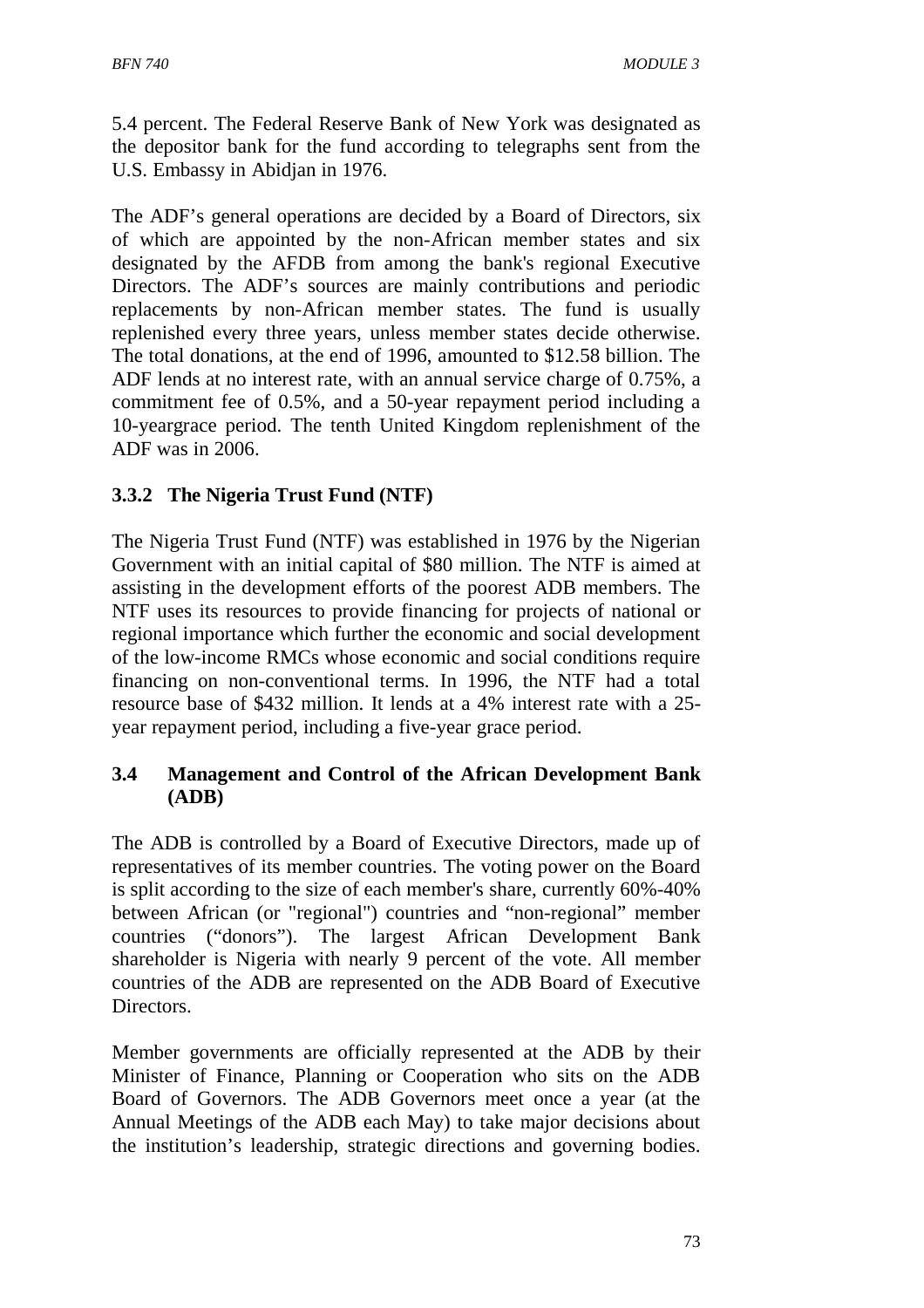The Governors typically appoint a representative from their country to serve in the offices of the ADB's Board of Executive Directors.

Day-to-day decisions about which loans and grants should be approved and what policies should guide the ADB's work are taken by the Board of Executive Directors. Each member country is represented on the Board, but their voting power and influence differs depending on the amount of money they contribute to the ADB.

# **3.5 Functions of the African Development Bank (ADB)**

The primary function of ADB is making loans and equity investments for the socio-economic advancement of the RMC. Second, the bank provides technical assistance for development projects and programs. Third, it promotes investment of public and private capital for development. Fourth, the bank assists in organizing the development policies of RMCs. The ADB is also required to give special attention to national and multinational projects which are needed to promote regional integration.

## **3.6 Status of the African Development Bank (ADB)**

The ADB promotes economic development and social progress of its RMCs in Africa and the bank commits approximately 3 billion dollars annually to African countries. Its relatively small lending and tendency to follow in the footsteps of more prominent public institutions like the World Bank implies that the African Development Bank has been receiving little interest from civil society organizations as well as academia.

ADB emphasizes the role of women along with education reforms, and lent its support to key initiatives such as debt alleviation for Heavily Indebted poor Countries and the New partnership for African's Development (NEPAD).The Bank is currently based in Tunis, Tunisia following the relocation of its headquarters from Abidjan, Cote d' lvoire . It employs approximately 1,020 employees as of 2007, and has 78 members: 53 countries in Africa and 25 American, European, and Asian countries.

### **3.7 Recent Trends and Directions of the African Development Bank (ADB)**

One of emerging views, repeatedly cited by the ADB's Board of Directors and management, is that the ADB should be more "selective"and "country-focused" in its operations. Though this policy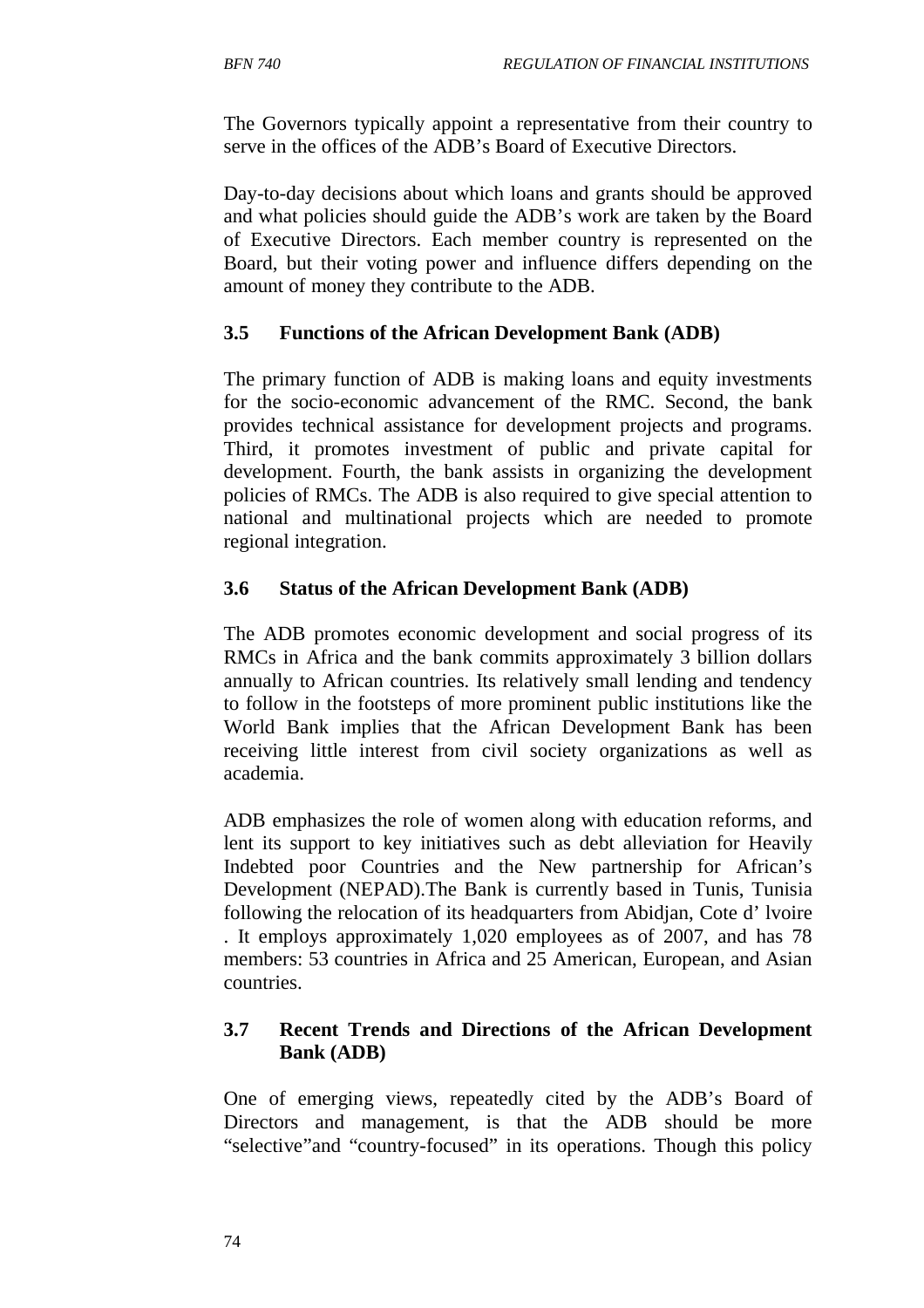has still to be clearly defined, it appears to be driving certain lending priorities.

The infrastructure sector, including power supply, water and sanitation, transport and communications has traditionally received the largest share of ADB lending. This focus was re-affirmed in the ADB's 2003- 2007 Strategic Plan, which identified infrastructure as a priority area for ADB lending. In 2005, the ADB approved 23 infrastructure projects for approximately \$982 million, which totaled 40 percent of ADB approvals that year. Given the increased attention to infrastructure development in Africa from donors and borrowers, it is likely that ADB's infrastructure lending will increase significantly in the coming years. In 2007, infrastructure operations accounted for approximately 60 percent of the bank's portfolio.

Regional integration infrastructure projects will also be a key part of the ADB's future business. According to the ADB's 2005 Annual Report, regional economic blocs will make Africa "more competitive in the global market", while transport and power interconnections between smaller African economies will help create larger markets within the continent. The ADB's member countries claim that ADB, as a multilateral institution, is particularly suited to support regional integration projects.

The ADB has also been designated the lead agency to facilitate "NEPAD infrastructure initiatives", which are regional integration projects led by African Regional Economic Communities (RECs). Additionally, the ADB hosts the Infrastructure Consortium for Africa (ICA). The ICA was established by G8 countries to coordinate and encourage infrastructure development in Africa, focusing on regional infrastructure development in particular. The ADB also helps to prepare projects so they may obtain financing from others sources through an initiative called the Infrastructure Project Preparation Facility (IPPF). So even if the ADB is not directly involved in financing a particular infrastructure project, it may have helped to make that project possible.

### **3.7.1 The ADB's Support of RMCs through the Fight against HIV/AIDS**

Another key area of concentration of the ADB's support of RMCs is the fight against HIV/AIDS. The ADB has five policies towards securing Africa's future through health funding:

- Institutional capacity building through assistance of policy/strategy formulation and implementation
- Human capital development to create an environment for the operation of national AIDS strategies through training and technical assistance support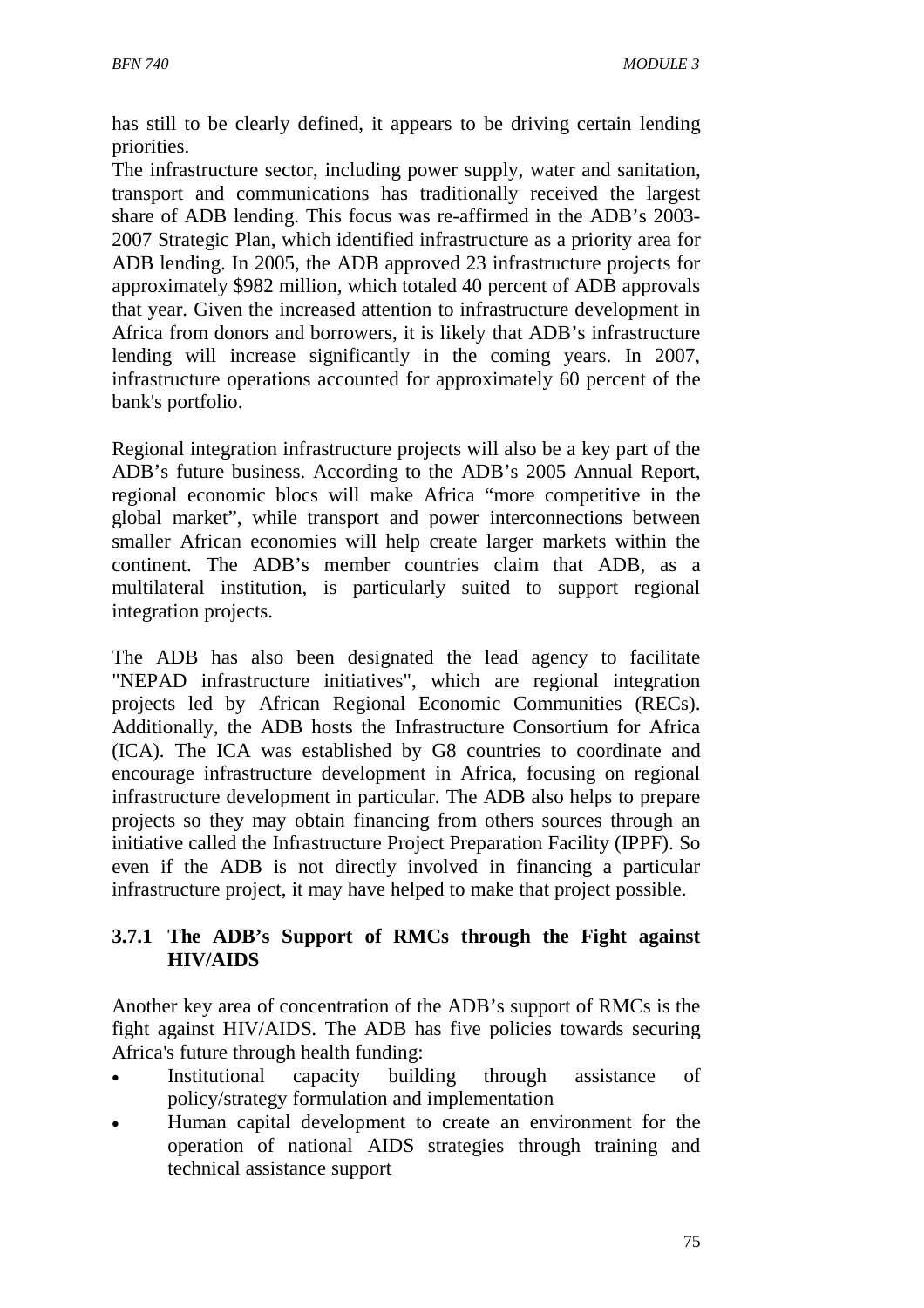- HIV/AIDS multi-sectoral responses with emphasis on prevention and control interventions that include IEC (Information, Education and Communication), STI,( sexually Transmitted Infection) VCT (Voluntary Counseling and Testing), infrastructure support for the establishment of laboratories and blood transfusion facilities, and provision of equipment and supplies, including antiretroviral drugs
- Advocacy through participation in international and regional forums to raise political commitment and leadership towards a collaborative effort in the fight against the pandemic among RMCs and development partners
- Partnership development with a view of forging new alliances and revitalizing existing collaboration to cover critical development concerns such as HIV/AIDS and to bringing partnership activities within the framework of the bank's vision.

To date, the bank's contribution in the fight against HIV/AIDS is estimated at over 500 million Dollars. The bank is also among the initiating partners of AIDS in Africa – Scenarios for the future, a project whose outcome will enable governments and development partners alike to make strategic choices of current and future development paths and define their activities accordingly in order to face the challenges posed by HIV/AIDS.

Energy projects are likely to become a more important area of the AFDB's infrastructure work, given the lack of access to energy services across Africa and continued high oil prices affecting oil-importing countries. It is not clear if the ADB's role in the energy sector will prioritize energy projects for domestic consumption or for export, although the ADB has supported both in the past. The ADB is currently drafting an energy policy and developing its contribution to the G8 mandated Clean Energy Investment Framework.

Although there is no official statement or consensus to this effect, ADB lending for agriculture, (non-infrastructure) rural development and social sectors, such as health and education, is reportedly likely to decrease over the coming years.

# **4.0 CONCLUSION**

The ADB's financial standing has been restored from the near collapse of 1995, but its operational credibility remains a work-in-progress. ADB is still a relatively small source of development finance for Africa. The ADB management and shareholders should address the urgent task of reforming Africa's development bank to enable it deliver on its mandate especially a strong focus on infrastructure.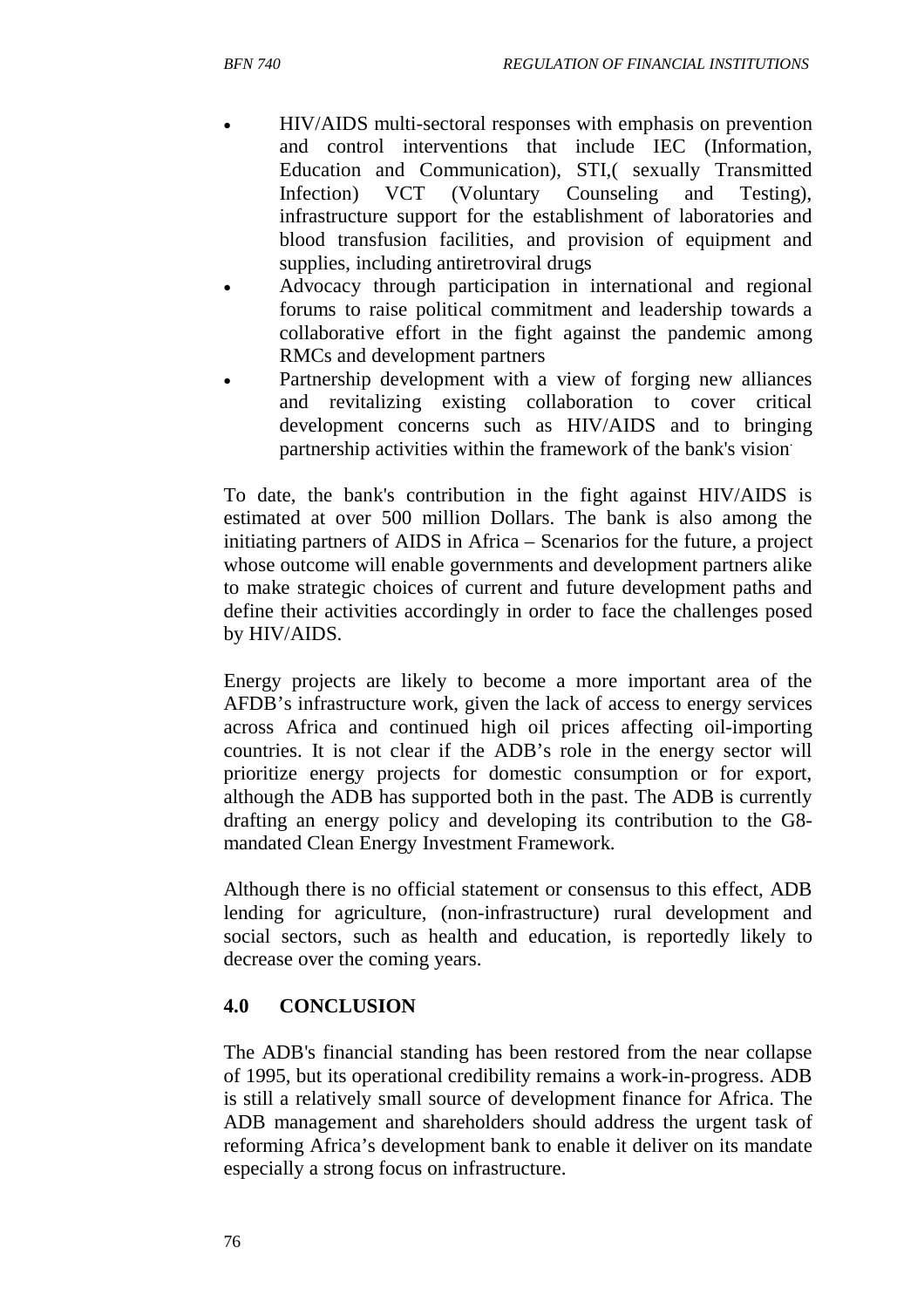#### **5.0 SUMMARY**

In this unit**,** you learnt the African Development Bank Group (ADB), its history, entities, functions, management and control, status, and membership. You also learnt the recent trends and directions of the African Development Bank (ADB) and its support of Regional Member Countries (RMCs) through the fight against HIV/AIDS.

In the next unit, we shall discuss the International Bank for Reconstruction and Development otherwise called the World Bank.

#### **6.0 TUTOR MARKED ASSIGNMENT**

- 1. Trace the history of the African Development Bank (ADB).
- 2. State the functions of the African Development Bank (ADB).

#### **7.0 REFERENCES/FURTHER READING**

- AFDB (2014). about-us/frequently-asked-questions. African Development Bank (ADB) Home Page. Retrieved on 05/03/2017 from http://www.afdb.org/en/about-us/frequently-askedquestions/
- Osaze, E.B. (2007). *Capital markets.* Lagos: The Book house Company.
- Wathne, C. & Hedger, E. (2010). *What does an Effective Multilateral Donor Look Like?*London: Overseas Development Institute.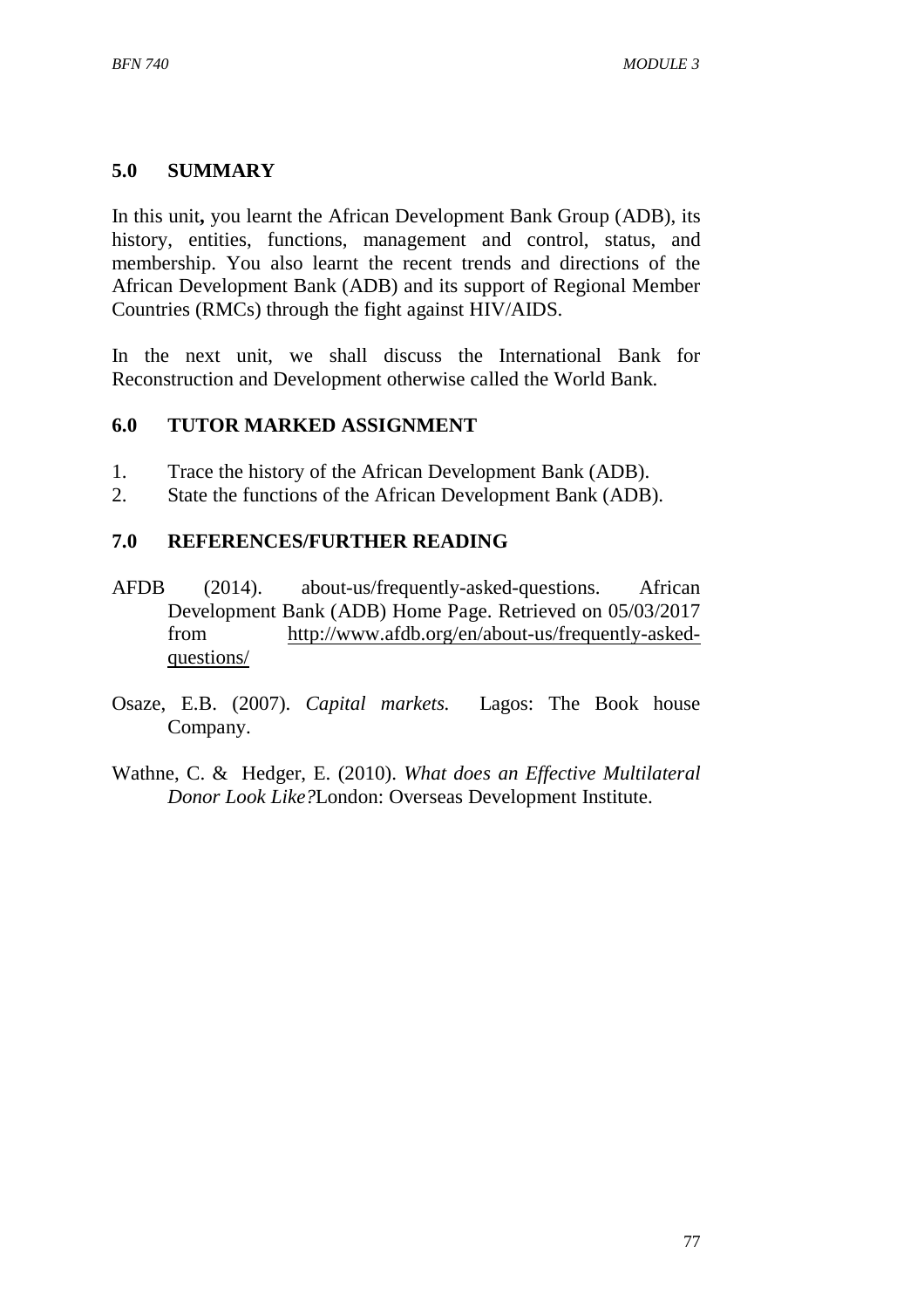## **MODULE 4 ECONOMIC STABILIZATION MEASURES**

- Unit 1 Economic Stabilization and the Need for Regulation
- Unit 2 Monetary policy as Instrument of Economic Stabilization
- Unit 3 Fiscal Policy as an Instrument of Economic Stabilization
- Unit 4 Direct Controls as Instrument of Economic stabilization

# **UNIT 1 ECONOMIC STABILIZATION AND THE NEED FOR REGULATION**

# **CONTENTS**

- 1.0 Introduction
- 2.0 Objectives
- 3.0 Main Content
	- 3.1 Economic Stability and the Need for Regulation
	- 3.2 Objectives of Economic Stabilization Programme
	- 3.3 Asymmetric Information
- 4.0 Conclusion
- 5.0 Summary
- 6.0 Tutor-Marked Assignment
- 7.0 References/Further Reading

# **1.0 INTRODUCTION**

Stabilization measure (policy) is a package or set of measures introduced to stabilize a financial system or the economy. This policy guidance represents the stability measures which may be the fiscal policy or monetary policy or both.

# **2.0 OBJECTIVES**

At the end of this unit, you should be able to:

- state the objectives of economic stabilization programme
- discuss economic Stability vis a vis the Need for Regulation
- explain the asymmetric information problem in the banking sector.

# **3.0 MAIN CONTENT**

# **3.1 Objectives of Economic Stabilization Programme**

Economic stabilization is one of the main remedies to effectively control or eliminate the periodic trade cycles which plague capitalist economy.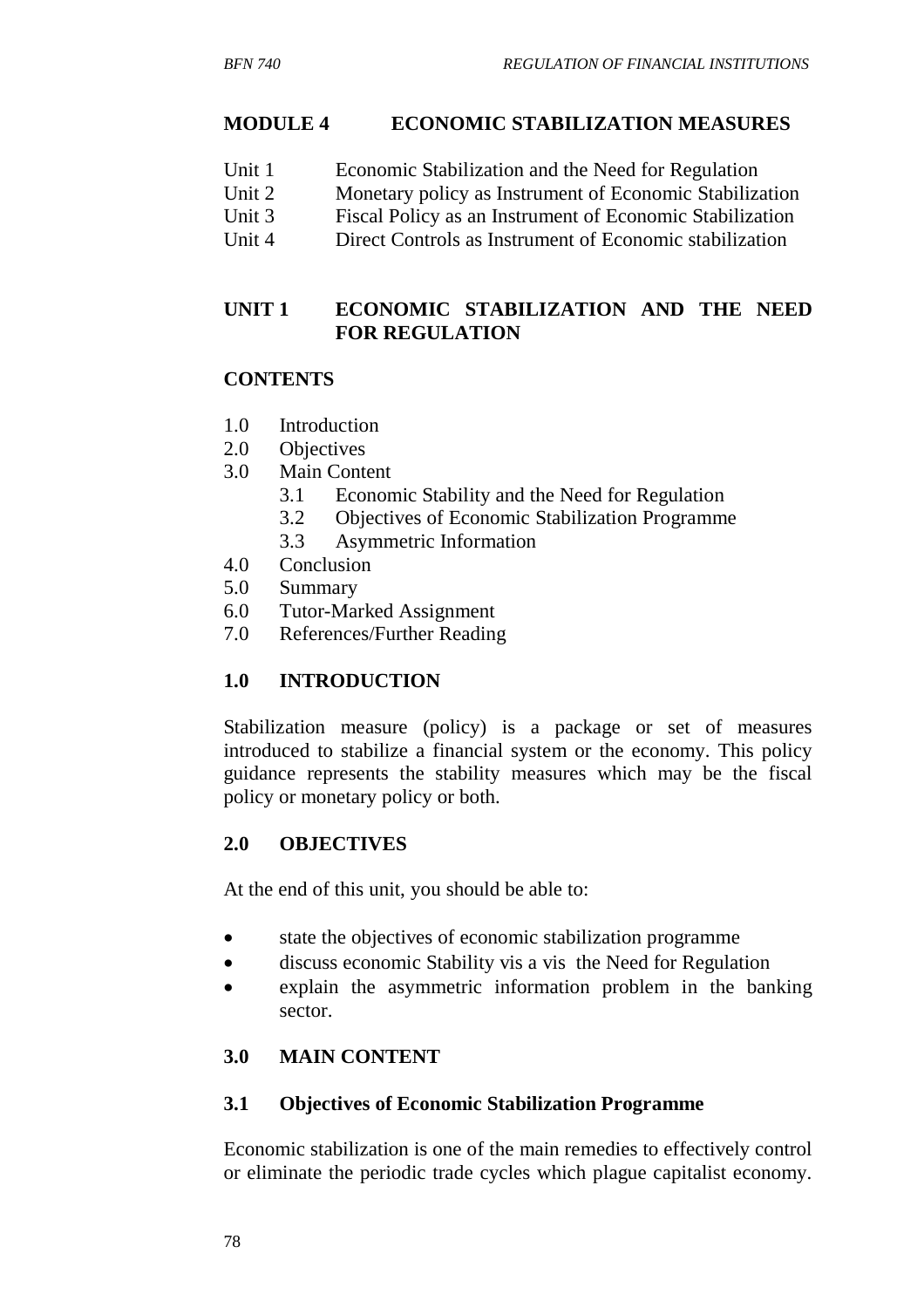Economic stabilization, it should be noted, is not merely confined to a single individual sector of an economy but embraces all its facts. In order to ensure economic stability, a number of economic measures have to be devised and implemented.

In modem times, a programme of economic stabilization is usually directed towards the attainment of three objectives: (i) controlling or moderating cyclical fluctuations; (ii) encouraging and sustaining economic growth at full employment level; and (iii) maintaining the value of money through price stabilization. Thus, the goal of economic stability can be easily resolved into the twin objectives of sustained full employment and the achievement of a degree of price stability.

# **3.2 Need for Economic Stability and Regulation**

Stability is traditionally an important concern in the financial sector. The characteristics of the financial sector are such that individual problems may easily will over and endanger the whole financial system. Hence failure in the investors and savers but stock market crashes, bank failures and other financial disasters may endanger the health of the whole economy.

Financial operations are characterized by risk and uncertainty. In particular information problems arise as explained before. As a result financial decision making depends heavily upon expectations. It is also characterized by herd behavior. Market parties adjust suddenly and collectively their expectations leading to high volatility in financial markets. Moreover, compared to other sectors of the economy, financial markets are much more interdependent. This is witnessed by very tight interconnections in the interbank market. Events in one financial market or institution may then have important effects on the rest of the financial system. Failure in one market or institution may create a financial panic and end up in a systemic crisis. Due to ever increasing international capital mobility it may become a worldwide financial crisis.

# **3.3 Asymmetric Information**

Banks specifically are faced with a two-sided asymmetric information problem. On the asset side borrowers may fail on their repayment obligations. Depositors, however, cannot observe these credit risks. The quality of the loan portfolio is private information acquired while evaluating and monitoring borrowers. On the liabilities side savers and depositors may withdraw their funds on short notice. Banks, however, cannot observe the true liquidity needs of depositors. This is private information. A true liquidity risk arises when depositors collectively decide to withdraw more funds than the bank has immediately available.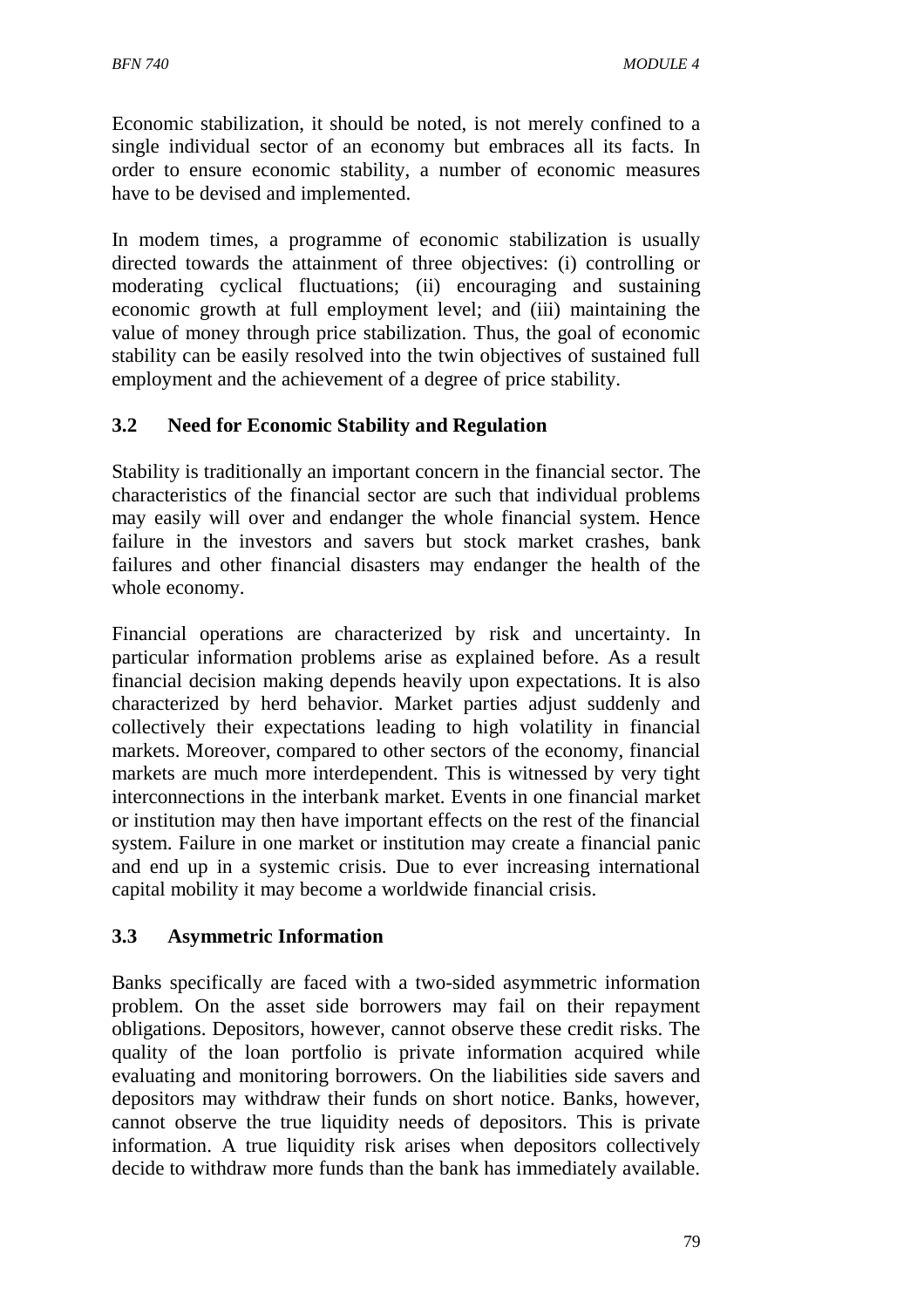It will force the bank to liquidate relatively illiquid assets probably at a loss. A liquidity crisis may then endanger also the solvability of the bank and eventually lead to bankruptcy.

As Dewatripont and Tirole (1994) observe, the providers of funds are not able to assess the value of the bank's underlying assets. As a result bad news, whether true or false, may provoke a withdrawal of funds. Moreover, as deposits are repaid in full on a first-come-first-served basis until the liquid assets are exhausted, depositors have an incentive to act quickly. A 'bank run' may occur when enough savers lose confidence in the soundness of a bank.

Moreover, bad news about one bank can snowball and have a contagious effect on other banks. A bank failure could eventually trigger a signal on the solvency of other banks. Even if these banks are financially healthy the information about the quality of the loan portfolio underlying the deposits is private, so that depositors may also lose confidence and withdraw their funds.

As is documented by Paroush (1988) domino effects lead to a widespread loss of confidence in the banking system and create a 'financial panic'.

Financial market failures and instability eventually leading to a systemic crisis not only affect individual savers and depositors, but the health of the whole economy. Public policy intervention then is not only a microeconomic question of protecting individual savers and investors, but becomes a macroeconomic issue.

Government concern about the health of the financial system is mainly motivated by the negative macroeconomic externalities from bank failures and financial panics. These impair the ability of the financial markets and intermediaries to provide the key services of risk sharing, liquidity and information when faced with economic disturbances. Financial crises undermine the efficiency with which resources in the economy are allocated as, for example, companies have difficulty raising capital for investment and job creation. The collapse of financial institutions in general may have important costs of debt deflation on effective aggregate demand in the economy, as is extensively documented by Hubbard (1991).

Because of the banks' importance it is in particular important to maintain the health of the banking industry. The severity of the Great Depression of the 1930s is often linked to the breakdown of the banking system's ability to provide financial services. As explained before, banks are very important in reducing information costs in the economy. Insolvency of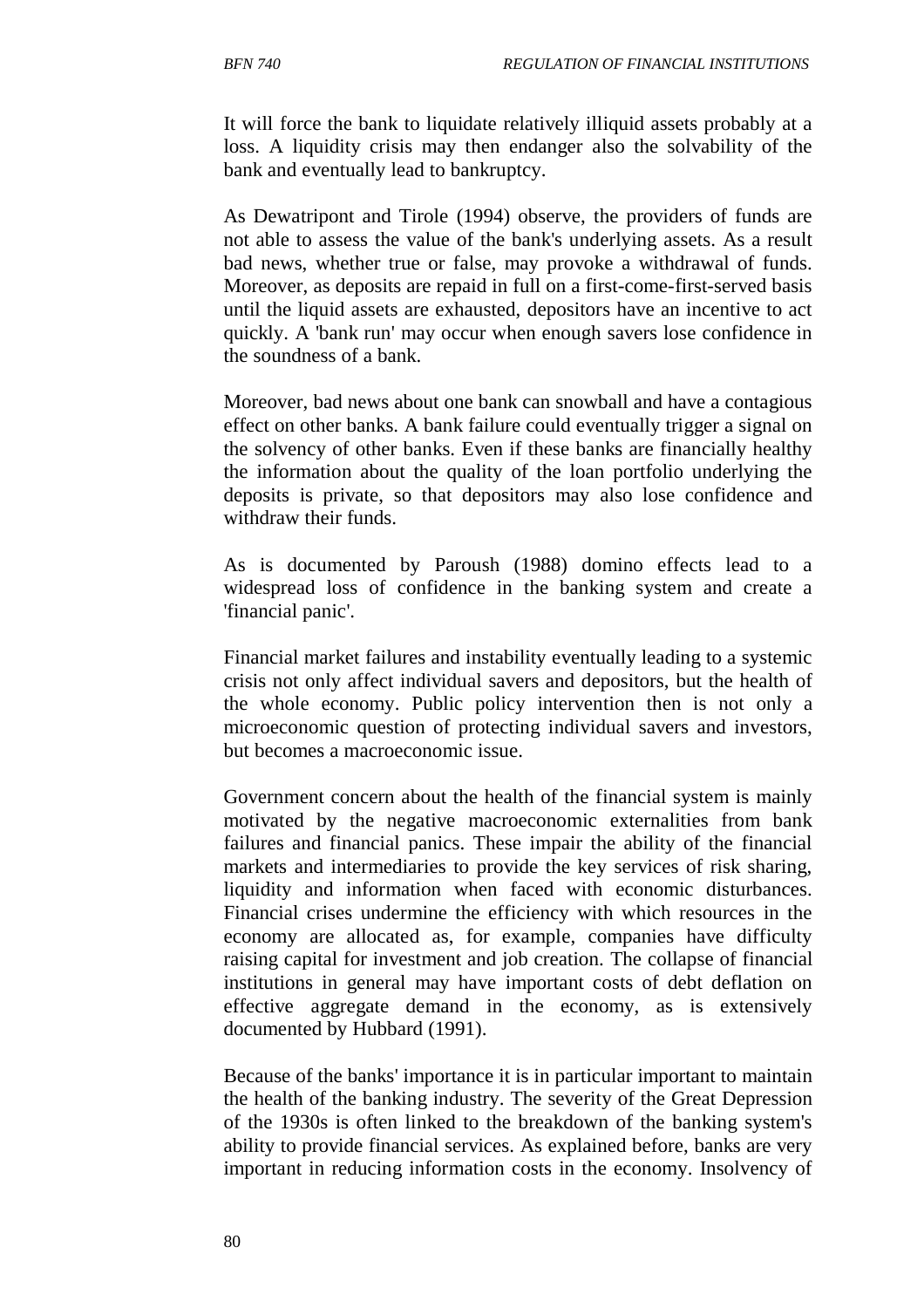banks is costly because information on borrowers is then lost. It hurts in particular the ability of less well known borrowers to obtain loans. Moreover, banks play an essential role in the payments system and in the creation of money. As argue by Mishkin (1997) bank failures could cause large and uncontrollable fluctuations in the quantity of money in circulation. The negative impact of banking problems on economic growth, the government budgets, the balance of payments and foreign exchange rates are further documented in an IMF study by Lindgren, Garcia and Saal (1996).

Systemic risks are more difficult to deal with than the previous individual risks for depositors and savers. Of course government intervention aiming at the protection of depositors and investors by reducing information costs will also stabilize their behavior and reduce the danger of major financial instability. Also at the international level the timely dissemination of accurate financial information may be in order. The question arises whether additional government intervention may be necessary. This applies especially to ex post interventions when a financial crisis has occurred.

Liquidity crisis may be overcome by monetary authorities acting as a lender of last resort and providing additional liquidity. However, this may lead in turn to a moral hazard problem. Financial institutions anticipating the bail-out possibility by monetary authorities may behave in a riskier way. Hence, the lender of last resort certainly does not have to intervene for financial problems that do not contain the danger of leading to a systems crisis. For an international financial crisis the question arises as to the need of an international lender of last resort.

Finally, ensuring a stable payments system has been a principal concern of public policy. Therefore financial regulation in a wider perspective contains also a whole framework for controlling the volume of money in circulation, that is a whole set of monetary policy instruments. Normally a stable and sound financial system is a condition for an efficient monetary policy. Therefore in financial law specific regulations determine for instance which institutions can offer deposit accounts.

However, in the short run conflicts may also arise between money supply control and the provision of additional liquidity under the lender of last resort function.

### **4.0 CONCLUSION**

There is need for a robust financial regulation as a stable and sound financial system is a condition for an efficient monetary policy.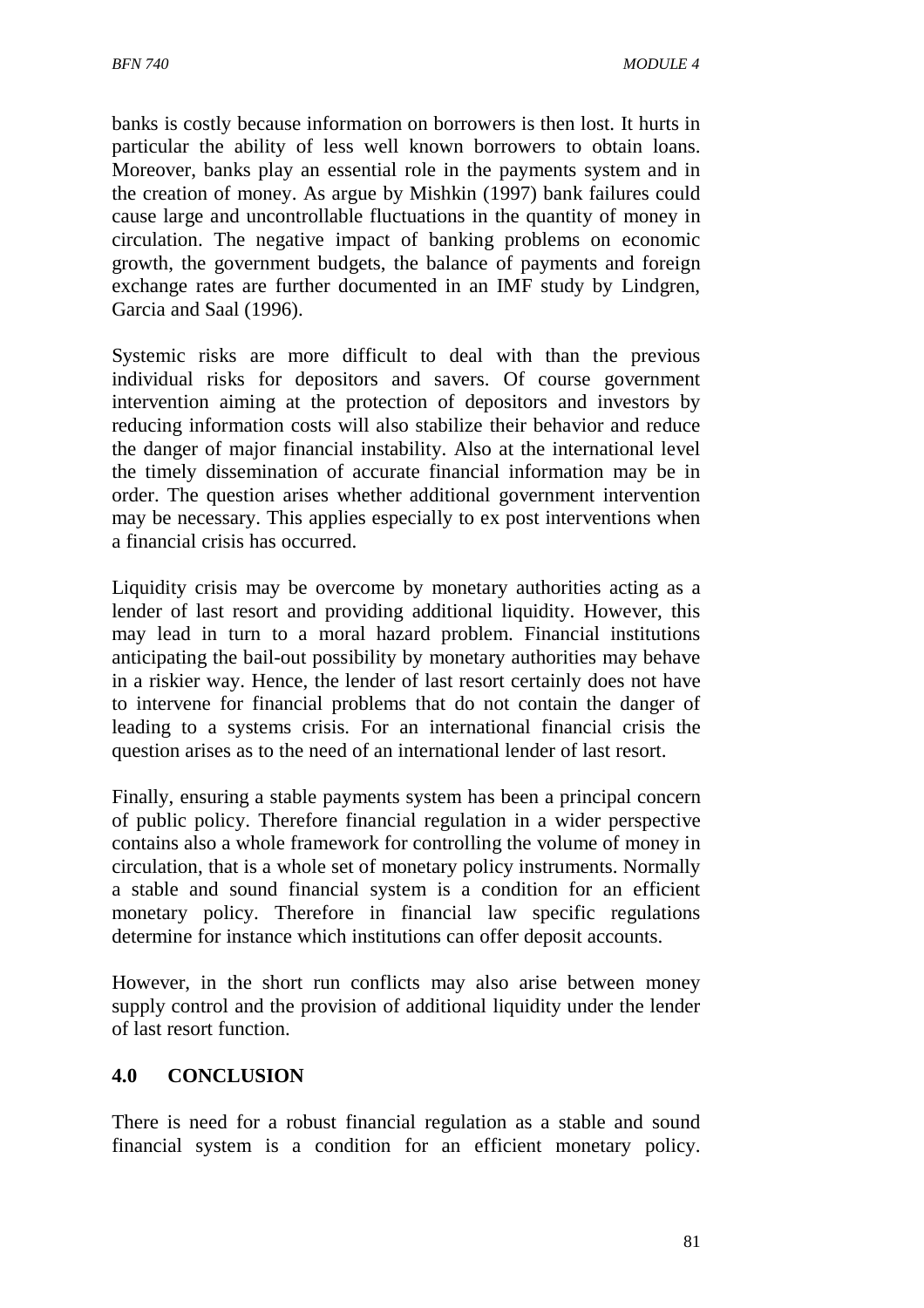Therefore in financial law, specific regulations determine for instance which institutions can offer deposit accounts.

# **5.0 SUMMARY**

You have further learnt the need for a stable and sound financial system is as a precondition for an efficient monetary policy while exposing you to the concept of asymmetric information.

# **6.0 TUTOR-MARKED ASSIGNMENT**

What do you understand by asymmetric information problem?

# **7.0 REFERENCES/FURTHER READING**

- Afifia-Oru, B. (2009). *Dynamics of Credit Economic System in Africa*. Lagos: Byolah Concepts Ltd.
- Central Bank of Nigeria (2011). Understanding Monetary Policy Series No 3, CBN Monetary Policy Framework.
- Chand, S. (Undated). Economic stabilization: Monetary policy and Direct controls, retrieved from www.yourarticlelibrary.com/eco
- Dirk, H. (1999). *Regulations of banking and financialMarket.*  Encyclopedia of Law and Economics.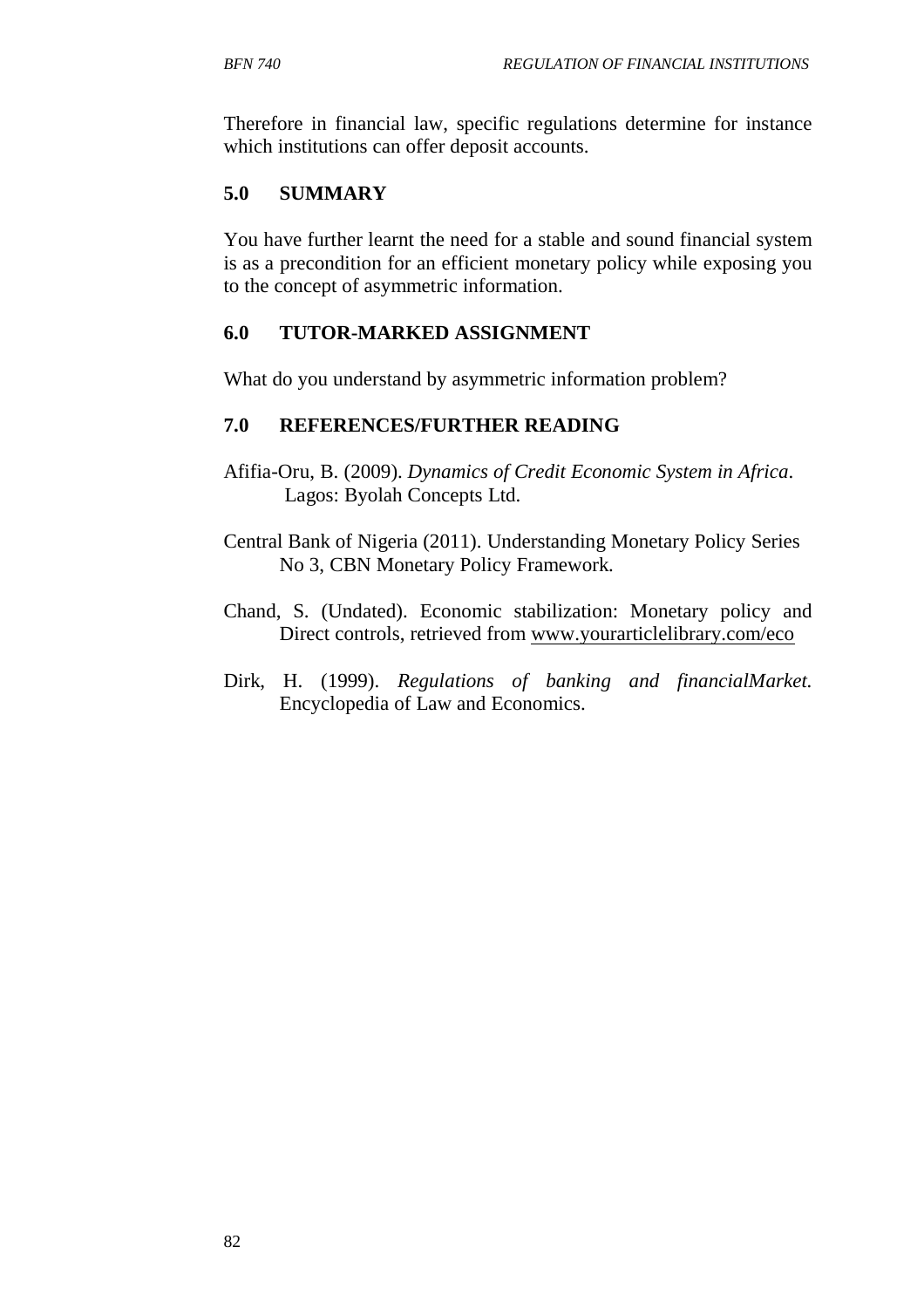## **UNIT 2 MONETARY POLICY AS INSTRUMENT OF ECONOMIC STABILIZATION**

## **CONTENTS**

- 1.0 Introduction
- 2.0 Objectives
- 3.0 Main Content
	- 3.1 What is Monetary Policy?
	- 3.2 Objectives of Monetary Policy
	- 3.3 Direct and Indirect Instruments of Monetary Policy
	- 3.4 Different types of Monetary policy Regimes
- 4.0 Conclusion
- 5.0 Summary
- 6.0 Tutor-Marked Assignment
- 7.0 References/Further Readings

### **1.0 INTRODUCTION**

Monetary policy is how central banks manage liquidity to create economic growth. Liquidity is how much there is in the money supply. That includes credit, cash, checks and money market mutual funds. The most important of these is credit. It includes loans, bonds and mortgages.

Monetary policy guides the central bank's supply of money in order to achieve the objectives of price stability (or low inflation rate), full employment, and growth in aggregate income. This is necessary because money is a medium of exchange and changes in its demand relative to supply, necessitate spending adjustments. Fiduciary or paper money is issued by the central bank based on an estimate of the demand for cash.

The most commonly advocated policy of solving the problem of fluctuations is monetary policy. Monetary policy pertains to banking and credit, availability of loans to firms and households, interest rates, public debt and its management, and monetary management.

However, the fundamental problem of monetary policy in relation to trade cycles is to control and regulate the volume of credit in such a way as to attain economic stability. During a depression, credit must be expanded and during an inflationary boom, its flow must be checked.

Monetary management is the function of the commercial banking system, and through it, its effects are primarily exerted the economy as a whole. Monetary management directly affects the volume of cash reserves of banks, regulates the supply of money and credit in the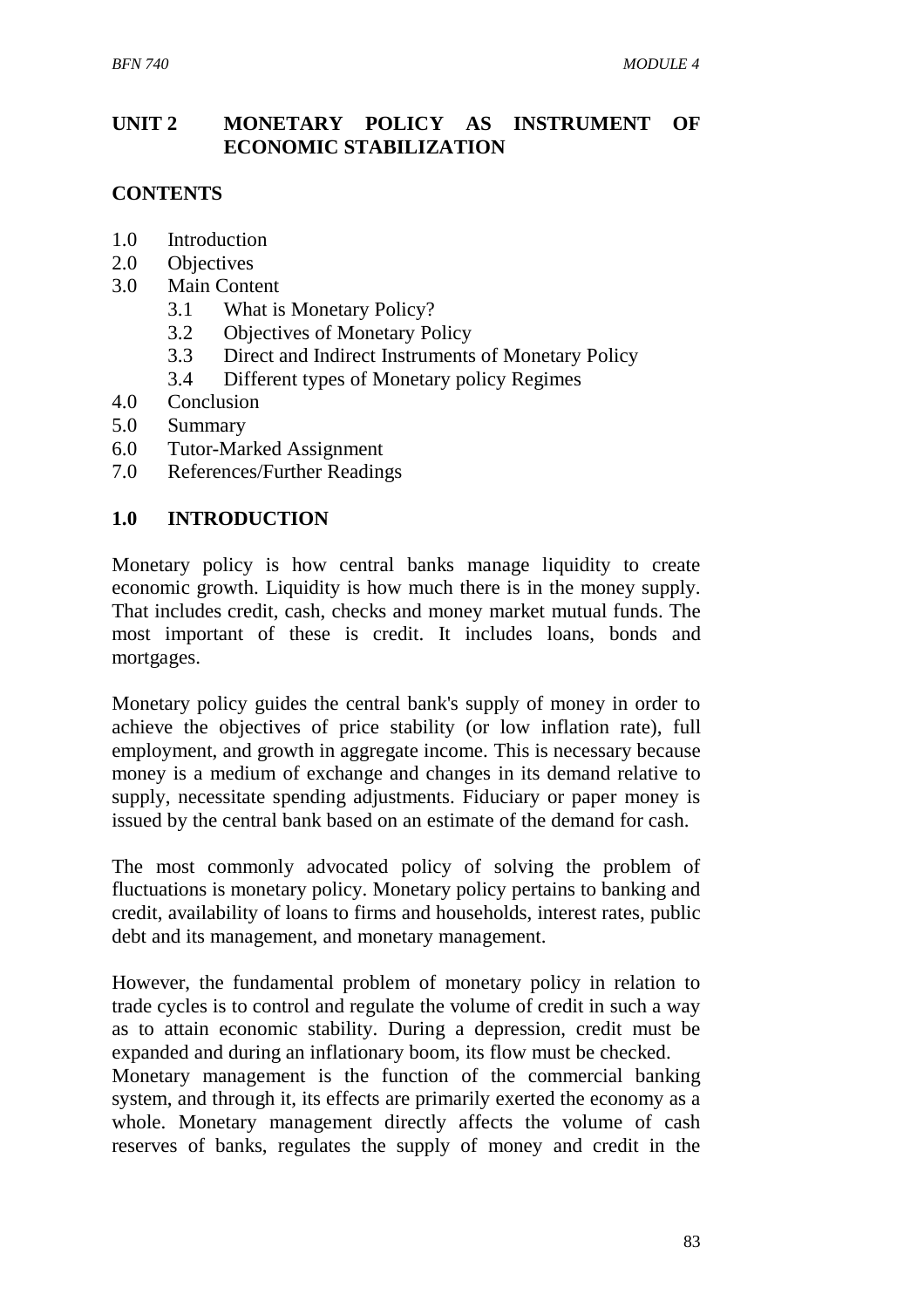economy, thereby influencing the structure of interest rates and availability of credit.

Both these factors affect the components of aggregate demand (consumption plus investment) and the flow of expenditures in the economy. It is obvious that an expansion in bank credit causes an increasing flow of expenditure (in terms of money) and contraction in bank credit reduces it.

In the armoury of the central bank, there are quantitative as well as qualitative weapons to control the credit- creating activity of the banking system. They are bank rate, open market operations and reserve ratios. These are interrelated to tools which operate on the reserves of member banks which influence the ability and willingness of the banks to expand credit. Selective credit controls are applied to regulate the extension of credit for particular purposes.

We shall now briefly discuss the implications of these weapons (monetary policy instruments).

# **2.0 OBJECTIVES**

At the end of this unit, you should be able to:

- explain the monetary management mechanism
- discuss the effectiveness of various monetary policy weapons
- highlight the objectives of monetary policy
- state the direct and indirect instruments of monetary policy
- List different types of monetary policy regimes.

# **3.0 MAIN CONTENT**

# **3.1 What is Monetary Policy?**

Monetary Policy refers to the specific actions taken by the Central Bank (Monetary Authority) to regulate the value; supply and cost of money in the economy with a view to achieving predetermine macroeconomic goals. The Central Bank of Nigeria, like other central banks in developing countries, seeks to achieve price stability through the management of money supply. Money supply comprises narrow and broad money. Narrow money (Ml) is defined as currency in circulation with non-bank public and demand deposits or current accounts in the banks. The broad money (M2) includes narrow money plus savings and time deposits, as well as foreign currency denominated deposits. Broad money measures the total volume of money supply in the economy. Thus, excess money supply (or liquidity) may arise when the amount of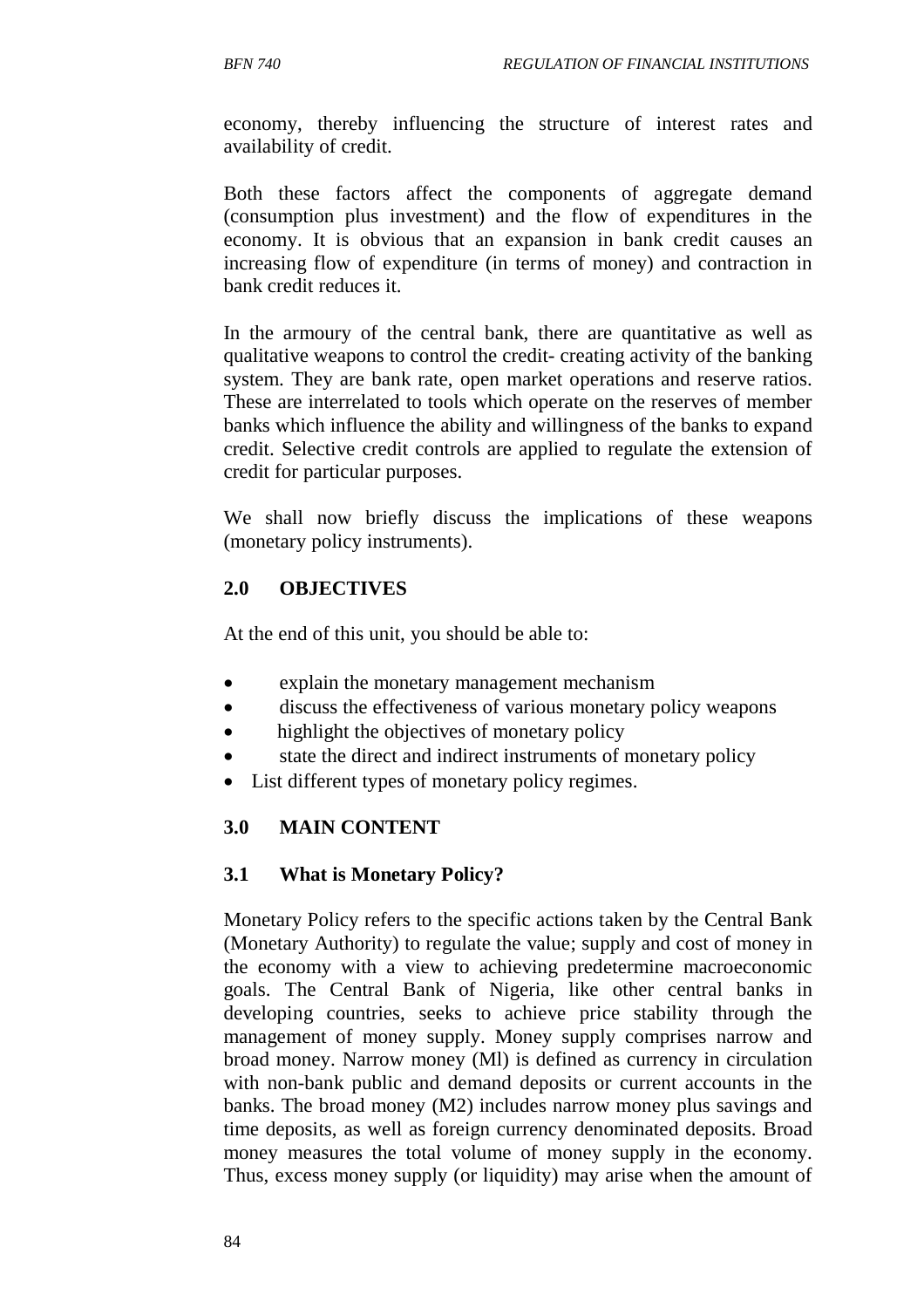broad money is higher than the level required to sustain non-inflationary output growth in the economy.

The need to regulate money supply is based on the knowledge that there is a relatively stable relationship between the quantity of money supply and economic activity and that if the supply of money is not limited to what is required to support productive activities, it will result in undesirable effects such as inflation or deflation.

Several factors influence the supply of money, some of which are within the control of the central bank, while others are outside its control. The specific objectives and focus of monetary policy may change from time to time, depending on the level of economic development and economic fortunes of the country.

## **3.2 Objectives of Monetary Policy**

In Nigeria, the major objectives of monetary policy include the attainment of price stability and sustainable economic growth. In pursuing these objectives, the CBN recognizes the existence of conflicts among objectives necessitating some sort of trade-offs. The targets of monetary policy are the operational target, the intermediate target and the ultimate targets. The Bank manipulates the operating target (reserve money) over which it has substantial direct control to influence the intermediate target (broad money supply, M2) which has impact on the ultimate objective of monetary policy, i.e., inflation and output.

The stance of monetary policy refers to either expansion or contraction actions of the central bank to control money supply.

Expansion monetary policy is a set of actions by the monetary authority to increase money supply in the economy. It is conventionally used to stimulate economic activity, usually in a recession.

Contraction monetary policy on the other hand seeks to reduce the level of money supply in the economy. It is conventionally used to reduce inflationary pressures in the economy.

### **3.3 Direct and Indirect Instruments of Monetary Policy**

### **Direct Credit Control**

The central bank can direct Deposit Money Banks on the maximum percentage or amount of loans (credit ceilings) to different economic sectors or activities, interest rate caps, liquid asset ratio and issue credit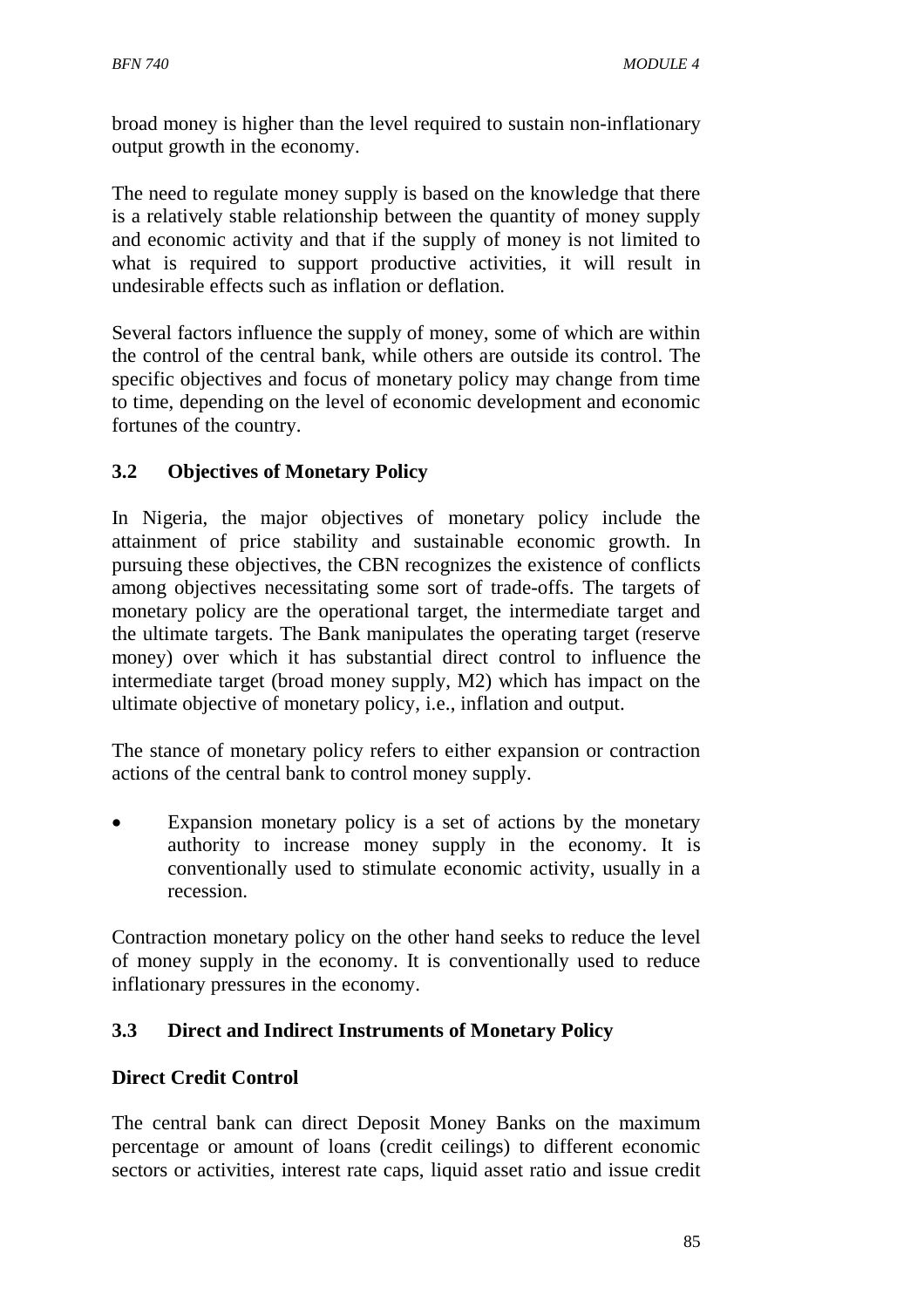guarantee to preferred loans. In this way the available savings is allocated and investment directed in particular directions as desired by the authorities.

Selective controls or qualitative credit control is used to divert the flow of credit into and out of particular segments of the credit market. Selective controls aim at influencing the purpose of borrowing. They regulate the extension of credit for particular purposes. The rationale for the use of selective controls is that credit may be deemed excessive in some sectors at a time when a general credit control would be contrary to the maintenance of economic stability.

It goes without saying that these various means of credit controls are to be co-ordinated to achieve the goal of economic stability.

### **Indirect Instruments of Monetary Policy**

### • **Reserve Requirements**

This instrument is used by the central bank to influence the level of bank reserves and hence, their ability to grant loans. Reserve requirements are lowered in order to free reserves for banks to grant loans and thereby increase money supply in the economy. On the other hand, they are raised in order to reduce the capacity of banks to provide loans thereby reducing money supply in the economy. The monetary authorities have at their disposal another most effective way of influencing reserves and activities of commercial banks and that weapon is a change in cash reserve ratios. Changes in the reserve ratios become effective at a preannounced date.

Their immediate effect is to alter the liquidity position in the banking system. When the cash reserve ratio is raised commercial banks find their existing level of cash reserves inadequate to cover deposits and have to raise funds by disposing liquid assets in the monetary market. The reverse will be the case when the reserve ratio is lowered. Thus, changes in the reserve ratios can influence directly the cash volume and the lending capacity of the banks.

It appears that the bank rate policy, open market operations and changes in reserve ratios exert their influence on the cost, volume and availability of bank reserves through reserves, on the money supply

### • **Open Market Operations (OMO)**

The most important and flexible tool of monetary policy is open market operations. It is the buying and selling of government securities in the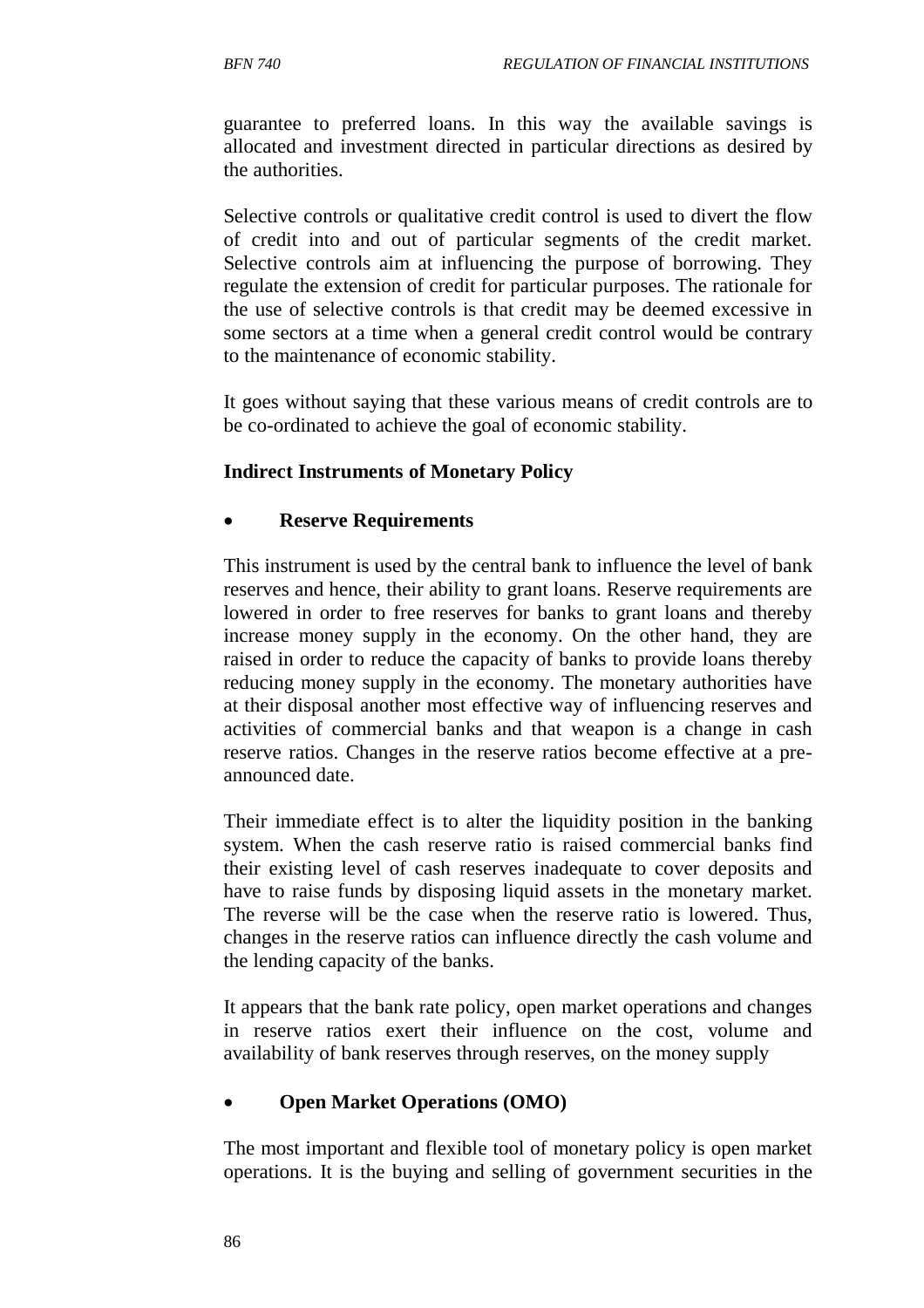open market (primary or secondary) in order to expand or contract the amount of money in the banking system. By purchasing securities, the central bank injects money into the banking system and stimulates growth whereas by selling securities it absorbs excess money. Thus, if there is excess liquidity in the system, the central bank will in a bid to reduce the money supply sell the government securities such as Treasury Bills. On the other hand, in periods of liquidity shortages, the central bank buys government securities so as to increase money supply. Instruments commonly used for this purpose include treasury bills, central bank bills, or prime commercial paper.

OMO enables the central bank to influence the cost and availability of reserves and bring about desired changes in bank credit and money supply. This important instrument of monetary policy has a number of advantages because it is flexible and precise, it is implemented quickly and easily reversed and the central bank has complete control. The effectiveness of OMO, however, depends on the existence of welldeveloped financial markets that are sensitive to interest rate movements.

The technique of open market operations refers to the purchase and sale of securities by the central bank. A selling operation reduces commercial banks' reserves and their lending power.

However, because of the need to maintain the government securities market, the central bank is completely free to sell government securities when and in what amounts it wishes in order to influence commercial banks' reserve position. Thus, when a large public debt is outstanding, by expanding the securities market, monetary policy and management of the public debt become inseparably intertwined.

### • **Discount Window Operations**

This instrument is a facility provided by the central bank which enables the DMBs to borrow reserves against collaterals in form of government or other acceptable securities. The central bank operates this facility in accordance with its role as lender of last resort and transactions are conducted in form of short term (usually overnight) loans. The central bank lends to financially sound DMBs at the policy rate. This rate sets the floor for the interest rate regime in the money market (the nominal anchor rate) and thereby affects the supply of credit, the supply of savings (which affects the supply of reserves and monetary aggregate) and the supply of investment (which affects employment and GDP).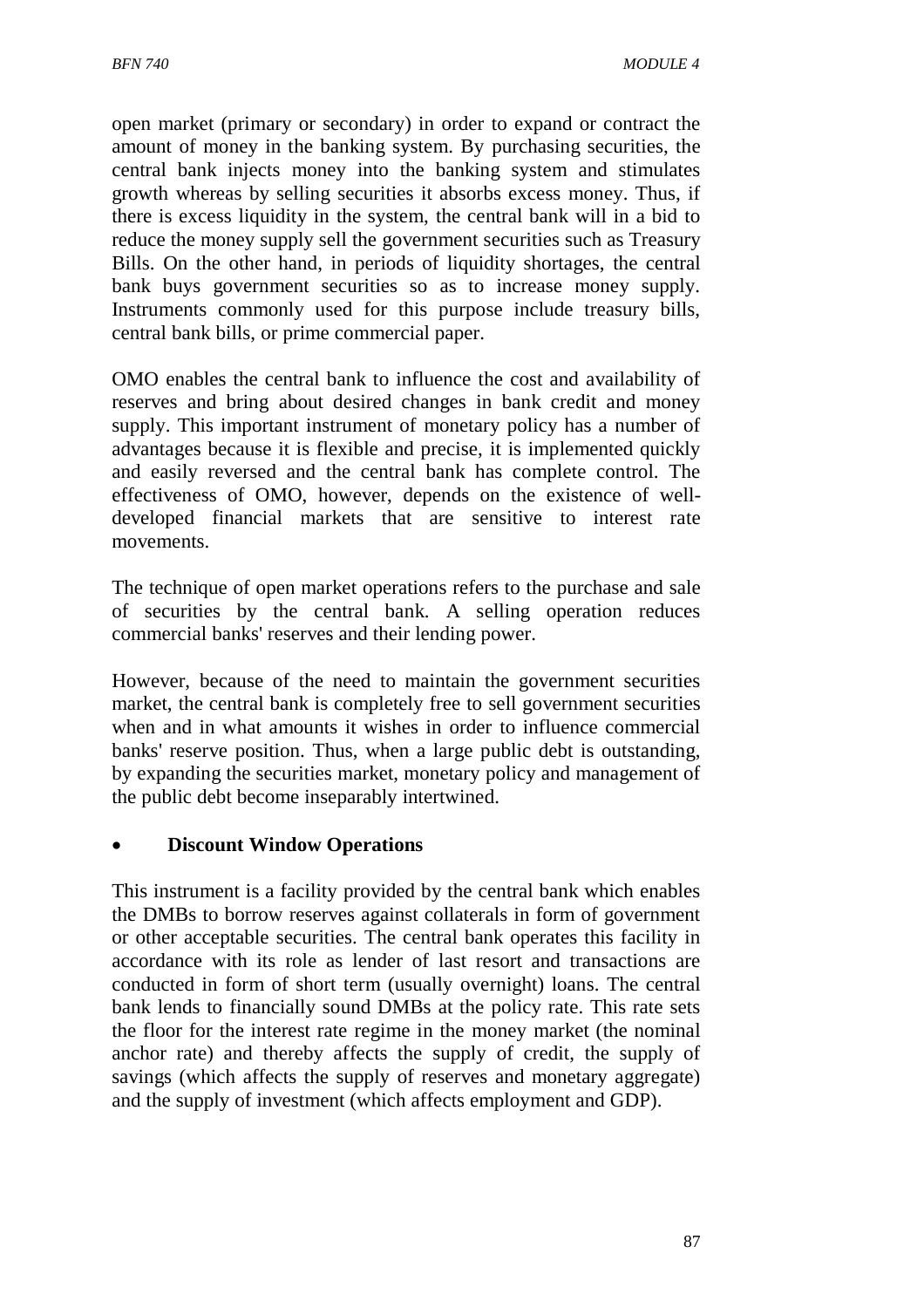#### • **Other Instruments**

#### **Exchange Rate**

The balance of payments can be in deficit or in surplus and this can affect the monetary base, hence the money supply, in one direction or the other. By selling or buying foreign exchange, the central bank ensures that the exchange rate is at an optimal level. The real exchange rate when misaligned affects the current account balance because of its impact on external competitiveness.

#### **Prudential Guidelines**

The central bank may require DMBs to exercise particular care in their credit operations in order to achieve specified outcomes. Key elements of prudential guidelines remove some discretion from bank management and replace them with rules.

#### **Moral Suasion**

The central bank issues licenses to DMBs and regulates the operation of the banking system. Thus, it can persuade banks to follow certain policies such as credit restraint or expansion, increase sayings mobilization and promote exports through financial support, which otherwise they may not do, on the basis of their risk/return assessment.

#### **Bank Rate Policy**

Due to various reasons, the bank rate policy is relatively an ineffective weapon of credit control.

However, from the viewpoint of contra cyclical monetary policy, bank rate policy is usually interpreted as an evidence of monetary authority's judgment regarding the contribution of the current flow of money and bank credit to general economic stability.

That is to say, a rise in the bank rate indicates that the central bank considers that liquidity in the banking system possesses an inflationary potential. It implies that the flow of money and credit is very much in excess of the actual productive capacity of the economy and therefore, a restraint on the expansion of money supply through dear money policy is desirable.

On the other hand, a reduction in the bank rate is generally interpreted as an evidence of a shift in the direction of monetary policy towards a cheap and expansive money policy. A reduction in bank rate then is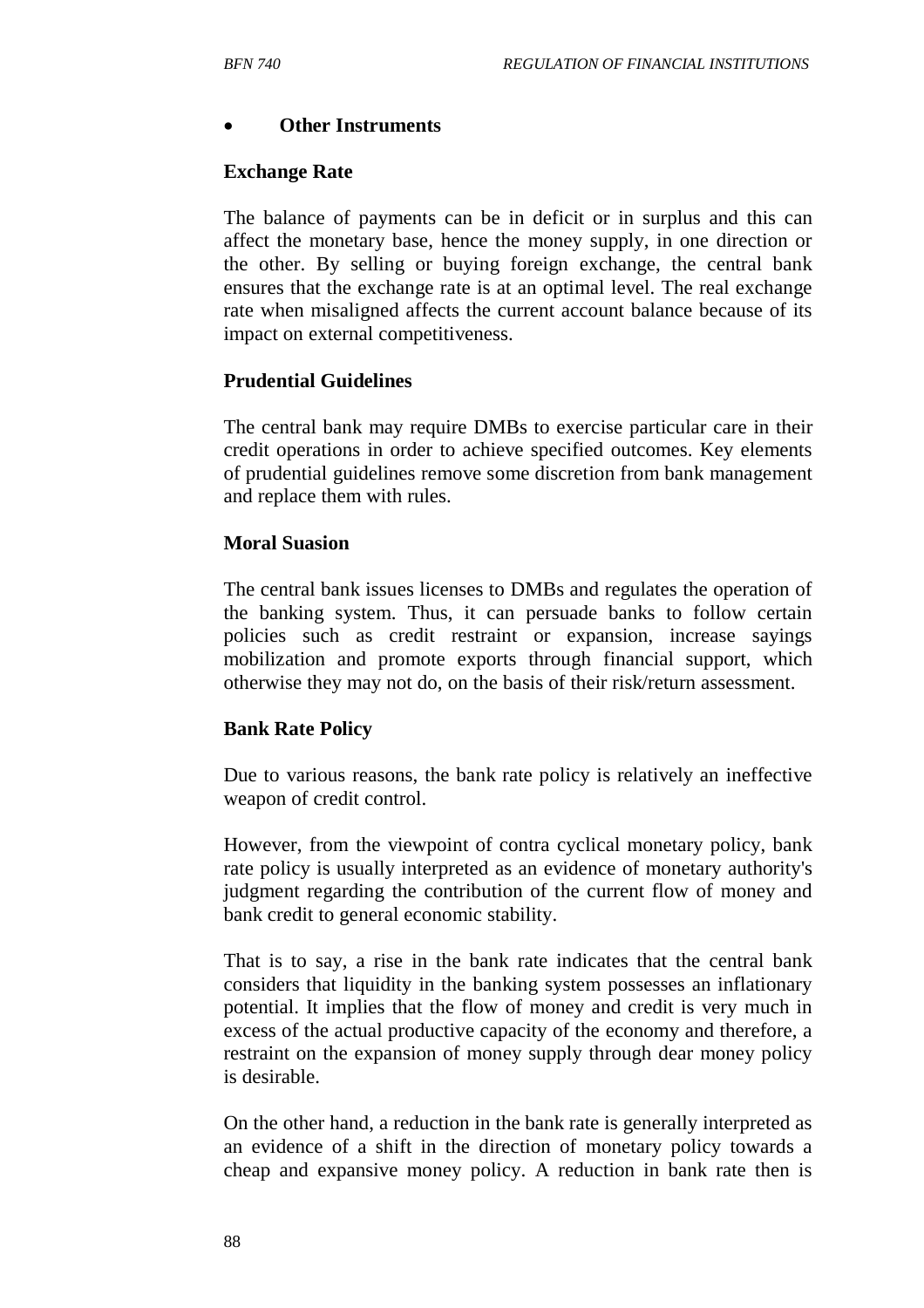more significant as a symbol of an easy money policy than anything else. However, the bank rate is most effective as an instrument of restraint.

According to Estey, the following difficulties usually arise in the way of an effective discount policy in expansion:

- i. During high prosperity, the demand for credit by businessmen may be interest-inelastic.
- ii. The rising of bank rate and a consequent rise in the market rates of interest may attract loanable funds from the financial intermediaries in the money market and assist in counteracting undesired effects.
- iii. Though the quantity of money may be controlled by the banking system, the velocity of its circulation is not directly under the influence of banks. Banking policy may determine how much credit there should be but it is the trade which decides how much and how fast it will be used. Thus, if the velocity of the movement is contrary to the volume of credit, banking policy will be rendered ineffective.
- iv. There is also the difficulty of proper timing in the application of banking policy. Brakes must be applied at the right time and in the right quarter. If they are applied too soon, they must bring expansion to an end with factors of production not fully employed. And when applied too late, there might be a runaway monetary expansion and inflation, completely out of control.

# **Effectiveness of Monetary Control**

Monetary policy is much more effective in curbing a boom than in helping to bring the economy out of a depression state. It has long been recognized that monetary management can always contract the money supply sufficiently to end any boom, but it has little capacity to end a contraction.

This is because the actions of monetary management do not directly enter the income-expenditure stream as the most effective contracyclical weapon, for their first impact is on the asset structure of financial institutions, and in this process of altering the assets structure, rate of interest, volume of credit and the income-expenditure flow may be altered.

All these operate more significantly in restraining the income stream during expansion than in inducing an increase during contraction. However, the greatest advantage of monetary policy is its flexibility. Monetary management makes decisions about the rate of change in the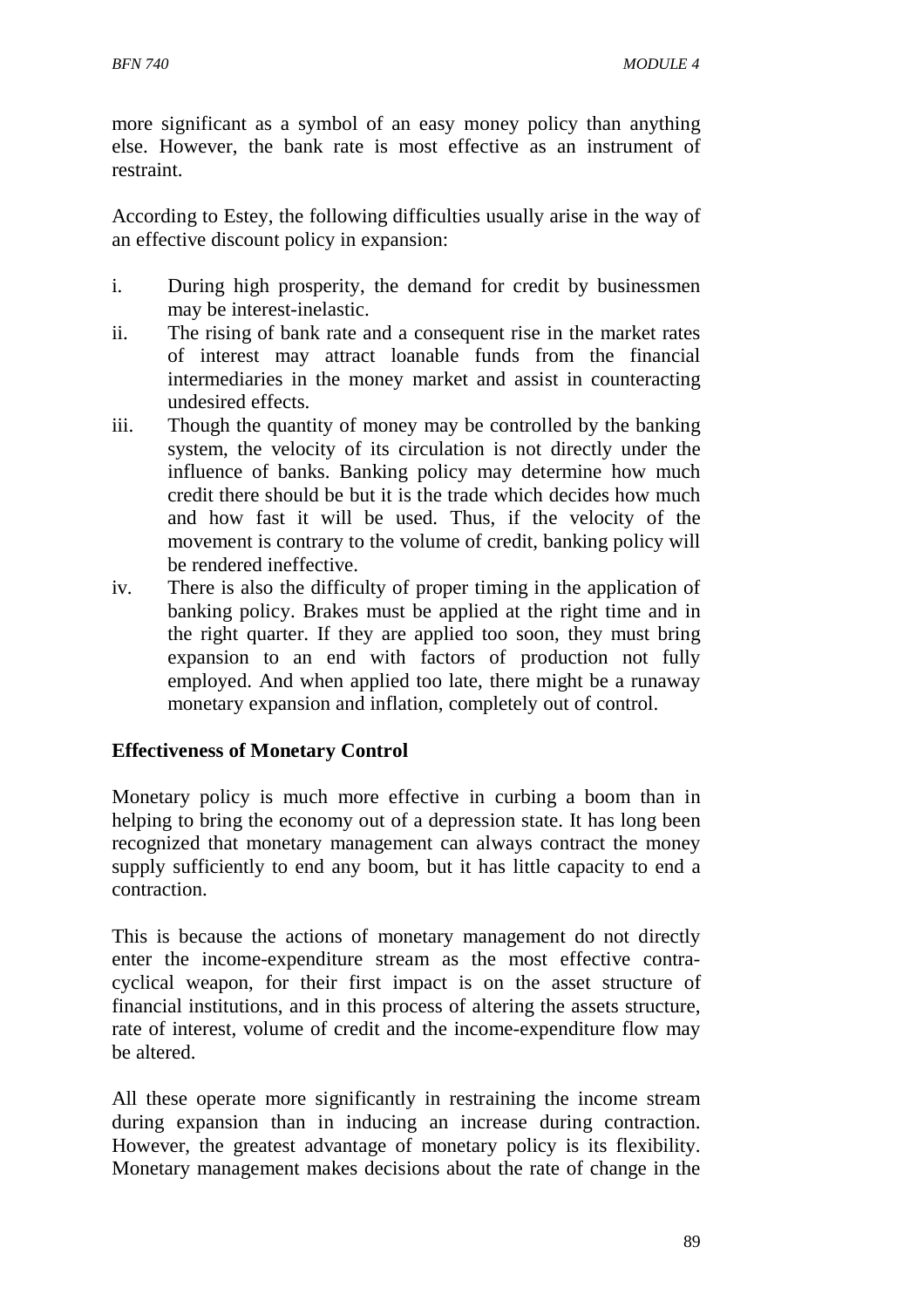money supplies that are consistent with economic stability and growth on a judgment of given quantitative and qualitative evidences.

But, whether this point of monetary policy will prove its effectiveness or not depends on its exact timing. Manipulation of bank rate and open market dealings by the central bank should be reasonably effective if applied quickly and continuously in preventing booms from developing and consequently, into a depression.

To sum up, monetary policy is a necessary part of the stabilization programme but it alone is not sufficient to achieve the desired goal. Monetary policy, if used as a tool of economic stabilization, in many ways, serves as a complement of fiscal policy.

It is strong, whereas fiscal policy is weak. It is flexible and capable of quick alternations to suit the measure of pressures of the time and needs. However, it is to be co-ordinated with fiscal policy.

## **3.4 Different types of Monetary policy Regimes**

Central banks use contraction monetary policy to reduce inflation. They have many tools to do this. The most common are raising interest rates and selling securities through open market operations.

They use expansionary monetary policy to lower unemployment and avoid recession. They lower interest rates, buy securities from member banks and use other tools to increase liquidity.

| <b>Monetary</b>            | <b>Target</b><br>Market           | <b>Long Term Objective</b> |
|----------------------------|-----------------------------------|----------------------------|
| regimes                    | <b>Variable</b>                   |                            |
| <b>Inflation Targeting</b> | Interest<br>rate<br><sub>on</sub> | A given rate of change in  |
|                            | overnight debt                    | the CPI                    |
| Price<br>Level             | Interest<br>rate<br><sub>on</sub> | A specific CPI number      |
| Targeting                  | overnight debt                    |                            |
| Monetary                   | The growth in money               | A given rate of change in  |
| Aggregates                 | supply                            | the CPI                    |
| Fixed<br>Exchange          | The spot price of the             | The spot price of the      |
| Rate                       | currency                          | currency                   |
| Gold Standard              | The spot price of gold            | inflation<br>Low<br>as     |
|                            |                                   | measured by the<br>gold    |
|                            |                                   | price                      |
| Mixed Policy               | Usually interest rates            | Usually unemployment $+$   |
|                            |                                   | CPI change                 |

The different types of policy are also called **monetary regimes,** in parallel to exchange-rate regimes. A fixed exchange rate is also an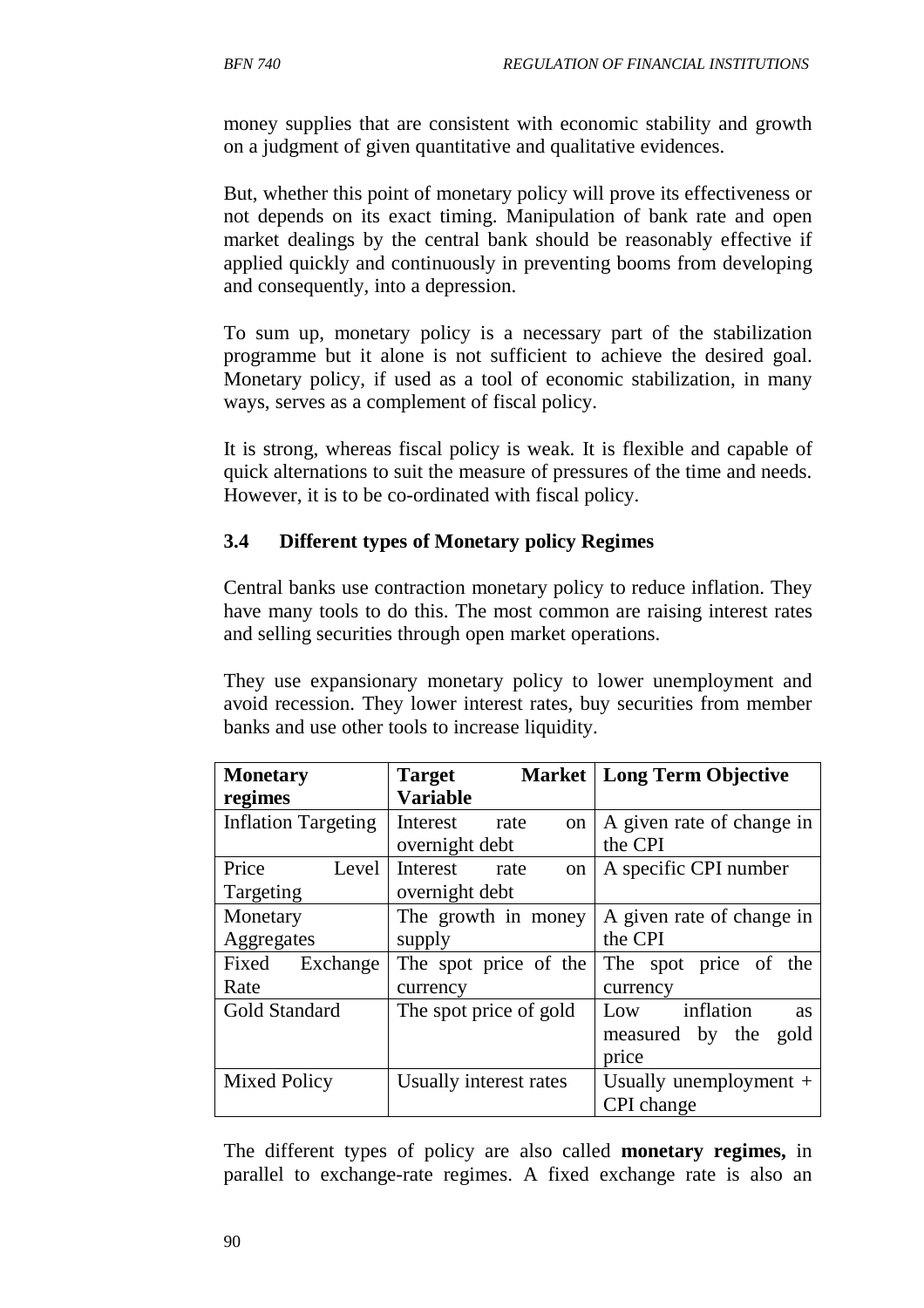exchange-rate regime; The Gold standard results in a relatively fixed regime towards the currency of other countries on the gold standard and a floating regime towards those that are not. Targeting inflation, the price level or other monetary aggregates implies floating exchange rate unless the management of the relevant foreign currencies is tracking exactly the same variables (such as a harmonized consumer price index).

## **Expansion versus Contraction Monetary Policy**

In economics, an expansionary fiscal policy includes higher spending and tax cuts that encourage economic growth. In turn, an expansionary monetary policy is one that seeks to increase the size of the money supply. As usual, inciting of money supply is aimed at lowering the interest rates on purpose to achieve economic growth by increase of economic activity. Conversely, contraction monetary policy seeks to reduce the size of the money supply. In most nations, monetary policy is controlled by either a central bank or a finance ministry. Neoclassical and Keynesian economics significantly differ on the effects and effectiveness of monetary policy on influencing the real economy; there is no clear consensus on how monetary policy affects real economic variables (aggregate output or income, employment). Both economic schools accept that monetary policy affects monetary variables (price levels, interest rates).

### **4.0 CONCLUSION**

It should be understood that a wrong monetary policy may seriously endanger and even destroy the effectiveness of fiscal policy. Thus, monetary policy and fiscal policy, each reinforcing and supplementing the other, are the essential elements in devising an economic stabilization programme. We have also seen in this unit the different monetary regimes and how they differ from each other. The Gold standard results in a relatively fixed regime towards the currency of other countries on the gold standard and a floating regime towards those that are not

### **5.0 SUMMARY**

In this unit, you have learnt the various monetary policy instruments and regimes as used in stabilizing the economy as well as the effectiveness of monetary control mechanism.

### **6.0 TUTOR-MARKED ASSIGNMENT**

- 1. Discuss briefly the effectiveness of monetary control mechanism.
- 2. What do you understand by monetary policy?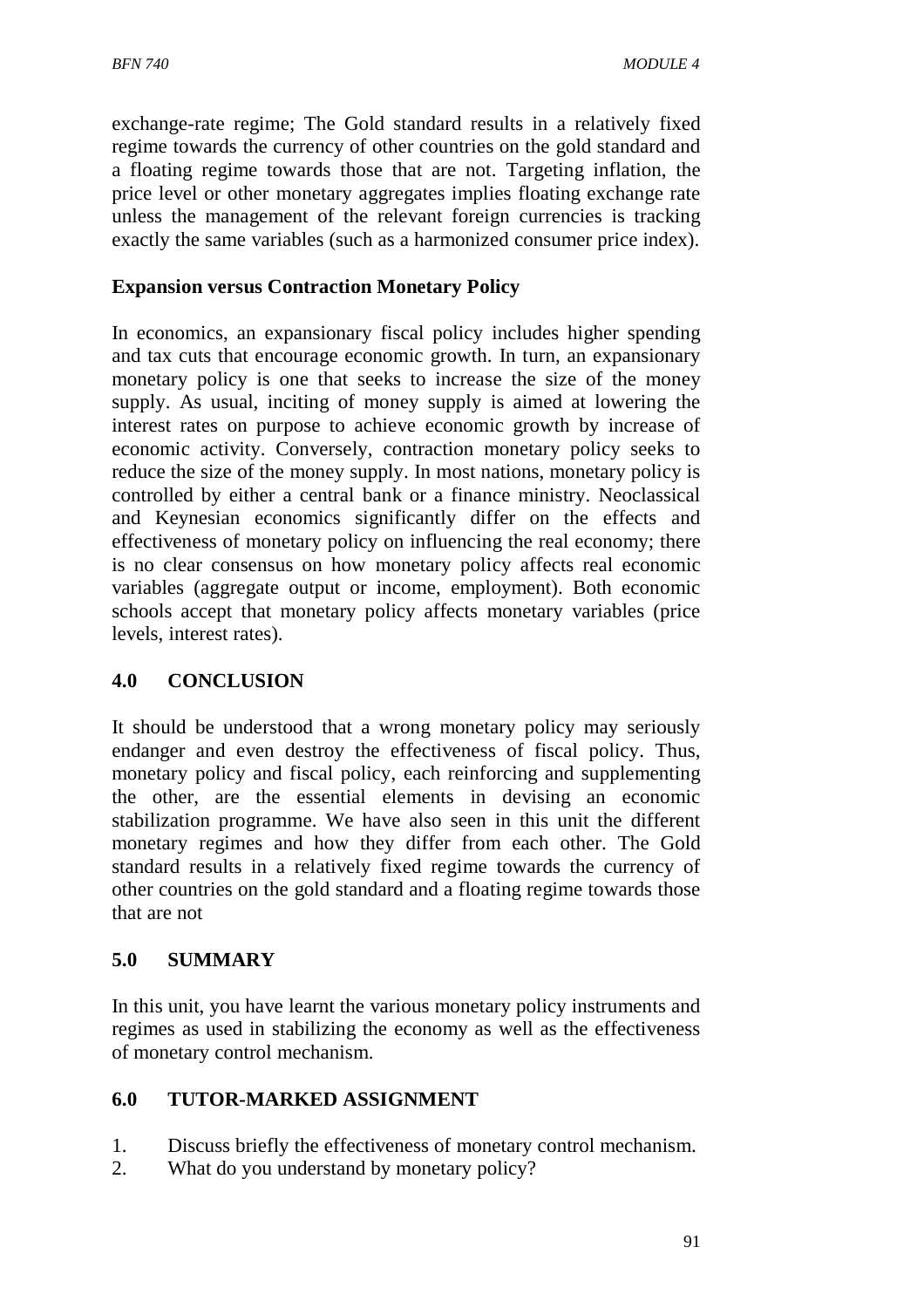3. In tabular form show the different monetary regimes and their long term objectives.

## **7.0 REFERENCES/FURTHER READING**

- Afifia-Oru, B. (2009). *Dynamics of Credit Economic System in Africa*. Lagos: Byolah Concepts Ltd.
- Central Bank of Nigeria (2011). Understanding Monetary Policy series No 3, CBN Monetary Policy Framework.
- Chand, S. (Undated). Economic stabilization: Monetary policy and Direct controls, retrieved from www.yourarticlelibrary.com/eco
- Dirk, H. (1999). Regulations of banking and financialMarket. Encyclopedia of Law and Economics.
- Osaze, E. B. (2007). *Capital Markets.* Lagos: The Bookhouse Company.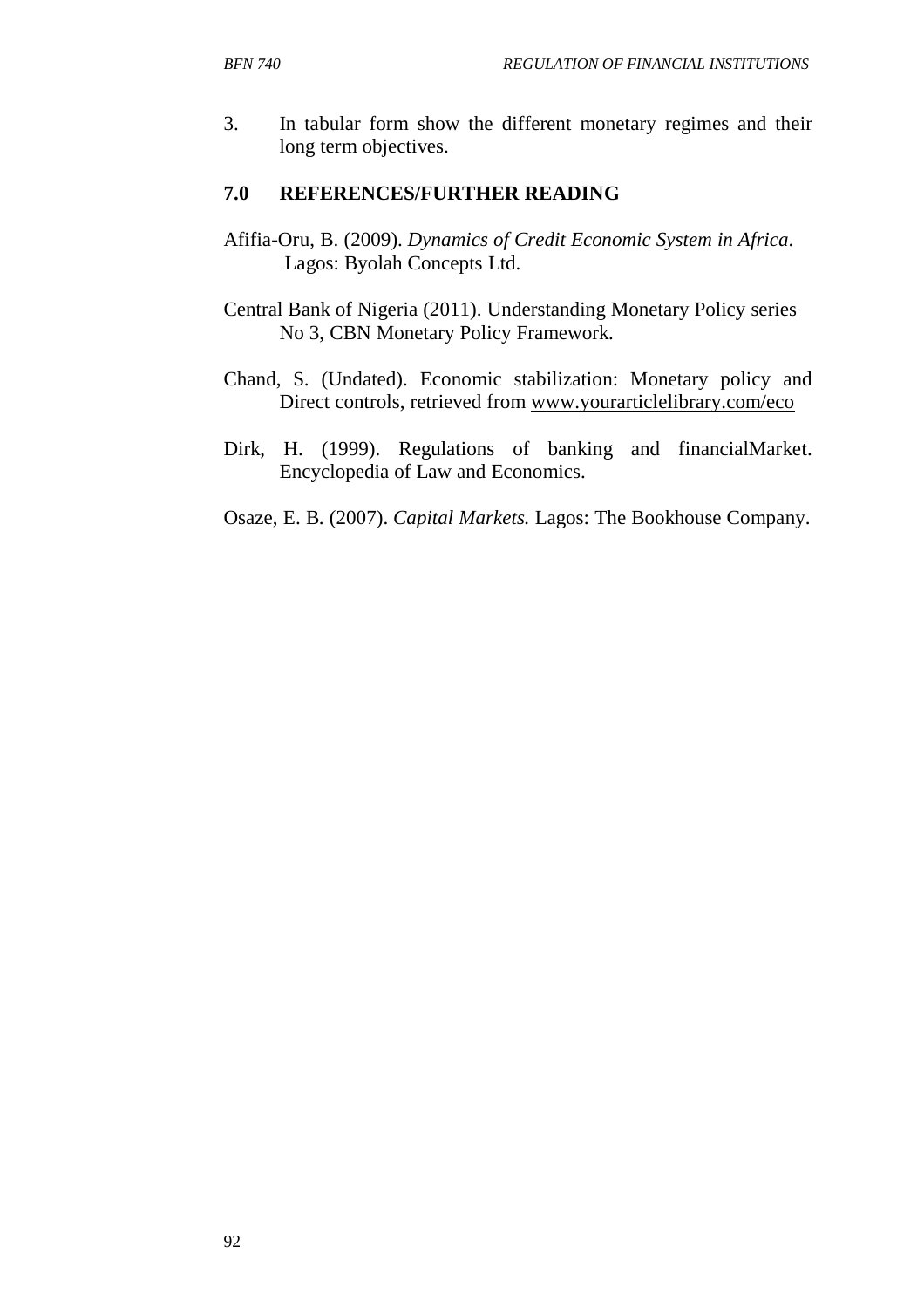## **UNIT 3 FISCAL POLICY AS AN INSTRUMENT OF ECONOMIC STABILIZATION**

## **CONTENTS**

- 1.0 Introduction
- 2.0 Objectives
- 3.0 Main Content
	- 3.1 What is Fiscal policy?
	- 3.2 Built-in Flexibility
	- 3.3 Discretionary Action
- 4.0 Conclusion
- 5.0 Summary
- 6.0 Tutor-Marked Assignment
- 7.0 References/Further Reading

#### **1.0 INTRODUCTION**

In this unit we shall discuss fiscal policy as a tool of economic stability. Fiscal policy has received its due importance under the influence of Keynesian economies since the depression years of the 1930s.

#### **2.0 OBJECTIVES**

At the end of this unit, you should be able to:

- explain the meaning of fiscal policy
- discuss inbuilt flexibility as it affects fiscal policy
- analyse discretion action as it affects fiscal policy.

### **3.0 MAIN CONTENT**

#### **3.1 What is Fiscal policy?**

The term "fiscal policy" embraces the tax and expenditure policies of the government. Thus, fiscal policy operates through the control of government expenditures and tax receipts. It encompasses two separate but related decisions: public expenditures and level and structure of taxes. The amount of public outlay, the inducement and effects of taxation and the relation between expenditure and revenue exert a significant impact upon the free enterprise economy.

Broadly speaking, the taxation policy of the government relates to the programme of curbing private spending. The expenditure policy, on the other hand, deals with the channels by which government spending on new goods and services directly add to aggregate demand and indirectly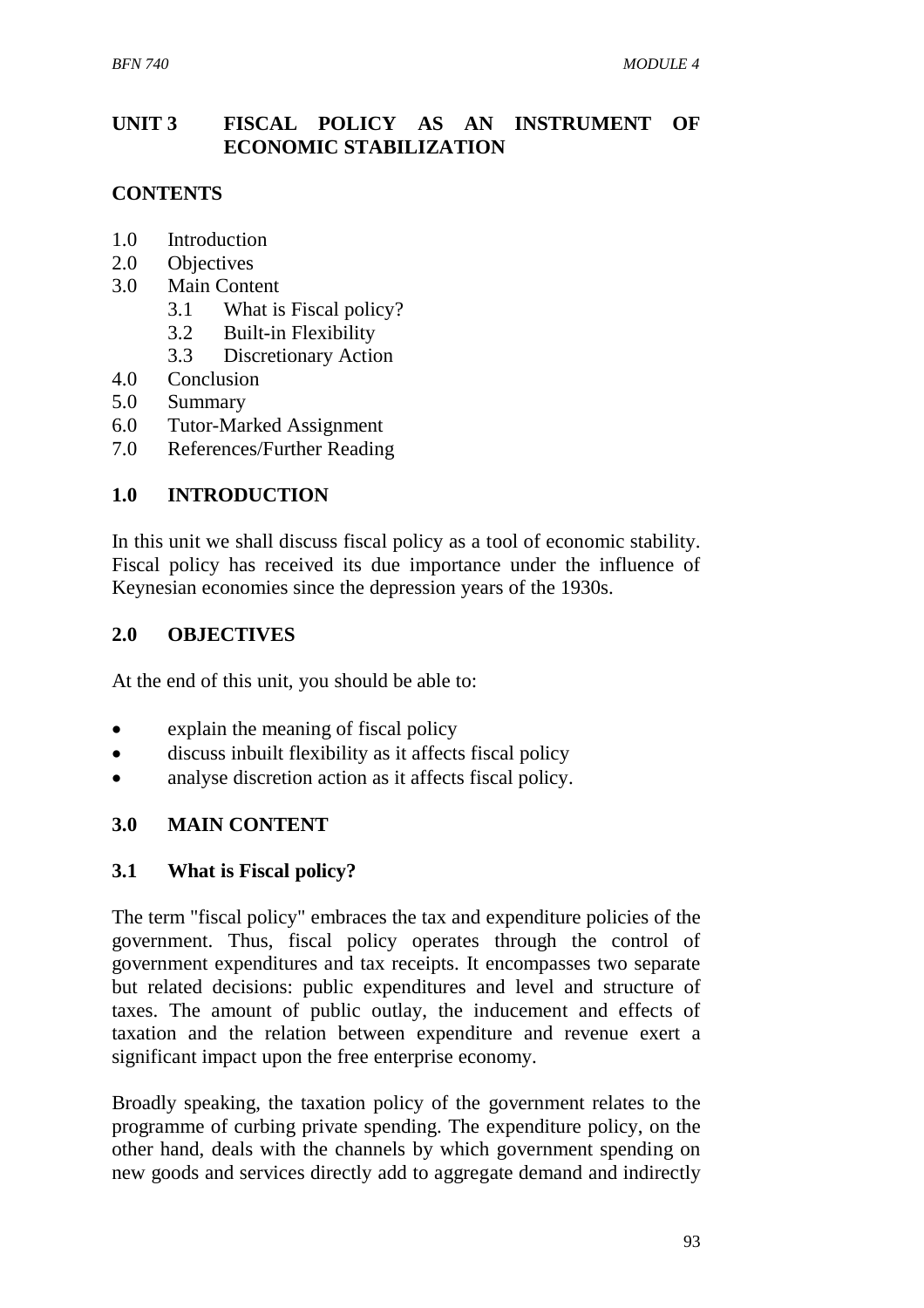income through the secondary spending which takes place on account of the multiplier effect.

Taxation, on the other hand, operates to reduce the level of private spending (on both consumption and investment) by reducing the disposable income and the resulting savings in the community. Hence, under the budgetary phenomenon, public expenditure and revenue can be combined in various ways to achieve the desired stimulating or deflationary effect on aggregate demand.

Thus, fiscal policy has quantitative as well as qualitative aspect changes in tax rates, the structure of taxation and its incidence influence the volume and direction or private spending in economy. Similarly, changes in government's expenditures and its structure of allocations will also have quantitative and redistributive effects on time, consumption and aggregate demand of the community.

As a matter of fact, all government spending is an inducement to increase the aggregate demand (both volume and components) and has an inflationary bias in the sense that it releases funds for the private economy which are then available for use in trade and business.

Similarly, a reduction in government spending has a deflationary bias and it reduces the aggregate demand (its volume and relative components in which the expenditure is curtailed). Thus, the composition of public expenditures and public revenue not only help to mold the economic structure of the country but also exert certain effects on the economy.

For maximum effectiveness, fiscal policy should be planned on both long-run and short-run basis. Long- run fiscal policy obviously is concerned with the long- run trends in government income and spending. Within the framework of such a long-range plan of fiscal operations, the budget can be made to vary cyclically in order to moderate the short-run economic fluctuations.

Basically two sets of techniques can be employed for planning the desired flexibility in the relation between tax revenue and expenditure: (1) built-in flexibility or automatic stabilizers, and (2) discretionary action.

## **3.2 Built-in Flexibility**

The operation of a fiscal policy is always confronted with the problem of timing and forecast. A fiscal policy administrator has always to face the question: When to do what? But it is a very difficult and complex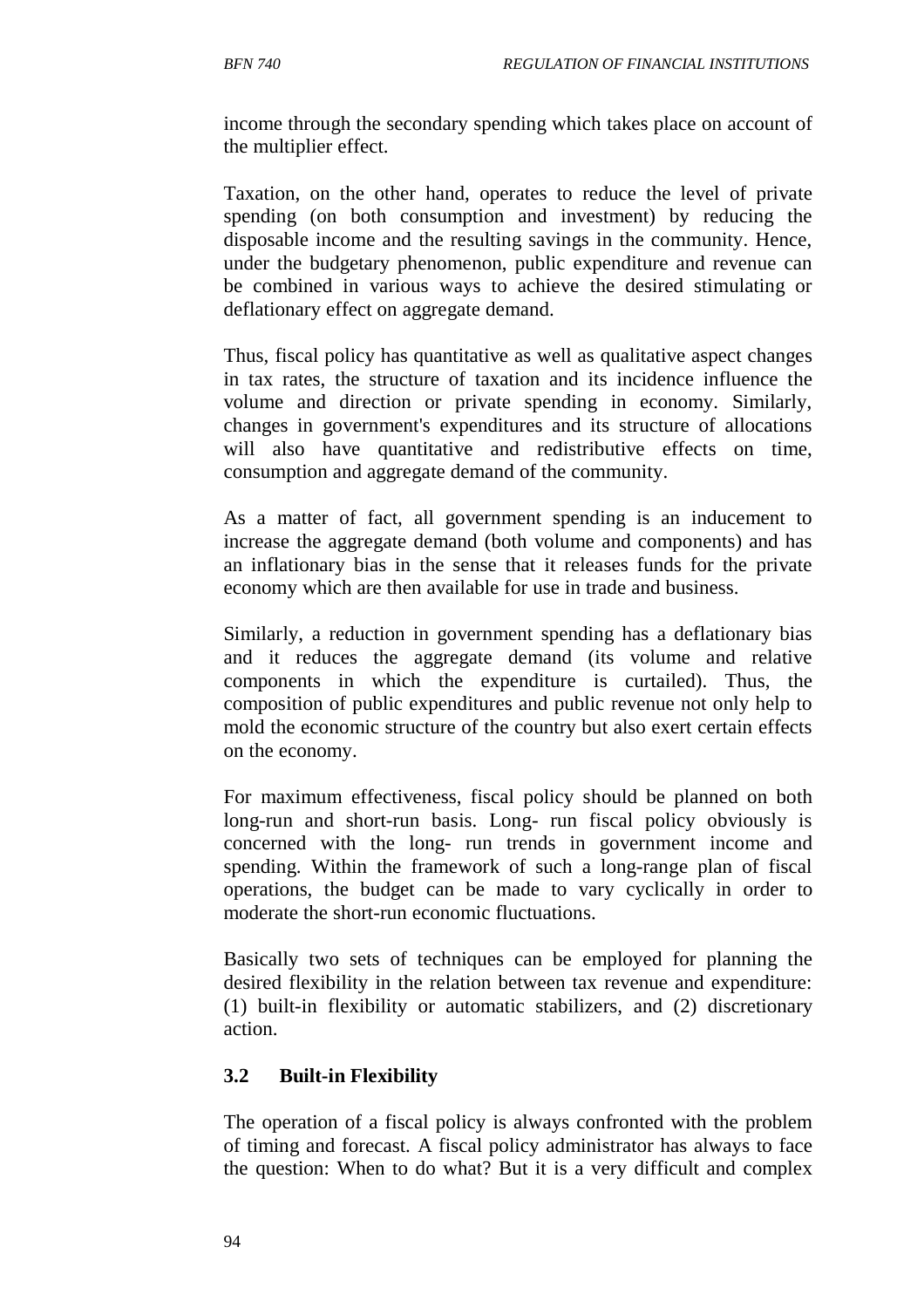question to answer. Thus, in order to minimize the difficulties that arise from uncertainties of forecasting and timing of fiscal operations, an automatic stabilizer programme is often advocated.

Automatic stabilizer programme implies that in a given framework of expenditure and revenue relation in a budgetary policy, there exist factors which provide automatically corrective influences on movements in national income, employment, etc. This is what is called built-in flexibility. It refers to a passive budgetary policy.

The essence of built-in flexibility is that (i) with a given set of tax rates tax yields will vary directly with national income, and (ii) there are certain lines of government expenditures which tend to vary inversely with movements in national income.

Thus, when the national income rises, the existing structure of taxes and expenditures tend to automatically increase public revenue relative to expenditure, and to increase expenditures relative to revenue when the national income falls. These changes tend to mitigate or offset inflation or depression at least partially. Thus, a progressive tax structure seems to be the best automatic stabilizer.

Likewise, certain kinds of government expenditure schemes like unemployment compensation programmes, government subsidies or price-support programmes also offset changes in income by varying inversely with movements in national income.

However, automatic stabilizers are not a panacea for economic fluctuations, since they operate only as a partial offset to changes in national income, but provide a force to reverse the direction of the change in the income.

They slow down the rate of decline in aggregate income but contain no provision for restoring income to its former level. Thus, they should be recognised as a very useful device of fiscal operations but not the only device. Simultaneously, there should be scope for discretionary policies as the circumstances will call for.

#### **3.3 Discretionary Action**

Quite often, it becomes absolutely necessary to have fiscal operations with a tool kit of discretionary policies consisting of measures for putting into effect with a minimum delay, the changes in government expenditures. This calls for a skeleton of public works projects providing for administrative discretion to employ them and the funds to put them into effect.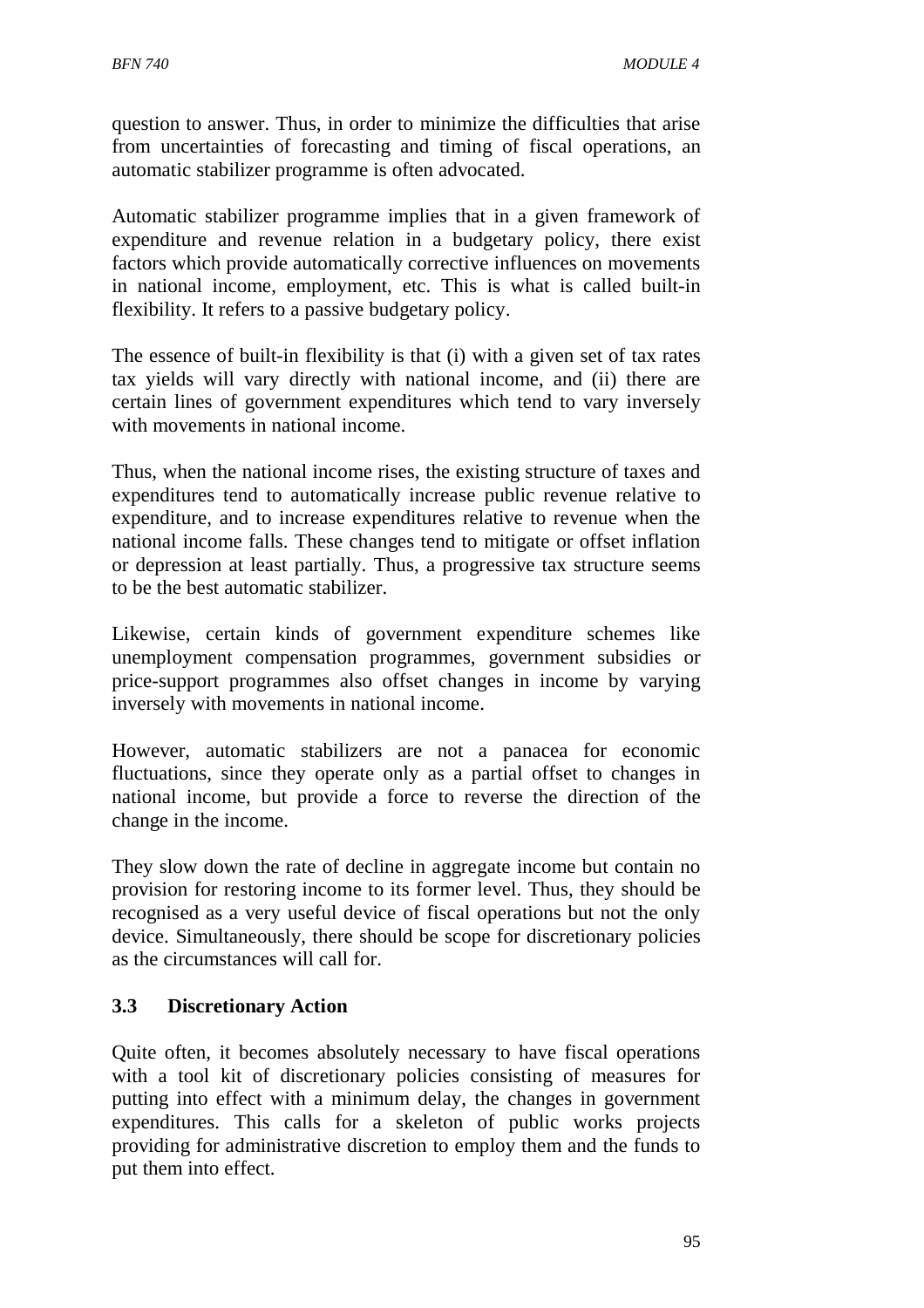It calls for a budgetary manipulation an active budget policy constituting flexible tax rates and expenditures. There can be three ways of discretionary changes in tax rates and expenditures: changing expenditure with constant tax rates; changing tax rates and constant expenditure; and a combination of changing tax rates and changing expenditures.

In general, the first method is probably superior to the second during a depression. That is to say, to increase expenditures with the level of taxes remaining unchanged is useful in pushing up the aggregate spending and effective demand in the economy. However, the second method will prove to be superior to the first during inflation.

That is to say, inflation could be checked effectively by increasing the tax rates with a given expenditure programme. But it is easy to see that the third method is much more effective during inflation as well as deflation than the other two.

Inflation would, of course, be more effectively curbed when taxes are enhanced and public expenditure is also simultaneously reduced. Similarly, during a depression, the spending rate of private economy will be quickly lifted up if taxes are reduced simultaneously with the increasing public expenditure.

However, the main difficulty with most discretionary policies is their proper timing. Delay in discretion and implementation will aggravate the problem and the programme may not prove to be effective in solving the problems.

Thus, many economists fear that discretionary government actions are likely to do more harm than good, owing to the uncertainty of government actions and the political pressures to favour vested interests. That is why reliance on built-in stabilizers, as far as possible, has been advocated.

# **4.0 CONCLUSION**

It should be noted that many economists and public financial experts fear that discretionary government actions are likely to do more harm than good, owing to the uncertainty of government actions and the political pressures to favour vested interests. That is why reliance on built-in stabilizers, as far as possible, has been advocated.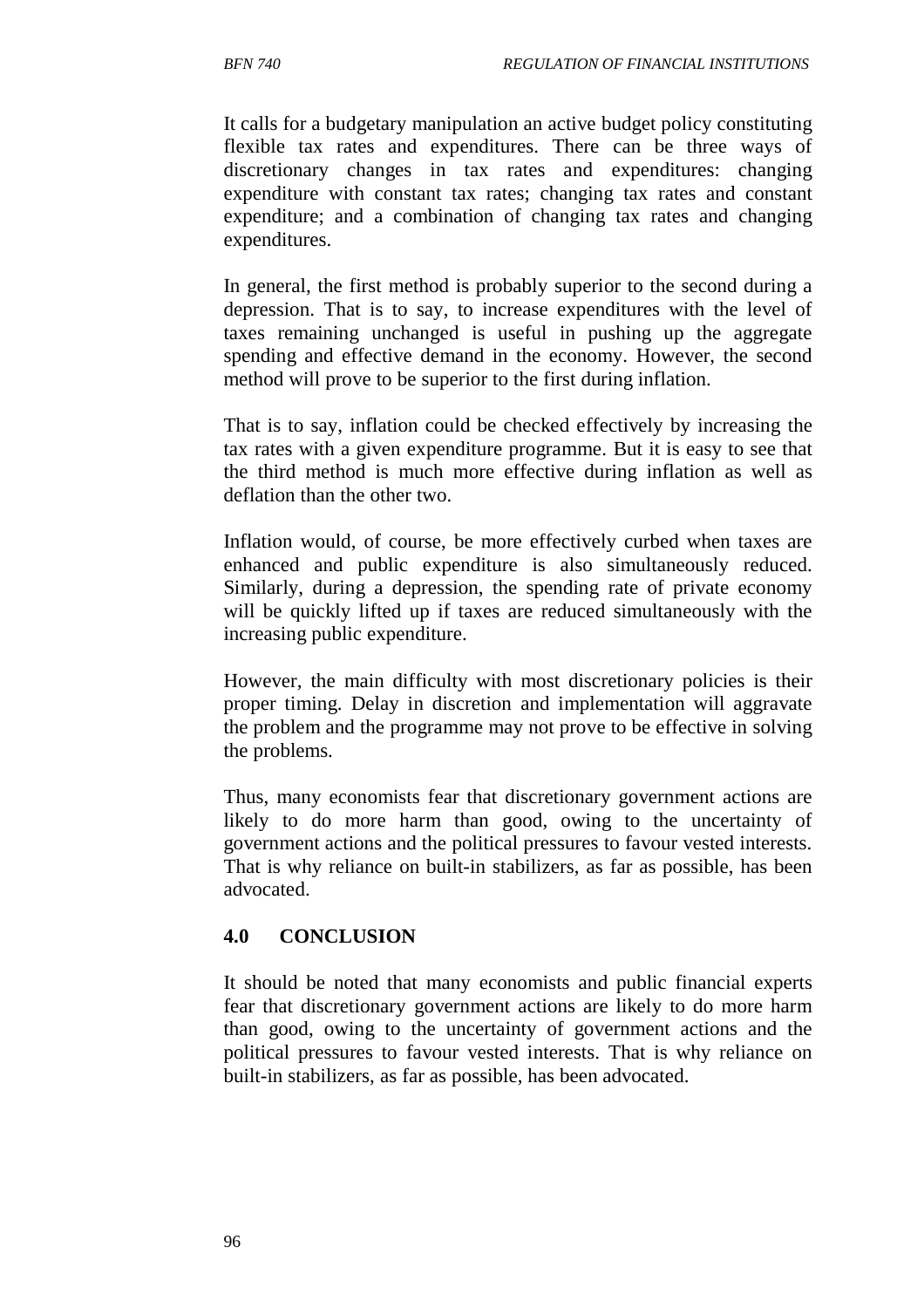# **5.0 SUMMARY**

You have learnt in this unit the meaning and application of fiscal policy as well as the implications of the flexibility mode and in built in stabilizers to guide government actions.

## **6.0 TUTOR-MARKED ASSIGNMENT**

- 1. Explain the meaning of fiscal policy.
- 2. Discuss inbuilt flexibility as it affects fiscal policy.

## **7.0 REFERENCES/FURTHER READING**

- Afifia-Oru, B. (2009). *Dynamics of Credit Economic System in Africa*, Lagos: Byolah Concepts Ltd.
- Central Bank of Nigeria (2011). Understanding Monetary Policy Series No 3, CBN Monetary Policy Framework.
- Chand, S. (Undated). Economic stabilization: Monetary policy and Direct controls, retrieved from www.yourarticlelibrary.com/eco
- Dirk, H. (1999). *Regulations of banking and financial Market.* Encyclopedia of Law and Economics.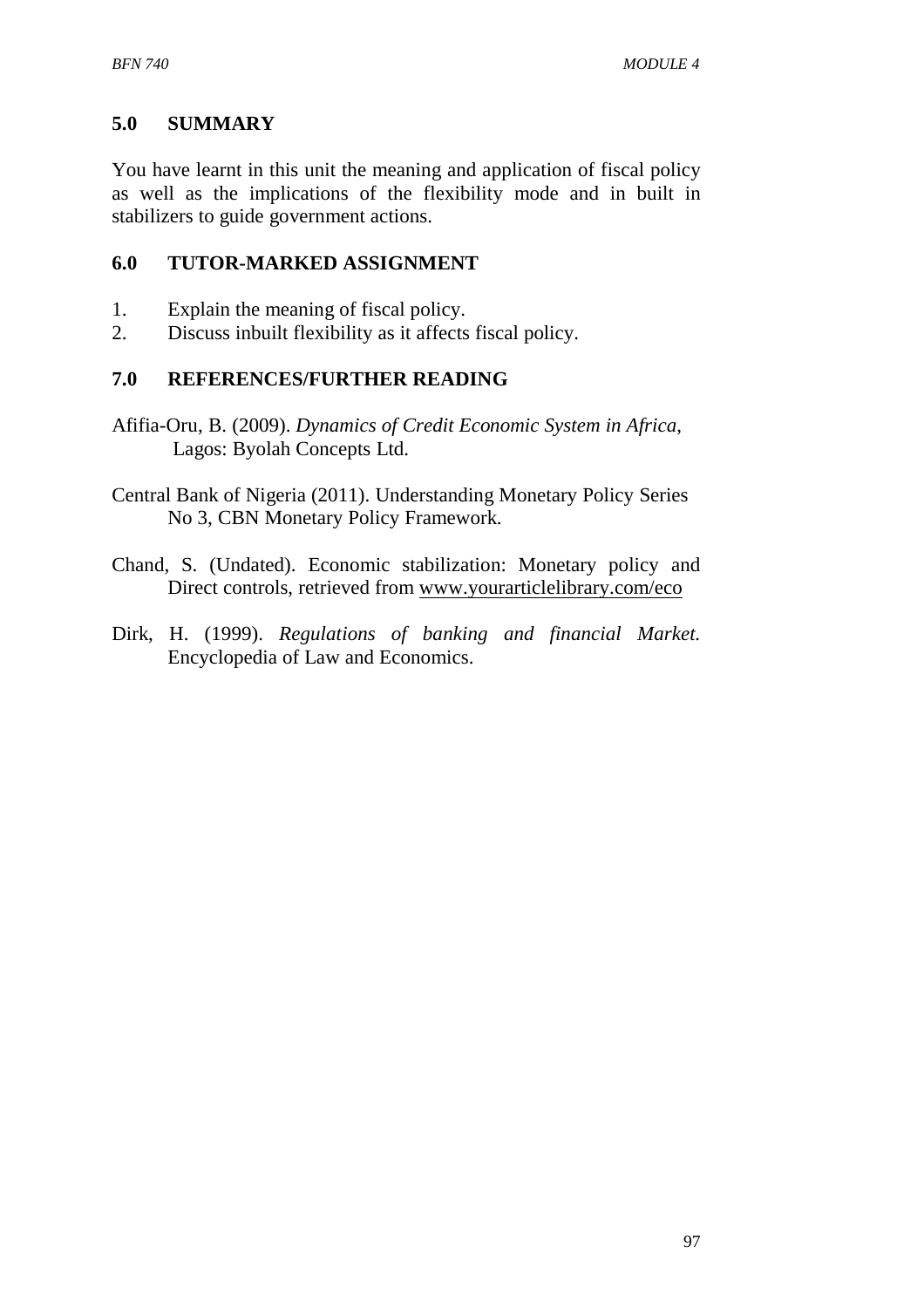## **UNIT 4 DIRECT CONTROLS AS INSTRUMENT OF ECONOMIC STABILIZATION**

#### **CONTENTS**

- 1.0 Introduction
- 2.0 Objectives
- 3.0 Main Content
	- 3.1 Meaning of Direct controls
	- 3.2 Advantages of Direct Controls
	- 3.3 Objections to the application of Direct Controls
- 4.0 Conclusion
- 5.0 Summary
- 6.0 Tutor-Marked Assignment
- 7.0 References/Further Reading

#### **1.0 INTRODUCTION**

During World War II, price-wage controls were employed in conjunction with consumer rationing and materials allocation to curb generalized total excess demand and to direct productive resources into channels desired by the government.

#### **2.0 OBJECTIVES**

At the end of this unit, you should be able to:

- explain the meaning of direct controls
- list the advantages of direct controls
- identify the objections to the application of direct controls.

#### **3.0 MAIN CONTENT**

#### **3.1 Meaning of Direct Controls**

Broadly speaking, direct controls are imposed by government which expressly forbid or restricts certain kinds of investment or economic activity. Sometimes, direct government controls over prices and wages as a measure against inflation have been advocated and implemented.

Monetary-fiscal controls may be used to curb excess demand in general but direct controls can be more useful when they are applied to specific scarcity areas.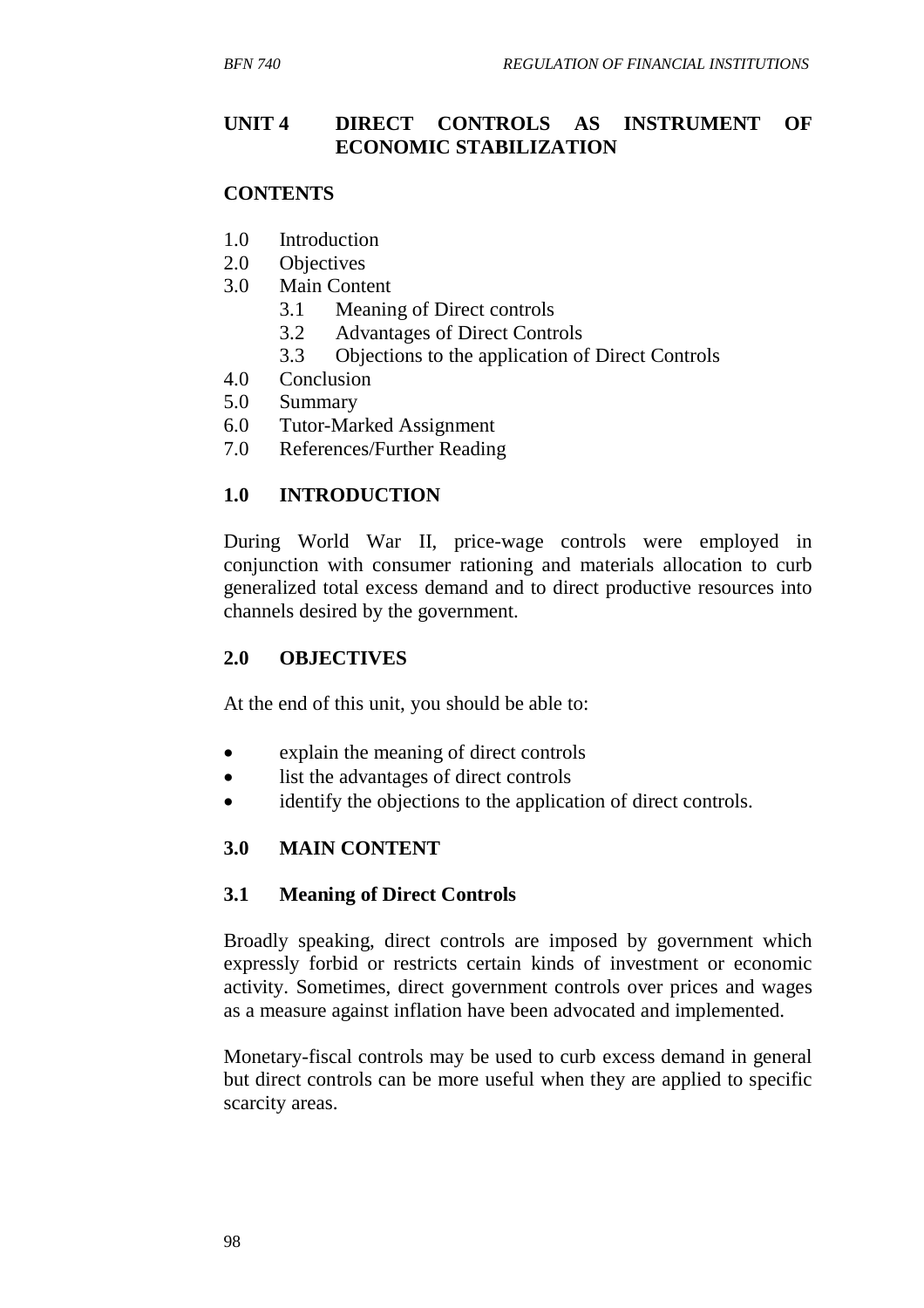## **3.2 Advantages of Direct Controls**

- 1. They can be introduced or changed quickly and easily: hence the effects of these can be rapid.
- 2. Direct controls can be more discriminatory than monetary and fiscal controls.
- 3. There can be variation in the intensity of the operations of controls from time to time in different sectors.

# **3.3 Objections to the application of Direct controls**

In a peace-time economy, however, there are serious philosophical and political objections to direct economic controls as a stabilization device Objections have been raised to such controls on the following counts:

- 1. Direct controls suppress individual initiative and enterprise.
- 2. They tend to inhibit innovations, such as new techniques of production, new products etc.
- 3. Direct controls may breed or induce speculation which may have destabilizing effects. For instance, if it is expected that a commodity X, say steel, is to be rationed because of scarcity, people may try to hoard large stocks of it, which aggravates its shortage. It, thus, encourages the creation of artificial scarcity through large-scale hoarding.
- 4. Direct controls need a cumbersome, honest and efficient administrative organization if they are to work effectively.
- 5. Gross disturbances reappear as soon as controls are removed.

In short, direct controls are to be used only in extraordinary circumstances like emergencies, but not in a peace-time economy.

## **4.0 CONCLUSION**

However useful direct controls are, they are to be used only in extraordinary circumstances like emergencies, but not in a peace-time economy.

## **5.0 SUMMARY**

You have learnt in this unit the meaning of direct controls, its advantages and shortcomings.

## **6.0 TUTOR-MARKED ASSIGNMENT**

State three advantages of direct controls.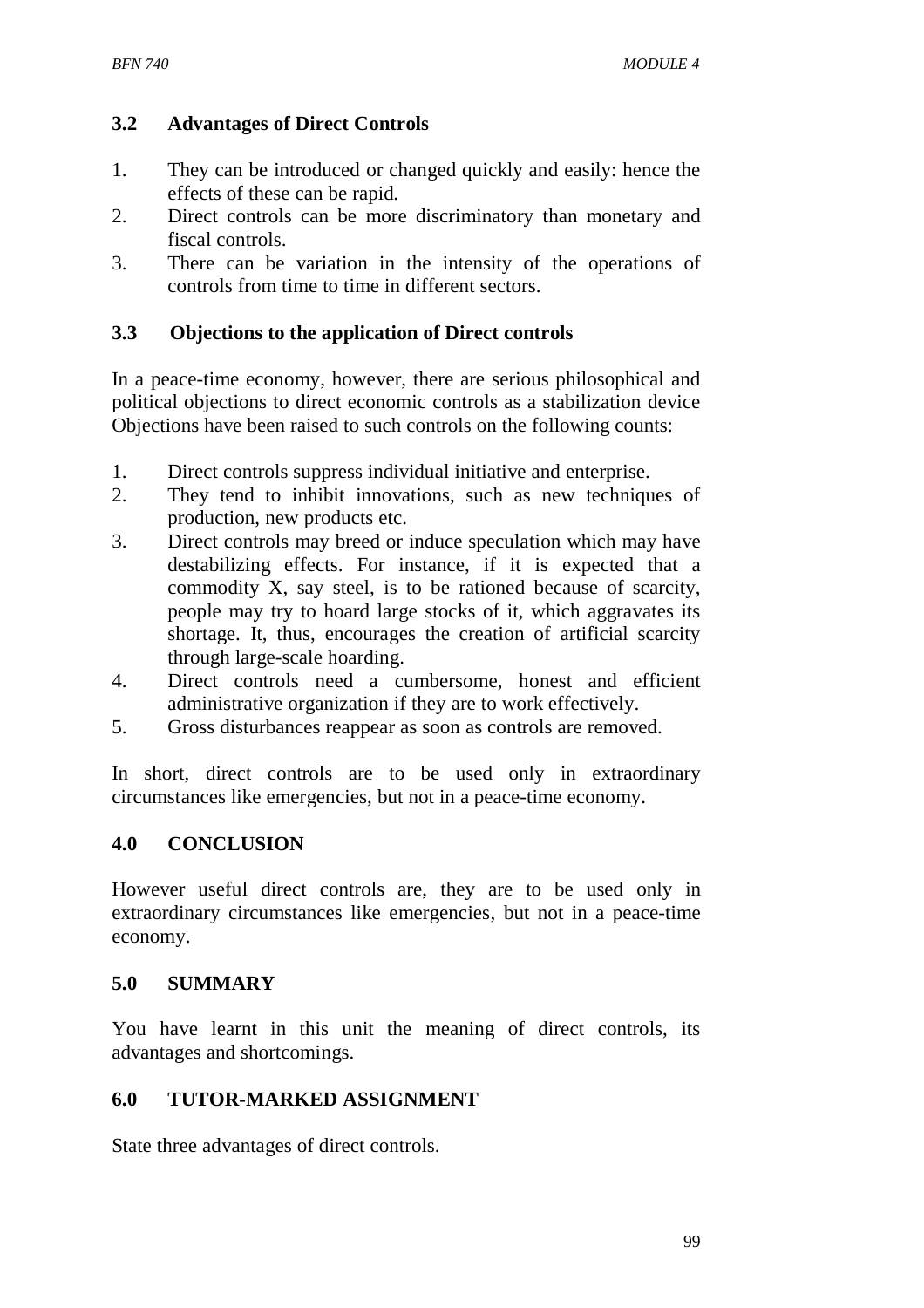#### **7.0 REFERENCES/FURTHER READING**

- Afifia-Oru, B. (2009). *Dynamics of Credit Economic System in Africa*. Lagos: Byolah Concepts Ltd
- Central Bank of Nigeria (2011). Understanding Monetary Policy Series No 3, CBN Monetary Policy Framework.
- Chand, S. (Undated). Economic stabilization: Monetary policy and direct controls, retrieved from www.yourarticlelibrary.com/eco
- Dirk, H. (1999). *Regulations of Banking and Financial Market.*  Encyclopedia of Law and Economics.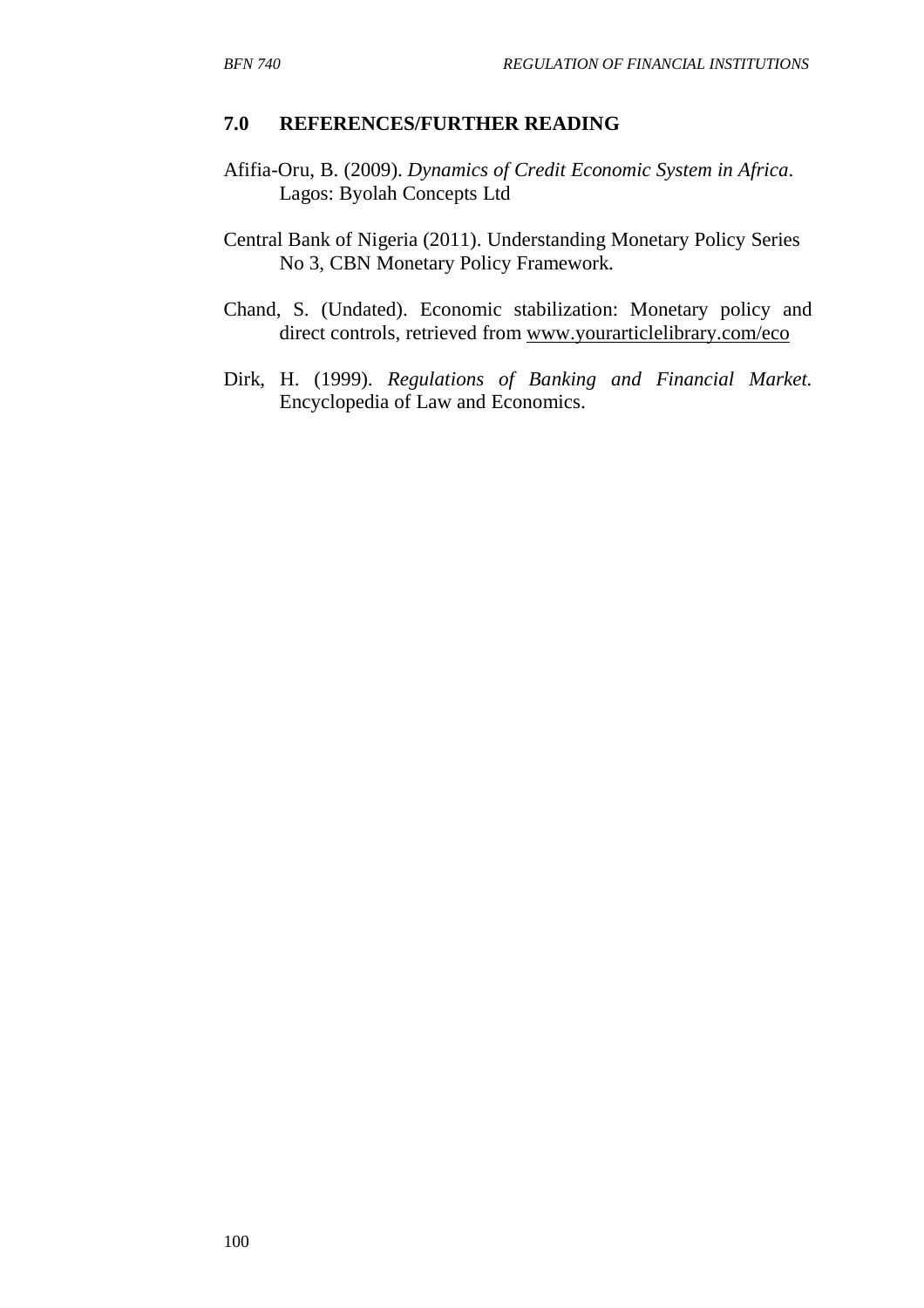#### **MODULE 5 MONETARY AND FISCAL POLICY GOALS AND TARGETS**

- Unit 1 Overview of Monetary Policy Framework
- Unit 2 Strategies of Monetary Targeting in Nigeria
- Unit 3 Unemployment and Inflation Aggregate

# **UNIT 1 OVERVIEW OF MONETARY POLICY FRAMEWORK**

## **CONTENTS**

- 1.0 Introduction
- 2.0 Objectives
- 3.0 Main Content
	- 3.1 What is Monetary Policy Framework?
	- 3.2 Factors that Influence the CBN Choice of Monetary Framework
	- 3.3 Monetary policy tools targets and goals
- 4.0 Conclusion
- 5.0 Summary
- 6.0 Tutor-Marked Assignment
- 7.0 References/Further Reading

## **1.0 INTRODUCTION**

Generally, monetary policy is a tool of general macroeconomic management, under the control of the monetary authorities, designed to achieve government economic objectives. The monetary policy instruments, though different from country to country, usually include open market operations (OMO), changes in discount/bank rate (both of which determine the monetary base), and required reserves (the minimum reserves the commercial banks must hold against the public's deposit with them).

## **2.0 OBJECTIVES**

At the end of this unit, you should be able to:

- explain the meaning of monetary policy framework
- state the factors that influence the CBN choice of monetary framework
- discussthe relationship between monetary policy tools targets and goals.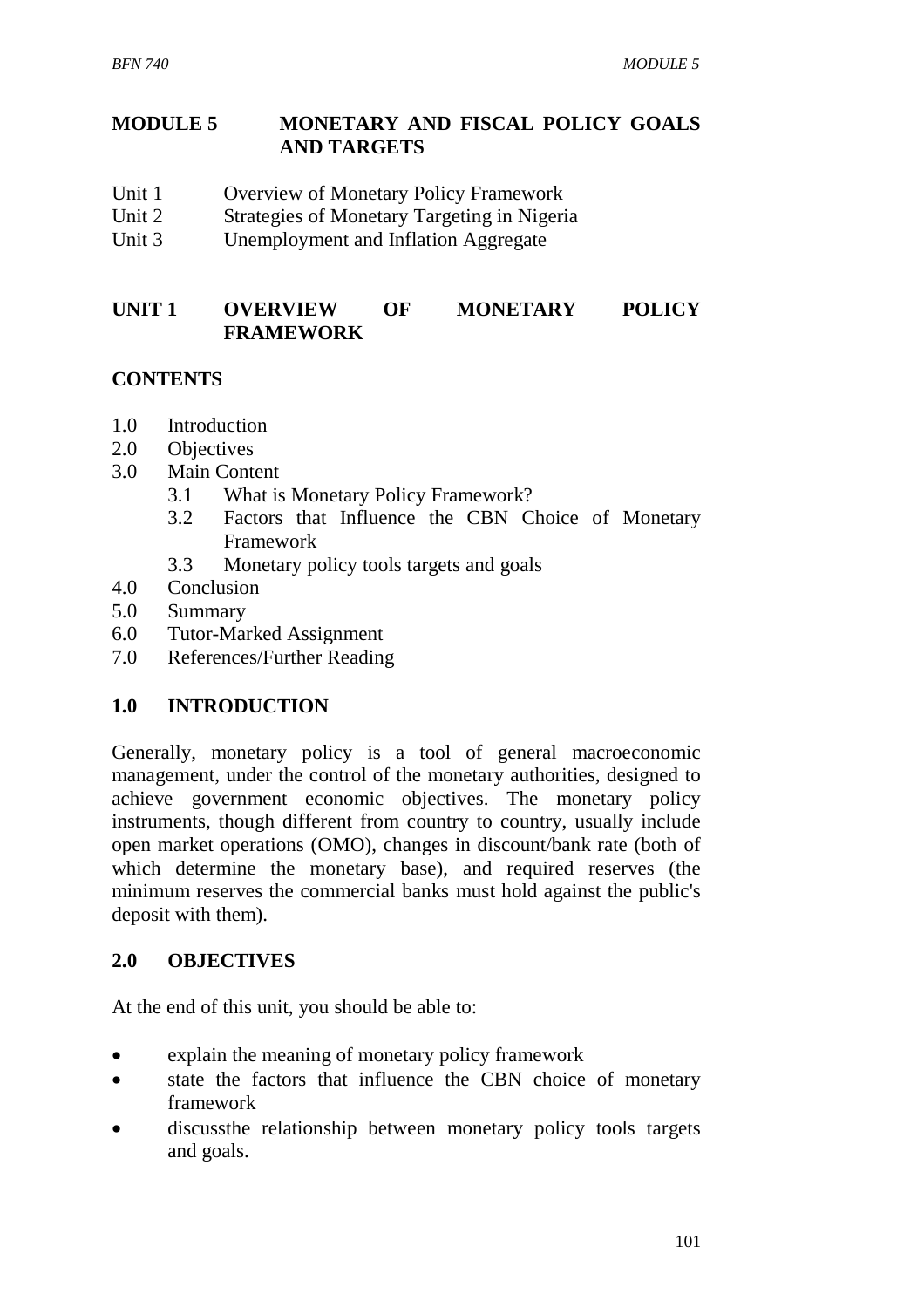# **3.0 MAIN CONTENT**

## **3.1 What is Monetary Policy Framework?**

The monetary policy framework generally refers to the institutional arrangements under which monetary policy decisions are made and executed. In view of this, an analysis of any monetary policy framework extends considerably beyond the confines of the central bank. Indeed, only in a few countries is much of the monetary policy framework decided by the central bank itself.

## **3.2 Factors that Influence the CBN Choice of Monetary Framework**

Some of the factors that influence the choice of monetary policy framework by a central bank include:

**Structural differences**: This includes the structure of the financial sector, types and level of debt, openness to trade, commodity dependence, fiscal discipline, etc.

**Degree of Indexation:** This is very common with countries within various levels of economic integration which requires different types of indexation. In addition, there are other nominal rigidities that affect the speed of transmission from monetary policy instruments to inflation.

**Institutional arrangements:** This refers to the number of institutions making up the monetary authorities, the enabling laws, data availability andrelated factors that may influence the way in which monetary policy responds to macroeconomic developments.

## **3.3 Monetary policy tools targets and goals**

In formulating monetary policy, the monetary authorities usually set targets whose values the policy maker wants to change. The targets could be ultimate (final goals, such as output/its deviation from the fullemployment level, inflation rate (or the price level) or its deviation from a desired level, and employment; intermediate (variables that the central bank seeks to influence such as money supply or interest rate), or operating (variables the central bank can influence directly using the instruments at its disposal). However, since a given variable can fall in any of these categories, there is no hard and clear-cut separation between these categories. In addition, variables that provide information on the current and future state of the economy have to be identified.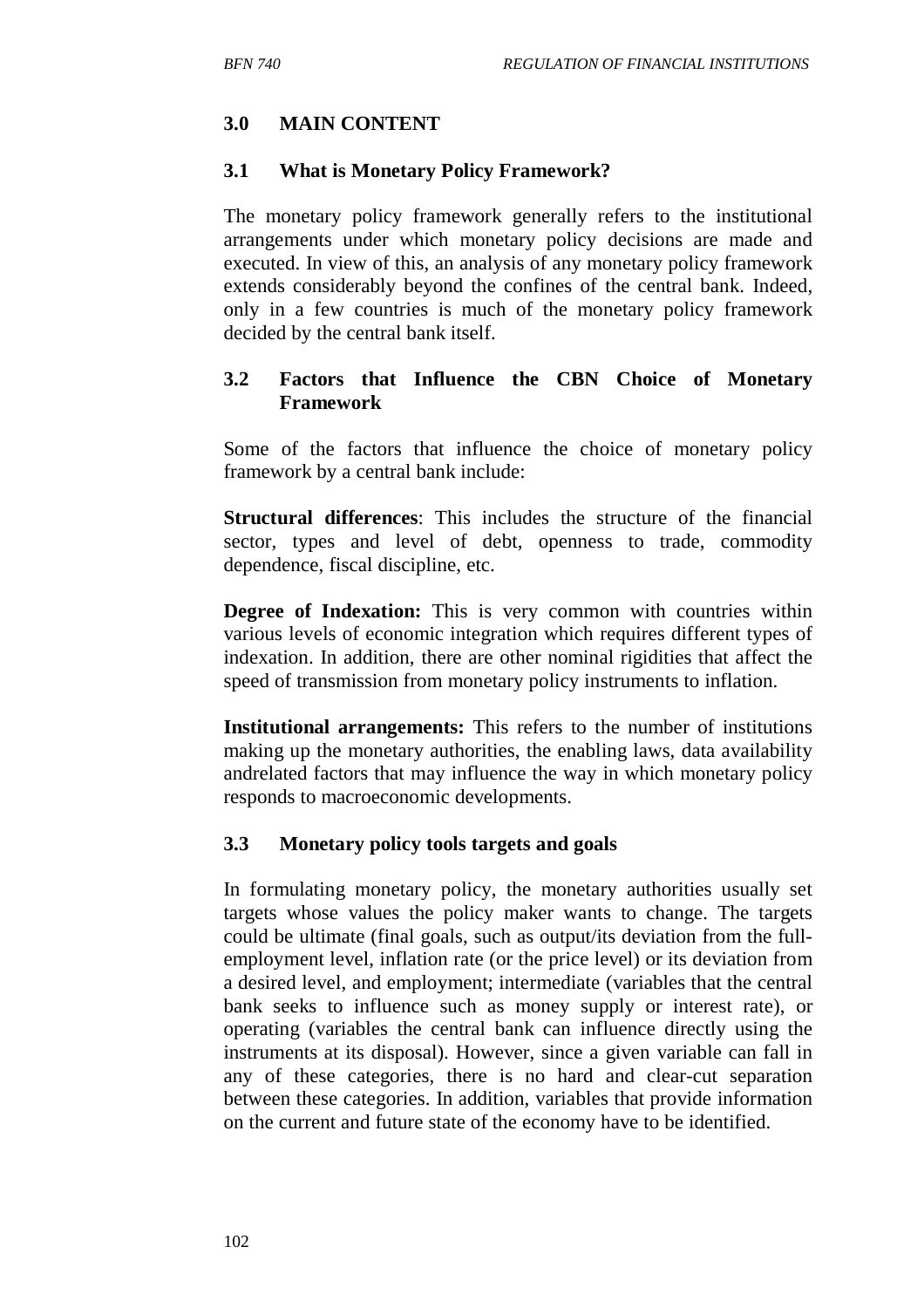At least three issues arise in the selection and use of the goals, intermediate variables, operating targets and instruments by the monetary authorities. The first concerns the existence or otherwise of stable and predictable relationships between the ultimate goal variables, intermediate variables and operating targets. The second has to do with whether the monetary authorities can actually achieve the desired level of the operating targets with the instruments at their disposal. The third deals with the lag structure (short or long) of the relationships with the implication that prediction of the future course of the economy will be increasingly less precise in the presence of long lags.

**Figure 2.1** Monetary Policy Tools, Targets and Goals



There is also the issue of which of the two main intermediate targets (monetary aggregates and interest rates) monetary authorities should adopt. Generally, the choice between monetary aggregates and the interest rate depends on the policy objective of the monetary authorities, the structure of the economy and, to a lesser extent, the source of exogenous shocks to the economy.

## **4.0 CONCLUSION**

In this unit we have seen thatmonetary policy aims at achieving certain national goals which have historically included full employment (or a low unemployment rate), high output (or a high output growth), a stable price level (or a low inflation rate), and a stable exchange rate (or a desirable balance of payments). These are often referred to as the "ultimate goals" of monetary policy. These goals are usually achieved indirectly by the monetary authorities (central banks) through its use of monetary policy instruments.

# **5.0 SUMMARY**

In this unit, you have learnt themeaning of monetary policy framework, the factors that influence the CBN choice of monetary framework and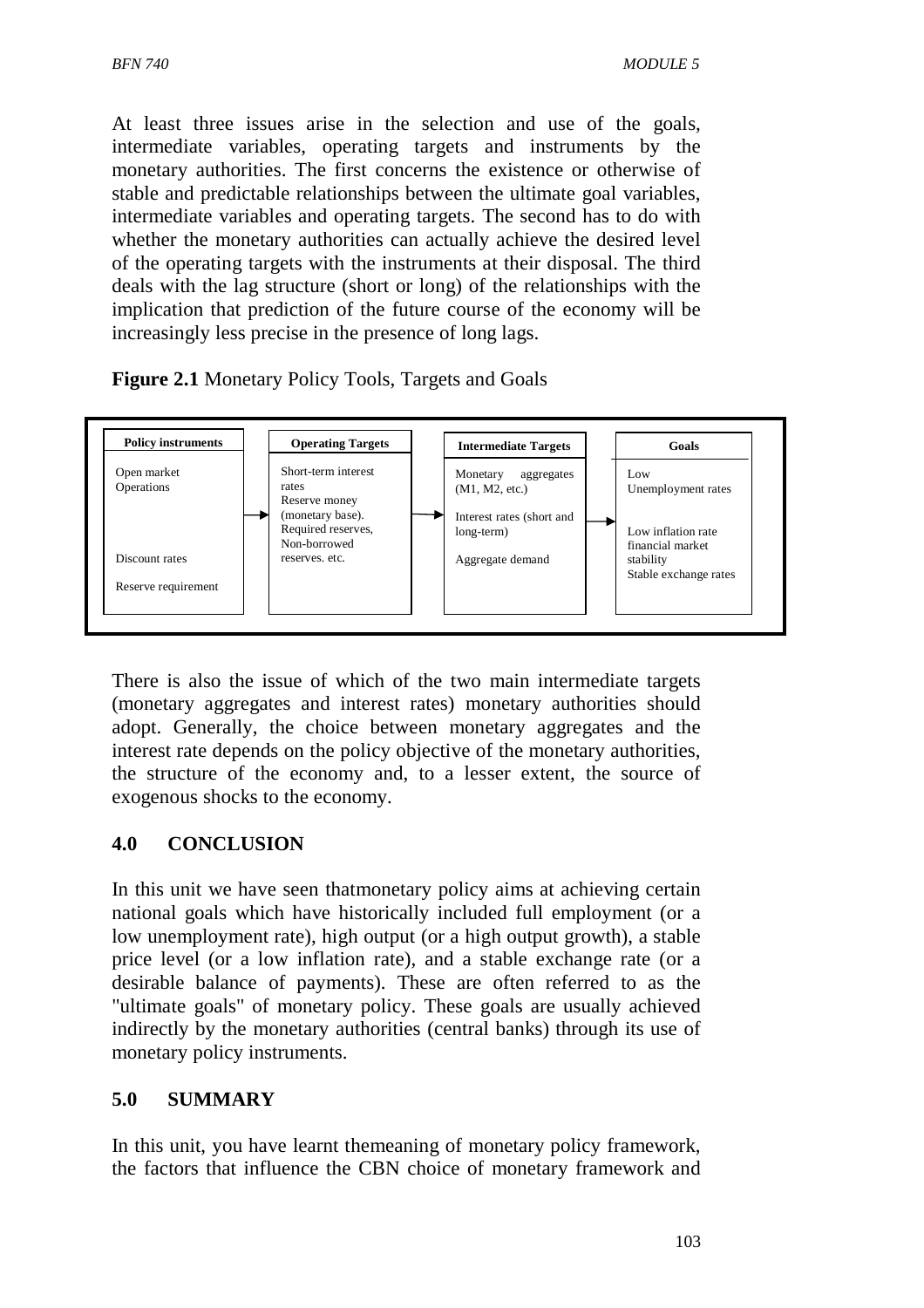examined the relationship between monetary policy tools targets and goals.

# **6.0 TUTOR-MARKED ASSIGNMENT**

Discuss the factors that influence the CBN choice of monetary framework.

## **7.0 REFERENCES/FURTHER READINGS**

- Afifia-Oru, B. (2009). *Dynamics of Credit Economic System in Africa*. Lagos: ByolahConcepts Ltd.
- Central Bank of Nigeria (2011). Understanding MonetaryPolicy Series No 3, CBN Monetary Policy Framework.
- Chand, S. (Undated). Economic stabilization: Monetary policy and directcontrols, retrievedfrom www.yourarticlelibrary.com/eco
- Dirk, H. (1999). *Regulations of Banking and Financial Market.*Encyclopedia of Law and Economics.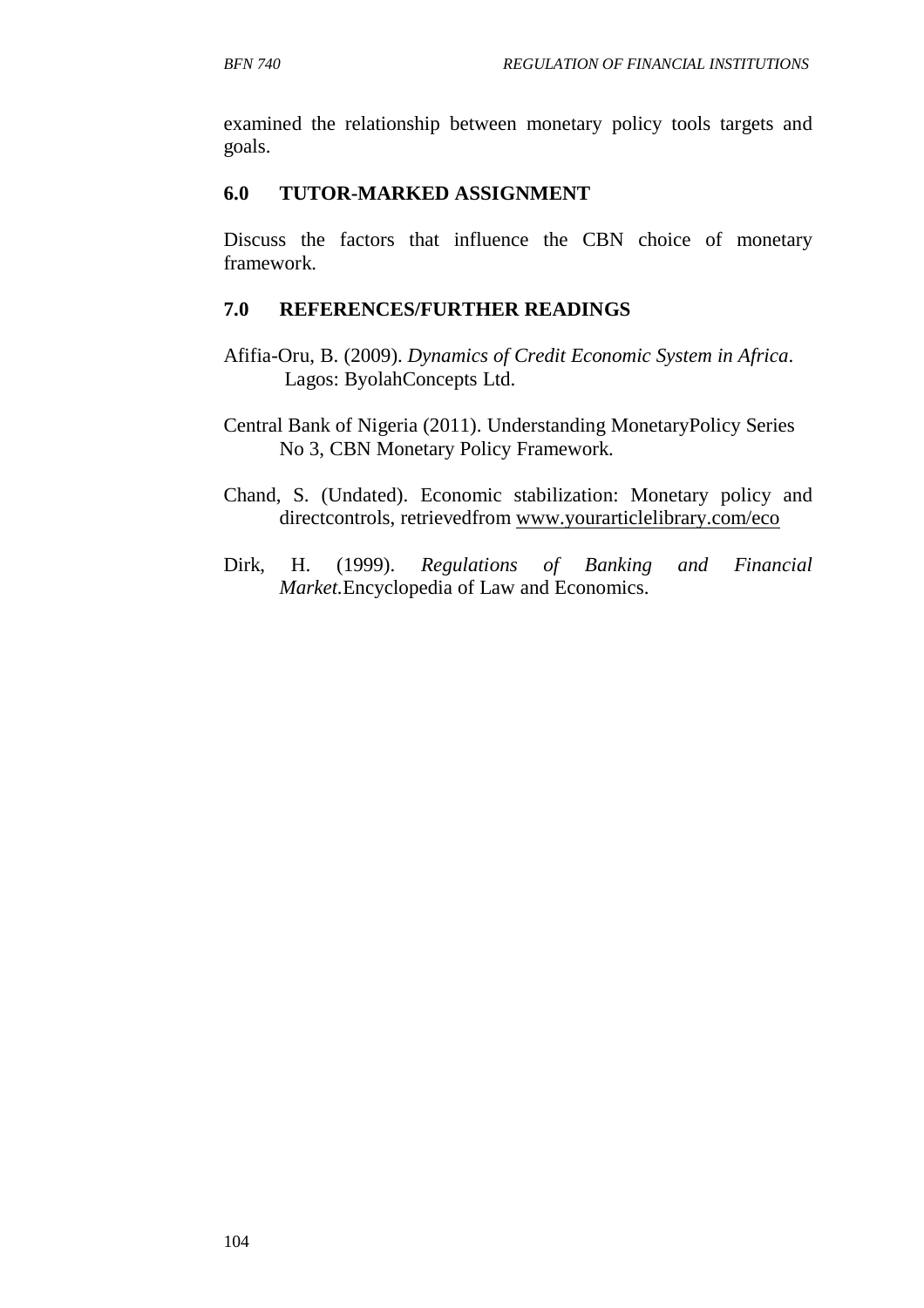# **UNIT 2 STRATEGIES OF MONETARY TARGETING IN NIGERIA**

## **CONTENTS**

- 1.0 Introduction
- 2.0 Objectives
- 3.0 Main Content
	- 3.1 The Different Strategies Of Monetary Policy with the Set Instruments, Targets and Long Term Objectives
	- 3.2 Price Level Targeting
	- 3.3 Inflation Targeting
	- 3.4 Exchange Rate Targeting
- 4.0 Conclusion
- 5.0 Summary
- 6.0 Tutor-Marked Assignment
- 7.0 References/Further Reading

#### **1.0 INTRODUCTION**

The strategy of monetary policy involves modifying the amount of base money (M1) in circulation. This process of changing base money through the sale and purchase of government securities is called open market operations. Continuous market transactions by the monetary authorities modify the supply of money which affects other market variables such as short term interest and exchange rates.

## **2.0 OBJECTIVES**

At the end of this unit, you should be able to:

- explainthe different strategies of monetary policy with the set instruments, targets and long term objectives
- discuss price level targeting
- analyse the concept of Inflation targeting
- discuss the concept of exchange rate targeting.

## **3.0 MAIN CONTENT**

## **3.1 The Distinction between the Various Strategies of Monetary Policy**

The distinction between the various strategies of monetary policy lies primarily with the set of instruments, targets and variables that are used by the monetary authorities to achieve the desired goals (Table 3.1). The strategies of monetary policy could be classified as; monetary targeting,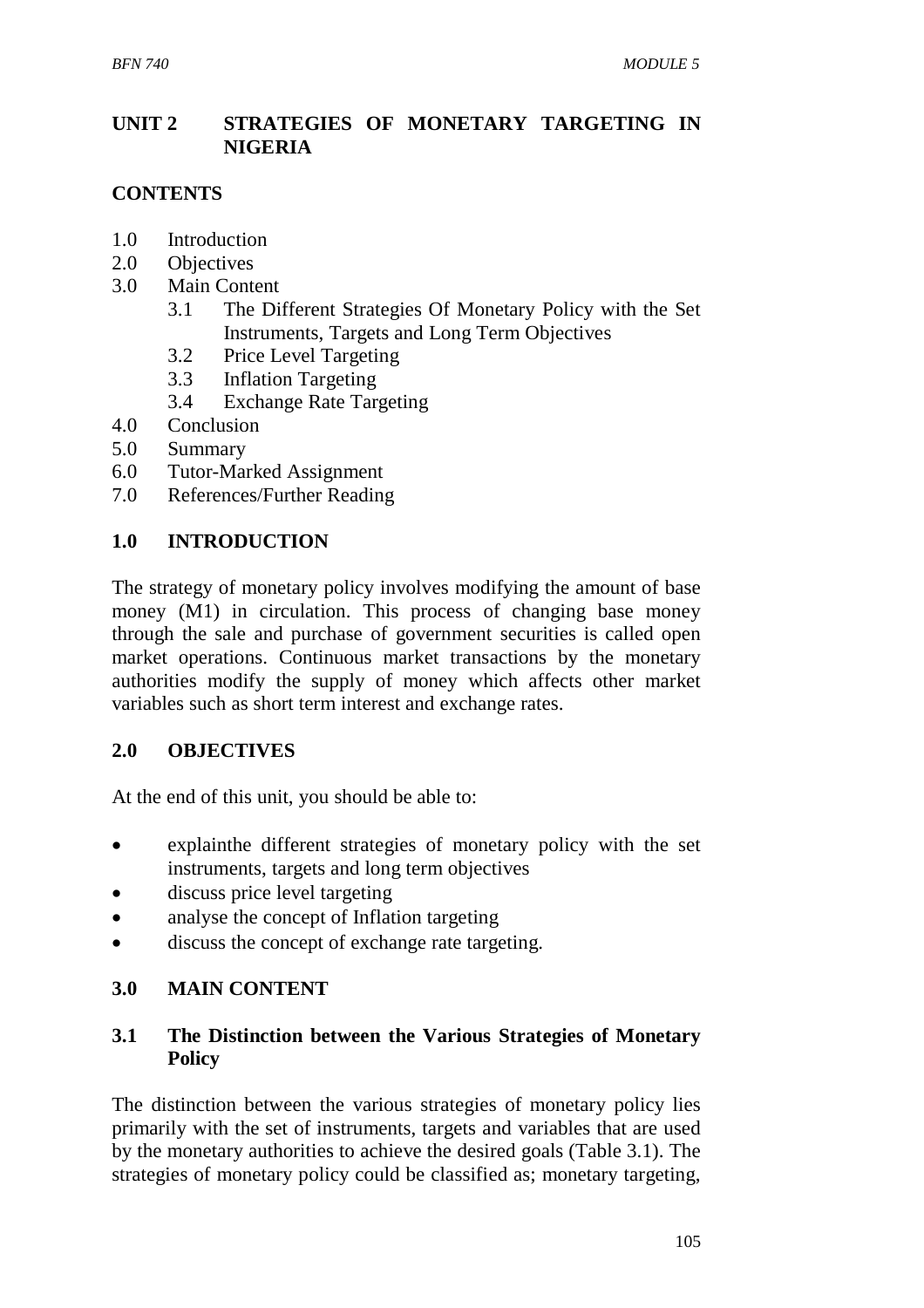price level targeting, inflation targeting and exchange rate targeting. Under the monetary targeting approach, the target variable is the growth in money supply designed to achieve the long-term objective of price stability. This is currently used by CBN. Under this framework, the central bank watches very closely growth in the monetary aggregates in order to predict the future size of money supply. If the monetary aggregates were growing too quickly, it could trigger inflationary pressures (more money chasing after the same amount of goods and services leads to rising prices) and cause the central bank to raise interest rates or otherwise halt growth in moneysupply. While other monetary policy strategies focus on a price signal of one form or another, this approach is focused on monetary quantities.

| <b>Monetary</b>                       | <b>Policy Target Variable</b>      | <b>Long Term Objective</b>                              |
|---------------------------------------|------------------------------------|---------------------------------------------------------|
| <b>Monetary Targeting</b>             | in<br>Growth<br>supply             | money A given rate of change in<br>$\bigcap\mathsf{PI}$ |
| <b>Price Level Targeting Interest</b> | rate                               | on <sup>A</sup> specific CPI                            |
| <b>Inflation Targeting</b>            | Interest<br>rate<br>overnight debt | on <sup>A</sup> given rate/band of<br>inflation         |
| <b>Fixed Exchange Rate</b>            | price<br>Spot<br>of<br>currency    | the A given rate of change in                           |

#### **Table 3.1**

# **3.2 Price Level Targeting**

Price level targeting is similar to inflation targeting in that both establish targets for a price index like the CPI. However, where inflation targeting only looks forward (i.e., a 2% inflation target per year), price level targeting actually takes past years into account when conducting open market operations. So, if the price level rose by 2% in the previous year (from a theoretical base of 100 to 102), the price level would have to drop the next year in order to bring the price level back down to the 100 target level. This could mean more forceful action needs to be taken than would be required if inflation targeting were used.

Price level targeting is generally considered a risky policy stance, and one not used by many central banks. It is believed to bring more variability in inflation and employment in the short run compared to inflation targeting. Most economies feel that a small amount of annual inflation is (up to about 2% per year) actually good for the economy.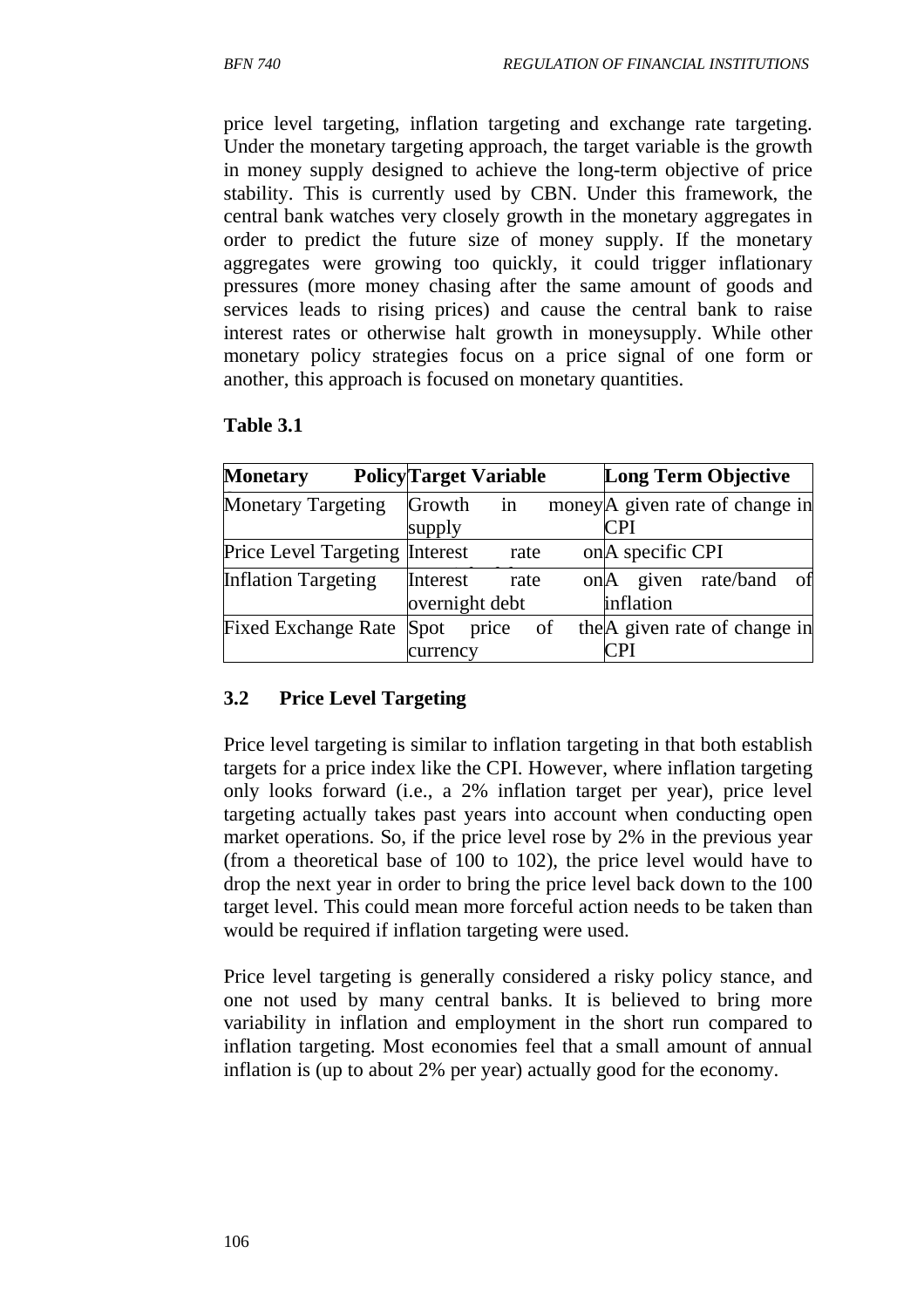# **3.3 Inflation Targeting**

Inflation targeting is a monetary policy framework, in which a central bank estimates and makes public a projected, or "target", inflation rate and then attempts to steer actual inflation towards the target through the use of interest rate changes and other monetary tools. The likely actions of the central bank to raise or reduce the policy rate become more transparent under inflation targeting. If inflation is above the target, the central bank is likely to raise the policy rate. This usually (but not always) has the effect over time of cooling the economy and bringing down inflation. If inflation is below the target, the central bank is likely to lower the policy rate. This usually (again, not always) has an effect over time of accelerating the growth rate of the economy and raising inflation.

Under the framework, investors know the target inflation rate and therefore can more easily anticipate interest rate changes and factor these into their investment decisions. This is regarded by proponents of inflation targeting as leading to increased economic stability.

## **3.4 Exchange Rate Targeting**

Under exchange rate targeting, the value of a currency is fixed in relation to another currency or a basket of currencies. This facilitates trade and investment between the two countries, and is especially useful for small economies where external trade forms a large part of their GDP. It can also be used as a means to control inflation. However, as the reference value rises and falls, so does the currency pegged to it.

## **4.0 CONCLUSION**

We have seen that continuous market transactions by the monetary authorities modify the supply of money which affects other market variables such as short term interest and exchange rates.

## **5.0 SUMMARY**

You have learnt the different strategies of monetary policy with the set instruments, targets and long term objectives.

## **6.0 TUTOR-MARKED ASSIGNMENT**

Attempt to match diagrammatically, the different monetary policies with their target variables and long term objectives.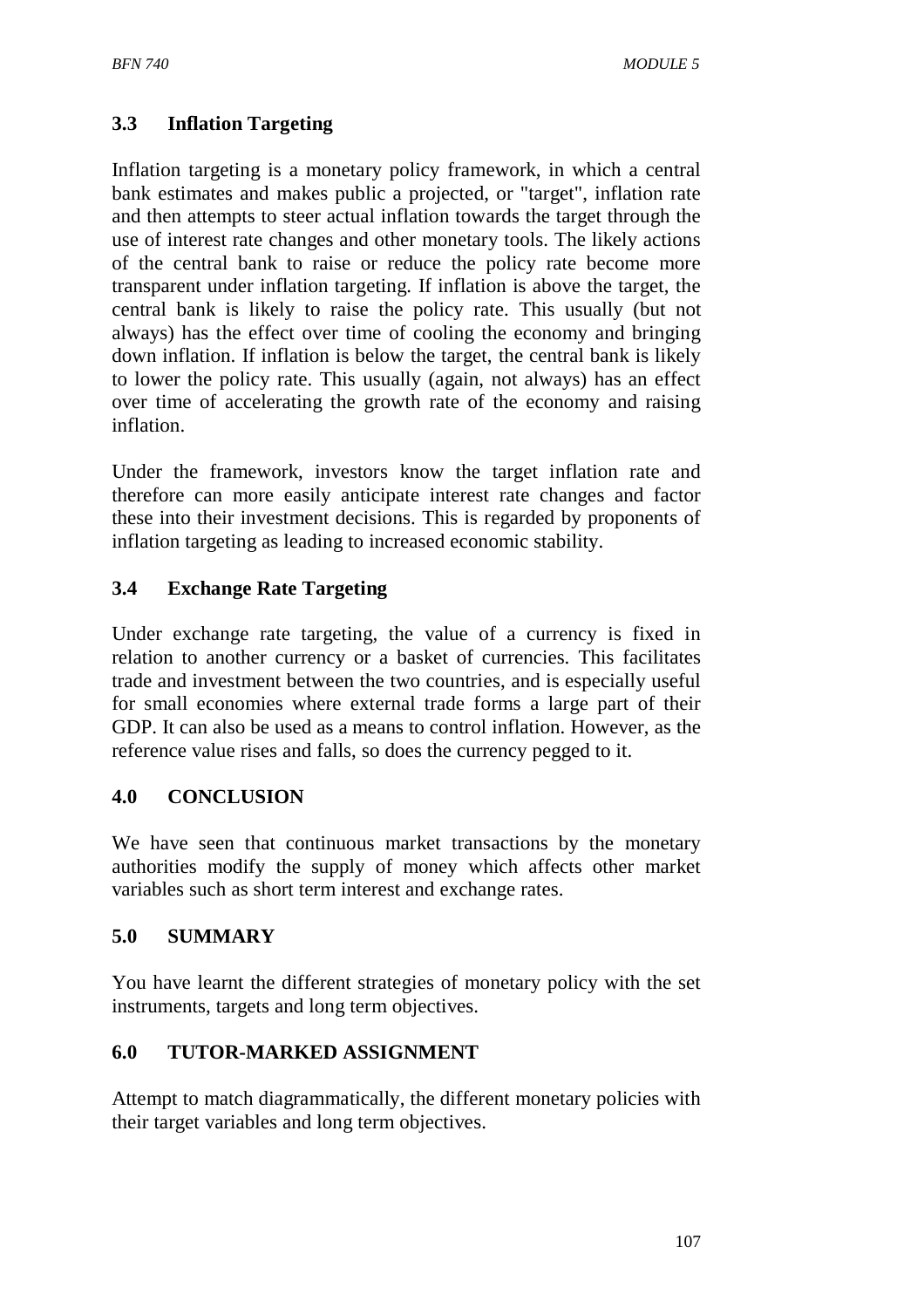#### **7.0 REFERENCES/FURTHER READING**

- Afifia-Oru, B. (2009). *Dynamics of Credit Economic System in Africa*. Lagos: ByolahConcepts Ltd.
- Central Bank of Nigeria (2011). Understanding MonetaryPolicy Series No 3, CBN Monetary Policy Framework.
- Chand, S. (Undated). Economic stabilization: Monetary policy and directcontrols, retrievedfrom www.yourarticlelibrary.com/eco
- Dirk, H. (1999). *Regulations of Banking and Financial Market*. Encyclopedia of Law and Economics.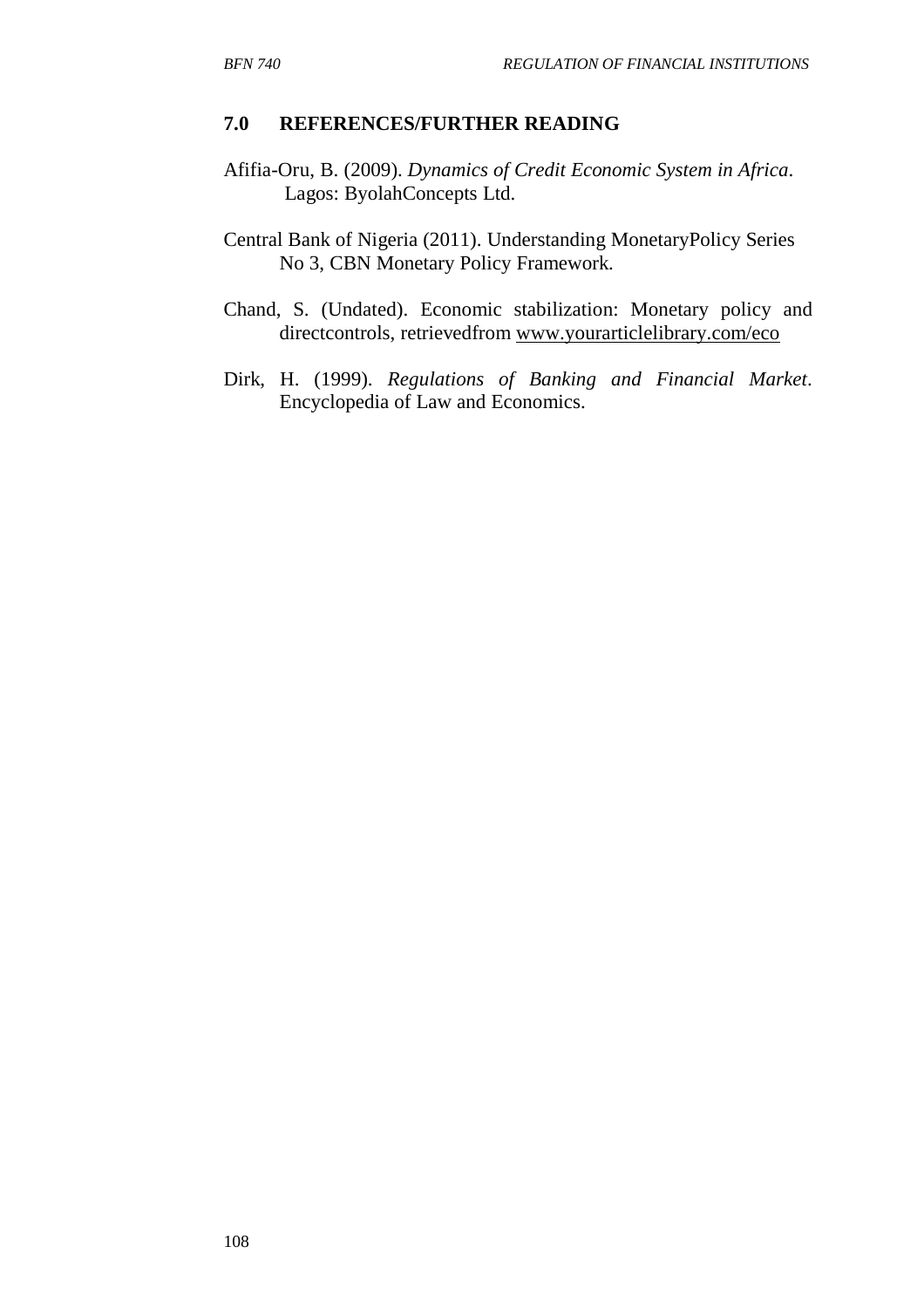# UNIT 3 UNEMPLOYMENT ANDINFLATION **AGGREGATE**

# **CONTENTS**

- 1.0 Introduction
- 2.0 Objectives
- 3.0 Main Content
	- 3.1 The concept of unemployment
	- 3.2 "" Approach of Unemployment
	- 3.3 Unemployment as a Structural Labour Market Problem
	- 3.4 The Income Distribution Theory of Inflation and Unemployment versus the Conventional Economic **Theories**
	- 3.5 The Conventional Economist Theorist View of Inflation and Unemployment
- 4.0 Conclusion
- 5.0 Summary
- 6.0 Tutor-Marked Assignment
- 7.0 References/Further Reading

#### **1.0 INTRODUCTION**

The attempt to develop a more convincing framework for explaining high unemployment as an equilibrium phenomenon has led to at least three major trends in macroeconomics since the mid-eighties. First the micro-foundation of macroeconomic theory has been strengthened. The modern analysis of the behaviour of firms, households and unions is based on rational decisions. Second, the theoretical model increasingly leaves behind partial analysis and move on to a general equilibrium framework. Third, Walrasian-type models which assume perfect markets have become more and more obsolete.

## **2.0 OBJECTIVES**

At the end of this unit, you should be able to:

- explain the concept of unemployment
- discuss the structuralist approach of unemployment
- analyse unemployment as a structural labour market problem
- explain the income distribution theory of inflation
- discuss the conventional economist view of inflation and unemployment.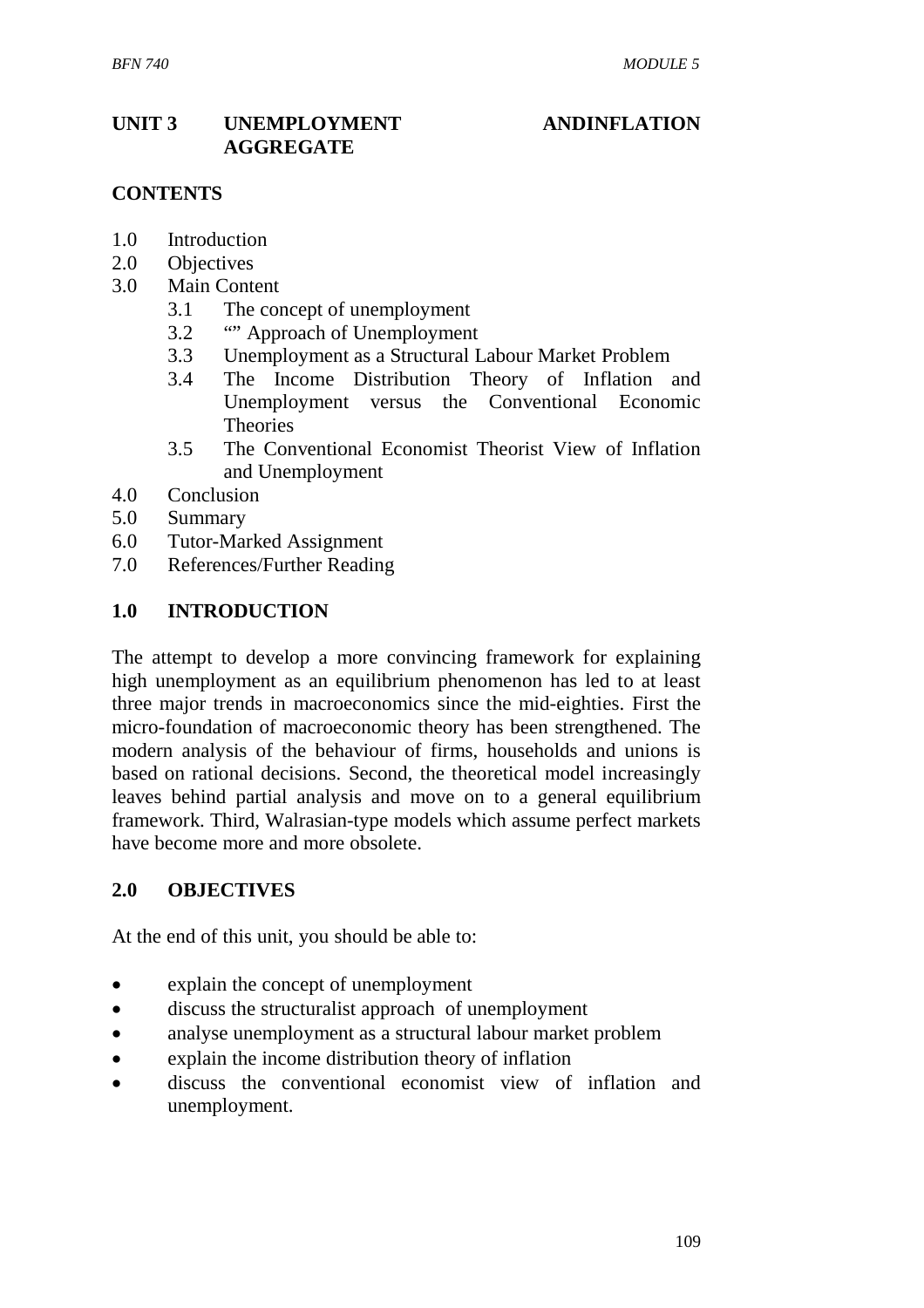# **3.0 MAIN CONTENT**

# **3.1 The Concept of Unemployment**

The International Labour Organization (ILO) defines the unemployed as members of the economically active population who are without work but available for and seeking work, including people who have lost their jobs or who have voluntarily left work (IBRD, 2009). Morio and Zoctizoum (1980) define unemployment as works available for employment whose contract of employment has terminated or been temporarily suspended and who are without a job and seeking paid employment; persons never previously employed whose most recent status was other than that of employee, together with persons who had been in retirement, who were available for work during the specified period and were seeking paid employment; persons without a job and currently available for work who have made arrangements to start a new job at a date subsequent to the specified period; and persons temporarily or indefinitely laid off without pay. The impression of these definitions is that persons who are without paid jobs to earn decent living are unemployed. In Nigeria's unemployment scenario, the young school leavers of all categories are the worst hit. This cream of jobless youths belongs to the major workforce of the economy but being wasted as they seek for job endlessly without success. One of the greatest challenges facing the Nigeria economy is unemployment which has maintained a rising trend over the years. The total labour force in Nigeria is made up of all persons aged 15-64 years excluding students, home keepers, retired persons and stay-at-home to work or not interested.

Unemployment is a very serious issue in Africa and particularly in Nigeria. The need to avert the negative effects of unemployment on poverty has made the tackling of unemployment problems to feature very prominently in the development objectives of many developing countries.

## **3.2** "**Structuralist"Approach of Unemployment**

Today, the dominant explanation of aggregate unemployment, the socalled"structuralist" approach', starts with imperfect competition oflabour and goodsmarkets. In the basic scenario firms exert some influence on the prices for theirproducts and wages are determined in a bargaining process between unions andemployers or by efficiency wage considerations. This implies that the interdependenceof wage and price formation is explicitly taken into account. The unemploymentrate is the key variable that equilibrates the conflicting claims of wageand pricesetting agents. This approach allows the influence of a variety of factors determining changes in equilibrium unemployment to be studied.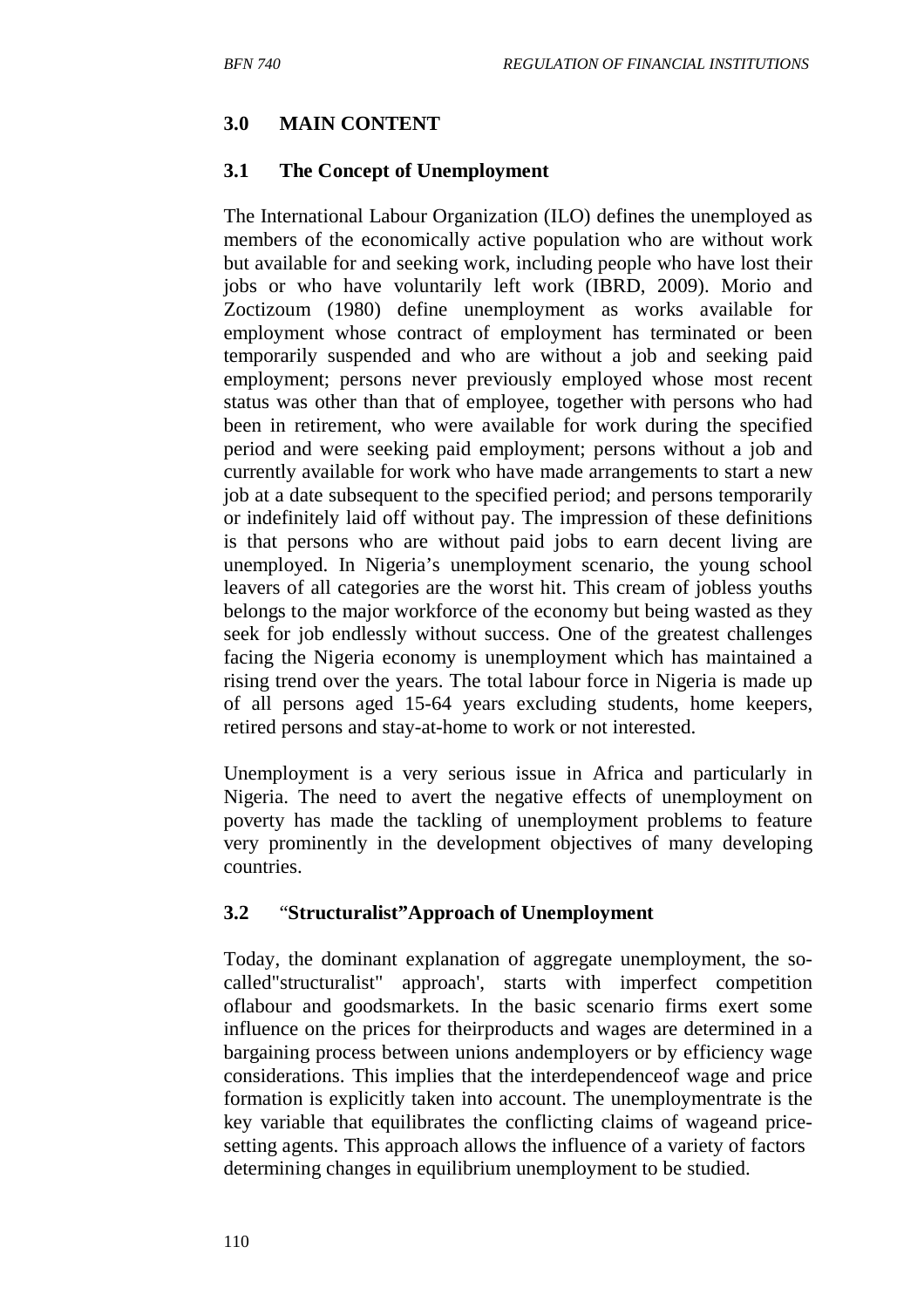We do not intend to summarize all theoretical developments since the mid-80s,our contribution starts with a description of the standard "structuralist"model. Although several reviews of this approach exist in the literatures, the basicframework is recapitulated in section 2. It is well known that in this model, equilibriumunemployment is not affected by stabilization policies, but rather onlydepends on the institutional setup. Since this implication does not correspond withthe empirical facts, we consider two extensions of the basic model. The firststresses the importance of persistence and hysteresis effects on unemployment, thesecond focuses on open-economy aspects. It can be shown that through both extensionsthe demand side once again comes into play.

Building on the "structuralist" framework, we then turn to a two-sector economydifferentiated by the skill intensity of their products in section 4. By using such anapproach it is possible to create a link between macroeconomic theory and therecent literature dealing with the impacts of globalization and biased technicalchange on the employment performance of different skill groups. Our aim is tointroduce some new aspects to this important debate.

## **3.3 Unemployment as a Structural Labour MarketProblem**

The "structuralist" model takes the assumption of imperfect competition on goods and labour marketsas a starting point. The different variants of this approach can, in principle,be condensed into two central equations for real wages and unemployment whichserve as substitutes for the supply and demand relationships in traditional labormarket analysis.

The first relationship, called the price-setting equation, stems from firm behaviouron the goods markets and is usually derived under the assumption of monopolisticcompetition using a variant of the influential model.

This approach offers the great advantage that strategic interactions among firmscan be neglected as the single firm is small compared to the economy. A sensible,but rarely used, alternative to this type of modeling rests on the assumption of"conditional monopolies" whose market power is constrained by the (higher)marginal costs of potential competitors. However, both approachesshare the assumption of identical films and individuals and of a symmetricdemand for commodities, which, in principle, leads to the same price-settingequation in the correct-expectation equilibrium.

Profit maximizing firms set prices as a mark-up p on marginal costs, the latterdepending on wages and employment This price-setting equation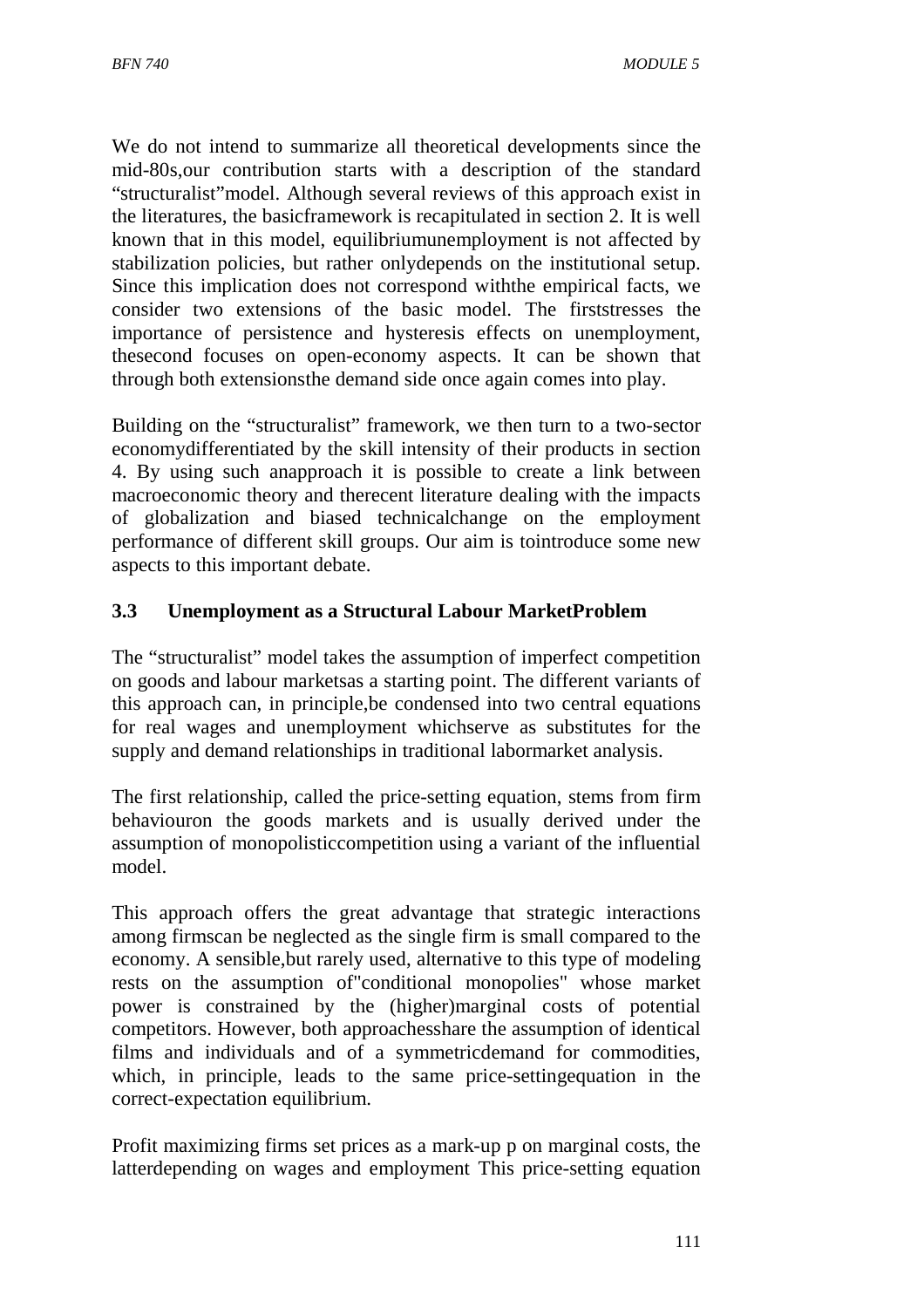can be solvedfor real wages, thus determining the real wage the rums are willing to pay at eachlevel of employment We use the term 'price-setting equation" for this transformedexpression as well. Assuming the labor force, L,to be given, the level of employment, N, can also be expressed as  $(l - u)L$ , where us the unemployment rate.

# **3.4 The Income Distribution Theory of Inflation and Unemployment versus the Conventional Economic Theories**

What went wrong? Where were the conventional mainstream economic theories, the economic analysis and forecasts and the policies based on them mistaken?

All the developments described above , the great success of Germany and Japan and later of the U.S. in fending off the adverse effects of the energy crisis on their economies by economic-stimulus policies; the instant stagflation following the implementation of the "inflation fighting" monetarist economic policy; the existence of the inflation, unemployment and "inflation-fighting" policy triangle in the long term and the recent large liquidity of the Western economies in times of recession contradict the notion of a trade-off between inflation and unemployment. These developments are not marginal events, but they are all central to the recent economic history of the West, they are its turning points. They also certainly do not demonstrate the antiinflationary and anti-unemployment potential of the "inflation fighting" and "unemployment fighting" monetarist economic policies, which are both focused on wage cutting, deficit cutting and raising interest rates. It we look at these monetarist economic policy measures, it becomes apparent that each of them separately and all of them together, immediately and first and foremost redistribute incomes in an inequitable way, long before they can have any effect — if they have such an effect at all — on inflation or on unemployment.

We claim that the adverse effects on income distribution of these policy measures are what neutralize their ability to fight both inflation and also unemployment, separately or together. We assume — and our theory is built on this assumption — that both inflation and unemployment redistribute income in an un-egalitarian way. They do this by themselves along their course, and we shall show that they also accelerate themselves through this income redistribution effect. If this assumption is true — as we will describe below — it must also be true that an economic policy which works in the same direction of income redistribution as inflation and unemployment do, only aggravates them. Our policy conclusion is that only a policy which offsets this distribution effect of inflation and unemployment, a policy which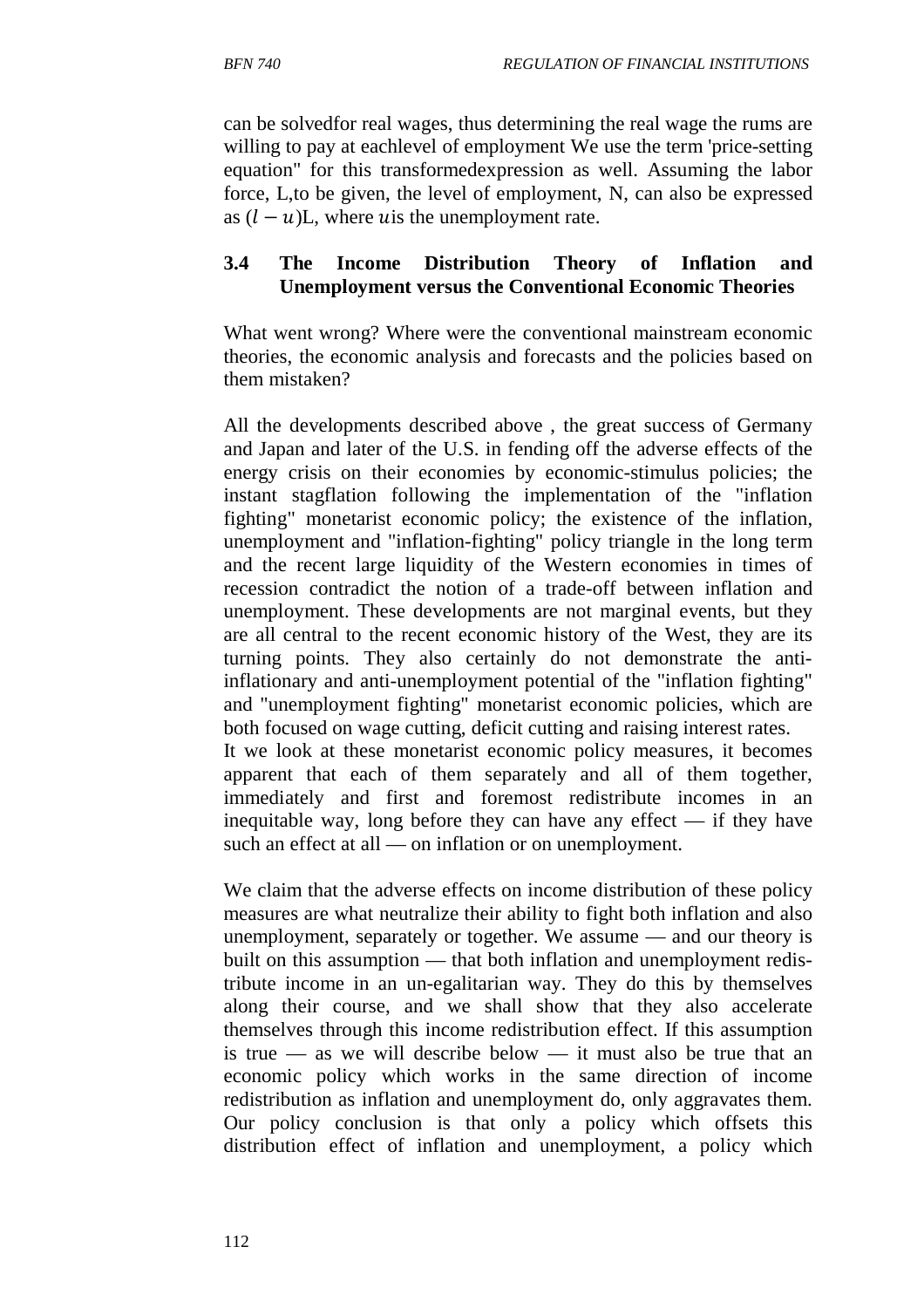redistributes income in a more equitable way, can fight inflation and unemployment.

# **3.5 The Conventional Economic Theories**

These theories completely ignore the income redistribution process as an active economic factor which can determine the price level and the level of employment. They completely disregard the distribution effects, both of the economic crisis itself and of the "crisis fighting" austerity policies. Because the analytical tools of the conventional theories are the aggregates, only the aggregate (total) income, demand and consumption are the variables, the active economic factors in the theory — income distribution slips through, and is omitted from the theory. We claim that this omission of the income redistribution process from the mainstream theories, especially from the theory of inflation, leads them into contradictions with themselves and with the real world — as happens to every theory which does not incorporate into its theoretical framework a potent component of the real world. This omission prevents them from getting to the source of stagflation and so they still see inflation and unemployment as contradictory phenomena. While inflation is clearly a process of continuous price rise, in the eyes of the conventional theories it is a sequence of completely independent price jumps caused by exogenous supply shocks and has no demand side at all. We will show an intrinsic, built-in mechanism, through which inflation — as well as stagflation — fuels itself. We will show that inflation does have a demand side, but it is not the aggregate demand.

Because conventional theories deal only with the aggregate income and demand, they have no theoretical guide which could tell us which incomes to cut in order to fight inflation. We attribute to this the failure of Aggregate Demand Management, the only known policy for fighting inflation and unemployment on the national level. Aggregate Demand Management does not take into account the income redistribution effect of inflation and unemployment (IREIU) — which our Income Redistribution Theory of Inflation and Unemployment (IRTIU) does, thereby enabling it to serve as a reliable policy guide on the national level. If government policies — instead of cutting incomes which gain in inflation, and for this reason can buy anything at any price — raise the axes on incomes which shrink in inflation anyway and, for this reason, cannot be the cause of it, inflation will not recede.

Worse, because conventional economics disregards the role of profits as a component of the aggregate demand and also of the aggregate cost in the economy, it incorrectly identifies these aggregates with wages. It follows that cutting wages seems like the universal remedy for both inflation and unemployment. Conventional economics is focused around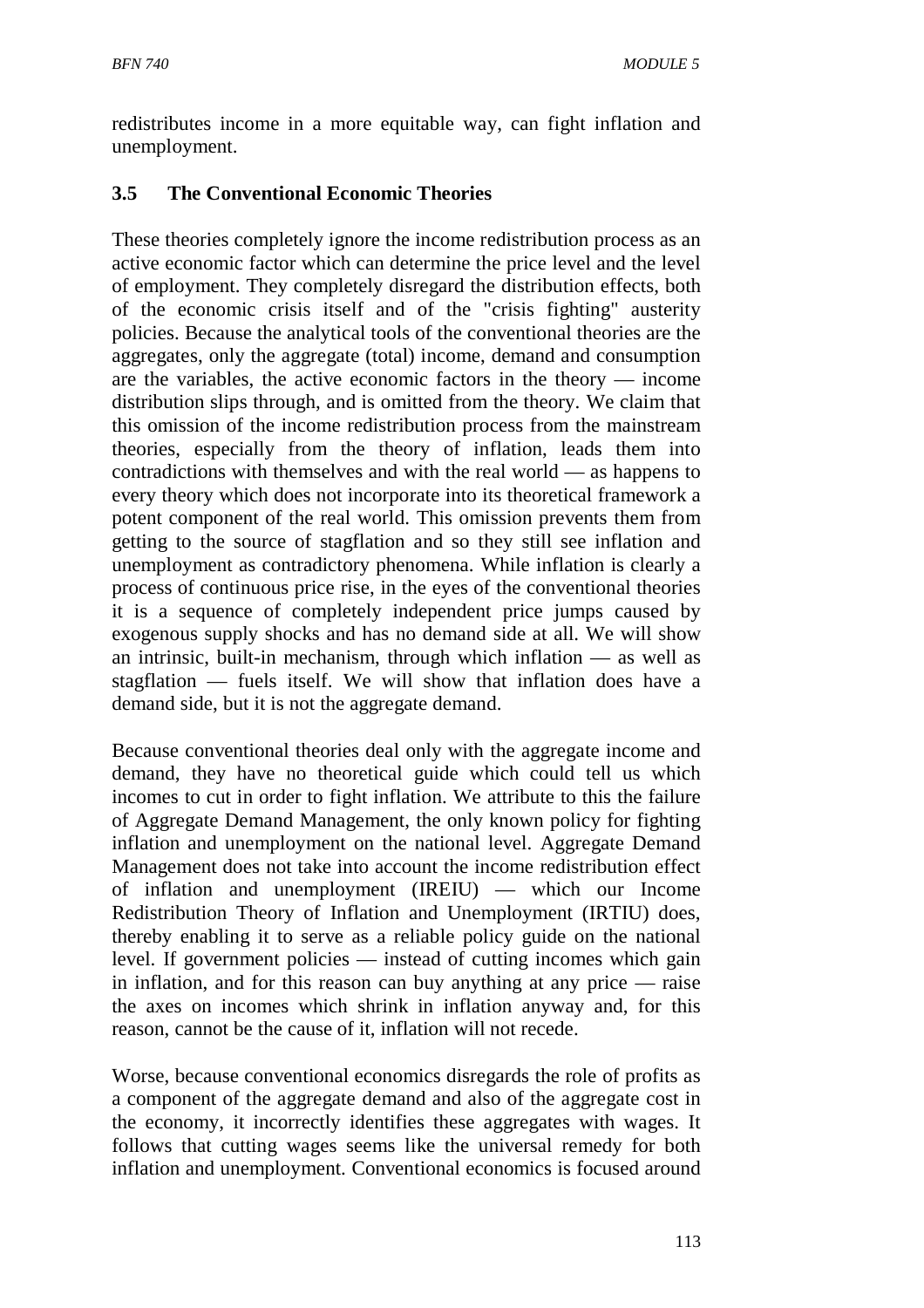this central thesis. But if this was true, inflation and also unemployment would long ago have converged by themselves through their unquestionable effect of eroding wages — even without government intervention, and certainly with government intervention in the same direction. But this never happens.

We intend to show in our theory that it is not the increase, but the decrease of wages that stands behind inflation and unemployment. The double effect of wage erosion means that decreasing wages on the one hand cause demand deficiencies in the wage goods market, and thus unemployment, and on the other hand, the profits which are made at its expense accelerate inflation. It makes no difference whether inflation, unemployment or government economic policy triggers this inequitable redistribution of income. We will show that above a certain rate inflation has an "unemployment effect", and within a certain range unemployment has an "inflationary effect".

When conventional economic theories do acknowledge the existence of the redistribution effect, it is considered more as a moral issue, subject to value judgment, than as an economically meaningful force, and it hardly affects pure economic thought. It is often mentioned as a possible outcome of the interaction between different economic forces, but not as an active force in its own right. In those cases when economists do deal with the income distribution as an economic factor, it is considered only in a static way, and in connection with its effect on the aggregate consumption function. Namely, they try to determine whose marginal propensity of consumption (MPC) is larger, that of the poor or that of the rich, and accordingly, how the aggregate consumption is affected by the state of the income distribution in the economy. In either direction only slight effects were found. There is also work on the effect of taxation on the GNP. Instead, we deal with income distribution in its dynamics, with the income re-distribution process and its effect on the demand structure of the economy. We find that income redistribution plays a major role in influencing employment and the price-level.

## **4.0 CONCLUSION**

We have seen in this unit thatthe attempt to develop a more convincing framework for explaining high unemployment as an equilibrium phenomenon has led to at least three major trends in macroeconomics since the mid-eighties.